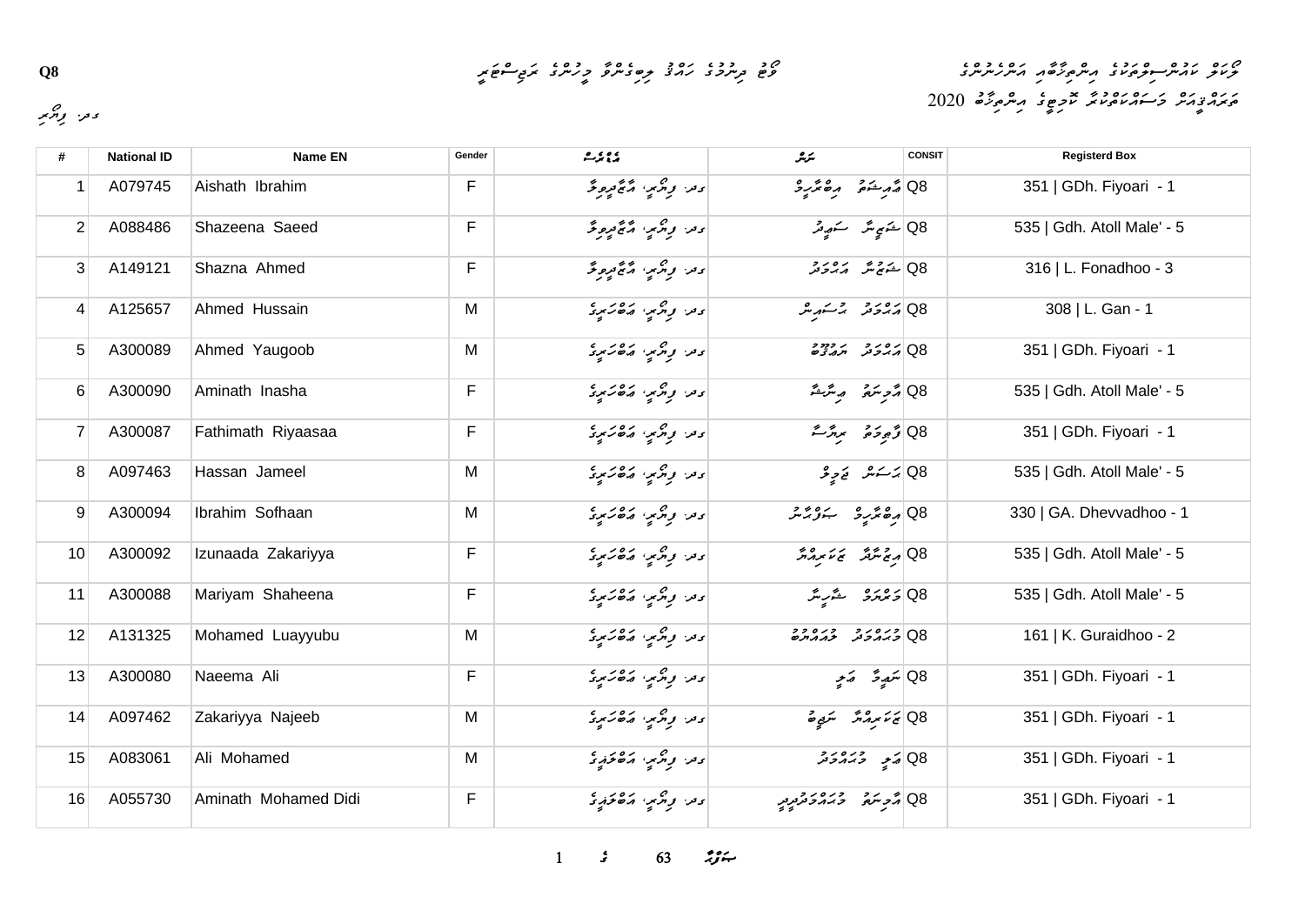*sCw7q7s5w7m< o<n9nOoAw7o< sCq;mAwBoEw7q<m; wBm;vB 2020*<br>*په پوهر وسوډيرونو لومو د موجو د مرمونه* 2020

| 17              | A299538 | Aminath Rifasha  | $\mathsf{F}$ | <sub>ى</sub> ر رومې كەھكەلى | Q8   مُرْحِسَمُ مِتَرَّسَمُ             | 535   Gdh. Atoll Male' - 5      |
|-----------------|---------|------------------|--------------|-----------------------------|-----------------------------------------|---------------------------------|
| 18              | A097382 | Fathimath Ali    | F            | دىن وگرىي، كەھكۈرى          | Q8 <i>وُّجِودَةْ</i> مَر <sub>ْمٍ</sub> | 351   GDh. Fiyoari - 1          |
| 19              | A112758 | Hassan Mauroof   | M            | دىن پوهې پرەتخەرچ           | Q8 ئەسەمىر ئەمەمىر<br>© 20 ئەسىر        | 563   Hulhumale', Ehenihen - 11 |
| 20              | A067059 | Ibrahim Ali      | M            | دىن پوهې، مەھكەر ئ          | Q8 م <i>ەھتىپ</i> ى مەم                 | 351   GDh. Fiyoari - 1          |
| 21              | A034656 | Mohamed Ali      | M            | دىن وگرىي، كەھكۈرى          | Q8 <i>وُيَهُ دَوَ</i> مَعِ              | 535   Gdh. Atoll Male' - 5      |
| 22              | A299540 | Mohamed Yaseen   | M            | دىن وگرىي، كەھكۈرى          | Q8 <i>دېمم</i> وتر گرېپ                 | 535   Gdh. Atoll Male' - 5      |
| 23              | A299543 | Rishwanu Mohamed | M            | دىن وگرىي، كەھكۈرى          | 08 <i>برخۇش ۋېرەد قر</i>                | 535   Gdh. Atoll Male' - 5      |
| 24              | A112301 | Shameem Ali      | M            | <sub>ى</sub> ر رومې كەھكەت  | ل ڪموپو کي کي $\sim$ 0.8 $\,$           | 351   GDh. Fiyoari - 1          |
| 25              | A097384 | Shazura Ali      | F            | دىن پوهې، مەھكەر ئ          | Q8 ڪيتي تھ جي ج                         | 535   Gdh. Atoll Male' - 5      |
| 26              | A097381 | Simad Ali        | M            | ءمن وكرس كالمحترى           | Q8   سوتى ق <i>ەي</i> ر                 | 535   Gdh. Atoll Male' - 5      |
| 27              | A300001 | Ahmed Afuaal     | M            | <sub>وفر:</sub> وگرم کروری  | Q8 كەبروتى كەن ئۇرگەنز                  | 351   GDh. Fiyoari - 1          |
| 28              | A088874 | Ali Majid        | M            | <sub>وفر:</sub> وگرم کروری  | Q8 <i>ھَ جِ</i> گھ <sub>و</sub> مَّر    | 285   Dh. Kudahuvadhoo - 2      |
| 29              | A305555 | Aminath Fazaa    | F            | ره د وگرس پره دوه           | Q8 م <i>گرم ملم</i> ح تونج              | 351   GDh. Fiyoari - 1          |
| 30 <sup>°</sup> | A299992 | Mohamed Alau     | M            | دىن پېرىم ئەمەدە            | $22220$ $22220$                         | 535   Gdh. Atoll Male' - 5      |
| 31              | A251657 | Nasooh Adil      | M            | دىن وگرىي، كەمدە            | Q8 يَرْتَيْتُ مَدَّمْد                  | 535   Gdh. Atoll Male' - 5      |
| 32              | A138598 | Suruhan Mohamed  | M            | دىن وگرىي، كەمدە            | Q8 يەرمىر مەمدىر دىكە                   | 351   GDh. Fiyoari - 1          |
| 33              | A299781 | Aishath Shazy    | F            | دىن وكرىي، كەنوندىن         | Q8 <i>۾ُ مِ</i> شَمَرُ شَمَيِّ          | 563   Hulhumale', Ehenihen - 11 |

**2** *s* **63** *z s*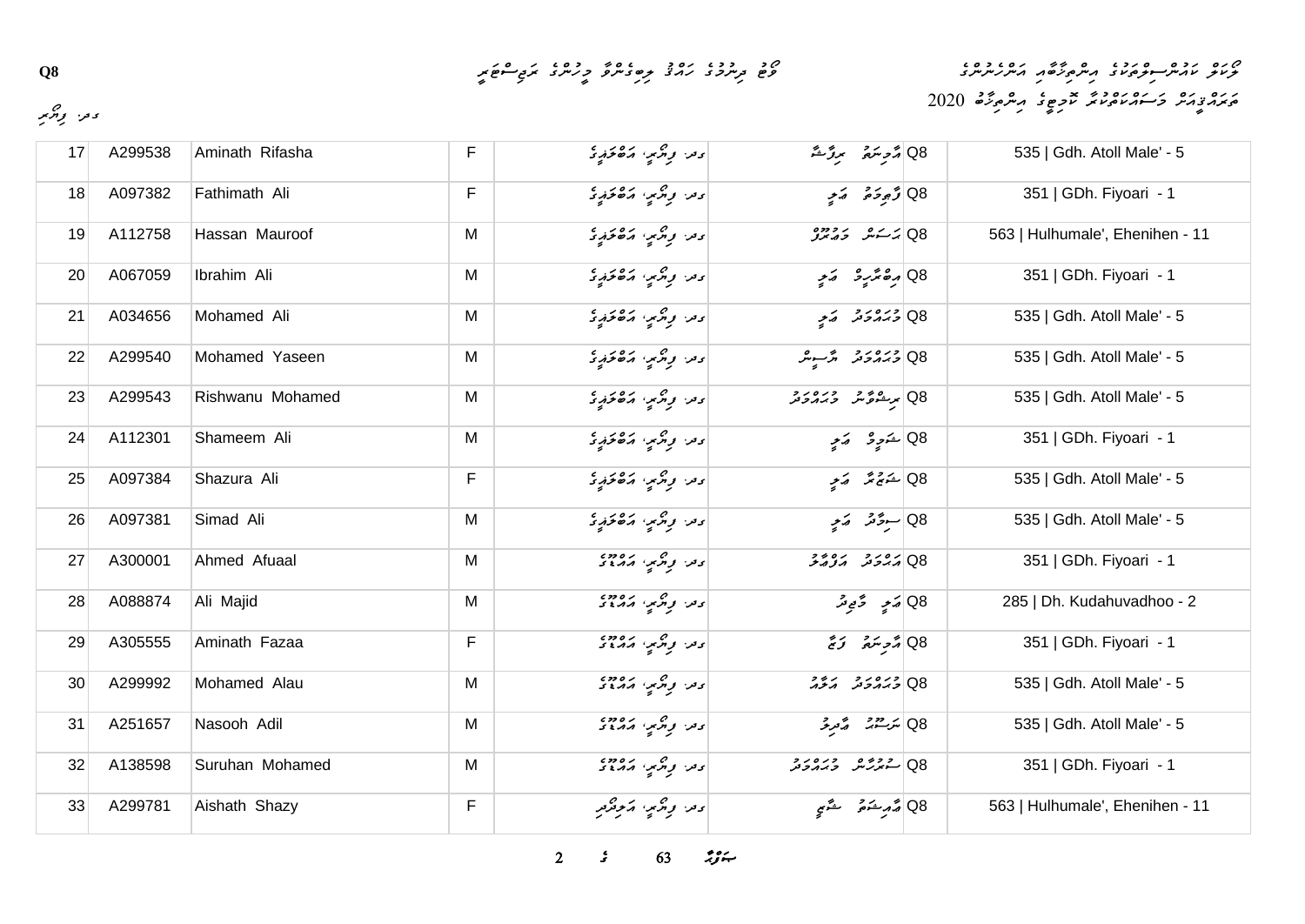*sCw7q7s5w7m< o<n9nOoAw7o< sCq;mAwBoEw7q<m; wBm;vB 2020*<br>*په پوهر وسوډيرونو لومو د موجو د مرمونه* 2020

| 34 | A299782 | Aminath Sariya               | F           | دىن وكرىپ، كەندىگىر           | Q8 <i>مُجْرِسَة مُسْبِيرَ</i>                                                                                                                                                                                                   | 535   Gdh. Atoll Male' - 5      |
|----|---------|------------------------------|-------------|-------------------------------|---------------------------------------------------------------------------------------------------------------------------------------------------------------------------------------------------------------------------------|---------------------------------|
| 35 | A056821 | Fathimath Ibrahim            | $\mathsf F$ | دىن بوچىپ، پرچوپىر            | $\frac{2}{\sqrt{2}}$ وَجوحو مەھمىر                                                                                                                                                                                              | 563   Hulhumale', Ehenihen - 11 |
| 36 | A165885 | Mohamed Aban                 | M           | دىن توپزىي، پركوچرىيە         | Q8 <i>وُبَهُ وَبَوْ</i> مَرَّةٌ مَرَّةٌ مَرَّ                                                                                                                                                                                   | 351   GDh. Fiyoari - 1          |
| 37 | A299784 | Mohamed Shifau               | M           | دىن توپزىي، پركوچرىيە         | $25.25$ $25.25$ $08$                                                                                                                                                                                                            | 563   Hulhumale', Ehenihen - 11 |
| 38 | A125517 | Mohamed Shuaib               | M           | ءمر وترمي تروثرمر             | $Q8$ $3.23$                                                                                                                                                                                                                     | 351   GDh. Fiyoari - 1          |
| 39 | A251604 | <b>Mohamed Shunaib Ahmed</b> | M           | دور وترس ټرونژنو              | $O8$ $O8$ $O10$ $O10$ $O10$                                                                                                                                                                                                     | 535   Gdh. Atoll Male' - 5      |
| 40 | A122276 | Shadiya Ahmed                | $\mathsf F$ | دىن وگرىي، كەنوقرىن           | Q8 شَمَرِ بَرَّ بَدَ دَيْرَ مَدَّ                                                                                                                                                                                               | 535   Gdh. Atoll Male' - 5      |
| 41 | A042943 | Shafia Ahmed                 | $\mathsf F$ | دىن توپزىي، پركوچرىيە         | Q8 ش <i>ۇرۇ مەدە</i> تر                                                                                                                                                                                                         | 563   Hulhumale', Ehenihen - 11 |
| 42 | A097184 | Shany Ahmed                  | $\mathsf F$ | دورا وتركيب الكوفرين          | Q8 گەس كەنگە <i>قى</i> ر                                                                                                                                                                                                        | 563   Hulhumale', Ehenihen - 11 |
| 43 | A097183 | Shazma Ahmed                 | $\mathsf F$ | أرمدا وأكرميا أروفرمر         | Q8) شەھ ئەسىمە ئەركىتىلىرى ئىسىمە ئىشتىر ئىشتىر ئىشتار ئىشتىر ئىشتار ئىشتىر ئىشتىر ئىشتىر ئىشتىر ئىشتىر ئىشتى<br>ئىشتار ئىشتار ئىشتىر ئىشتىر ئىشتىر ئىشتىر ئىشتىر ئىشتىر ئىشتىر ئىشتىر ئىشتىر ئىشتىر ئىشتىر ئىشتىر ئىشتىر ئىشتى | 535   Gdh. Atoll Male' - 5      |
| 44 | A048145 | Suhail Ahmed                 | M           | دىن وگرىي، كەندىر             | Q8 <i>سترم بو متح</i> قر                                                                                                                                                                                                        | 351   GDh. Fiyoari - 1          |
| 45 | A102686 | Aminath Mohamed Didi         | F           | دور وگري كروگر                | Q8 <i>مُّحِسَمُ حَدَمُحَمَّدِيدٍ</i>                                                                                                                                                                                            | 351   GDh. Fiyoari - 1          |
| 46 | A297277 | Migdar Ahmed                 | M           | دىن وگرىي، كەنوگەنى           | Q8 <i>وِ وُمَّرَة كَمَدْدَ</i> قْر                                                                                                                                                                                              | 351   GDh. Fiyoari - 1          |
| 47 | A297275 | Mohamed Ahmed                | M           | دىن وگرىي، كەنزۇڭى            | Q8 <i>وُبُرُودُو دُبُرُدُو</i>                                                                                                                                                                                                  | 535   Gdh. Atoll Male' - 5      |
| 48 | A377771 | Waheed Ahmed                 | M           | دىن وگرىي، كەنزۇڭى            | Q8 <i>قې</i> يى <i>ز مەمەم</i>                                                                                                                                                                                                  | 351   GDh. Fiyoari - 1          |
| 49 | A070127 | Zoona Moosa                  | $\mathsf F$ | ءما وأكبرا أروقى              | $23 \times 208$                                                                                                                                                                                                                 | 535   Gdh. Atoll Male' - 5      |
| 50 | A039668 | Abdulla Saeed                | M           | <mark>رىر وگرىي كەك</mark> كە | Q8 كەڭداللە ك <i>وپى</i> تر                                                                                                                                                                                                     | 351   GDh. Fiyoari - 1          |

**3** *s* **63** *z***<sub>***f***</sub>** *s*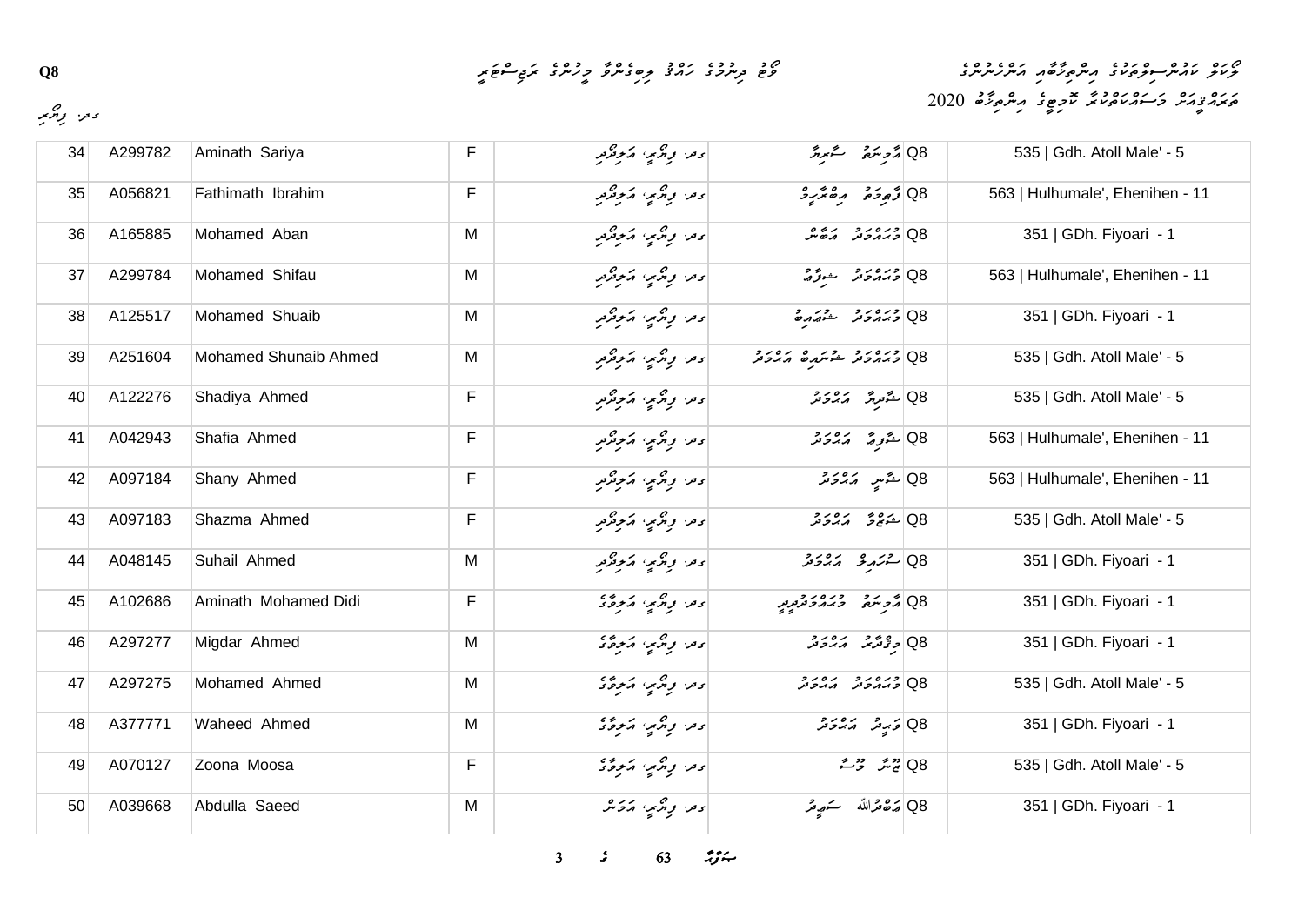*sCw7q7s5w7m< o<n9nOoAw7o< sCq;mAwBoEw7q<m; wBm;vB 2020*<br>*په پوهر وسوډيرونو لومو د موجو د مرمونه* 2020

| 51 | A300511 | Aminath Ziyadha       | F            | دىن وگرىي، كەڭگر                        | Q8 م <i>ُّ مِ مَنْهُ</i> بِهِ مُرْتَ <i>زٌ</i>    | 535   Gdh. Atoll Male' - 5      |
|----|---------|-----------------------|--------------|-----------------------------------------|---------------------------------------------------|---------------------------------|
| 52 | A300512 | Inadha Abdulla Saeed  | $\mathsf F$  | دىن وگرىي، كەڭ ئىر                      | Q8 م <i>ېنگونگر مُذَهق</i> رالله سَم <i>وٍيقر</i> | 535   Gdh. Atoll Male' - 5      |
| 53 | A115644 | Mohamed Niyaz         | M            | دىن وگرىي، كەڭگر                        | Q8 <i>252,25 سرگر</i> یم                          | 535   Gdh. Atoll Male' - 5      |
| 54 | A300508 | Sakeena Hussain       | $\mathsf F$  | دىن وگرىي، كەڭگە                        | Q8   سَرِیٹر کرسکویٹر                             | 535   Gdh. Atoll Male' - 5      |
| 55 | A340298 | Aishath Ali           | F            | دىن پەھمى، كەس دە ئ                     | Q8 م <i>مَّم شَمَّة مَ</i> حِ                     | 351   GDh. Fiyoari - 1          |
| 56 | A300464 | Aminath Shazla        | $\mathsf{F}$ | ا دو. وگريز، م <i>ر سوهر</i> س          | Q8   مَرْحِ سَرَىْتَمْ       سَرَىٰ تَرَ          | 563   Hulhumale', Ehenihen - 11 |
| 57 | A338886 | Dhaus Ahmed           | M            | <sub>ى</sub> ر وگرىي، كەس <i>پر</i> ىرى | Q8 مَ <i>دَمْ – مَدْدَوْرٌ</i>                    | 351   GDh. Fiyoari - 1          |
| 58 | A151855 | Mariyam Shamla        | $\mathsf F$  | ا دو. وگريز، مسروره د                   | Q8 ك <i>ر يمركز شكر د ك</i>                       | 535   Gdh. Atoll Male' - 5      |
| 59 | A138172 | Aminath Naseema       | $\mathsf F$  | دىن وگرىي، كەنگەنگەدى                   | Q8 مُّحِسَمُ مَنْ مِنْ مِنْ مِنْ مِنْ             | 351   GDh. Fiyoari - 1          |
| 60 | A153273 | Shamheeda Rasheed     | $\mathsf F$  | دىن وگرىي، كەنگەنگەدى                   | $\alpha$ مُدَوْرِيَّز كَرَسْوِيْر $\sim$          | 351   GDh. Fiyoari - 1          |
| 61 | A023871 | Shanveel Abdulla      | M            | دىن وگرىي، كەشرىكىردى                   | Q8 خەشم <i>وقى مەھەتر</i> اللە                    | 351   GDh. Fiyoari - 1          |
| 62 | A038162 | <b>Ahmed Didi</b>     | M            | دورا وگري كاسكيږي                       | Q8   كەنگە كەمگە يولىيە                           | 535   Gdh. Atoll Male' - 5      |
| 63 | A372012 | Aishath Humaiza Ahmed | $\mathsf F$  | أدفرا وكريميا كاسكيرة                   | $08$ أَيُسْتَمَعُو بَرْدَمِهِ بَمَدْدَمَرَ        | 351   GDh. Fiyoari - 1          |
| 64 | A302943 | Aminath Hameeza Ahmed | $\mathsf F$  | دورا وگري کرکنوری                       | Q8 أ <i>مَّ جِسَعْهُ بَرْحِيَّ أَمَدُ</i> حَدَّ   | 535   Gdh. Atoll Male' - 5      |
| 65 | A372321 | Hassan Humaiz         | M            | <sub>م</sub> یں ویکمپ کاسکمبر <i>ی</i>  | Q8 كەسكەش ئ <i>ىگەنى</i> ج                        | 535   Gdh. Atoll Male' - 5      |
| 66 | A302939 | Ibrahim Hameez        | M            | ا <sub>م</sub> یں اولاس ایک کمیونی      | Q8 م <i>ەھتىب</i> ۇ كېچى                          | 535   Gdh. Atoll Male' - 5      |
| 67 | A097499 | Mohamed Hamzath       | M            | <sub>ى</sub> ر روگىي، كەسكىرى           | Q8 <i>ב ב</i> מכני הפימיק                         | 535   Gdh. Atoll Male' - 5      |

*4 s* 63 *i*<sub>S</sub> $\approx$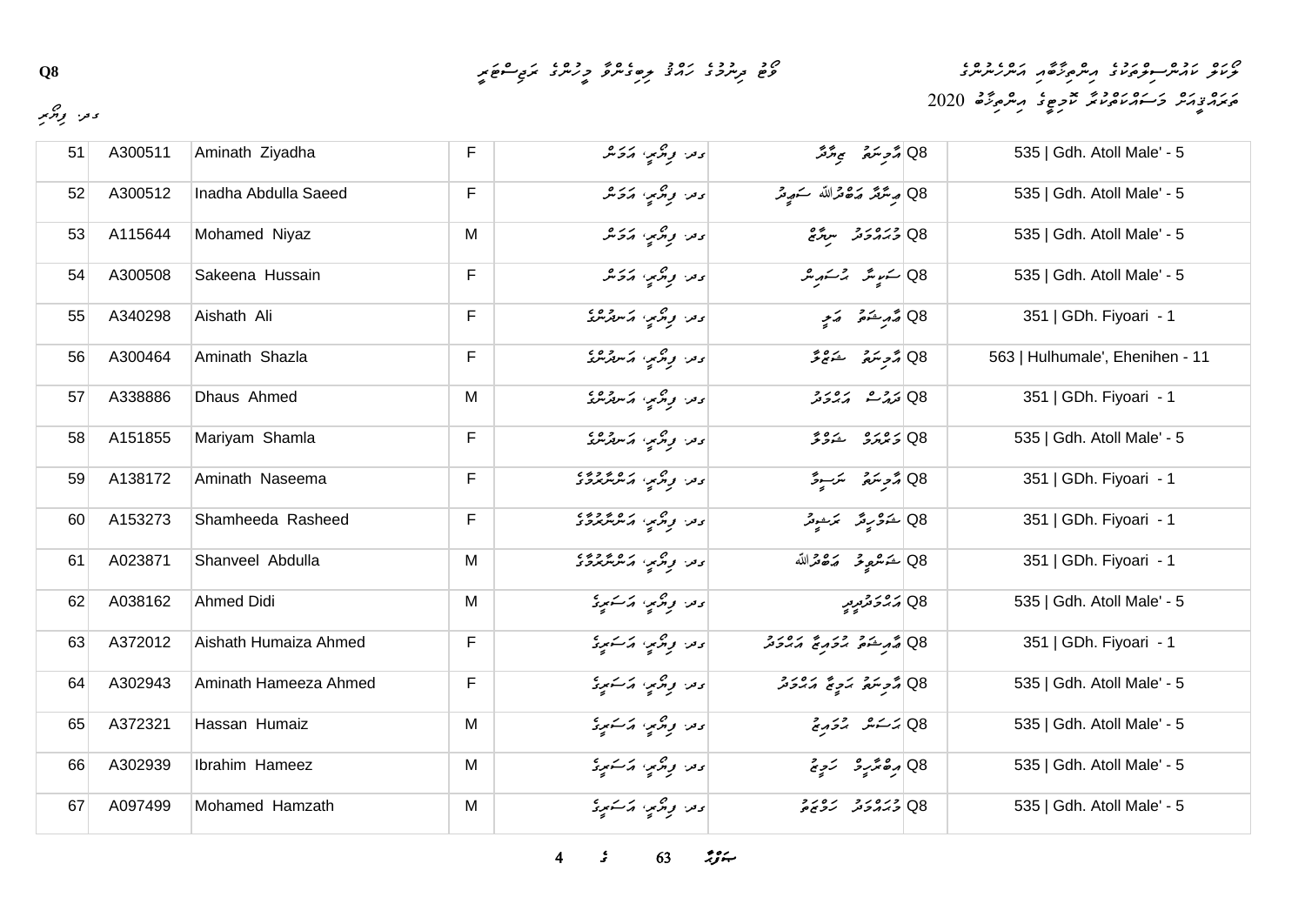*sCw7q7s5w7m< o<n9nOoAw7o< sCq;mAwBoEw7q<m; wBm;vB 2020*<br>*په پوهر وسوډيرونو لومو د موجو د مرمونه* 2020

| 68 | A097498 | Surhaab              | M           | ءَ ۾ وگي، پرڪيري                   | $222$ Q8                                                                                                                                                                                                                     | 535   Gdh. Atoll Male' - 5 |
|----|---------|----------------------|-------------|------------------------------------|------------------------------------------------------------------------------------------------------------------------------------------------------------------------------------------------------------------------------|----------------------------|
| 69 | A097492 | Aishath Abdulla      | F           | دىن وگرىي، كەسىمكورى               | Q8 <i>مُقْهِرِحْتَمْ مُنْ هُ</i> قْدَاللَّه                                                                                                                                                                                  | 351   GDh. Fiyoari - 1     |
| 70 | A302877 | Ali Mahmood          | M           | دىن وگرىي، كەڪىرو ك                | Q8) <i>ھَ۔ ج</i> ِ اللہ علم اللہ علم اللہ علم اللہ علم اللہ علم اللہ علم اللہ علم اللہ علم اللہ علم اللہ ع<br>اللہ علم اللہ علم اللہ علم اللہ علم اللہ علم اللہ علم اللہ علم اللہ علم اللہ علم اللہ علم اللہ علم اللہ علم ال | 351   GDh. Fiyoari - 1     |
| 71 | A074746 | Ali Mirusham         | M           | دىن بوچى، پەڪترى ئ                 | Q8 <i>كەي جىڭگ</i> ۇ                                                                                                                                                                                                         | 351   GDh. Fiyoari - 1     |
| 72 | A097490 | Aminath Mohamed Didi | F           | دىن وگرىي، كەشكرولى                | Q8 <i>مُّحِسَمُ حَدُمُحَمَّدِيدِ</i>                                                                                                                                                                                         | 351   GDh. Fiyoari - 1     |
| 73 | A302878 | Hussain Mohamed      | M           | <sub>م</sub> یں ویکی کا کھیلے کی ت | Q8 يُرَسَمبِ مَرْ وَبَرَ مُرْحَمَّدِ                                                                                                                                                                                         | 535   Gdh. Atoll Male' - 5 |
| 74 | A097491 | Mariyam Mohamed      | F           | دىن وگرىي كەشىمرولى                | Q8) <i>5xx2 3xx2</i>                                                                                                                                                                                                         | 351   GDh. Fiyoari - 1     |
| 75 | A095449 | Aminath Najeeba      | $\mathsf F$ | ىلا وەكبرا كەسىمدى                 | Q8 أ <i>مَّ حِ سَمَّةٍ</i> مُسَمَّدٍ صَّ                                                                                                                                                                                     | 351   GDh. Fiyoari - 1     |
| 76 | A299963 | Ali Layaagath        | M           | ى قىز: تو چرىپ، كەكەتتىكىچى        | $\sqrt{2}$ كَدَمٍ وَتَرَدَّدُو $\sim$                                                                                                                                                                                        | 351   GDh. Fiyoari - 1     |
| 77 | A097444 | Aminath Afroza       | F           | ى تىر ، توركىي، كەكەنتىكىي         | Q8 أو سَرَمَ أَمْرُ مَرَّمَ                                                                                                                                                                                                  | 351   GDh. Fiyoari - 1     |
| 78 | A299962 | Aminath Ahmed        | $\mathsf F$ | ى قىز: تو چرىپ، كەكەتتىكىچى        | Q8 مُجِسَعُ مَ <sup>رُو</sup> دَ                                                                                                                                                                                             | 351   GDh. Fiyoari - 1     |
| 79 | A097442 | Fathimath Ahmed      | F           | ى قىز: تو چرىپ، كەكەتتىكىچى        | Q8 <i>وُّجِوَدَة مَدْدَند</i>                                                                                                                                                                                                | 351   GDh. Fiyoari - 1     |
| 80 | A097443 | Ibrahim Rushdee      | M           | ىمىن توركىي، كەكەنتىمى             | Q8 <i>برھنگرد</i> و گرش <sup>و</sup> برِ                                                                                                                                                                                     | 351   GDh. Fiyoari - 1     |
| 81 | A251655 | Maaidh Ahmed         | M           | ى قىز بولىرىپى، كەڭ شىمىي          | Q8 <i>قُهِ قُدْ مَدْدَمْدُ</i>                                                                                                                                                                                               | 330   GA. Dhevvadhoo - 1   |
| 82 | A332696 | Maaiz Ahmed          | M           | ى تىر ، توركىيە ، كەكەنگەنىي       | Q8 <i>وَّ مِ</i> مَدْحَدَّ                                                                                                                                                                                                   | 335   GDh. Thinadhoo - 1   |
| 83 | A097439 | Mariyam Mohamed      | $\mathsf F$ | ى قىز ، توركىي، كەڭ سىمبىر         | Q8) <i>ۈيۈرە دېرەرد</i>                                                                                                                                                                                                      | 335   GDh. Thinadhoo - 1   |
| 84 | A299965 | Mohamed Ahmed        | M           | ى تىر ، توركىي، كەكەنت مىر         | Q8 <i>وُيُهُوَبُو مُدُوبُرُ</i>                                                                                                                                                                                              | 351   GDh. Fiyoari - 1     |

 $5$   $5$   $63$   $25$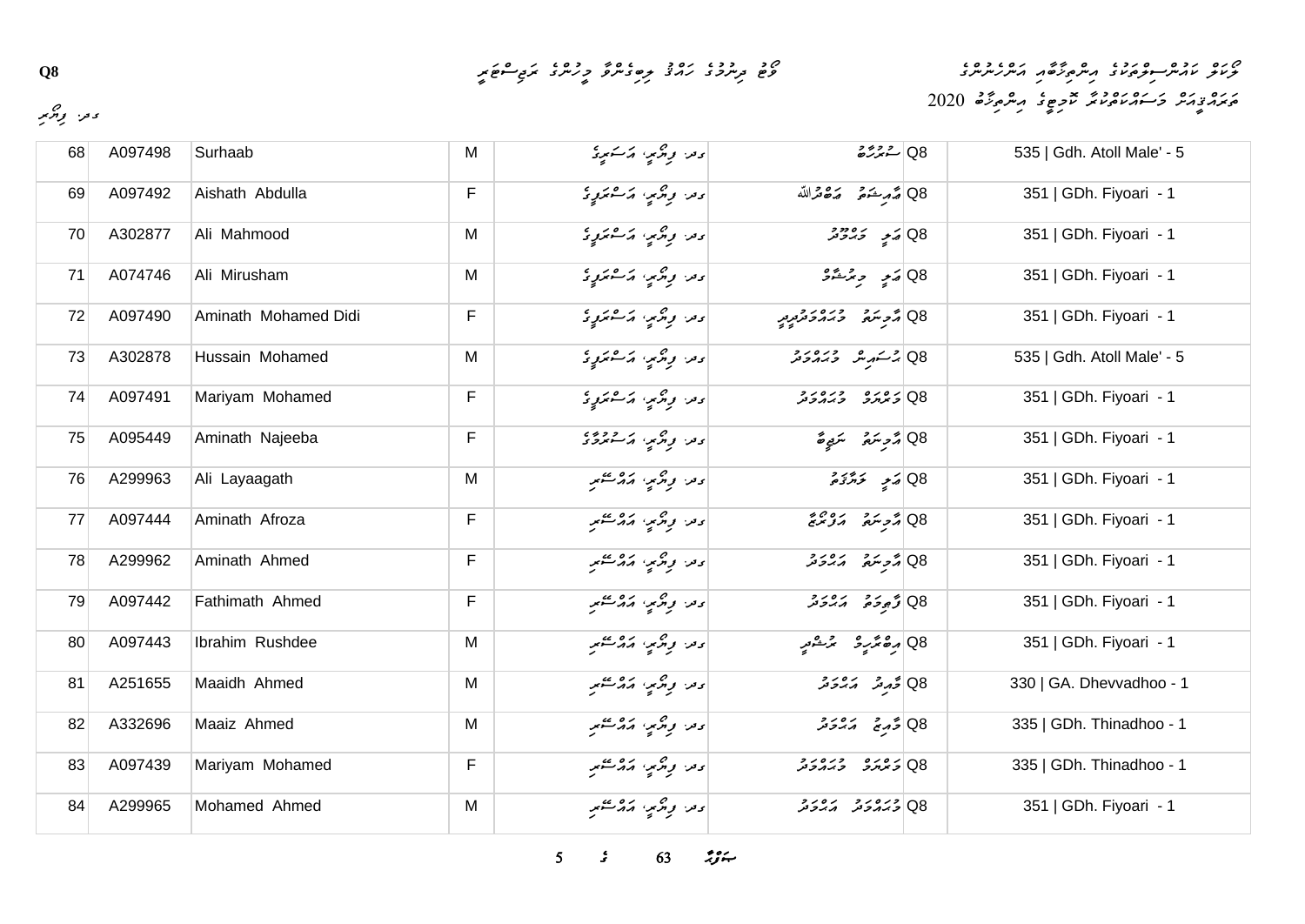*sCw7q7s5w7m< o<n9nOoAw7o< sCq;mAwBoEw7q<m; wBm;vB 2020<sup>, م</sup>وسر در مدد مدرج به مدرم مقرم قرار 2020*<br>موسر المستقرم المستقرم المستقرم المستقرم المستقرم المستقرم المستقرم المستقرم المستقرم المستقرم المستقرم المستقر

| 85  | A097441 | Mohamed Murshid      | M           | <sub>ى</sub> ر رومېر، مەرىجىم    | Q8 <i>وُبُرُودُو وُبُرْ</i> سُوتَر                                                                                                                                                                                                                                                                                                                   | 535   Gdh. Atoll Male' - 5  |
|-----|---------|----------------------|-------------|----------------------------------|------------------------------------------------------------------------------------------------------------------------------------------------------------------------------------------------------------------------------------------------------------------------------------------------------------------------------------------------------|-----------------------------|
| 86  | A299961 | Sanfa Ahmed          | F           | <sub>ى</sub> ر رومې ئەرشىر       | Q8) سەنئەرتە ئەيزىر ئەر                                                                                                                                                                                                                                                                                                                              | 351   GDh. Fiyoari - 1      |
| 87  | A300661 | Ibrahim Ahmed        | M           | دىن بوركىي، مەھ بىر <u>م</u>     | $\begin{array}{cc} \text{1.5.5} & \text{1.5.7} \\ \text{1.5.7.7} & \text{1.5.7} \\ \text{1.5.7.7} & \text{1.5.7} \\ \text{1.5.7.7} & \text{1.5.7} \\ \text{1.5.7.7} & \text{1.5.7} \\ \text{1.5.7.7} & \text{1.5.7} \\ \text{1.5.7.7} & \text{1.5.7} \\ \text{1.5.7.7} & \text{1.5.7} \\ \text{1.5.7.7} & \text{1.5.7} \\ \text{1.5.7.7} & \text{1.$ | 535   Gdh. Atoll Male' - 5  |
| 88  | A251846 | Mohamed Iffaan Ahmed | M           | <mark>دىر: وەكىمە: مەھ</mark> رى | Q8 כגובני הגציל גיבע                                                                                                                                                                                                                                                                                                                                 | 351   GDh. Fiyoari - 1      |
| 89  | A300658 | Nafsa Ahmed          | F           | دىن بوركىي، مەھ ئىرگ             | Q8) يترث <sub>ر</sub> شهر بر پر تر تر 2,5 مر                                                                                                                                                                                                                                                                                                         | 351   GDh. Fiyoari - 1      |
| 90  | A300660 | Nasma Ahmed          | $\mathsf F$ | ى تىر بوركىيە ، ئەھ ئىرگ         | Q8) ىترىشۇ كەبمەت ئىلگە                                                                                                                                                                                                                                                                                                                              | 535   Gdh. Atoll Male' - 5  |
| 91  | A022560 | Ahmed Musthafa       | M           | دىن وكرىم، كەھ بېرگەنى           | Q8 كەبروتىر بولسى <i>بو</i> تى                                                                                                                                                                                                                                                                                                                       | 351   GDh. Fiyoari - 1      |
| 92  | A251810 | Aishath Ibrahim      | $\mathsf F$ | ىمى وكرس، كەھ سەر                | Q8 مەم شەھ مەھەر يە                                                                                                                                                                                                                                                                                                                                  | 351   GDh. Fiyoari - 1      |
| 93  | A300321 | Aminath Ibrahim      | F           | دىن وكرىم، كەھ بېرگەنى           | Q8 مُوسَمَّة مِعْمَّدِة 28                                                                                                                                                                                                                                                                                                                           | 351   GDh. Fiyoari - 1      |
| 94  | A300319 | Fathimath Ibrahim    | F           | دىن پوهر كە كەم بولەر            | $\frac{2}{\sqrt{2}}$ وَجوحو مەھەرىب                                                                                                                                                                                                                                                                                                                  | 535   Gdh. Atoll Male' - 5  |
| 95  | A042930 | Ibrahim Musthafa     | M           | دىن وكرىم، كەھ بېرگە د           | Q8 مەھەر ئەرەبە ئەسى <i>م</i> ۇ                                                                                                                                                                                                                                                                                                                      | 351   GDh. Fiyoari - 1      |
| 96  | A300320 | Mohamed Ibrahim      | M           | ومن وأكرس أكام مديح              | Q8 <i>وُبَهُ وَمَدْ وَهُمَّرِ وَ</i>                                                                                                                                                                                                                                                                                                                 | 535   Gdh. Atoll Male' - 5  |
| 97  | A053276 | Abdul Muiz Mustapha  | M           | <br>  دور و و کمبر، اړه مري      | $3.233222$ $2.933222$                                                                                                                                                                                                                                                                                                                                | 535   Gdh. Atoll Male' - 5  |
| 98  | A023291 | Ahmed Ibrahim        | M           | دىن وگرىي، كەھ بېرد              | Q8 <i>كەندى ئەھترى</i> د                                                                                                                                                                                                                                                                                                                             | 351   GDh. Fiyoari - 1      |
| 99  | A113603 | Aishath Nisha        | $\mathsf F$ | رىر وگرىي كەرىرى                 | Q8 م <i>ەم خىمۇ</i> سرىئە                                                                                                                                                                                                                                                                                                                            | 535   Gdh. Atoll Male' - 5  |
| 100 | A065290 | Ali Musthafa         | M           | دىن ۋەكېر، مەم بېرى              | Q8 <i>ڇَجِ - جُ</i> -ج <i>وَڙُ</i>                                                                                                                                                                                                                                                                                                                   | 535   Gdh. Atoll Male' - 5  |
| 101 | A081371 | Amathulla Fikuree    | F           | رىر وكرس، كەھ بول                |                                                                                                                                                                                                                                                                                                                                                      | 639   Vilimale', Ehenihen-4 |

 $6$   $3$   $63$   $29$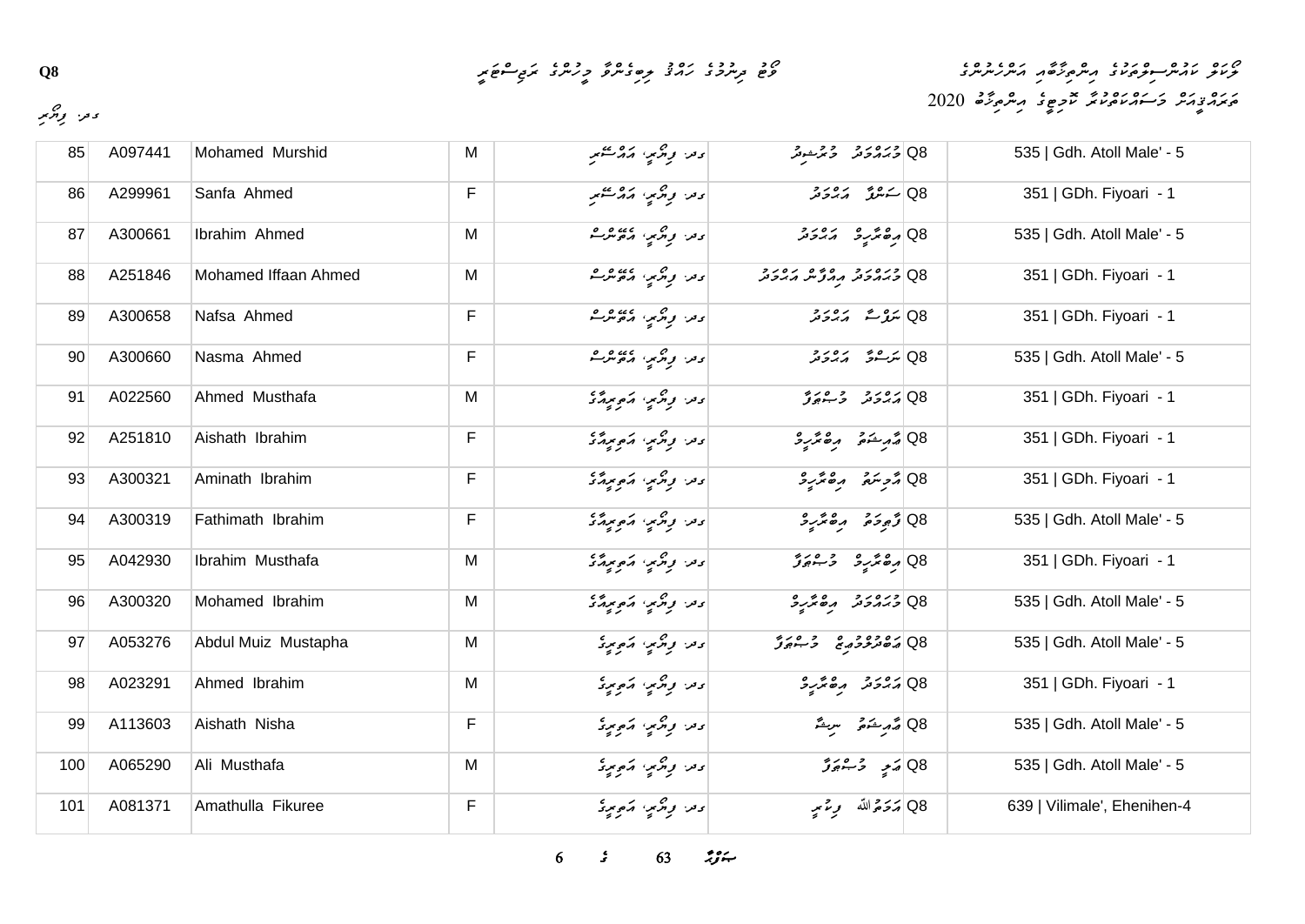*sCw7q7s5w7m< o<n9nOoAw7o< sCq;mAwBoEw7q<m; wBm;vB 2020*<br>*په پوهر وسوډيرونو لومو د موجو د مرمونه* 2020

| 102 | A045713 | Mohamed Musthafa        | M            | <sub>ى</sub> ر روگرىي، كەھ بېرى      | Q8 دېم ده د مرکز د مرکز                                                                                          | 351   GDh. Fiyoari - 1          |
|-----|---------|-------------------------|--------------|--------------------------------------|------------------------------------------------------------------------------------------------------------------|---------------------------------|
| 103 | A053925 | Moosal Musthafa         | M            | رو وگرې ټروېره                       | Q8 تۆسكۇ ئۇسبۇر                                                                                                  | 378   Hithadhoo Ehenihen - 1    |
| 104 | A334227 | Munsif Musthafa         | M            | رو. وگري ټري ک                       | Q8 تۇشرى <i>ۋە قىبدۇر</i>                                                                                        | 351   GDh. Fiyoari - 1          |
| 105 | A300328 | Rashfa Musthafa         | $\mathsf F$  | رو. وگري ټري ک                       | Q8 ئىشتۇ ئ <i>ىسبو</i> ۇ                                                                                         | 563   Hulhumale', Ehenihen - 11 |
| 106 | A251813 | Rauha Musthafa          | $\mathsf{F}$ | رو. وگري ټري ک                       | $08$ $22$ $22$ $08$                                                                                              | 563   Hulhumale', Ehenihen - 11 |
| 107 | A251814 | Ruuya Musthafa          | $\mathsf F$  | ر د و ترس کرم برد <mark>کا به</mark> | $2.02$ $2.72$ $08$                                                                                               | 351   GDh. Fiyoari - 1          |
| 108 | A302882 | Abdulla Ahmed Didi      | M            | دىن ب <sub>و</sub> ركىي، مەج ترى     | Q8   مَەھْتْراللّه   مَەمْدَتْرْمِرِيْر                                                                          | 535   Gdh. Atoll Male' - 5      |
| 109 | A097496 | Fathimath Ahmed Didi    | $\mathsf F$  | ر در و گرم از گروه د                 |                                                                                                                  | 456   India / Trivandrum - 1    |
| 110 | A302885 | Lamha Mohamed           | $\mathsf F$  | دىن بوركىي، گەنج <sup>ى</sup> دى     | Q8 كۇنۇ ئەرەردىر                                                                                                 | 351   GDh. Fiyoari - 1          |
| 111 | A094437 | Mohamed Ahmed Didi      | M            | .<br>دىن پوسې، مەين دى               | Q8 <i>ويزوجو بروت وترمي</i> ر                                                                                    | 241   AA. Feridhoo - 1          |
| 112 | A097495 | Moosa Ahmed Didi        | M            | د مر ، و پرس ، پرسی مرد ،            | Q8 تخرىشە ئە <i>يەن قەتەبويى</i> ر                                                                               | 535   Gdh. Atoll Male' - 5      |
| 113 | A251781 | Qais Ahmed              | M            | دور وگري گريج فرد                    | Q8] تۇم <i>ې</i> شقى ئەيمەكەتتى                                                                                  | 535   Gdh. Atoll Male' - 5      |
| 114 | A334244 | Shajan Ahmed            | $\mathsf F$  | .<br>دىن وگرىي، گەنج <sup>و</sup> رى | Q8 خىق شەركىگە ئىشكە ئىش                                                                                         | 535   Gdh. Atoll Male' - 5      |
| 115 | A070541 | Ahmed Hassan Didi       | M            | دور وگري ځرمره                       | Q8 كەندى كەسەھەرىر                                                                                               | 351   GDh. Fiyoari - 1          |
| 116 | A077932 | Aishath Muthalib        | $\mathsf F$  | دىن وگرىي، ھەرىرى                    | $Q8$ مُجْمِسْتَمْ وَمُرْجَوْحَ                                                                                   | 351   GDh. Fiyoari - 1          |
| 117 | A339358 | Aishath Izka Mohamed    | F            | دىن وگرىي، ھەرىرى                    | Q8 مەم شەم مەنى <i>ر ئەم</i> دىر                                                                                 | 535   Gdh. Atoll Male' - 5      |
| 118 | A154977 | Aminath Junainath Ahmed | F            | دىن وگرىم، ھەرىرى                    | $\sim$ 25 م م سمر سمر السلم المسلم المسلم السلم من السلم السلم السلم السلم السلم السلم السلم السلم السلم السلم ا | 351   GDh. Fiyoari - 1          |

*7 s* 63 *i*<sub>S</sub> $\approx$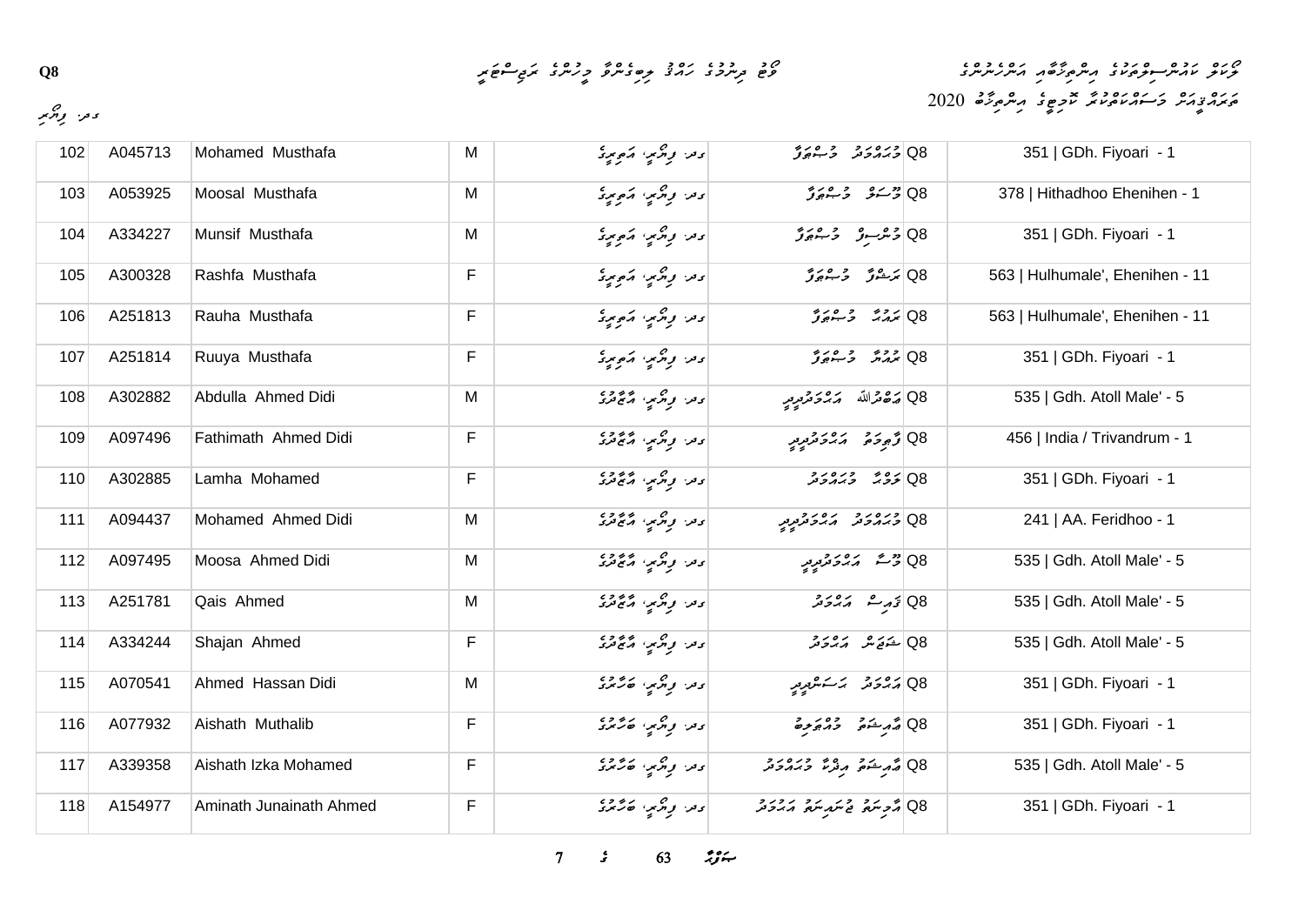*sCw7q7s5w7m< o<n9nOoAw7o< sCq;mAwBoEw7q<m; wBm;vB 2020*<br>*په پوهر وسوډيرونو لومو د موجو د مرمونه* 2020

| 119 | A299791 | Fathmath Jazla Ahmed   | F           | <sub>ى</sub> ى رېگېر، ھەرىرى | Q8 ژ <sub>َّج</sub> ودَ ۾ جو دُرورو           | 535   Gdh. Atoll Male' - 5 |
|-----|---------|------------------------|-------------|------------------------------|-----------------------------------------------|----------------------------|
| 120 | A116008 | Abdulla Rasheed        | M           | رور وترسٍ، صَرِی             | Q8 كەڭداللە كە <u>ش</u> وتمر                  | 351   GDh. Fiyoari - 1     |
| 121 | A124549 | Ahmed Amsood           | M           | ى تىر ، تو پرېميە، كەبىرى    | Q8 كەبرو كەھ يوم                              | 351   GDh. Fiyoari - 1     |
| 122 | A302976 | Aminath Abdullah       | F           | ى تىر ، تو پرېمير ، كەمبرى   | Q8 مُجِسَمَة مَ <b>صْ</b> قَراللّه            | 535   Gdh. Atoll Male' - 5 |
| 123 | A302961 | Dhon Dhiye             | $\mathsf F$ | ى تىر ، تو پرېمير، كەبىرى    | Q8 قَدْ يَدْ بِرِ بَرْ                        | 351   GDh. Fiyoari - 1     |
| 124 | A302959 | Jaufar Mohamed         | M           | رىر وگرىي ھىرد               | Q8 <i>فەدى دەرە</i> ر                         | 351   GDh. Fiyoari - 1     |
| 125 | A116009 | Mariyam Rasheeda       | F           | دورا وگري کابره              | Q8 <i>كا تركر تر مر مر مرين</i>               | 351   GDh. Fiyoari - 1     |
| 126 | A124556 | Mohamed Arafath        | M           | رىر. وگرىي، ھىرى             | Q8 <i>وبرورو مبروم</i>                        | 351   GDh. Fiyoari - 1     |
| 127 | A302977 | Ulfath Abdullah        | $\mathsf F$ | رىر. وپرىي، ھىرى             | Q8 محروم مك <b>ەم</b> راللە                   | 535   Gdh. Atoll Male' - 5 |
| 128 | A025226 | Abdulla Khalid         | M           | ى قرا بو در مور موكو سوڭ مر  | Q8 كەھەراللە گە <i>و</i> تر                   | 351   GDh. Fiyoari - 1     |
| 129 | A330271 | Aishath Limna Abdulla  | $\mathsf F$ | ى تىر بوركىيە، ھەكۈسكەتلىر   | Q8 <i>مُّهْدِيْدَة وِدْسُ مُ</i> ڤَعْرَاللَّه | 351   GDh. Fiyoari - 1     |
| 130 | A251847 | Aminath Liuna Abdulla  | $\mathsf F$ | ى تىر بوركىي، ھەكۈسكە كىر    | Q8 أُمَّحِ سَمَّةً مِنْ مَدَّةً مَدَاللَّهُ   | 535   Gdh. Atoll Male' - 5 |
| 131 | A097790 | Fathimath Ali          | $\mathsf F$ | ى قرا بو در مور موكو سوڭ مر  | Q8 <i>وُّجِوَدَةُ مَ</i> حٍ                   | 351   GDh. Fiyoari - 1     |
| 132 | A097833 | Nizna Abdulla          | $\mathsf F$ | رىر وكرس ھەر قىم             | Q8 سِيَّحْسَّرَ مَرَّحْمَدَاللَّهُ            | 351   GDh. Fiyoari - 1     |
| 133 | A300670 | Ahmed Shuzad           | M           | ىد. روكىي ھەرگ               | Q8 <i>كەنەدى ئىشقى</i> تر                     | 260   V. Felidhoo - 1      |
| 134 | A300671 | Ali Shazim             | M           | ءمن وكرسٍ ھِگُوگُ            | Q8 <i>۾َ جِ</i> گھي ئ                         | 535   Gdh. Atoll Male' - 5 |
| 135 | A251849 | Aminath Shimna Hussain | F           | <sub>ى</sub> ر روكىي ھەرگ    | Q8 <i>مُّحِسَمَةَ</i> سُوَحَسَّ بِرَسَمَ مِسَ | 535   Gdh. Atoll Male' - 5 |

**8** *s* **63** *ff***<b>***s*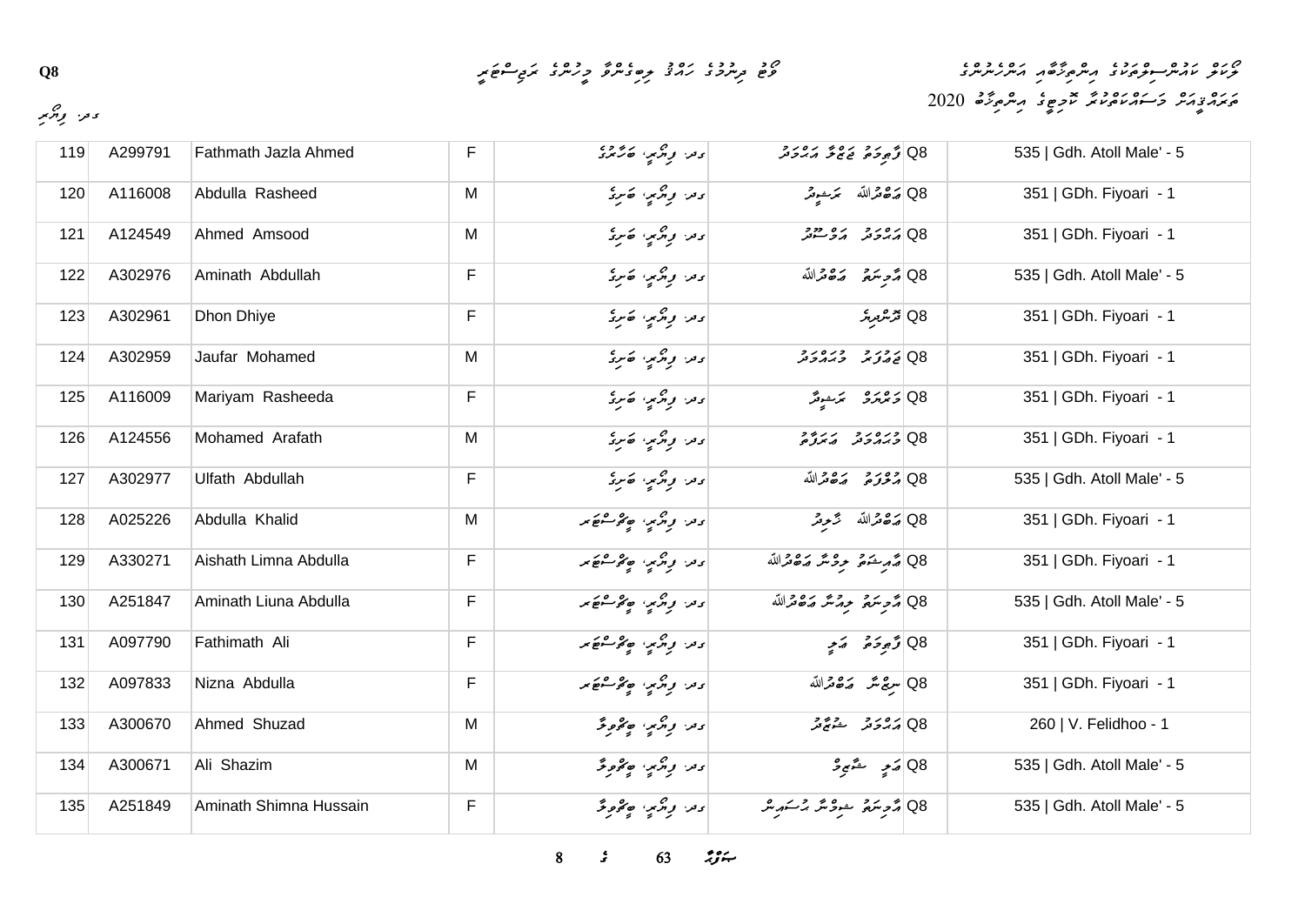*sCw7q7s5w7m< o<n9nOoAw7o< sCq;mAwBoEw7q<m; wBm;vB 2020*<br>*په پوهر وسوډيرونو لومو د موجو د مرمونه* 2020

| 136 | A300673 | Fathimath Shuzana     | F           | <sub>ى</sub> ر روكىي ھەرگ               | Q8 <i>وَّجوحَ</i> هُمْ يَسْتَمَتَّرَ         | 535   Gdh. Atoll Male' - 5      |
|-----|---------|-----------------------|-------------|-----------------------------------------|----------------------------------------------|---------------------------------|
| 137 | A081484 | Hussain Khalid        | M           | دىن وگرىي، ھەھمىگە                      | Q8   پرستمبر سر گرمونڈ                       | 351   GDh. Fiyoari - 1          |
| 138 | A097834 | Mariyam Zaahira       | F           | دىن وكرىم، ھەھمۇ                        | $3.25$ $2.325$ $\overline{)$ $\overline{)}$  | 351   GDh. Fiyoari - 1          |
| 139 | A097835 | Mohamed Shifzaad      | M           | ى تىر بوركىيە، ھەكھونچ                  | Q8 <i>وُبرورو بشووڤرتر</i>                   | 351   GDh. Fiyoari - 1          |
| 140 | A097479 | Fathimath Azheela     | F           | دىن وگرىي، ئ                            | Q8 <i>وَّجِوَدَة مَنْ بِ</i> رَّ             | 18   HA. Maarandhoo - 1         |
| 141 | A034975 | Abdulla Saeed         | M           | دىن وگرىي، ھۇسى <i>ۋە</i> د             | Q8 كەڭ قىراللە كىم <i>رى</i> تر              | 351   GDh. Fiyoari - 1          |
| 142 | A151633 | Ahmed As-aan Saeed    | M           | .<br>دىن وگرىي، ھۇسىۋەرە                | Q8 <i>كەندۇ تەسىر كەندى</i> سەم <i>بەت</i> ر | 351   GDh. Fiyoari - 1          |
| 143 | A302876 | Ali Fahzan            | M           | ىر وگرىي ھۆسىمەد                        | Q8 <i>ڇَجِ وَرُبُّ</i> مَّر                  | 535   Gdh. Atoll Male' - 5      |
| 144 | A097489 | Haseena Maseeh        | F           | دىن وگرىي، ھۆسىۋەر                      | Q8   يَاسِعٌ كَسِيمٌ                         | 351   GDh. Fiyoari - 1          |
| 145 | A332509 | Hassan Rashwaan Saeed | M           | دىن پەھىي، ھۇسى <i>دە م</i> ە           | Q8 كەس <i>تەش كەشۋىل سەمبەتر</i>             | 351   GDh. Fiyoari - 1          |
| 146 | A302872 | Afia Shareef          | $\mathsf F$ | دىن ب <sub>و</sub> ركىي، ھۇسى <i>ۋە</i> | Q8 <i>مُرُومُ</i> شَهرِرُ                    | 351   GDh. Fiyoari - 1          |
| 147 | A119753 | Arif Shareef          | M           | دىن وگرىي، ھۇسىۋە                       | Q8 <i>مُگبردگ</i> ڪمپروگ                     | 535   Gdh. Atoll Male' - 5      |
| 148 | A302871 | Arifa Usman           | $\mathsf F$ | ى تىر ، توركى ، ھۇسىۋى                  | Q8 م <i>گېرن<sup>و</sup> م</i> قوق شر        | 351   GDh. Fiyoari - 1          |
| 149 | A302873 | Sirdha Saeed          | F           | دىن وگرىي، ھۇسىۋى                       | Q8 سېټرنگر <b>ش</b> وپوټر                    | 335   GDh. Thinadhoo - 1        |
| 150 | A303383 | Abdulla Jumran        | M           | دىن وچرىي، ھۆرۈش                        | Q8 مَەْمَرَاللە م <i>ۆتمەت</i> ر             | 563   Hulhumale', Ehenihen - 11 |
| 151 | A303382 | Ahmed Jurushoom       | M           | دىن توپرىيە، ھۆرۈش                      | Q8) كەبەر <i>3 مەردە 23 كى</i>               | 378   Hithadhoo Ehenihen - 1    |
| 152 | A303381 | Aishath Jurushooma    | F           | دىن توركىي، ھۆركەتل                     | Q8 <i>مەرىخىم يىم شى</i> قۇ                  | 563   Hulhumale', Ehenihen - 11 |

*9 s* 63 *i*<sub>S</sub>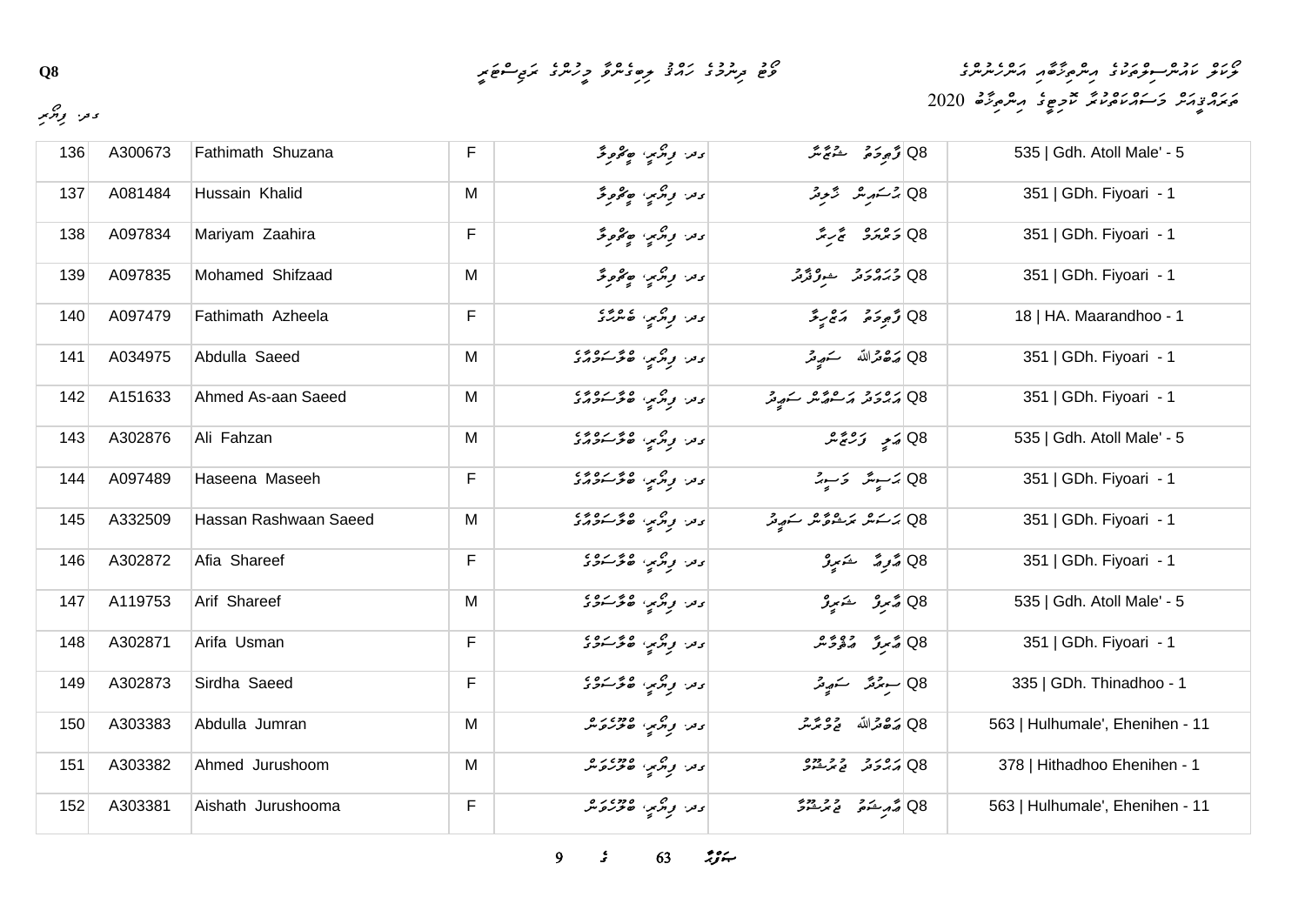*sCw7q7s5w7m< o<n9nOoAw7o< sCq;mAwBoEw7q<m; wBm;vB 2020<sup>, م</sup>وسر در مدد مدرج به مدرم مقرم قرار 2020*<br>موسر المستقرم المستقرم المستقرم المستقرم المستقرم المستقرم المستقرم المستقرم المستقرم المستقرم المستقرم المستقر

| 153 | A098140 | Aishath Mohamed       | $\mathsf F$ | ىر وكريم، ھۆرەتكە                        | Q8 مەم ئىق ئەم ئەر ئىس                          | 351   GDh. Fiyoari - 1          |
|-----|---------|-----------------------|-------------|------------------------------------------|-------------------------------------------------|---------------------------------|
| 154 | A303378 | Fathimath Adam        | F           | رىر. وگرىي، ھۆرۈش                        | Q8 <i>وَّجِوَحَةَ مُ</i> تَعَرَّدُ              | 563   Hulhumale', Ehenihen - 11 |
| 155 | A251793 | Hawwa Jenny Jameel    | $\mathsf F$ | <sub>ى</sub> ر رېمى مەدەبە               | Q8   يَـَ پُر مَّ تَوْ سِ مَحَ حٍ بِحْر         | 335   GDh. Thinadhoo - 1        |
| 156 | A303387 | Hussain Jalaal        | M           | ىلا وەكىرا ھۆرۈش                         | Q8   يُرْسَمبِ شُرَ   يَوَ تَوْتَحْرَ           | 563   Hulhumale', Ehenihen - 11 |
| 157 | A251795 | Khadheeja Jana Jameel | $\mathsf F$ | <sub>ى</sub> ر رېمى مەدەبە               | Q8] زَمرِيَّ نَج سُّ نَج <i>وِ</i> وُ           | 563   Hulhumale', Ehenihen - 11 |
| 158 | A126689 | Mohamed Jameel        | M           | ىلا وكرىم، ھۆرۈش                         | Q8 <i>وُټرونو فور</i> و                         | 351   GDh. Fiyoari - 1          |
| 159 | A334230 | Zulaikha Jina         | $\mathsf F$ | رىر. وگرىم، ھۆرۈش                        | Q8 <i>فَرْحَهِ ثَہ ہِ مَّ</i> رَ                | 351   GDh. Fiyoari - 1          |
| 160 | A300626 | Ahmed Alim Ali        | M           | ىد. وگرىم، ھۆركەت                        | Q8 كەبرى <i>قەر گەبىر ھەب</i>                   | 535   Gdh. Atoll Male' - 5      |
| 161 | A300623 | Fathmath Aliya Ali    | $\mathsf F$ | ى تىر ، توركى ، ھۆركەت                   | Q8 <i>وَّجِوَدَةَ مَّجِيدٌ مَجِ</i>             | 535   Gdh. Atoll Male' - 5      |
| 162 | A251844 | Hassan Anim Ali       | M           | ىلا وەكىر ھۆرەر ق                        | Q8   يَرْسَدْ مَّ سِرَةٌ - مَرْمٍ               | 535   Gdh. Atoll Male' - 5      |
| 163 | A389115 | Hussain Aanif Ali     | M           | ىلا وەكىر ھۆرەر ق                        | Q8 پرستمبر شریعه تھ پر                          | 351   GDh. Fiyoari - 1          |
| 164 | A065632 | Khadeeja Ahmed Didi   | F           | ىلا وەكىر ھۆرەر ق                        | Q8] كَتَمِيعٌ       مُ مُ مُرْكَة مُرْمِرِ مِرِ | 535   Gdh. Atoll Male' - 5      |
| 165 | A300625 | Mohamed Amil Ali      | M           | ړند وگري وور ده                          | Q8 <i>وُبَرُودَوَدٌ وُبُ</i> وتُو وَبِرِ        | 351   GDh. Fiyoari - 1          |
| 166 | A024879 | Abdulla Rasheed       | M           | ىلا وكرس ھۆسو                            | Q8 كەڭ قىراللە كىرىش <sub>ى</sub> قر            | 563   Hulhumale', Ehenihen - 11 |
| 167 | A299816 | Ahmed Ashraf          | M           | رىر وكرىي ھۆيول                          | Q8 كەبروتىر كەش <i>ەتت</i> ۇ                    | 563   Hulhumale', Ehenihen - 11 |
| 168 | A299820 | Ashfan Rasheed        | M           | ىلا وكرس ھۆسو                            | Q8 كەشىر <i>ۇ بىر كەرسى</i> ر                   | 535   Gdh. Atoll Male' - 5      |
| 169 | A106200 | Ahmed Shakir          | M           | <sub>وفر:</sub> وگرمړ، 194 <sub>6ء</sub> | Q8 <i>كەندى كىلى</i> ئىقرىتقى بىر               | 351   GDh. Fiyoari - 1          |

*10 s* 63 *if*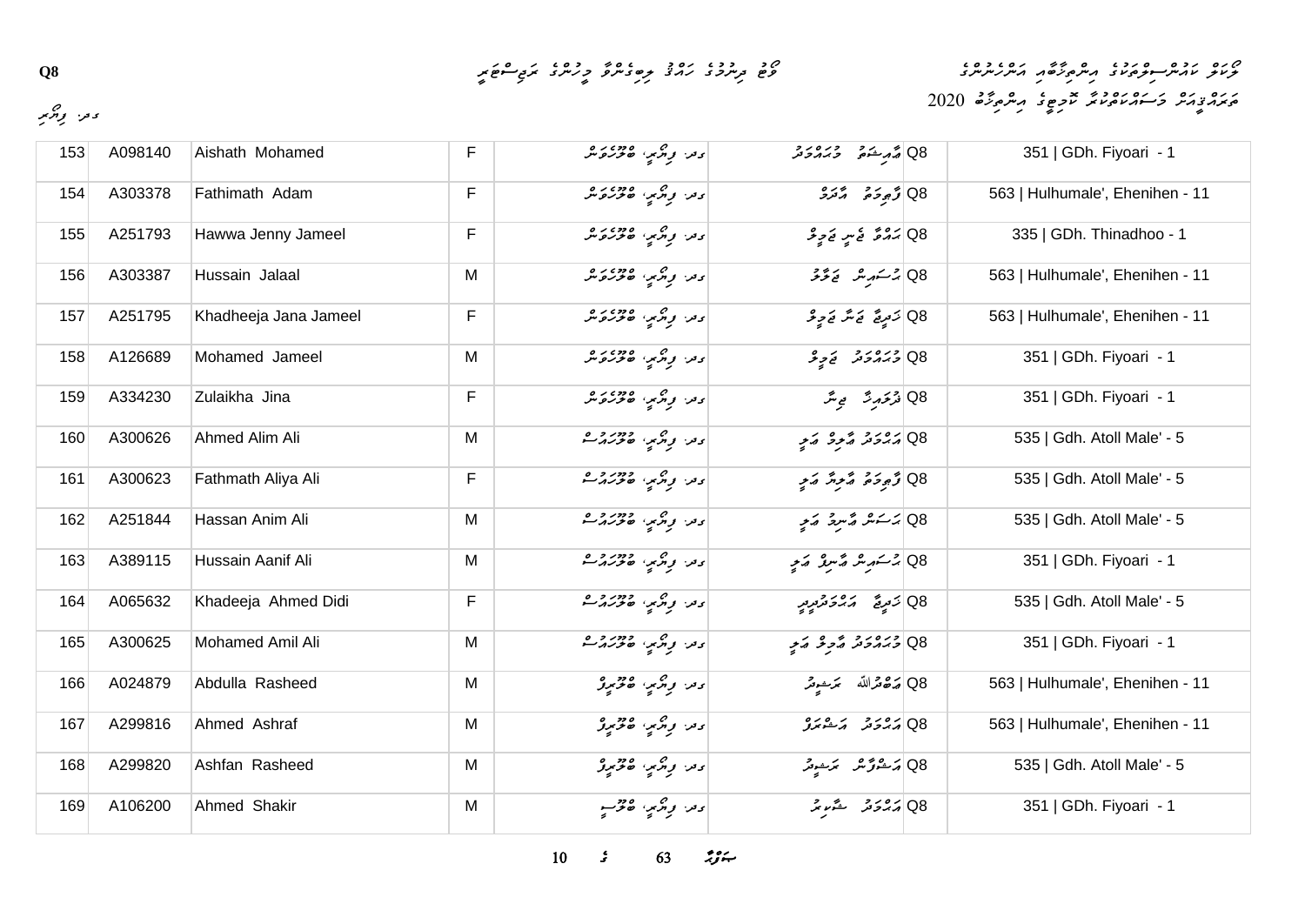*sCw7q7s5w7m< o<n9nOoAw7o< sCq;mAwBoEw7q<m; wBm;vB* م من المسجد المسجد المسجد المسجد المسجد العام 2020<br>مسجد المسجد المسجد المسجد المسجد المسجد المسجد المسجد المسجد ال

| 170 | A023039 | Ahmed Nazeef           | M           | <sub>وفر:</sub> وگرم به دوه    | Q8 كەش <sup>ى</sup> كەشكە ئىس كەنتى بىر 29 كەنتى بىر كەنتى بىر كەنتى بىر كەنتى بىر كەنتى بىر كەنتى بىر كەنتى ب | 351   GDh. Fiyoari - 1          |
|-----|---------|------------------------|-------------|--------------------------------|----------------------------------------------------------------------------------------------------------------|---------------------------------|
| 171 | A097773 | Anisa Mohamed          | $\mathsf F$ | دىر. رومې، موده                | Q8 كەسرىسى ئ <i>وندۇ</i> ر ئىر                                                                                 | 351   GDh. Fiyoari - 1          |
| 172 | A132268 | Fazna Mohamed          | $\mathsf F$ | دور و مر <sub>مو</sub> ، مود ، | Q8 كۈچ ئىر ئەير ئەركىتىر                                                                                       | 639   Vilimale', Ehenihen-4     |
| 173 | A034341 | Mohamed Jameel         | M           | دور و گرمي، موده               | Q8 <i>وُبَرُوْدَوْ</i> کَے <i>وِ</i> نْز                                                                       | 535   Gdh. Atoll Male' - 5      |
| 174 | A024267 | Mohamed Saeed          | M           | دىن ۋەكىپ <del>ب</del> ودى     | Q8 <i>وُټرونو خو</i> يتر                                                                                       | 351   GDh. Fiyoari - 1          |
| 175 | A095809 | Nahida Mular           | $\mathsf F$ | <sub>و تر</sub> ، و چې په ده د | Q8 <i>مَّرْبِعَّہ</i> وَمَرَ <i>مَّہ</i>                                                                       | 351   GDh. Fiyoari - 1          |
| 176 | A054747 | Zahidha Mularu         | $\mathsf F$ | <sub>و تر</sub> و گرمي، حود ع  | Q8 ئج بەنگە قەنھەتمە                                                                                           | 535   Gdh. Atoll Male' - 5      |
| 177 | A097829 | Ahmed Mohamed          | M           |                                | Q8 <i>היכת בהתכת</i>                                                                                           | 535   Gdh. Atoll Male' - 5      |
| 178 | A097830 | Hawwa Zahira           | F           | دىن وگرىي، ھۆرىگرىزىدى         | Q8   يَهُرُمُّ تَجْرِبُّرُ                                                                                     | 351   GDh. Fiyoari - 1          |
| 179 | A299808 | Abdulla Ibrahim        | M           | ىمىن وكريم، ئەھمىر ئ           |                                                                                                                | 535   Gdh. Atoll Male' - 5      |
| 180 | A299817 | Nasha Abdulla          | F           | ى قرار بوركى مى كەنتى كەنتى كە | Q8 سَرْمَة بَرَصْقَرْاللّه                                                                                     | 563   Hulhumale', Ehenihen - 11 |
| 181 | A299815 | Nazid Abdulla          | M           | ىمىن ومركب كالمحمدة            | Q8 مُتَّبِعٍ <i>مَّة مُقَ</i> مَّرَ اللَّه                                                                     | 351   GDh. Fiyoari - 1          |
| 182 | A299813 | Nazidha Abdulla        | $\mathsf F$ | ى قرار بوركى مەركەن كەنتى كە   | Q8 تَدَيمِ <i>قَرْ مَرْهُ قَرْ</i> اللّه                                                                       | 563   Hulhumale', Ehenihen - 11 |
| 183 | A299811 | Ziyadha Abdulla        | $\mathsf F$ | دىن وترىي ئەتمەشگە             | Q8 بوب <i>رَّدَّد مَ</i> صُمَّراللَّه                                                                          | 535   Gdh. Atoll Male' - 5      |
| 184 | A090029 | Abdulla Riyaz          | M           | دىن بوركىي، مۇيى               | Q8 كەشكەللە م <i>ې</i> ترىشە                                                                                   | 535   Gdh. Atoll Male' - 5      |
| 185 | A299797 | Aboobakuru Saleem      | M           | دور   و پر پر پرو ۽            | Q8 كەھەم بىر سىرى                                                                                              | 351   GDh. Fiyoari - 1          |
| 186 | A386759 | Aishath Naziha Rasheed | F           | دىن بوركىي، مۇيى               | $\mathcal{L}$ مَّ مِسْتَمَّى مَّرْسِرْتَرَ مَرَسْدِتْرَ                                                        | 351   GDh. Fiyoari - 1          |

 $11$  *s* 63  $23$   $-$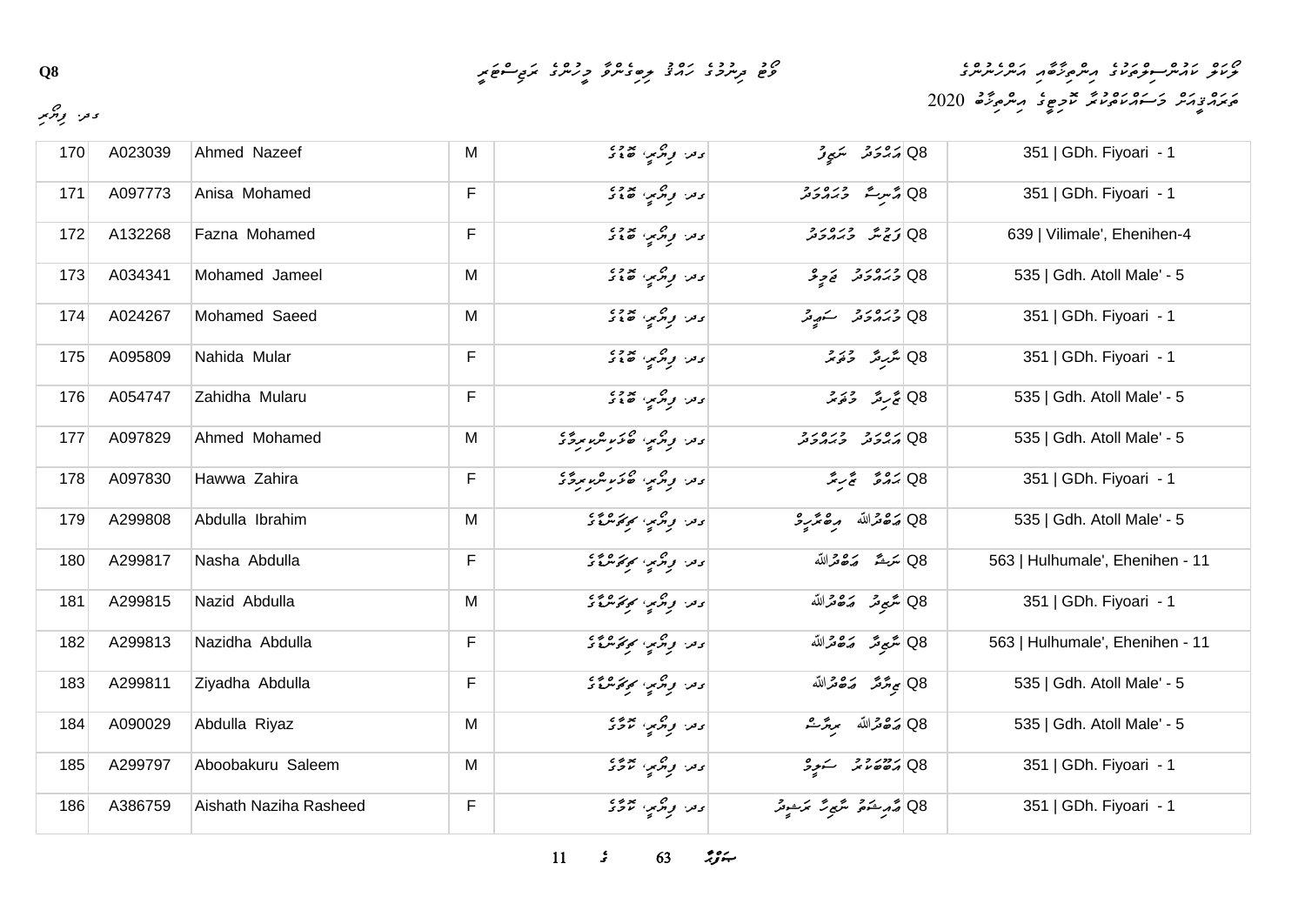*sCw7q7s5w7m< o<n9nOoAw7o< sCq;mAwBoEw7q<m; wBm;vB* م من المرة المرة المرة المرجع المرجع في المركبة 2020<br>مجم*د المريض المربوط المربع المرجع في المراجع المركبة* 

| 187 | A251606 | Aminath Naiza Rasheed  | F | ر مربر و ټرمي، مونځ و              | Q8   مُرْحِسَمُ مُسْرِيحٌ مَنْسِوِمْر                           | 535   Gdh. Atoll Male' - 5   |
|-----|---------|------------------------|---|------------------------------------|-----------------------------------------------------------------|------------------------------|
| 188 | A097395 | Fathimath Nazima       | F | ر در و ډري سره د                   | Q8 <i>وَّجِرْدَة</i> سَّعْرِدَّ                                 | 351   GDh. Fiyoari - 1       |
| 189 | A097393 | Haneefa Saleem         | F | <sub>وفر:</sub> وگرمي، نووي        | Q8 كَسِرِدٌ   سَمِرِدٌ                                          | 351   GDh. Fiyoari - 1       |
| 190 | A138944 | Mariyam Nazeefa        | F | ر در و پرې بره د                   | Q8 كەندىرى سىن <sub>ت</sub> ىر                                  | 535   Gdh. Atoll Male' - 5   |
| 191 | A097396 | Nareema Saleem         | F | رىن ۋەگەپ بىرى                     | Q8 سَرِ جَ سَرِ حَ                                              | 351   GDh. Fiyoari - 1       |
| 192 | A299800 | Tharig Rasheed         | M | ر در و ژبې برون<br>د در و ژبې برون | Q8 ۾ <i>مرڌ</i> - مَرَسُومَرُ                                   | 351   GDh. Fiyoari - 1       |
| 193 | A300499 | Ali Niushad            | M | ر مر و ټرمي، مو <sub>في</sub> د    | Q8 <i>أَمَّةٍ</i> سِمَّتْ مُتَّقَدِّ                            | 535   Gdh. Atoll Male' - 5   |
| 194 | A320552 | Hussain Nishad         | M | ر مرد او وکرم په معرفي ک           | Q8   پرسکو سرمش <sup>و</sup> ر                                  | 463   Srilanka / Colombo - 4 |
| 195 | A084614 | Ibrahim Nizam          | M | وترا وأكرس العروفاة فالمحافية      | Q8 مەھمىر ئىس سى <i>م</i> ۇ                                     | 351   GDh. Fiyoari - 1       |
| 196 | A300489 | Mohamed Nashath        | M | دىن بورگىي، ئەنزىرى مەھ            | Q8 <i>وبروبرد سك المروبر</i>                                    | 351   GDh. Fiyoari - 1       |
| 197 | A251826 | Nashwan Nizam          | M | ى قرار بوركايورە بەھ ئە            | Q8 <i>مَرْڪُومُّ مَّر مِنْوُوْ</i>                              | 351   GDh. Fiyoari - 1       |
| 198 | A300481 | Sadhuna Salih          | F | وترا وكرس العروفاة ما              | Q8) سەمەر مىشەر يەر يەر يەر يەر 200 كىلەر بىر ئا                | 351   GDh. Fiyoari - 1       |
| 199 | A328118 | Aminath Sheleen Saeed  | F | ىلا وەكىرا بىردەم ھ                | Q8 <i>مُّہِ سَمَّۃ</i> ڪُمِ <i>پِسُ ڪُمِ پِنَ</i>               | 351   GDh. Fiyoari - 1       |
| 200 | A300610 | Fathimath Inaya Saeed  | F | دىن وكرىم، ئىمرومى                 | Q8 <i>وَّجوحَمْ مِسَّمَّدٌ</i> سَم <i>ِيد</i> َ                 | 351   GDh. Fiyoari - 1       |
| 201 | A328119 | Mohamed Shahudhu Saeed | M | ا دىن بورىمبە، ئىمكى <i>بولى</i> گ | Q8 <i>وَبَهُ وَبَوْ وَبِيَّةٍ وَبِيَّةٍ مَنْ مِيَ</i> وَبِيِّدِ | 351   GDh. Fiyoari - 1       |
| 202 | A300483 | Saadha Salih           | F | <sub>ى</sub> ر رومى بىرەمى         | Q8 سَتَ <i>مَدُّ مَّذَ بِ</i>                                   | 351   GDh. Fiyoari - 1       |
| 203 | A097827 | Saeed Mohamed          | M | رىر. وگرىي، ئىمبرومى               | Q8) س <i>َم<sub>وٍ</sub>يرْ - دُبُهُ دَيْرٌ</i>                 | 351   GDh. Fiyoari - 1       |

 $12$  *s* 63  $23$   $\div$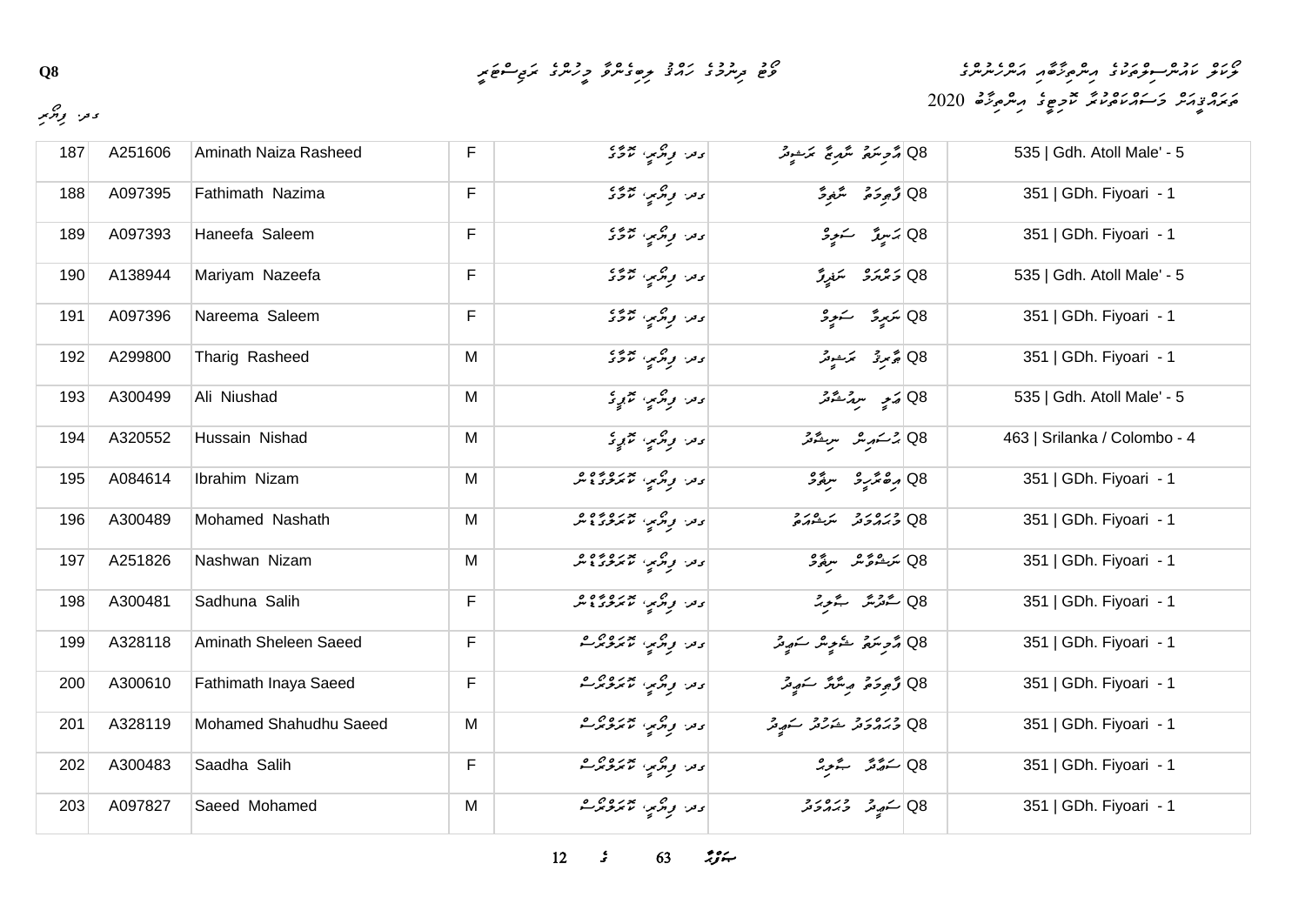*sCw7q7s5w7m< o<n9nOoAw7o< sCq;mAwBoEw7q<m; wBm;vB 2020*<br>*په پوهر وسوډيرونو لومو د موجو د مرمونه* 2020

| 204 | A300535 | Ahmed Zihan           | M           | دىر. روگىي، "ئېچوگ                                         | Q8 <i>  كەنگە كىلى ئارىگە</i> ر                                                                                                                                                                                                  | 351   GDh. Fiyoari - 1          |
|-----|---------|-----------------------|-------------|------------------------------------------------------------|----------------------------------------------------------------------------------------------------------------------------------------------------------------------------------------------------------------------------------|---------------------------------|
| 205 | A339844 | Aishath Zaina Ibrahim | F           | <sub>ى</sub> رىن ۋېرىپ، ئ <sup>ې</sup> مپ <sub>ى</sub> موگ | Q8 مەم شىم ئىم بىر مەھ ئ <i>ۇر</i> 3                                                                                                                                                                                             | 351   GDh. Fiyoari - 1          |
| 206 | A300536 | Aminath Ibrahim       | F           | <sub>ى</sub> ر رومې ؟ پ <sub>ې</sub> وگ                    | Q8 مُرْحِسَمُ مِنْ مِنْ مِنْ مِنْ                                                                                                                                                                                                | 351   GDh. Fiyoari - 1          |
| 207 | A300541 | Firushana Ibrahim     | $\mathsf F$ | ىمە وەكىر، ئاي ھۇ                                          | Q8 <i>وېرېشتر م</i> ېڅريز                                                                                                                                                                                                        | 535   Gdh. Atoll Male' - 5      |
| 208 | A162597 | Hawwa Manike          | $\mathsf F$ | دىر. وكريم، "ي و د                                         | Q8 ئەرمۇ ئەس <i>رى</i> ئا                                                                                                                                                                                                        | 351   GDh. Fiyoari - 1          |
| 209 | A251818 | Aslan Aslam           | M           | دىر. وگرىي، "ئېچى                                          | Q8 كەبىئۇنى <i>ر كەشۇۋ</i>                                                                                                                                                                                                       | 563   Hulhumale', Ehenihen - 11 |
| 210 | A069796 | Faiza Ibrahim Didi    | $\mathsf F$ | دىن ۋەكىپ "كېۋى                                            | Q8 <i>ؤُم جُه م</i> ِ ھُنَّرِ وُمِيْرِ                                                                                                                                                                                           | 351   GDh. Fiyoari - 1          |
| 211 | A097774 | Khadeeja Nafha        | F           | دىر. وگرىي، "ئېۋۇ                                          | Q8] زَمِيعٌ سَمَدٌ بَّ                                                                                                                                                                                                           | 351   GDh. Fiyoari - 1          |
| 212 | A077735 | Aishath Ahmed         | F           | دىن وگرىي، ئەسەن بول                                       | Q8 مُصِنْعَمْ مَ <sup>رُ</sup> دَدَ                                                                                                                                                                                              | 535   Gdh. Atoll Male' - 5      |
| 213 | A153580 | Ali Nashid            | M           | رى وچىپ ئەس ئەرى                                           | Q8 <i>کی مو</i> سگرشونگر                                                                                                                                                                                                         | 563   Hulhumale', Ehenihen - 11 |
| 214 | A071248 | Leena Ahmed Didi      | $\mathsf F$ | رىر. وگرىي، ئەس ئامرى                                      | Q8 <sub>ح</sub> ج شهر كەنگە ئەترىپرىيە<br>مەنبەت                                                                                                                                                                                 | 535   Gdh. Atoll Male' - 5      |
| 215 | A064294 | Sheeza Ahmed          | $\mathsf F$ | رىر وگرىي ئەس ئەر                                          | Q8 شويج كەندى قىر                                                                                                                                                                                                                | 535   Gdh. Atoll Male' - 5      |
| 216 | A303264 | Ahmed Fayaz           | M           | دىن وكرميا كروكر                                           | Q8 كەبرى قىرىگە ئىگەن ئىگەن ئىگەن ئىگەن ئىگەن ئىگەن ئىگەن ئىگەن ئىگەن ئىگەن ئىگەن ئىگەن ئىگەن ئىگەن ئىگەن ئىگە<br>مەنبەر ئىگەن ئىگەن ئىگەن ئىگەن ئىگەن ئىگەن ئىگەن ئىگەن ئىگەن ئىگەن ئىگەن ئىگەن ئىگەن ئىگەن ئىگەن ئىگەن ئىگەن ئ | 535   Gdh. Atoll Male' - 5      |
| 217 | A303267 | Ali Ziyad             | M           | ءمرا وكرسيا الرولانر                                       | Q8 <i>ھَ مٍ مِی مَدَّمَّہ</i>                                                                                                                                                                                                    | 639   Vilimale', Ehenihen-4     |
| 218 | A303271 | Aminath Maisha        | F           | <sub>ى</sub> ر وگرىي، ئ <i>ۇجۇ</i> تر                      | Q8 أ <i>مَّ حِيسَةً وَ م</i> ِيشًا                                                                                                                                                                                               | 535   Gdh. Atoll Male' - 5      |
| 219 | A303274 | Fathmath Maasha Saeed | $\mathsf F$ | ءور وأكرسٍ، فرودَ يُر                                      | Q8 <i>وَّجِرَة دُ</i> ّتَ سَهِيْرَ                                                                                                                                                                                               | 535   Gdh. Atoll Male' - 5      |
| 220 | A138580 | Hussain Fayaz         | M           | ءو. وكرسٍ، تروءَ برّ                                       | Q8   يرسكبر ترتمر شك                                                                                                                                                                                                             | 535   Gdh. Atoll Male' - 5      |

 $13$  *s* 63 *n***<sub>3</sub>** *n***<sub>3</sub>** *n***<sub>1</sub>**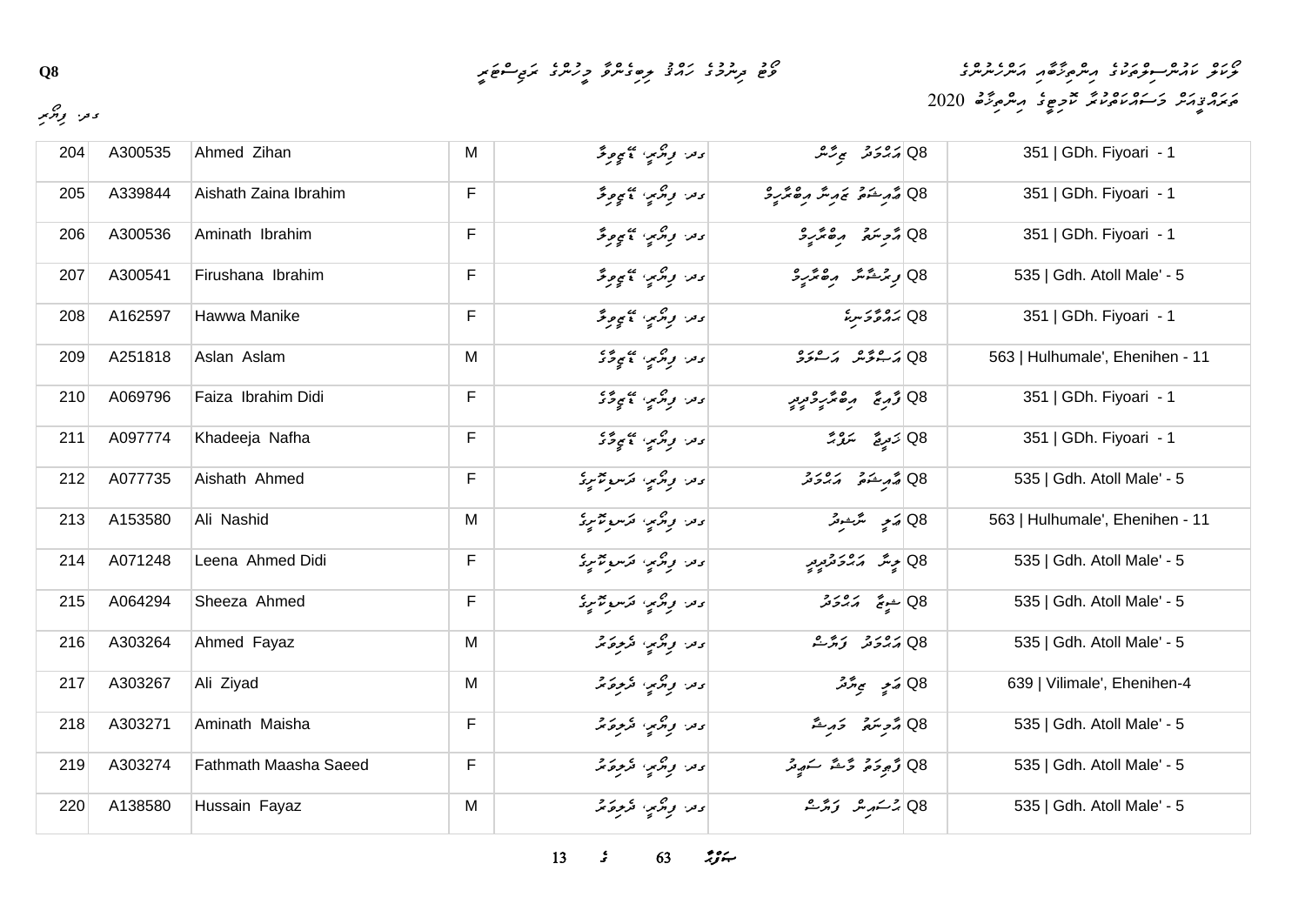*sCw7q7s5w7m< o<n9nOoAw7o< sCq;mAwBoEw7q<m; wBm;vB* م من المسجد المسجد المسجد المسجد المسجد العام 2020<br>مسجد المسجد المسجد المسجد المسجد المسجد المسجد المسجد المسجد ال

| 221 | A303276 | Hussain Shafradh      | M           | دىن وگرىي، ئرچەڭد             | Q8 پر سەر شەر ئىگە ئەشقە               | 251   ADh. Dhangethi - 2        |
|-----|---------|-----------------------|-------------|-------------------------------|----------------------------------------|---------------------------------|
| 222 | A303272 | Mohamed Afrad         | M           | دىن وگرىي، ئروەكر             | Q8 <i>ۋېزو دې مۇيگى</i> ر              | 535   Gdh. Atoll Male' - 5      |
| 223 | A303259 | Saeed Abdulla         | M           | دىن بوچىمى، ترىۋىگە           | Q8 كمبر <i>وتر مك</i> ڤوترالله         | 535   Gdh. Atoll Male' - 5      |
| 224 | A300372 | Ahusan Zahir          | M           | دىن وگرىي، ئرىرنگر            | Q8 كەنەشىشىش ئىچ س <sub>ى</sub> تىر    | 351   GDh. Fiyoari - 1          |
| 225 | A372001 | Ahusana Zahir         | F           | دىر. وكرس، ئرىرك              | Q8   پرتر شمستمبر مح س <sub>ر</sub> پر | 535   Gdh. Atoll Male' - 5      |
| 226 | A251820 | Ahuzan Zahir          | M           | دىن وگرىي، ئرىرنگر            | Q8 <i>مَرْدْجَ مَّ</i> رْ مَحْ سِمْر   | 351   GDh. Fiyoari - 1          |
| 227 | A299947 | Aminath Nifasha Moosa | F           | دىن وگرىي، ئرىرگ              | Q8 أَمُّ مِ سَمَّدٍ سِمَّدٌ مِنْ حَمْ  | 143   Lh. Olhuvelifushi - 1     |
| 228 | A372017 | Ausam Zahir           | M           | دىن ۋەكىپ، قرىرەگ             | Q8 كەنە ئىشىر ئىچ سىرتىر               | 351   GDh. Fiyoari - 1          |
| 229 | A372034 | Ihusana Zahir         | $\mathsf F$ | دىن وگرىي، ئۇيرېگر            | Q8 مەشكەتش ئ <sub>ى</sub> ئەرىتى       | 351   GDh. Fiyoari - 1          |
| 230 | A097429 | Khadeeja Ibrahim      | F           | دىن وگرىي، ئرىرنگر            | Q8 كَتَبِيعٌ مِنْ صُرِّرِ \$           | 351   GDh. Fiyoari - 1          |
| 231 | A001974 | Mohamed Zahir         | M           | دىن وگرىي، ئرىرگ              | Q8 <i>وَبَهُمْ وَبَنْ</i> مَحْ سِمْر   | 351   GDh. Fiyoari - 1          |
| 232 | A067558 | Abdul Razzag Mohamed  | M           | دىن وگرىي، ترڅەر دە           |                                        | 351   GDh. Fiyoari - 1          |
| 233 | A251770 | Eanas Ali             | F           | دىن وگرىي، ترىخەت پرى         | Q8 م <i>ي پڻر شهر</i> جو په            | 563   Hulhumale', Ehenihen - 11 |
| 234 | A372033 | Ifna Adam             | F           | دىن وگرىي، ترىۋە ئەبرى        | Q8 <mark>برڈنڈ گ<sup>ی</sup>مزڈ</mark> | 563   Hulhumale', Ehenihen - 11 |
| 235 | A011362 | Moosa Fathuhy Mohamed | M           | دىن وگرىي، ترىۋە <i>شە</i> دە | Q8 رُمَّے زَوَيہِ دَيَہُدونَّر         | 351   GDh. Fiyoari - 1          |
| 236 | A081895 | Riyasa Mohamed        | F           | دورا و گرمړا فرغاړی د د       | Q8 برو <i>ژگ دېزودو</i> ر              | 563   Hulhumale', Ehenihen - 11 |
| 237 | A000383 | Ibrahim Usman         | M           | دىن بوركىي، قرى ھ             | Q8 م <i>ەھترى</i> رو مەمۇمىر           | 535   Gdh. Atoll Male' - 5      |

 $14$  *s* 63  $23$   $\div$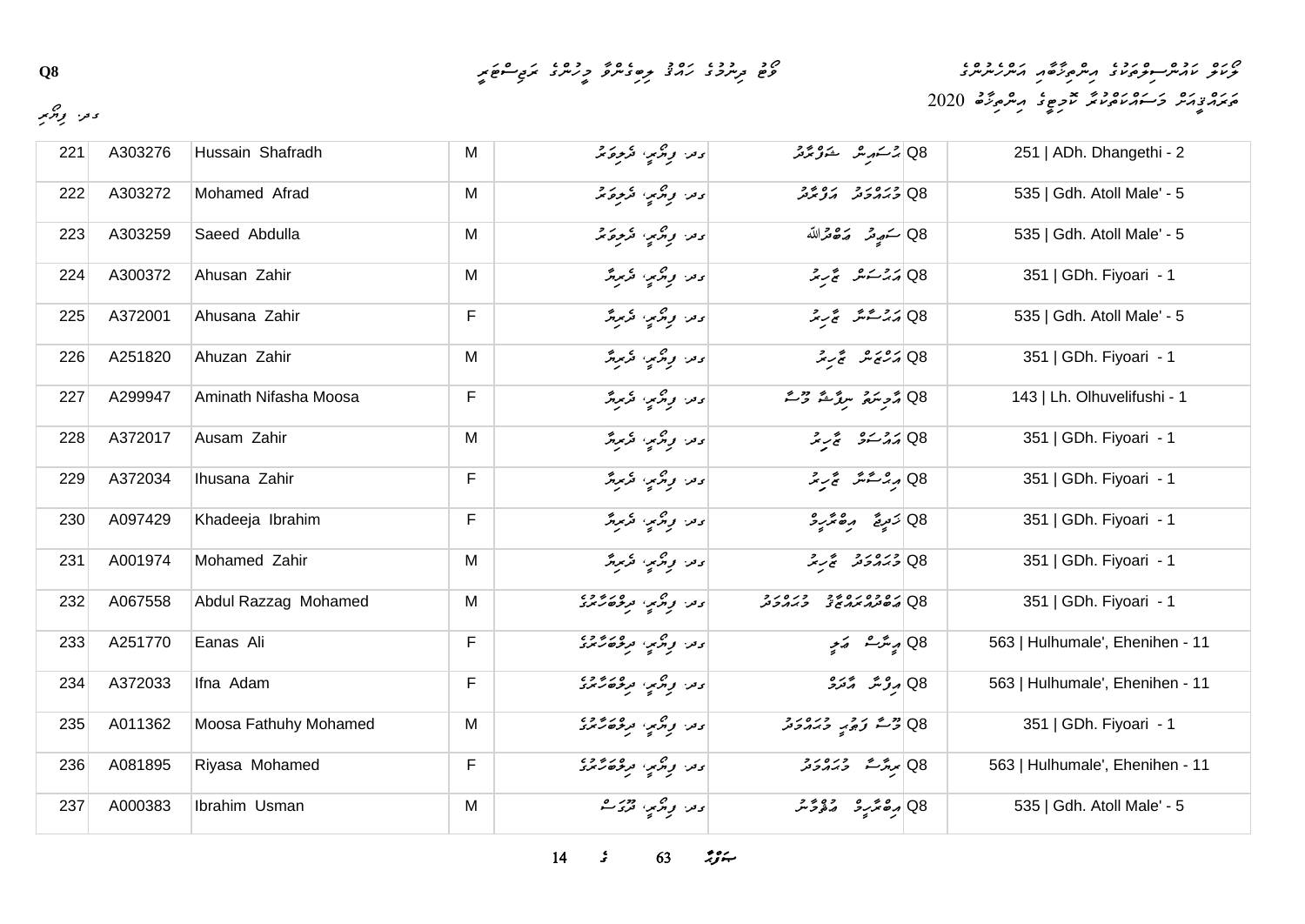*sCw7q7s5w7m< o<n9nOoAw7o< sCq;mAwBoEw7q<m; wBm;vB 2020<sup>, م</sup>وسر در مدد مدرج به مدرم مقرم قرار 2020*<br>موسر المستقرم المستقرم المستقرم المستقرم المستقرم المستقرم المستقرم المستقرم المستقرم المستقرم المستقرم المستقر

| 238 | A097799 | Naashiz Usmaan       | M           | دىن بوركىي، قرى گ                           | $\left  \begin{array}{cc} \mathcal{L} & \mathcal{L} \ \mathcal{L} & \mathcal{L} \ \mathcal{L} & \mathcal{L} \ \mathcal{L} & \mathcal{L} \ \mathcal{L} & \mathcal{L} \ \mathcal{L} & \mathcal{L} \ \mathcal{L} & \mathcal{L} \ \mathcal{L} & \mathcal{L} \ \mathcal{L} & \mathcal{L} \ \mathcal{L} & \mathcal{L} \ \mathcal{L} & \mathcal{L} \ \mathcal{L} & \mathcal{L} \ \mathcal{L} & \mathcal{L} \ \mathcal{L} & \mathcal{L} \ \mathcal{L} & \mathcal{L}$ | 287   Th. Burunee - 1      |
|-----|---------|----------------------|-------------|---------------------------------------------|--------------------------------------------------------------------------------------------------------------------------------------------------------------------------------------------------------------------------------------------------------------------------------------------------------------------------------------------------------------------------------------------------------------------------------------------------------------|----------------------------|
| 239 | A097798 | Naseema              | F           | ر من و پر پر اور در هم است.<br>ا            | Q8 يترسوپڅ                                                                                                                                                                                                                                                                                                                                                                                                                                                   | 351   GDh. Fiyoari - 1     |
| 240 | A097801 | Nashiza Usman        | F           | دىن بوركىي، قرى ھ                           | Q8 گرىنونگر گەۋگە <i>گە</i>                                                                                                                                                                                                                                                                                                                                                                                                                                  | 535   Gdh. Atoll Male' - 5 |
| 241 | A300474 | Nazim Usman          | M           | دىن بوركىي، قرىمى                           | Q8 گى <i>نې 3 مەۋ 5 گىر</i>                                                                                                                                                                                                                                                                                                                                                                                                                                  | 535   Gdh. Atoll Male' - 5 |
| 242 | A300472 | Sheema Usmaan        | $\mathsf F$ | دىن بوركىي، قرى ھ                           | Q8 خ <sub>و</sub> گ م <i>گرگنگ</i> ر                                                                                                                                                                                                                                                                                                                                                                                                                         | 351   GDh. Fiyoari - 1     |
| 243 | A056695 | Shiyama Usman        | F           | دىن بوركىي، ترىم ھ                          | Q8 شوم <i>رَّدَّ م</i> ُنْوَرَّسُ                                                                                                                                                                                                                                                                                                                                                                                                                            | 351   GDh. Fiyoari - 1     |
| 244 | A150192 | Sufaira Usman        | F           | دىن بوركىي، قرى ھ                           | Q8 سۇرى <i>گە ھ</i> ۇرمىر                                                                                                                                                                                                                                                                                                                                                                                                                                    | 106   R. Maduvvari - 1     |
| 245 | A300486 | Aishath Sajidha      | $\mathsf F$ | دىن بوركىي، قرىرگ                           | Q8 <i>مُگهرِ شَهُوْ – سُ</i> ُومِنَّرُ                                                                                                                                                                                                                                                                                                                                                                                                                       | 351   GDh. Fiyoari - 1     |
| 246 | A269480 | Aishath Dhimna Nizam | F           | دىن بوركىي، ئۇيزىق                          | Q8 مَّەمِسْمَعْ مِردْسَّر سِيَّرَدْ                                                                                                                                                                                                                                                                                                                                                                                                                          | 351   GDh. Fiyoari - 1     |
| 247 | A269481 | Aminath Dhifna Nizam | $\mathsf F$ | دىن بوركىي، قرىرگ                           | Q8 أَمَّ صِنَعْهُ مِرْدَ مَّدَّ سِيَّ حَ                                                                                                                                                                                                                                                                                                                                                                                                                     | 351   GDh. Fiyoari - 1     |
| 248 | A300485 | Hassan Sajid         | M           | دىن بوركىي، تۇپرىش                          | Q8   پرستەنئىر سى <i>تىم ق</i> ر                                                                                                                                                                                                                                                                                                                                                                                                                             | 351   GDh. Fiyoari - 1     |
| 249 | A300487 | Hussain Samooh       | M           | دىن بولكىمپا قرىرگ                          | Q8   ير سكر مردوج مركز برنس<br>مركز السكر برنس                                                                                                                                                                                                                                                                                                                                                                                                               | 351   GDh. Fiyoari - 1     |
| 250 | A162937 | Mohamed Saleem       | M           | دىن بولكرىپ، قريگرىشە                       | Q8 <i>\$ &gt; \$ &gt; \$ &gt; \$ &gt; \$ \$</i>                                                                                                                                                                                                                                                                                                                                                                                                              | 335   GDh. Thinadhoo - 1   |
| 251 | A300484 | Mohamed Shaheem      | M           | دىن بوركىي، قرىرگ                           | $O(8)$ وَبَرَمْ دَوَسْ حَدَرِ وَ                                                                                                                                                                                                                                                                                                                                                                                                                             | 351   GDh. Fiyoari - 1     |
| 252 | A131340 | Naseera Ali          | F           | دىن بوركىي، قرىرگ                           | Q8 <i>مترسومتر مق</i> عرٍ                                                                                                                                                                                                                                                                                                                                                                                                                                    | 351   GDh. Fiyoari - 1     |
| 253 | A138818 | Saleema Salih        | F           | دىن بوركىي، قرىرگ                           | Q8 <i>سَوِوَ جَودُ</i>                                                                                                                                                                                                                                                                                                                                                                                                                                       | 351   GDh. Fiyoari - 1     |
| 254 | A300480 | Salih Aboobakuru     | M           | <sub>ى</sub> رىن ب <sub>و</sub> ركىي، ئۇيۇب | $22222$ $225$                                                                                                                                                                                                                                                                                                                                                                                                                                                | 351   GDh. Fiyoari - 1     |

 $15$  *s* 63  $23$   $\div$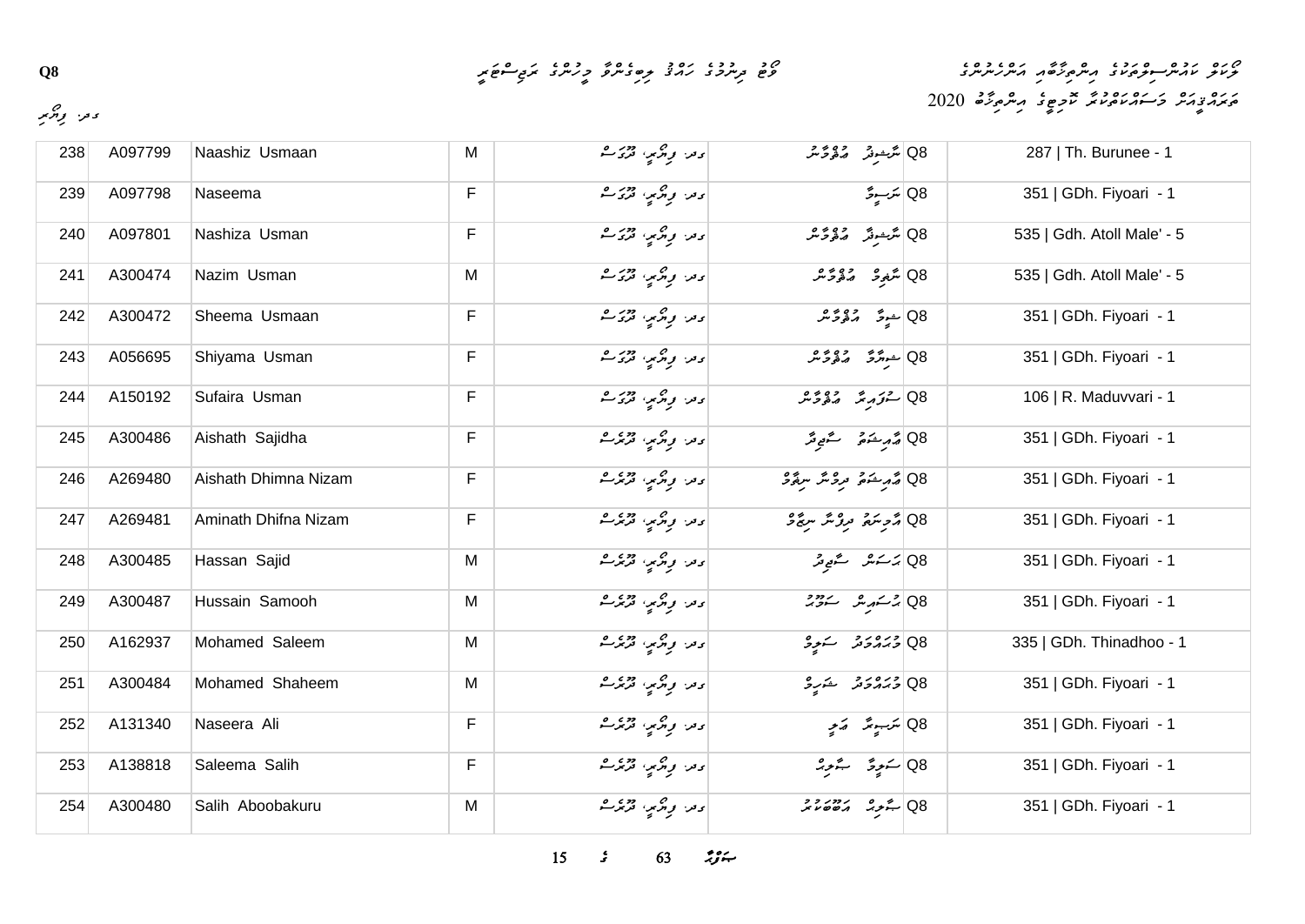*sCw7q7s5w7m< o<n9nOoAw7o< sCq;mAwBoEw7q<m; wBm;vB* م من المسجد المسجد المسجد المسجد المسجد العام 2020<br>مسجد المسجد المسجد المسجد المسجد المسجد المسجد المسجد المسجد ال

| 255 | A251780 | Ahmed Layal Mohamed     | M           | رىر وكرىم، ، كەن ئىر ئىر ئىر                         | Q8) <i>גُיכבית צורב בג'ופי</i> ב                            | 535   Gdh. Atoll Male' - 5       |
|-----|---------|-------------------------|-------------|------------------------------------------------------|-------------------------------------------------------------|----------------------------------|
| 256 | A383196 | Lamha Mohamed           | F           | رىر وكرىي ، كەركىلاھوگ                               | Q8 تَرَوْرٌ وَبَرُودُوْ                                     | 535   Gdh. Atoll Male' - 5       |
| 257 | A302883 | Liusha Mohamed          | $\mathsf F$ | دىن وكرىم، ، كەن ھارى ئوگ                            | Q8 مەرشقە ئ <i>ەيدە دى</i> ر                                | 535   Gdh. Atoll Male' - 5       |
| 258 | A302884 | Lubna Mohamed           | $\mathsf F$ | رىر وكرىم، ، كەن ئىر ئوگر                            | Q8 كۇھىگر ئ <i>ۇنى ئۇ</i> ر                                 | 535   Gdh. Atoll Male' - 5       |
| 259 | A000022 | Mohamed Yoosuf          | M           | ءما وكرب المركز الموقر                               | Q8 <i>دېمم</i> ونه مرگز                                     | 535   Gdh. Atoll Male' - 5       |
| 260 | A251729 | Ahmed Shauraf           | M           | ىدىن وكريب ؟ يرج دُر ھ                               | Q8 كەبروتىر شە <i>مەتى</i> ر                                | 535   Gdh. Atoll Male' - 5       |
| 261 | A082124 | Ali Rasheed             | M           | رىر وكرس ؟ مرد د ر ه                                 | Q8 <i>أەڭچە مۇ</i> شيەتر                                    | 351   GDh. Fiyoari - 1           |
| 262 | A251723 | Ibrahim Dhiyash Rasheed | M           | رىر وكريم، ؟ يرد د كره                               |                                                             | 351   GDh. Fiyoari - 1           |
| 263 | A251734 | Mohamed Savaakh Rasheed | M           | رىر وكرير، ؟ يرد د كرم                               | Q8 <i>وَبَهُ وَبَنْ</i> سَعَرَتْ بَرَ <sub>ْسُو</sub> ِيْرَ | 535   Gdh. Atoll Male' - 5       |
| 264 | A300573 | Fathimath Rishna        | $\mathsf F$ | <sub>ى</sub> ر روگرىي، <sub>مە</sub> پىرگىم          | Q8 <i>وُّڄِوَ جَ مِي</i> شَمَّر                             | 351   GDh. Fiyoari - 1           |
| 265 | A097817 | Habeeba Ibrahim         | $\mathsf F$ | رىر. رېژىي، رېپوگرىقق                                | Q8 بَصِعُ مِصْرَبِہِ \$                                     | 351   GDh. Fiyoari - 1           |
| 266 | A300580 | Hawwa Rishmee           | F           | دىر. وكريم، پرېپرگو                                  | Q8) <i>ټروگو</i> مرگو <sub>مي</sub>                         | 365   Fuvahmulah Iru Dhekunu - 2 |
| 267 | A251841 | Ibrahim Munaah          | M           | دىر. وكريم، پرېپرگو                                  | Q8 رەئزى <sub>ر</sub> و ئ <sup>و</sup> ندۇ                  | 535   Gdh. Atoll Male' - 5       |
| 268 | A300577 | Mariyam Rishma          | F           | <sub>ى</sub> ر روگرىي، <sub>مە</sub> پىرگىم          | Q8 <i>كا بريدۇ</i> برىشۇ                                    | 351   GDh. Fiyoari - 1           |
| 269 | A097819 | Mohamed Hussain         | M           | <sub>ى</sub> ر روگېي، <sub>م</sub> ېپچىر شو <u>غ</u> | Q8 <i>وبرودتو بر شهر مر</i>                                 | 351   GDh. Fiyoari - 1           |
| 270 | A097820 | Mujuthabaa Mohamed      | M           | <sub>ى</sub> ر روگرىي، <sub>مە</sub> پىرگىم          | Q8 دوم ورەرو                                                | 31   HDh. Nellaidhoo - 1         |
| 271 | A097816 | Nifa Mohamed            | F           | ىلىن بوركىي، مەي كەسىھ                               | Q8 سِمَدَّ       حَ يَدَ دُوَ قَدْ                          | 351   GDh. Fiyoari - 1           |

 $16$  *s*  $63$  *n***<sub>3</sub>** *n*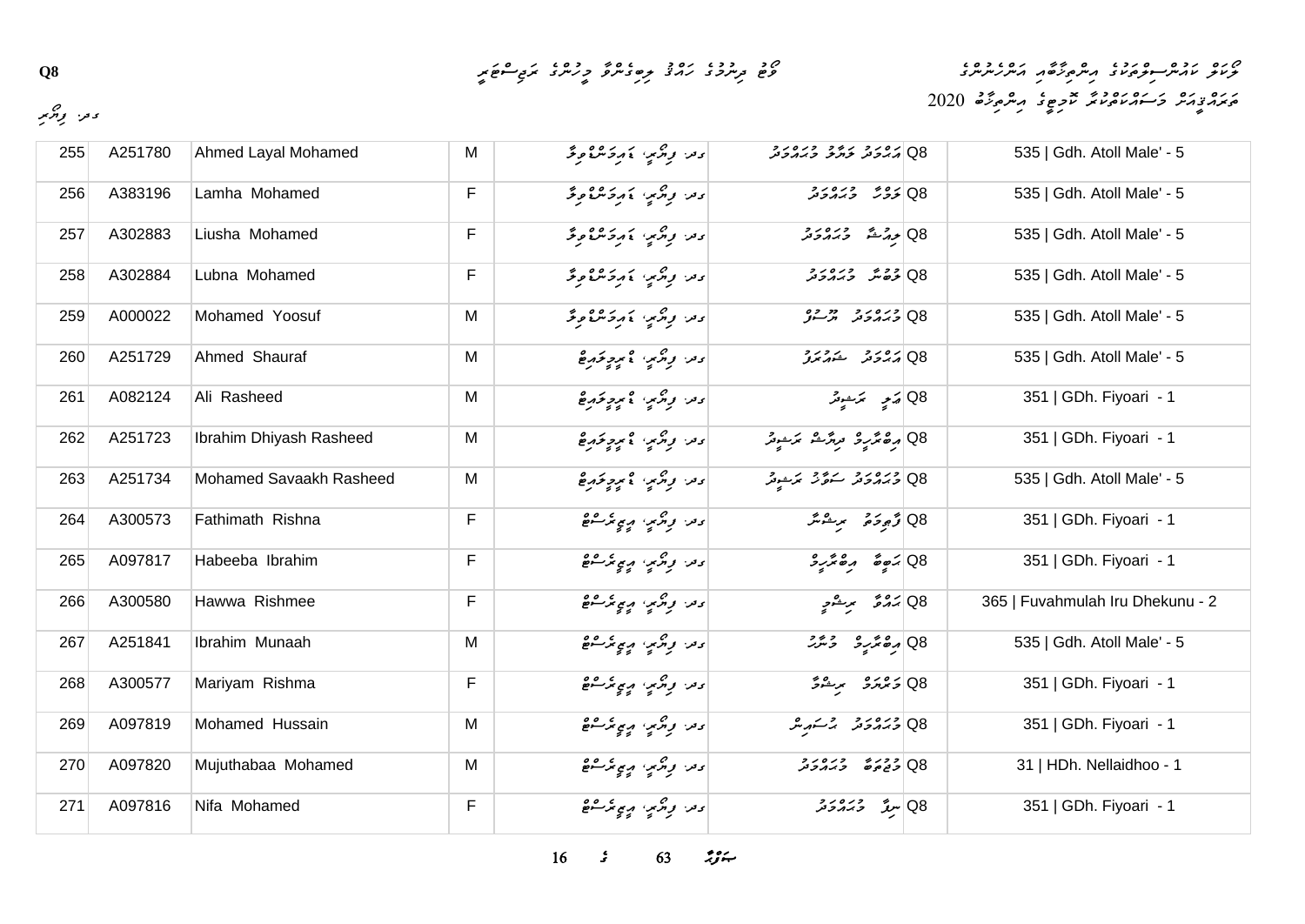*sCw7q7s5w7m< o<n9nOoAw7o< sCq;mAwBoEw7q<m; wBm;vB* م من المسجد المسجد المسجد المسجد المسجد العام 2020<br>مسجد المسجد المسجد المسجد المسجد المسجد المسجد المسجد المسجد ال

| 272 | A300576 | Raihan Mohamed            | M           | دىن   وگرىي،   م يې تگرىسى                                                                                          | Q8) <i>بَدَم رَمَّة وَبَدُودَوْ</i>                | 535   Gdh. Atoll Male' - 5       |
|-----|---------|---------------------------|-------------|---------------------------------------------------------------------------------------------------------------------|----------------------------------------------------|----------------------------------|
| 273 | A334274 | Rifna Mohamed             | $\mathsf F$ | دىن وكرىم، مەيگرىشقى                                                                                                | Q8 برۇنئر ئ <i>ۇنزۇ</i> نجىز                       | 365   Fuvahmulah Iru Dhekunu - 2 |
| 274 | A334275 | Rifsha Mohamed            | F           | دىن وگرىي، پرېپرىش                                                                                                  | Q8 مرثر شهر د محمد <i>شرق د</i> ر                  | 365   Fuvahmulah Iru Dhekunu - 2 |
| 275 | A300575 | Shifaz Mohamed            | M           | دىر. وكريم، مەي ئەرەھ                                                                                               | Q8 خورٌ <i>وْ دُمُ</i> دُمَرُ مُرَ                 | 351   GDh. Fiyoari - 1           |
| 276 | A097156 | Abdulla Ahmed Didi        | M           | د توري و د ده<br>د توري المترين                                                                                     | Q8 كَرْحْقْرْاللَّه     كَرْرْدَ مَّرْمَوِمْرِ     | 535   Gdh. Atoll Male' - 5       |
| 277 | A251778 | Fathmath Maimoona Abdulla | $\mathsf F$ | دین ویکی کاروی                                                                                                      | Q8 رَّجِعَةً حَمَدَ مَعَ صَصْرَاللَّهُ             | 535   Gdh. Atoll Male' - 5       |
| 278 | A302857 | Hassan Abdulla            | M           | دىن توپرىي، كەندىرى                                                                                                 | Q8 <i>تزسك مركة قر</i> الله                        | 316   L. Fonadhoo - 3            |
| 279 | A302856 | Hussain Abdulla           | M           | .<br>دىن وگرىي، كەندىرى                                                                                             | Q8 يُرْسَمَّ مِيَّةَ مِيَّاطَةَ بِهِيْرَاللَّهُ    | 535   Gdh. Atoll Male' - 5       |
| 280 | A097157 | Mohamed Abdulla           | M           | دور وگري کردوه                                                                                                      | Q8 32025 مَرْهُوَ اللَّهُ                          | 535   Gdh. Atoll Male' - 5       |
| 281 | A097427 | Fathimath Ali             | $\mathsf F$ | دىن وگرىي، مەھسىسى دەھ ھ                                                                                            | 08 <i>وُجوحَۃ مَی</i>                              | 535   Gdh. Atoll Male' - 5       |
| 282 | A102537 | Mohamed Naseem            | M           | وفر وترتب مؤسس وووه و                                                                                               | Q8] <i>وُټرو دَوَ</i> کرکو                         | 351   GDh. Fiyoari - 1           |
| 283 | A049599 | Nazeer Ali                | M           | دىن وگرىي، مەھسىس دەھ ئا                                                                                            | Q8 سَمْدِيْر - مَرْمٍ                              | 351   GDh. Fiyoari - 1           |
| 284 | A251651 | Raushan Rasheed           | F           | رمه وتربر مؤسس ومعاه                                                                                                | Q8 <i>بَدَمْ</i> شَدَسْ بَرَسْدِمْرَ               | 535   Gdh. Atoll Male' - 5       |
| 285 | A251649 | Reema Rasheed             | F           | رمه وتربر مؤسس ومعاه                                                                                                | Q8 مرِدَّ - مَرْشوِنْرُ -                          | 535   Gdh. Atoll Male' - 5       |
| 286 | A097426 | Zareena Mohamed           | $\mathsf F$ | دىن وكرىي، مەھسىر مەدە مە                                                                                           | Q8 ى <sub>ج مې</sub> ىگ ئ <i>ۇنى كە</i> قىر        | 351   GDh. Fiyoari - 1           |
| 287 | A094813 | Aminath Hassan Didi       | F           | دىن وگرىي، مەھسىلى ئەمروھ                                                                                           | Q8 <mark>مُ</mark> حِ سَرَةَ مَ سَـَ سُرْمِرِ مِرِ | 535   Gdh. Atoll Male' - 5       |
| 288 | A096230 | Ibrahim Mohamed Didi      | M           | ر در ورکمن موسر مورد در در در این مسلم است.<br>مسلمان مسلم برای مسلم در این مسلم است برای مسلم است که برای مسلم است | Q8 رەڭرى <sub>ر</sub> ۇ <i>دېمۇدۇرى</i> رىر        | 535   Gdh. Atoll Male' - 5       |

 $17$  *s* 63  $23$   $\div$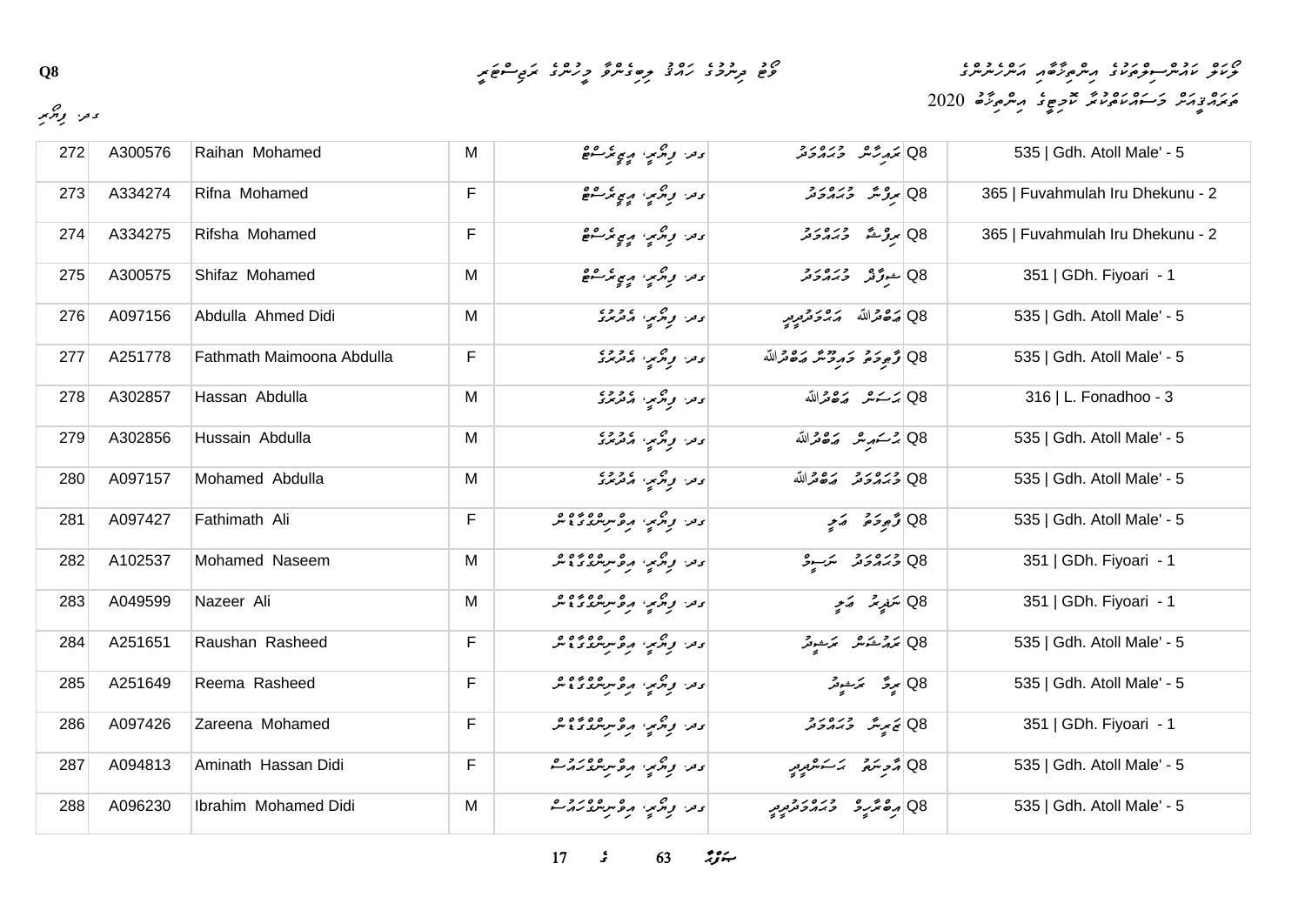*sCw7q7s5w7m< o<n9nOoAw7o< sCq;mAwBoEw7q<m; wBm;vB* م من المرة المرة المرة المرجع المرجع في المركبة 2020<br>مجم*د المريض المربوط المربع المرجع في المراجع المركبة* 

| 289 | A094816 | Sinad Mohamed Didi                      | M            | ىدىن بوركىي، مەھ سىنكى كەرمى  | Q8 سېنگو د <i>جره د قرم</i> ړمر                                                           | 351   GDh. Fiyoari - 1       |
|-----|---------|-----------------------------------------|--------------|-------------------------------|-------------------------------------------------------------------------------------------|------------------------------|
| 290 | A080292 | Azmira Ahmed                            | $\mathsf F$  | ءمن وكرس أركاسي سرهم          | Q8 كەنج <i>جەنگە</i> كەنگە <i>كە</i> رگە                                                  | 351   GDh. Fiyoari - 1       |
| 291 | A097767 | Fathimath Latheefa                      | F            | أدفرا أورهموا أمكامرهم موس    | Q8 ز <i>ڳوخته خو</i> ړڙ                                                                   | 535   Gdh. Atoll Male' - 5   |
| 292 | A251631 | Aminath Rifga Anees                     | $\mathsf{F}$ | ى تىر ، توركى ، مەن ئەھ       | Q8 أ <i>مَّ وِ سَهْءُ مِروْءٌ</i> 1 مَرِيْتُ                                              | 535   Gdh. Atoll Male' - 5   |
| 293 | A300352 | Anas Anees                              | M            | ى تىر ، تو چى ، مەن ئە ھ      | Q8   كەنترىش <i>ە</i> كەس <sub>رى</sub> شە                                                | 535   Gdh. Atoll Male' - 5   |
| 294 | A160657 | Aneega Anees                            | $\mathsf{F}$ | ى تىر ، توركى ، مەن ئەھ       | Q8 كەس <sub>ى</sub> ق كەس <sub>ى</sub> پ                                                  | 535   Gdh. Atoll Male' - 5   |
| 295 | A057537 | Mohamed Anees                           | M            | ى تىر ، توركى ، مەن ئەھ       | Q8 <i>وُيَهُ وَيُوَ</i> – رَسِرَ – 2                                                      | 535   Gdh. Atoll Male' - 5   |
| 296 | A057538 | Unais Anees                             | M            | ى تىر ، تورىمبر ، مەن قاھ     | Q8 كەنتىدىشە كەيدىشە                                                                      | 351   GDh. Fiyoari - 1       |
| 297 | A097787 | Fathimath Mohamed Didi                  | $\mathsf{F}$ | ءمدا وأكميا كركوتم            | Q8 تُرجوحو محمد المراجع في المراجع                                                        | 351   GDh. Fiyoari - 1       |
| 298 | A299572 | Raula Hussain                           | $\mathsf{F}$ | ءما وكرميا وسرقمى             | Q8 كَمَدْمْتْكُمْ مْرْسَوْرْ مْدْرْ                                                       | 351   GDh. Fiyoari - 1       |
| 299 | A097390 | Fareeda Hassan Didi                     | F            | ءمن وكرمي، وسي سره د          | Q8 كۆم <sub>چ</sub> ىگر - ئەسكىھوپەير                                                     | 351   GDh. Fiyoari - 1       |
| 300 | A284380 | Fathimath Zilma Mohamed                 | F            | ءمن وكرمي، وكالمعمدة المعر    | Q8 ز <i>ۇمۇم بوڭ دېمم</i> ۇنر                                                             | 463   Srilanka / Colombo - 4 |
| 301 | A067492 | Hussain Adam                            | M            | <sub>ى</sub> ر پەرىپ كەرقىي ك | Q8 كەسەمەسىر م <i>ەتر</i> ى                                                               | 351   GDh. Fiyoari - 1       |
| 302 | A046897 | Mohamed Adam                            | M            | ءمن وكرمي، وَسوءُ سره د       | Q8 <i>ڈیزوڈنڈ مڈیز</i> و                                                                  | 535   Gdh. Atoll Male' - 5   |
| 303 | A302958 | Adheeba Saeed                           | $\mathsf{F}$ | دورا وگري کورک                | Q8 كەن <i>وڭ سەم</i> ون <i>ۇ</i>                                                          | 535   Gdh. Atoll Male' - 5   |
| 304 | A302952 | Aminath Rushdha Binthi Mohamed<br>Saeed | F            |                               | Q8 برَّحْمَدٌ صِنْعَ دَبَرُهُ دَبْرٌ سَمْرٍ ثُمَّ الْمَحْمَدِ وَبِرْسٍ وَرِدِّ<br>ړ د سره | 535   Gdh. Atoll Male' - 5   |

**18** *s* **63** *n***<sub>s</sub>**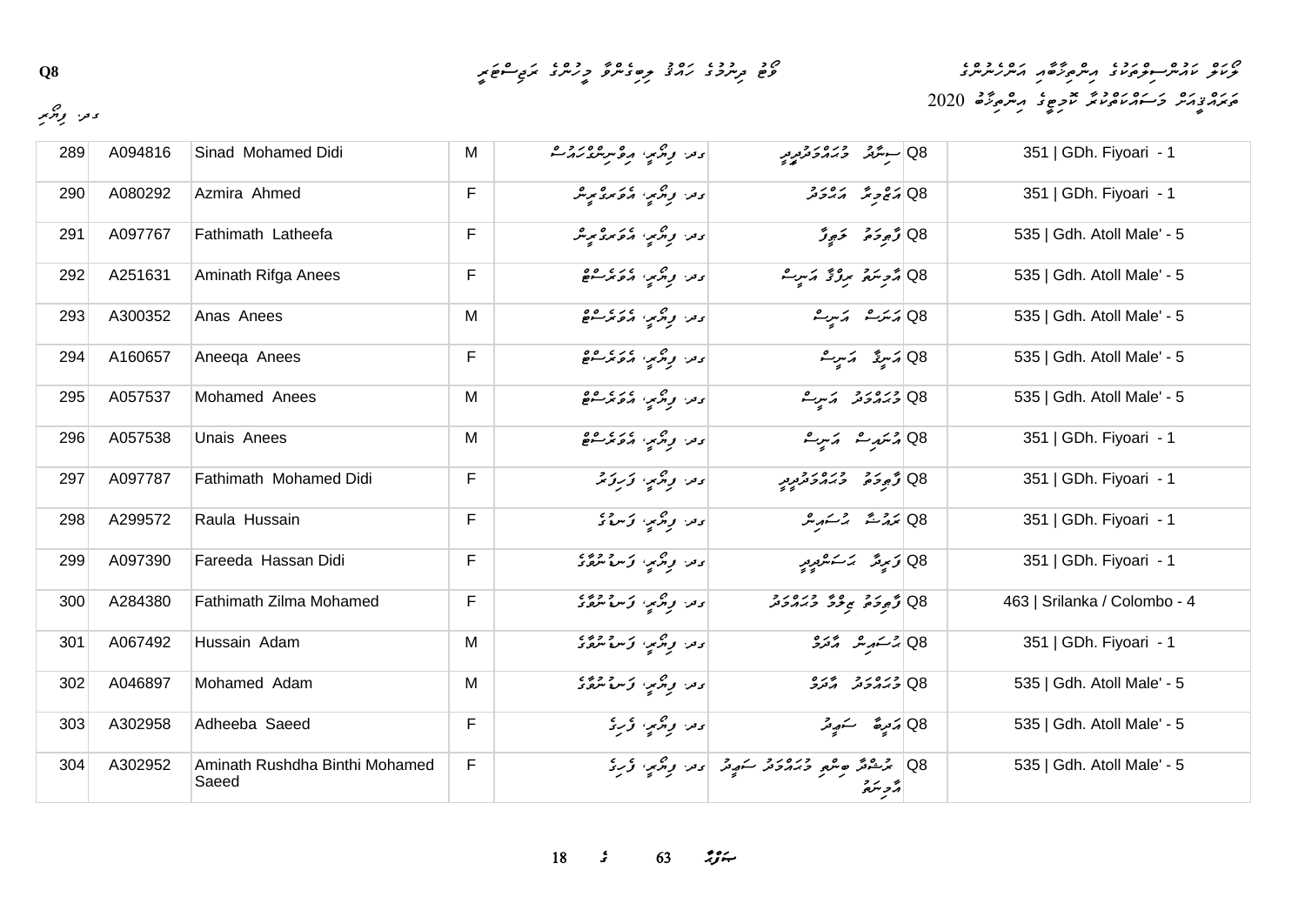*sCw7q7s5w7m< o<n9nOoAw7o< sCq;mAwBoEw7q<m; wBm;vB 2020*<br>*په پوهر وسوډيرونو لومو د موجو د مرمونه* 2020

| 305 | A095477 | Hussain Saeed          | M           | رمه وټرمي، و <i>ر</i> و                     | Q8   پرستمبر سر سک <i>م پ</i> وٹر         | 535   Gdh. Atoll Male' - 5  |
|-----|---------|------------------------|-------------|---------------------------------------------|-------------------------------------------|-----------------------------|
| 306 | A062140 | Ibrahim Saeed          | M           | أرورا وتركيبا كررى                          | Q8 م <i>وڭ ئۇرۇ سەمبەتر</i>               | 351   GDh. Fiyoari - 1      |
| 307 | A302957 | Ihsan Saeedh           | M           | أرورا وتركيبا كرري                          | Q8 م <i>ر بڑ سگ شہر شہر ش</i>             | 535   Gdh. Atoll Male' - 5  |
| 308 | A303372 | Aishath Shiuna Mohamed | $\mathsf F$ | دور وتركيب وكرونتر                          | Q8 مەم ئىقى ئىمەم ئىمەدىر                 | 351   GDh. Fiyoari - 1      |
| 309 | A345214 | Ali Ashvan             | M           | أدفرا وأكرميا أؤربونتر                      | Q8 كەبىر كەش <i>ەۋى</i> ر                 | 639   Vilimale', Ehenihen-4 |
| 310 | A099903 | Aminath Fazna          | $\mathsf F$ | <sub>م</sub> ىر. وچىپ، ۋر <sub>ەپ</sub> ىتر | Q8 م <i>ُّ جِسَعَۃ وَچ</i> ْ مُّرَ        | 639   Vilimale', Ehenihen-4 |
| 311 | A303374 | Aminath Samaahath      | $\mathsf F$ | دىن وگرىي، ۋرەپتر                           | Q8 م <i>ۇج ئىرقى</i> سى <i>رۇن</i> مۇ     | 351   GDh. Fiyoari - 1      |
| 312 | A303376 | Ashrag Mohamed         | M           | دىن بولگىي، ئۇرغ بىر                        | Q8 كەشكەر ئەرەر ئىس                       | 351   GDh. Fiyoari - 1      |
| 313 | A132119 | Fathimath Nizna        | $\mathsf F$ | أدفرا وأكرميا أؤربونتر                      | Q8 <i>وَّهِ دَمَّة</i> سِنْدَسَّر         | 95   R. Hulhudhuffaaru - 1  |
| 314 | A303373 | Khadheeja Sahama       | F           | أدفرا وأكرميا أؤربونتر                      | Q8 كَتَمِيعٌ - سَتَرَّدَّ                 | 639   Vilimale', Ehenihen-4 |
| 315 | A303370 | Mariyam Abdulla        | $\mathsf F$ | رىر وكرمړ، ۋرەپر                            | Q8 <i>كرمرد مك</i> ومرالله                | 351   GDh. Fiyoari - 1      |
| 316 | A124276 | Mohamed Abdulla        | M           | أدفرا وأكرميا أؤربونتر                      | Q8 32025 مَرْهُوَلا                       | 351   GDh. Fiyoari - 1      |
| 317 | A303377 | Sana Mohamed           | F           | ءمن وأكرميا أؤرونتر                         | Q8) سەنئە ج <i>ەندە د</i> ىر              | 351   GDh. Fiyoari - 1      |
| 318 | A300520 | Aminath Hassan         | F           | دىن وچىپ ۋىتروپىرى                          | Q8 <mark>مُ</mark> حِ سَمَعُ سَمَسَ سَمَد | 351   GDh. Fiyoari - 1      |
| 319 | A300518 | Hassan Ahmed           | M           | دىن وچىپ ۋىتروپىرى                          | Q8 كەس <i>تەش كەنگە</i> تەر               | 351   GDh. Fiyoari - 1      |
| 320 | A300633 | Afsheen Rasheed        | M           | ءمن وأكرس وأرسمهم                           | Q8 كەرمىسى كىرىسىدىگر                     | 251   ADh. Dhangethi - 2    |
| 321 | A097832 | Ahmed Ashfam           | M           | رى وكرس وكرم هو                             | Q8 كەبروتىر كەش <i>ەۋ</i> و               | 115   B. Kamadhoo - 1       |

*19 s* 63 *i*<sub>S</sub> $\approx$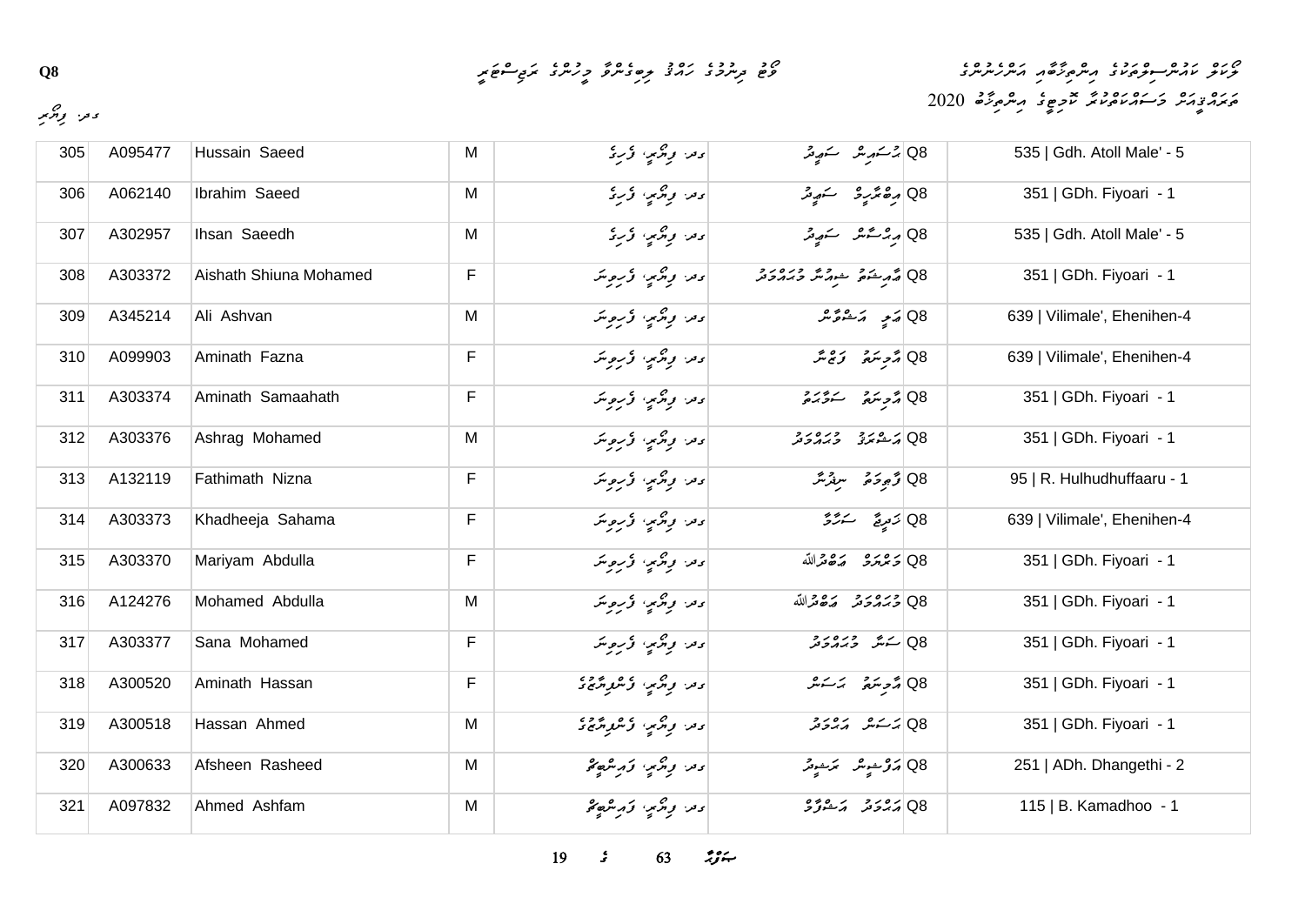*sCw7q7s5w7m< o<n9nOoAw7o< sCq;mAwBoEw7q<m; wBm;vB 2020*<br>*په پوهر وسوډيرونو لومو د موجو د مرمونه* 2020

| 322 | A251845 | Almaas Rasheed            | F            | دىن وگرىي، ۋە ئىھەمچ                 | Q8 كەنزۇش ئىزىنى <sub>دى</sub> ر                                                                            | 535   Gdh. Atoll Male' - 5      |
|-----|---------|---------------------------|--------------|--------------------------------------|-------------------------------------------------------------------------------------------------------------|---------------------------------|
| 323 | A300635 | Amaanath Rasheed          | $\mathsf F$  | دىن وكرىي، ۋە ئىھەمج                 | Q8   كەڭرىكى ئىسىمىسىسىتىكى   Q8                                                                            | 535   Gdh. Atoll Male' - 5      |
| 324 | A300631 | Asma Rasheed              | $\mathsf F$  | رو وركي وكرمهم                       | Q8 كەشىرى كەنسى <i>دى</i> گە                                                                                | 351   GDh. Fiyoari - 1          |
| 325 | A097831 | Mohamed Rasheed Ibrahim   | M            | دىن وگرىي، ۋە ئىھەمچ                 | $ 08\rangle$ وبروبر برشونر مرگزیرگر                                                                         | 351   GDh. Fiyoari - 1          |
| 326 | A251691 | Aminath Jihadha           | $\mathsf F$  | دىن وكرىي، وسرباگر                   | Q8 م <i>ُّ حِ سَع</i> ْرَ مِی <i>حَ</i> مَّد                                                                | 535   Gdh. Atoll Male' - 5      |
| 327 | A012151 | Dhamsadh Mohamed          | M            | دور وگري وسربرگ                      | Q8 تر <i>ۇشۇر دېرەرە</i>                                                                                    | 351   GDh. Fiyoari - 1          |
| 328 | A251665 | Fathmath Dhimsha Dhamsadh | $\mathsf F$  | دور وتركيب وسربرگر                   | والمح المحمد المحركة المحركة من المحمد المحمد المحمد المحمد المحمد المحمد المحمد المحمد المحمد الم          | 535   Gdh. Atoll Male' - 5      |
| 329 | A300389 | Khadheeja Ali             | $\mathsf{F}$ | دىن وگرىي، وسرباگر                   |                                                                                                             | 351   GDh. Fiyoari - 1          |
| 330 | A251687 | Mohamed Falah             | M            | أدفن وكرمي وسربائر                   | Q8 <i>دېمم</i> وتر زومړ                                                                                     | 563   Hulhumale', Ehenihen - 11 |
| 331 | A300477 | Ahmed Rasheed             | M            | دور و پرې وسوځۍ                      | Q8 <i>كەنگە كىگە تى</i> رىنىچە كە                                                                           | 351   GDh. Fiyoari - 1          |
| 332 | A300469 | Aminath Usmaan            | $\mathsf F$  | دىن وكرىم، وسرەۋڭ                    | Q8 گەجەنىھ كەن <sub>م</sub> ۇرىگر                                                                           | 535   Gdh. Atoll Male' - 5      |
| 333 | A295294 | Fathmath Mohamed          | $\mathsf F$  | إدمه وأكرس وسعرفر                    | Q8 <i>وَّجِوَدَة وَيَدْوَ</i> دَرَ                                                                          | 351   GDh. Fiyoari - 1          |
| 334 | A300476 | Mohamed Rasheed           | M            | دور وكريم، وسرونجة                   | Q8 <i>وُكەمۇمۇ كەنبى</i> تى                                                                                 | 351   GDh. Fiyoari - 1          |
| 335 | A300478 | Shamsu Ibrahim            | $\mathsf F$  | دور وكرير، وسرونوكي                  | Q8 خۇڭ م <i>ەڭرى</i> ۋ                                                                                      | 535   Gdh. Atoll Male' - 5      |
| 336 | A045898 | Ali Moosa                 | M            | <sub>2</sub> مر. وگريمي، وسرؤ مرگر و | $23$ کیمو سنگر 23                                                                                           | 351   GDh. Fiyoari - 1          |
| 337 | A097483 | Habeeb Ibrahim            | M            | دىن وگرىي، وسرگەندۇ ك                | $\mathcal{L}_{\mathbf{z}}$ $\mathcal{L}_{\mathbf{z}}$ $\mathcal{L}_{\mathbf{z}}$ $\mathcal{L}_{\mathbf{z}}$ | 351   GDh. Fiyoari - 1          |
| 338 | A097480 | Jameela Ali               | $\mathsf F$  | ءما وكريب وسؤلكردة                   | Q8 <i>آخ وِ گ مَ م</i> ِ                                                                                    | 351   GDh. Fiyoari - 1          |

 $20$  *s*  $63$  *z*  $29$   $\leftarrow$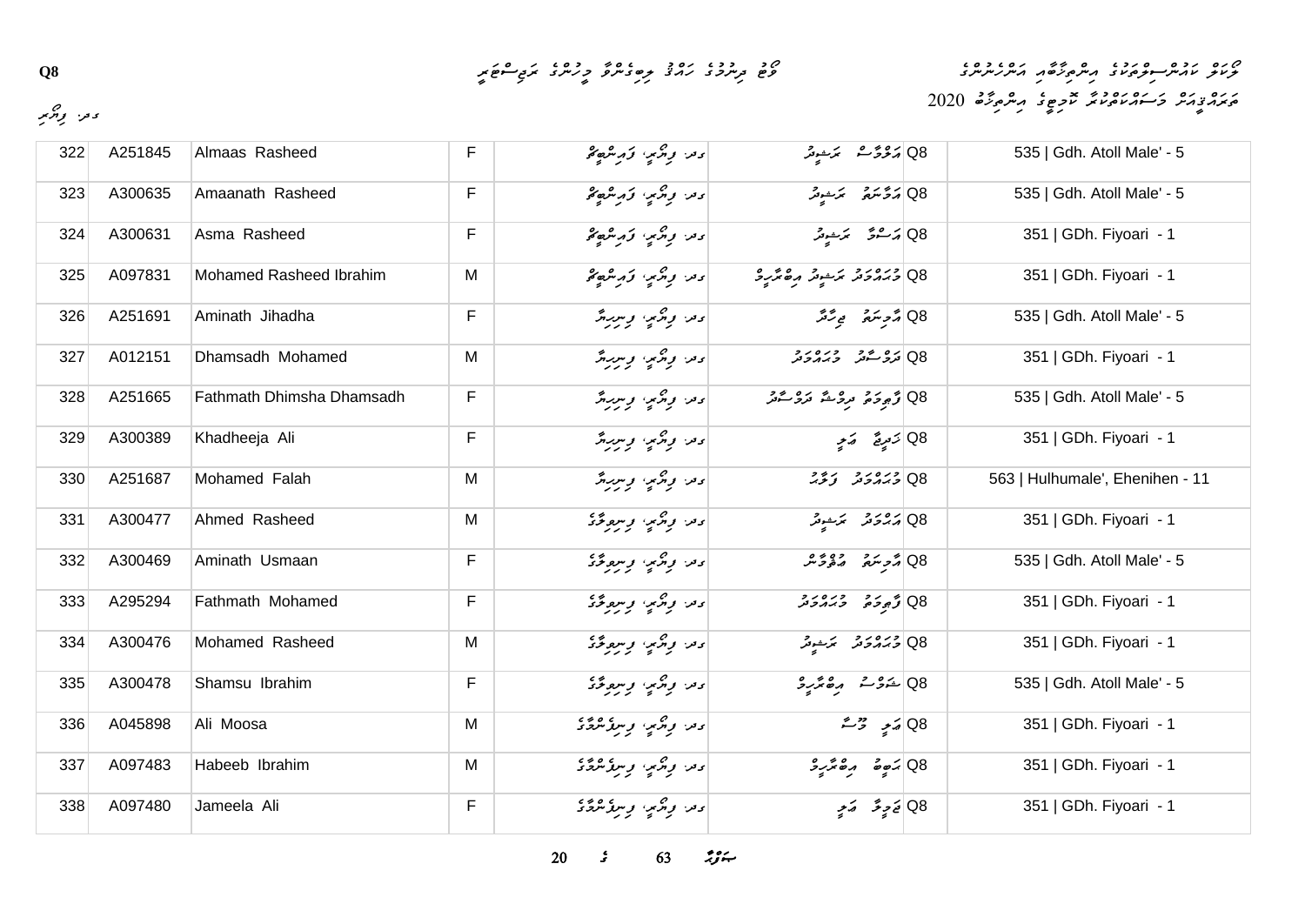*sCw7q7s5w7m< o<n9nOoAw7o< sCq;mAwBoEw7q<m; wBm;vB* م من المرة المرة المرة المرجع المرجع في المركبة 2020<br>مجم*د المريض المربوط المربع المرجع في المراجع المركبة* 

| 339 | A097460 | Abdul Latheef Mohamed  | M            | دىن وگرىي، وسرباگرىگىنى گ                | Q8 בֿלינגלית 25 ב־2000 CR              | 351   GDh. Fiyoari - 1          |
|-----|---------|------------------------|--------------|------------------------------------------|----------------------------------------|---------------------------------|
| 340 | A251688 | Ali Fizaan             | M            | دىن وكرىي، وسرىرگەكلىمى ئ                |                                        | 332   GA. Gemanafushi - 1       |
| 341 | A251661 | Ghazzaan Abdul Latheef | M            | ءما وكرب وسركردكمبوثر                    | Q8 <i>ذوع مصمر معاهد محبور</i>         | 351   GDh. Fiyoari - 1          |
| 342 | A045975 | Najmee Ali             | M            | دفرا وكرميا وسكو                         | Q8 <i>سَمَّةُ جِهِ مَ</i> حٍ           | 351   GDh. Fiyoari - 1          |
| 343 | A300344 | Shahuzadha Zahir       | F            | دفرا وكرميا وسرهو                        | Q8 خەرج ئ <i>ۇ</i> ئ <sub>ە</sub> ر ئى | 351   GDh. Fiyoari - 1          |
| 344 | A027905 | Ahmed Nashid           | M            | ءمر وترمي وسردة                          | Q8 <i>كەنگە كىگى تەرىپى</i> ر          | 351   GDh. Fiyoari - 1          |
| 345 | A300356 | Aishath Aneeza         | $\mathsf F$  | ءمر وكريب وسرة و                         | Q8 م <i>ُّهْرِحْتُمُ مَ</i> سِيَّةً    | 535   Gdh. Atoll Male' - 5      |
| 346 | A068347 | Ameeza Ali             | $\mathsf F$  | دىن وكريم، وسرڭر                         | Q8 <i>أَدَّجٍ بَحَ</i> مَعٍ            | 535   Gdh. Atoll Male' - 5      |
| 347 | A097771 | Asima Ali              | $\mathsf{F}$ | ءمر وكريب وسرة و                         | Q8 م <sup>م</sup> سرمًا صَعٍ           | 535   Gdh. Atoll Male' - 5      |
| 348 | A097769 | Fathimath Nishama      | $\mathsf F$  | ءمر وترمي وسردة                          | Q8 <i>وَّجِ دَمَّ</i> سِتَّمَرَّ       | 535   Gdh. Atoll Male' - 5      |
| 349 | A124977 | Nasheeda Ali           | $\mathsf F$  | ءمر وترمي وسردة                          | Q8 <i>مَرَحومٌ     رَحٍ</i>            | 535   Gdh. Atoll Male' - 5      |
| 350 | A097768 | Nashida Ali            | F            | ءمر وكريم، وسرة كا                       | Q8 سُرۡشِوسَؐ <i>وَ پِ</i>             | 535   Gdh. Atoll Male' - 5      |
| 351 | A097772 | Nazeer Ali             | M            | ءمن وكرمي، وسرة كا                       | Q8 س <i>مبي شرقيد</i>                  | 351   GDh. Fiyoari - 1          |
| 352 | A131354 | Rameeza Ali            | F            | ءمر وترمي وسردة                          |                                        | 535   Gdh. Atoll Male' - 5      |
| 353 | A067642 | Sanfa Abdul Rahman     | $\mathsf F$  | ءتدا وكريبا وسرة و                       | Q8) شرش مەمەم <i>بور بور بور ب</i> و   | 535   Gdh. Atoll Male' - 5      |
| 354 | A300357 | Shausan Nashid         | $\mathsf F$  | دىن وكرىي، وسرگە ك                       | Q8 شەھرىسى ئىر ئىش <sub>ىر</sub> تىر   | 563   Hulhumale', Ehenihen - 11 |
| 355 | A131766 | Mariyam Ahmed Didi     | F            | <sub>م</sub> ین ویژنی، ویژنتر <i>و</i> ی | Q8 <i>كەبەتكە مەمكەترىپ</i> ر          | 535   Gdh. Atoll Male' - 5      |

 $21$  *s* 63  $23$   $\div$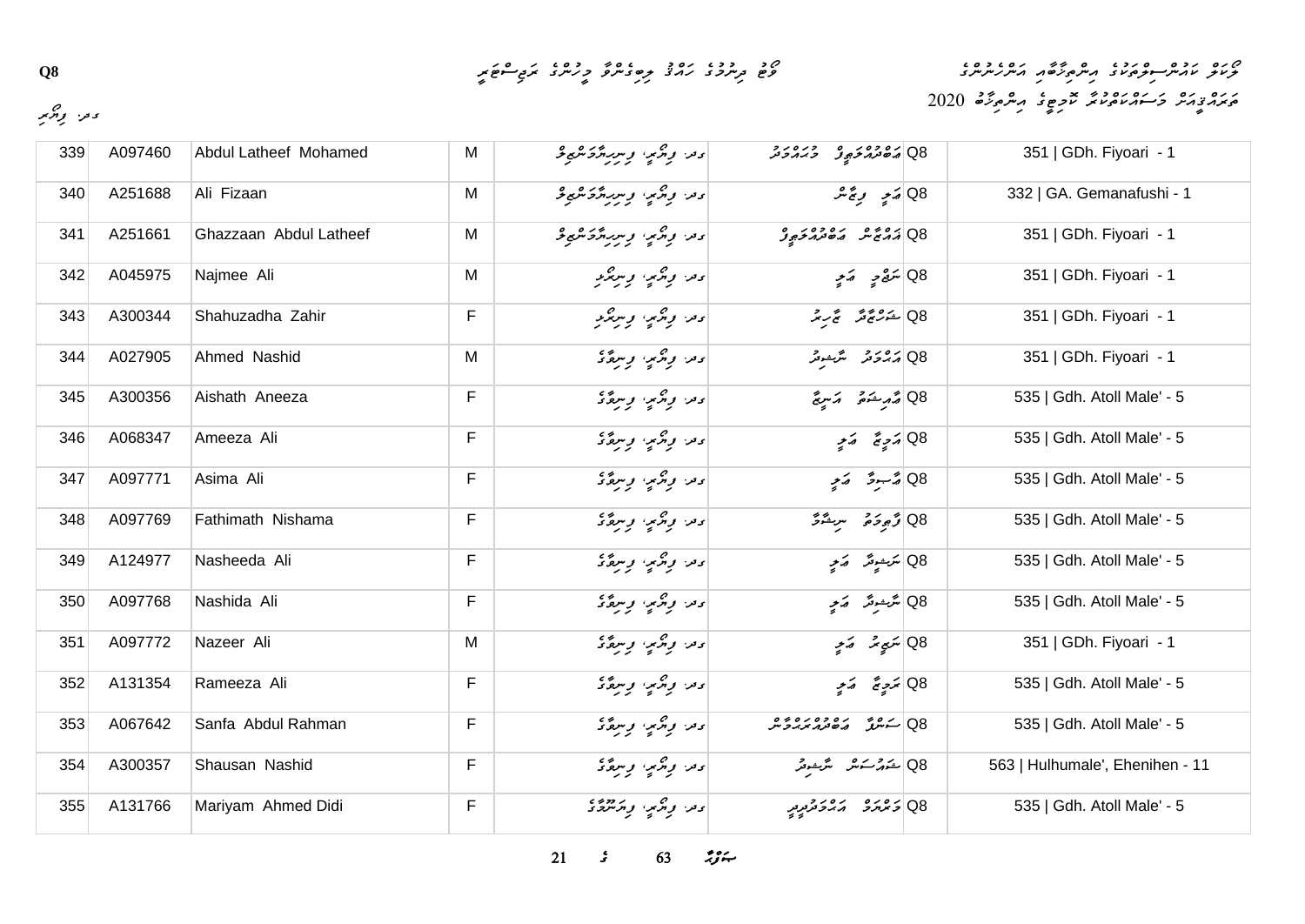*sCw7q7s5w7m< o<n9nOoAw7o< sCq;mAwBoEw7q<m; wBm;vB 2020*<br>*په پوهر وسوډيرونو لومو د موجو د مرمونه* 2020

| 356 | A090190 | Moomina Ahmed Didi    | F | دىن وگرىي، وكرموړى                     | Q8   جۇجۇمئىر   ئۇيكى ئۇيرىي <sub>ر</sub>                        | 535   Gdh. Atoll Male' - 5      |
|-----|---------|-----------------------|---|----------------------------------------|------------------------------------------------------------------|---------------------------------|
| 357 | A251806 | Aishath Hamna         | F | ءمن وحرسٍ، وتحويد بروم                 | Q8 مەم ئىشقى ئەشكە                                               | 535   Gdh. Atoll Male' - 5      |
| 358 | A303620 | Aminath Waseema       | F | ءمن وحكميا وتحقيدته والمعار            | Q8 مُجِسَعُهُ عَسِيرٌ                                            | 351   GDh. Fiyoari - 1          |
| 359 | A371569 | Fathimath Hamla       | F | ىلا ومى ومۇمەردە                       | Q8 تَ <i>مِی حَمَّة حَ</i> وْثَرَ                                | 351   GDh. Fiyoari - 1          |
| 360 | A033583 | <b>Thuththu Manik</b> | M | ىد وترى ومريدى                         | Q8 <i>ھەممۇ ئەبرى</i> ر                                          | 351   GDh. Fiyoari - 1          |
| 361 | A299881 | Hisham Ibrahim        | M | دىن وچې، وخوړې                         | Q8 بِــَنْدُوْ مِــَهْ مِّرْبِـدْ                                | 563   Hulhumale', Ehenihen - 11 |
| 362 | A332693 | Unaisha Ibrahim       | F | دىن وچې، وترانون                       | Q8 مُتَمَدِيْتُهُ مِنْ مُرْكِزِيْتُ                              | 563   Hulhumale', Ehenihen - 11 |
| 363 | A147676 | Abdulla Naseem        | M | دور وگري دوره                          | Q8 <i>مَنْ مْدْ</i> اللّه سَرَسِوتْر                             | 351   GDh. Fiyoari - 1          |
| 364 | A147680 | Ahmed Faarish         | M | .<br>رود وگري رود                      | Q8 كەش <sup>ى</sup> كە ئىقى ئىس كەن ئى                           | 535   Gdh. Atoll Male' - 5      |
| 365 | A303623 | Aishath Rishfa        | F | .<br>رور وترمي، رور                    | Q8 مەم شەم مىر شوقر                                              | 639   Vilimale', Ehenihen-4     |
| 366 | A097763 | Fathimath Naseema     | F | ا د د او و کمپ او دره ا                | Q8 <i>وَّجِوَدَة</i> سَرَسِرَةَ                                  | 351   GDh. Fiyoari - 1          |
| 367 | A104400 | Haroon Ismail         | M | دمر وگرم درد .                         | Q8 <i>جينگر پر شوگهي</i> و                                       | 351   GDh. Fiyoari - 1          |
| 368 | A303618 | Hawwa Ibrahim         | F | وفر : وچه دره<br>وفر : وچه وفرو        | Q8 <i>بَدْهُ وَ مِعْتَ</i> رِدُ                                  | 351   GDh. Fiyoari - 1          |
| 369 | A303625 | Ismail Faheem         | M | .<br>رور وگري رور                      | $\mathcal{L}_{\mathcal{L}}$ مِ سُرَّمَ وَ الْمَرِدُ ﴾ $\bigcirc$ | 351   GDh. Fiyoari - 1          |
| 370 | A340274 | Mariyam Faheema       | F | ر د و ډر کار ده ک                      | Q8 كەنگەنى كەرلىگە                                               | 535   Gdh. Atoll Male' - 5      |
| 371 | A075634 | Mohamed Maikal        | M | .<br>رور وگري رور                      | Q8 <i>وُيَدْوُوَنَّرَ وَمِيَنَوْ</i>                             | 639   Vilimale', Ehenihen-4     |
| 372 | A149817 | Usra Ahmed            | F | رور وترس روره دره<br>دور وترس دورا ودر | Q8 پر مشاهد بر پر ترکیلر<br>ا                                    | 535   Gdh. Atoll Male' - 5      |

 $22$  *s*  $63$  *z*  $29$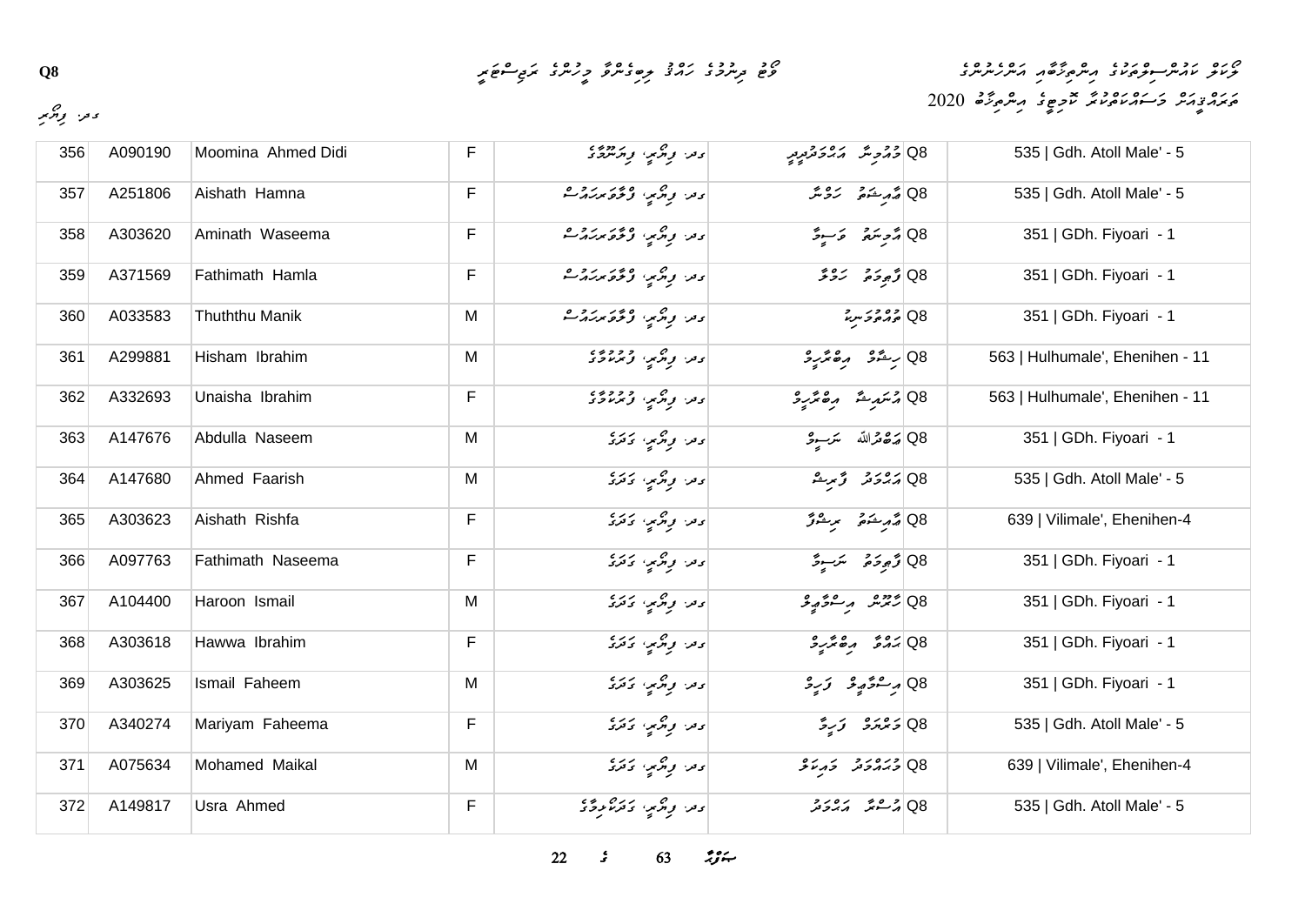*sCw7q7s5w7m< o<n9nOoAw7o< sCq;mAwBoEw7q<m; wBm;vB 2020*<br>*په پوهر وسوډيرونو لومو د موجو د مرمونه* 2020

| 373 | A097756 | Abdulla Mohamed        | M | <sub>ى</sub> ر روگىي ئەرگەن | Q8 كەھەراللە جەمەدىر                           | 351   GDh. Fiyoari - 1          |
|-----|---------|------------------------|---|-----------------------------|------------------------------------------------|---------------------------------|
| 374 | A097757 | Ahmed Mohamed          | M | ءمرا وكرميا كالرميمو        | Q8 ג׳כנר כגם כל                                | 535   Gdh. Atoll Male' - 5      |
| 375 | A303608 | Ali Mohamed            | M | ءما وأكرس ورقمو             | Q8 <i>كەبى ئېگەدى</i> گە                       | 563   Hulhumale', Ehenihen - 11 |
| 376 | A303609 | Aminath Malaak Mohamed | F | ا دور او چرب او کرد د       | Q8 أَرَّحِ سَيْرٍ وَكُرَّا وَبَرَارُوتَر       | 535   Gdh. Atoll Male' - 5      |
| 377 | A097530 | Fathimath Abdul Gafoor | F | ءما وأكرس ورقيمو            | Q8 ژ <sub>نج حر</sub> م مره دوم دوم            | 351   GDh. Fiyoari - 1          |
| 378 | A097529 | Mariyam Mohamed        | F | ءمرا وكرميا كالرميمو        | Q8) <i>5xx2 وبرورو</i>                         | 351   GDh. Fiyoari - 1          |
| 379 | A303607 | Mohamed Hussain        | M | ا دور او چرب او کرد د       | Q8 <i>وُبَهُ وَمَدْ</i> بِرَّسَهِ مِّرْ        | 351   GDh. Fiyoari - 1          |
| 380 | A259913 | Aneed Saeed            | M | ءمن وحرسٍ، وكسين مر         | Q8 <i>مَ</i> سِرِمَّر سَمَدٍ مِّرَ             | 535   Gdh. Atoll Male' - 5      |
| 381 | A300586 | Eman Saeed             | F | ءمن وأكرسٍ وسلامة           | Q8 م <i>وڈنڈ</i> سکھیٹر                        | 535   Gdh. Atoll Male' - 5      |
| 382 | A140960 | Inad Saeed             | M | ءَ ويرمي، وكسيمة لا         | Q8 م <i>ېنگونگە</i> س <i>ەم<sub>و</sub>ىتى</i> | 535   Gdh. Atoll Male' - 5      |
| 383 | A152355 | Inayath Saeed          | M | ءَ ويرتب وسيمو              | Q8 م <i>ېنتىدى سەمب</i> ىتر                    | 535   Gdh. Atoll Male' - 5      |
| 384 | A300584 | Naazreena Ibrahim      | F | ءَ ويرتمي وكسيمة و          | Q8 مُنْمُومِيمُدَ مِنْ مُرْسِرْد               | 351   GDh. Fiyoari - 1          |
| 385 | A293854 | Ahmed Aiman            | M | رما والكميا والوقري         | Q8 كەبرى <i>كەبەك بىر</i>                      | 351   GDh. Fiyoari - 1          |
| 386 | A303587 | Ahmed Amjad            | M | رىر وكرس وازدقرة            | Q8 كەبرى <i>قىرى كەن ئى</i> ر                  | 351   GDh. Fiyoari - 1          |
| 387 | A303595 | Aishath Afeefa         | F | رىن روگىي روگرىمىن          | Q8 م <i>ُّهِ شَهْرٍ مَّوِرٌ</i>                | 535   Gdh. Atoll Male' - 5      |
| 388 | A303573 | Mariyam Saeeda         | F | رىر وكرس وازدقرة            | Q8 <i>كا بح</i> مد بحريد السكر بريتر           | 351   GDh. Fiyoari - 1          |
| 389 | A259553 | Mohamed Nahuzad        | M | دىن وگەي دېمرىگىرى          | Q8 <i>وبروبرو سردفر</i> تر                     | 535   Gdh. Atoll Male' - 5      |

 $23$  *s*  $63$  *n***<sub>y</sub>** $\leq$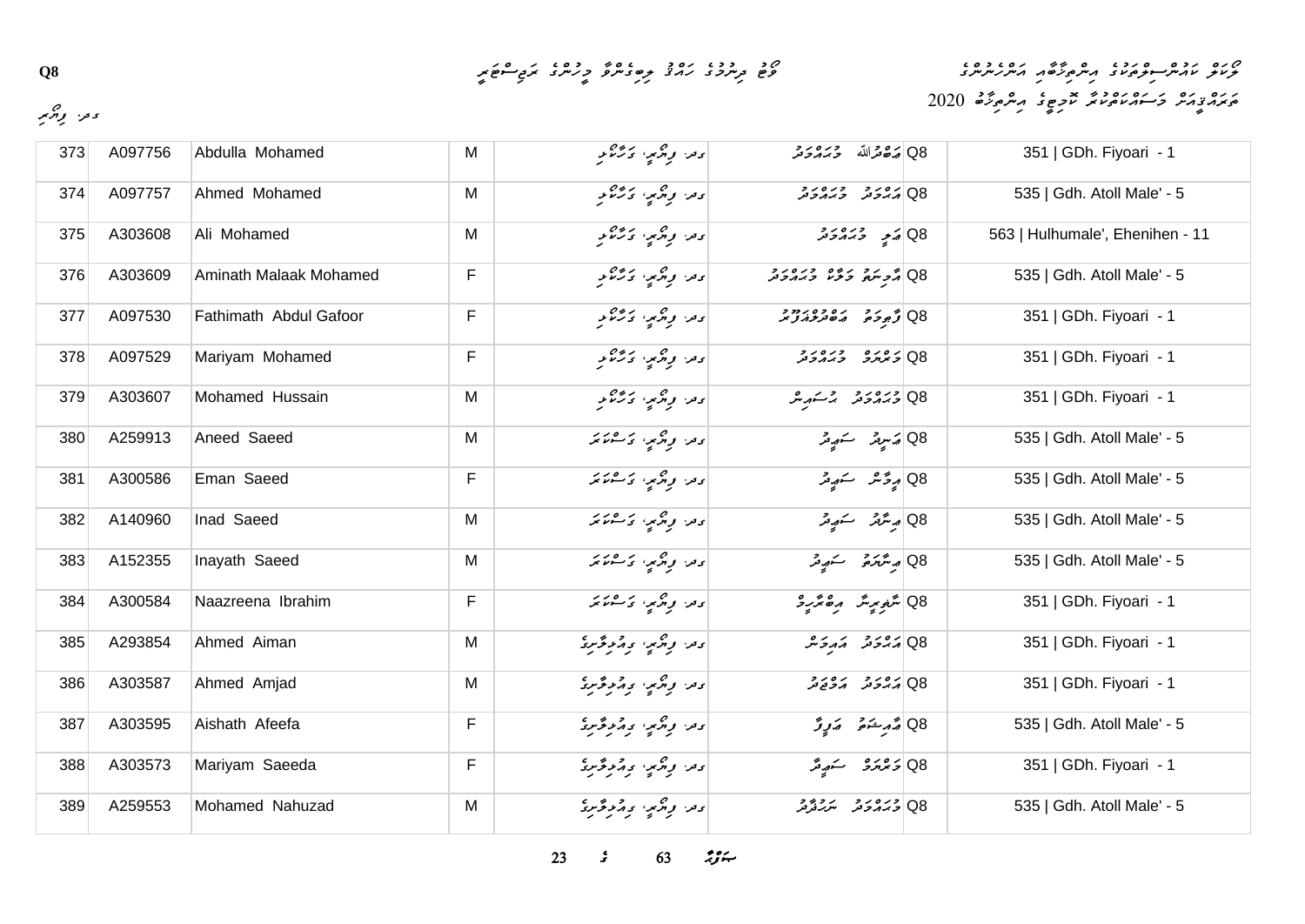*sCw7q7s5w7m< o<n9nOoAw7o< sCq;mAwBoEw7q<m; wBm;vB 2020<sup>, م</sup>وسر در مدد مدرج به مدرم مقرم قرار 2020*<br>موسر المستقرم المستقرم المستقرم المستقرم المستقرم المستقرم المستقرم المستقرم المستقرم المستقرم المستقرم المستقر

| 390 | A303572 | Najeeb Ali                   | M            | ءمرا وكرس والموقروق           | Q8 س <i>نوھ م</i> َر                   | 351   GDh. Fiyoari - 1          |
|-----|---------|------------------------------|--------------|-------------------------------|----------------------------------------|---------------------------------|
| 391 | A372007 | Ali Jailam Rasheed           | M            | دىن وگرىي، ئۇنىڭ ئې           | Q8   رَمِ يَو رَحَوْ بَرَشِيْتَر       | 535   Gdh. Atoll Male' - 5      |
| 392 | A303611 | Fathmath Abdulla             | $\mathsf F$  | إرورا ويرتب البرهانج          | Q8 <i>وَّجِوَدَة مَ</i> صَّقَرَاللَّه  | 351   GDh. Fiyoari - 1          |
| 393 | A097758 | Hawwa Faiza                  | $\mathsf F$  | <sub>ى</sub> مە ۋەكىي تەھكىم  | Q8 جَہْرَّ تَ <i>ہ</i> یَّ             | 351   GDh. Fiyoari - 1          |
| 394 | A091058 | Khadeeja Abdulla             | $\mathsf{F}$ | <sub>ى</sub> مەر بولۇپ ئىسمەم | Q8 كَتَعْرِيجٌ     مَرْكَة مِّرْاللَّه | 535   Gdh. Atoll Male' - 5      |
| 395 | A303612 | Mohamed Aneem                | M            | <sub>م</sub> س وگري محمد ع    | Q8 <i>وُبَرُوْدَوْ كَ</i> سِرَةُ       | 535   Gdh. Atoll Male' - 5      |
| 396 | A032720 | Abdul Raheem Ali             | M            | دىن بوركىي، ئۇ پەيترىكە ش     | ا ئەھە <i>تەمكى</i> رى ھېرىي $\sim$    | 351   GDh. Fiyoari - 1          |
| 397 | A300283 | Ahmed Muammar                | M            | ءَ تو وگري و برنگرنگ          | Q8 גלכת כגור כ                         | 351   GDh. Fiyoari - 1          |
| 398 | A300285 | Ahmed Munavvaru              | M            | دىن بوركىي، دىمپىرىكى         | Q8 גלבת ב <i>יתה</i> פת                | 351   GDh. Fiyoari - 1          |
| 399 | A296220 | Aminath Abdul Raheem         | $\mathsf F$  | دىن بوركىي، دىمپىرىكى         | Q8 أروسم أره وه مرسور                  | 563   Hulhumale', Ehenihen - 11 |
| 400 | A097477 | Fathmath Abdul Raheem        | $\mathsf F$  | دىن بوركىي، دىمپىرىگ          | Q8 زُودَة مُصْرَمْ مُرَدِّدٌ           | 463   Srilanka / Colombo - 4    |
| 401 | A033582 | Hawwa Ahmed                  | F            | ءَ تو وگري و برنگرگ           | Q8 <i>بَدْهُ وَ بَدْوَنْدِ</i>         | 563   Hulhumale', Ehenihen - 11 |
| 402 | A058113 | Fauziyya Ali Didi            | $\mathsf F$  | دىن وگري ئى يېشورلا           | Q8 <i>وَدْبِي دْ</i> مَرَّ مَعِيْدِيرِ | 535   Gdh. Atoll Male' - 5      |
| 403 | A097789 | Khadeeja Hassan              | $\mathsf F$  | دىر. وكريم، ويرتكزوكر         | Q8 كەمپى <i>غ بەسكى</i> ر              | 351   GDh. Fiyoari - 1          |
| 404 | A088923 | Shathira Ahmed Didi          | $\mathsf F$  | دىن وكريم، دېمپىروكر          | Q8 ش <i>ەپ مەڭ مەرەپىرى</i> ر          | 535   Gdh. Atoll Male' - 5      |
| 405 | A300601 | Ahmed Nabeel                 | M            | <sub>ى</sub> ر رېم کوچە       | Q8 <i>مَدْدَدَ مَعِدْ</i>              | 351   GDh. Fiyoari - 1          |
| 406 | A300602 | <b>Ibrahim Nuhad Rasheed</b> | M            | دىن توپرىي، ئۇھ <i>ھ</i> وڭ   | وە ئۇربۇ بىرگە ئەسىر                   | 535   Gdh. Atoll Male' - 5      |

 $24$  *s*  $63$  *z*  $29$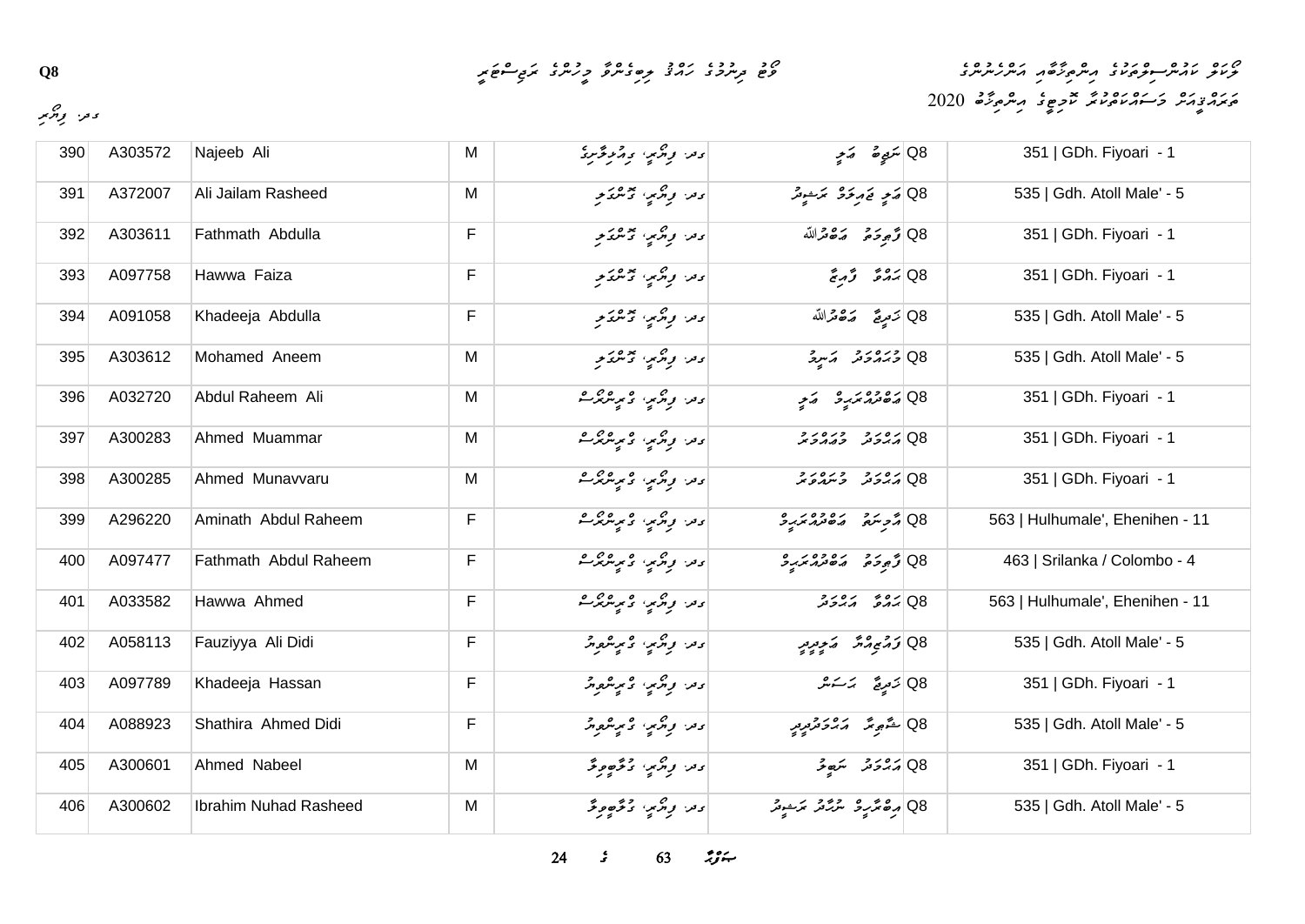*sCw7q7s5w7m< o<n9nOoAw7o< sCq;mAwBoEw7q<m; wBm;vB 2020*<br>*په پوهر وسوډيرونو لومو د موجو د مرمونه* 2020

| 407 | A300289 | Mohamed Naufalu         | M           | <sub>ى</sub> ر رېمب ئۇھورگ                       | Q8 <i>ۋېزودتى سەزد</i>                                  | 535   Gdh. Atoll Male' - 5 |
|-----|---------|-------------------------|-------------|--------------------------------------------------|---------------------------------------------------------|----------------------------|
| 408 | A097821 | Naazneena Thuththu      | F           | دىن وكرىم، كۇھەرگ                                | Q8 م <i>گن</i> چ س <sub>پ</sub> رمگر مور <sub>م</sub> و | 535   Gdh. Atoll Male' - 5 |
| 409 | A300598 | Nashaya Rasheed         | F           | دىن وكرىم، ئۇھەم ئ                               | Q8 <i>سَرْڪْمَرَّ - مَرَحْ</i> مِثَر                    | 535   Gdh. Atoll Male' - 5 |
| 410 | A300546 | Abdulla Mubah           | M           | وفر ، و چې ، د وه د و و و و                      | Q8 كَرْجْ مْرَاللّه حَرَّجَة مِ                         | 351   GDh. Fiyoari - 1     |
| 411 | A036051 | <b>Ahmed Dhon Manik</b> | M           | دىن وگرىي، دەرە دە                               | Q8   كەنگە <i>كەنگەنلەر كەنگە</i>                       | 351   GDh. Fiyoari - 1     |
| 412 | A300549 | Aishath Raufa           | $\mathsf F$ | وفر ، وگريز، و وه د بر و د                       | Q8 مُ مِشَمَّ مَدَمَّرٌ                                 | 535   Gdh. Atoll Male' - 5 |
| 413 | A061818 | Aminath Muththalib      | F           | دور و همير، دوه دوه                              | Q8 مُجِسَمَة حَمْدَ جَرْءَ                              | 351   GDh. Fiyoari - 1     |
| 414 | A154979 | Fathimath Irfath        | F           | <sub>وفر:</sub> وگري ووړه وه                     | Q8 <i>وُّجوحَمْ بِهِ بِرْدَهُ</i>                       | 351   GDh. Fiyoari - 1     |
| 415 | A119731 | Mohamed Irufan          | M           | دىن وگرىي، دەرە دە                               | Q8 <i>وُبەدە دېمۇ</i> ش                                 | 351   GDh. Fiyoari - 1     |
| 416 | A078784 | Abdulla Muththalib      | M           | دىن پېرىم كەلگە ئ                                | $2.22$ $2.33$ $2.5$ $0.8$                               | 351   GDh. Fiyoari - 1     |
| 417 | A049396 | Ahmed Muththalib        | M           | دىن پېرىم كەلگە ئ                                | Q8 ג׳כנ כתקצים                                          | 351   GDh. Fiyoari - 1     |
| 418 | A273220 | Fathmath Ali            | F           | <br>  دىن توپرىي، ئەنھەم د                       | Q8 <i>وُّڄِوَۃُ مَيْ</i>                                | 535   Gdh. Atoll Male' - 5 |
| 419 | A046310 | Mohamed Muththalib      | M           | <sub>وفر:</sub> وگرس، وورده                      | Q8 <i>בגמכנר כתקצם</i>                                  | 351   GDh. Fiyoari - 1     |
| 420 | A032605 | Abdulla Maumoon         | M           | <sub>ى</sub> مى ومگمي دەپەە                      | Q8 مَصْعَراللَّه دَمَّة مِصْرَ                          | 535   Gdh. Atoll Male' - 5 |
| 421 | A032596 | Aminath Nizna           | F           | دىن وگرىي، دودە ە                                | Q8 أ <i>مَّ حِ مَتَّعَ</i> دُ مُسْتَعَمَّدُ             | 535   Gdh. Atoll Male' - 5 |
| 422 | A035344 | Muruthala Musthafa      | M           | دىن پېرىم كې دە دە                               | Q8 ئەترەت ئەس <i>مۇر</i>                                | 535   Gdh. Atoll Male' - 5 |
| 423 | A300351 | <b>Abdul Rasheed</b>    | M           | <sub>وفر</sub> ، وگرمر، ووء وء<br>دن وگرمر، وگرم | Q8 <i>مەھەرمەتى</i> سى <i>رى</i> ر                      | 351   GDh. Fiyoari - 1     |

 $25$  *s*  $63$  *z*  $25$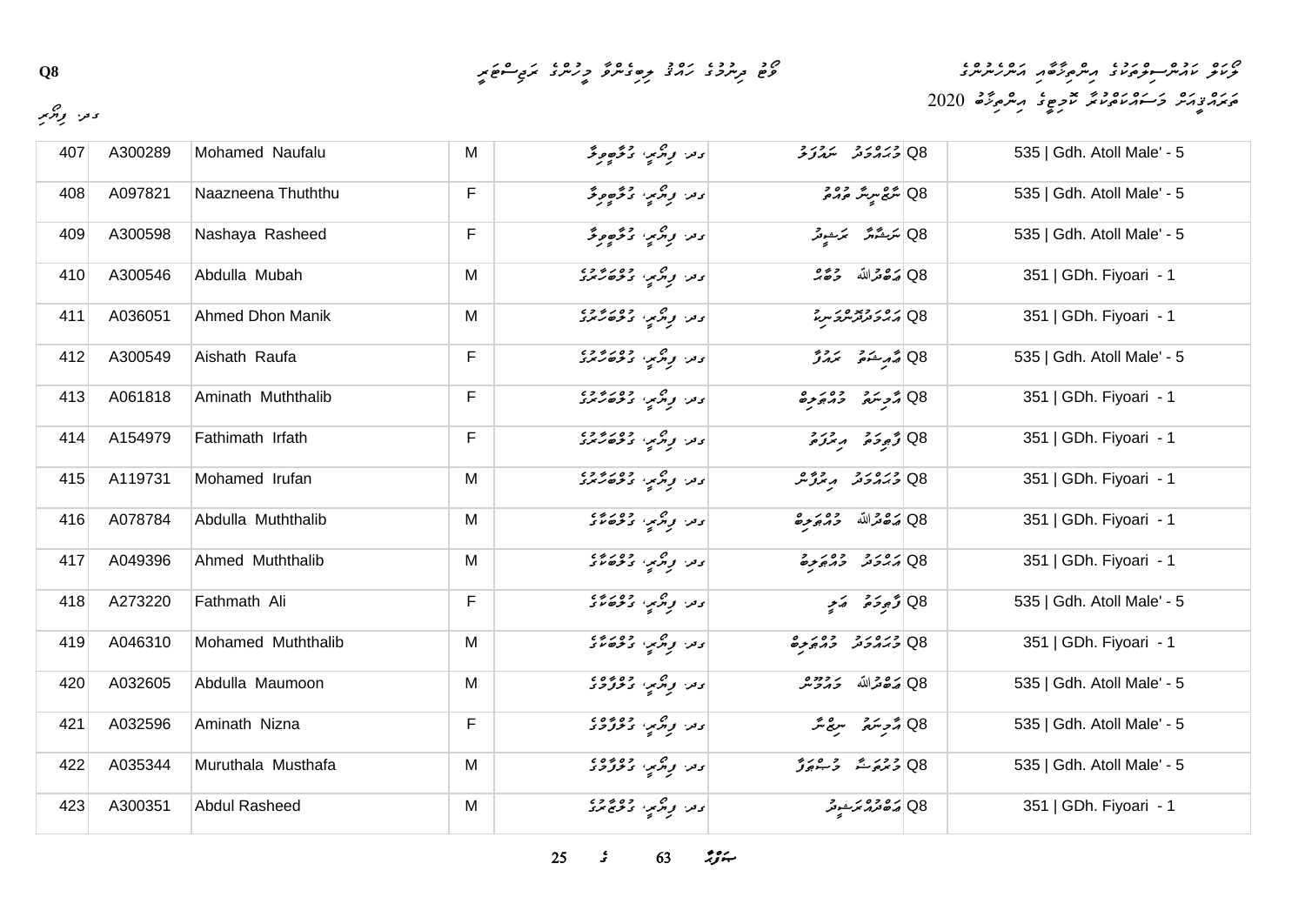*sCw7q7s5w7m< o<n9nOoAw7o< sCq;mAwBoEw7q<m; wBm;vB 2020*<br>*په پوهر وسوډيرونو لومو د موجو د مرمونه* 2020

| 424 | A251817 | Ahmed Saaif Shiyad    | M            | دىن پېرىمىي، دەپرى         | Q8 كەشكەقىر شەھرىر ھەمگەتر                      | 535   Gdh. Atoll Male' - 5 |
|-----|---------|-----------------------|--------------|----------------------------|-------------------------------------------------|----------------------------|
| 425 | A106217 | Mohamed Sabah Shiyad  | M            | دىن وگرىي، دوم دە          | Q8 <i>وبروبرو بنظر شورگ</i> ر                   | 535   Gdh. Atoll Male' - 5 |
| 426 | A251771 | Alham Shahid          | M            | أرفرا وكرميا وترك          | Q8   كەنۇرى <sub>د</sub> ى ھەرىتى               | 535   Gdh. Atoll Male' - 5 |
| 427 | A060732 | Shahid Ali            | M            | أرفرا وكرميا وترز          | Q8 ڪريٽر <i>مک</i> مير                          | 535   Gdh. Atoll Male' - 5 |
| 428 | A097410 | Ahmed Sham            | M            | ر در و پرې رس              | Q8 <i>كەنگە ئۇ ئى</i> گە ئى                     | 535   Gdh. Atoll Male' - 5 |
| 429 | A097408 | Aishath Abdulla       | F            | ر در و پرې ريږي.           | Q8 <i>مُجْمِسْتَمْ مُ</i> هْمَّرَاللَّه         | 351   GDh. Fiyoari - 1     |
| 430 | A299847 | Mariyam Shifana       | $\mathsf F$  | ا دور ، و چرپ اروده        | Q8 <i>كەنگەردە</i> ھو <i>رۇنگ</i> ە             | 351   GDh. Fiyoari - 1     |
| 431 | A097409 | Mohamed Qalib         | M            | رور و و کړي گردون          | Q8 <i>وَبَهُمْ دَبَّرٌ أَمَّ</i> رٍ صَحْبَ      | 351   GDh. Fiyoari - 1     |
| 432 | A099160 | Shabah Qalib          | M            | ا دور ، و چرب ، رود ،      | $2.5$ $-2.5$ $ 08$                              | 535   Gdh. Atoll Male' - 5 |
| 433 | A097407 | Shafiu Gaalib         | M            | ا دور ، و چرب ، رود ،<br>ا | Q8 ڪ <i>ُورڻ ڏُوھ</i> ُ                         | 351   GDh. Fiyoari - 1     |
| 434 | A081118 | Shahshana Galib       | $\mathsf{F}$ | ر در و پرې ريږي.           | Q8 خىر ئىگىز ق <i>ىر ۋە</i>                     | 351   GDh. Fiyoari - 1     |
| 435 | A146560 | Shamin Gaalib         | M            | ا دور ، و پر پر اورو ، ا   | Q8 ڪوپر <i>ڏوھ</i>                              | 351   GDh. Fiyoari - 1     |
| 436 | A300044 | Mariyam Saeeda        | $\mathsf F$  | ءما وأكبرا رمحورج          | Q8 كەنگەنگە سى <i>نەپەنگ</i> ە                  | 535   Gdh. Atoll Male' - 5 |
| 437 | A251719 | Mohamed Shaneez Ahmed | M            | دىن وگرىي، رَگْرُوَنْدُ    | Q8 <i>وَيَهْوَفَرْ</i> حَسِيْ <i>مَدْوَفَرْ</i> | 535   Gdh. Atoll Male' - 5 |
| 438 | A300046 | Shaira Mohamed        | F            | دىن وگرىي، رَگْرُوَنْدُ    | Q8 ش <i>ۇم بىر ئەتەر ئە</i> ر                   | 351   GDh. Fiyoari - 1     |
| 439 | A299588 | Aminath Nashfa        | $\mathsf{F}$ | ءمن ومكميا المجمومي        | Q8 أ <i>مَّ جِسَمَّة سَ</i> يَشْرَقَّ           | 24   HDh. Hanimaadhoo - 1  |
| 440 | A300073 | Fathimath Naushaba    | F            | رمه وترمي ر <i>ود</i> و    | $\delta \omega$ وَّجْرِحَاهُ مَسْرَحْتَمَعَ     | 24   HDh. Hanimaadhoo - 1  |

 $26$  *s*  $63$  *z*  $29$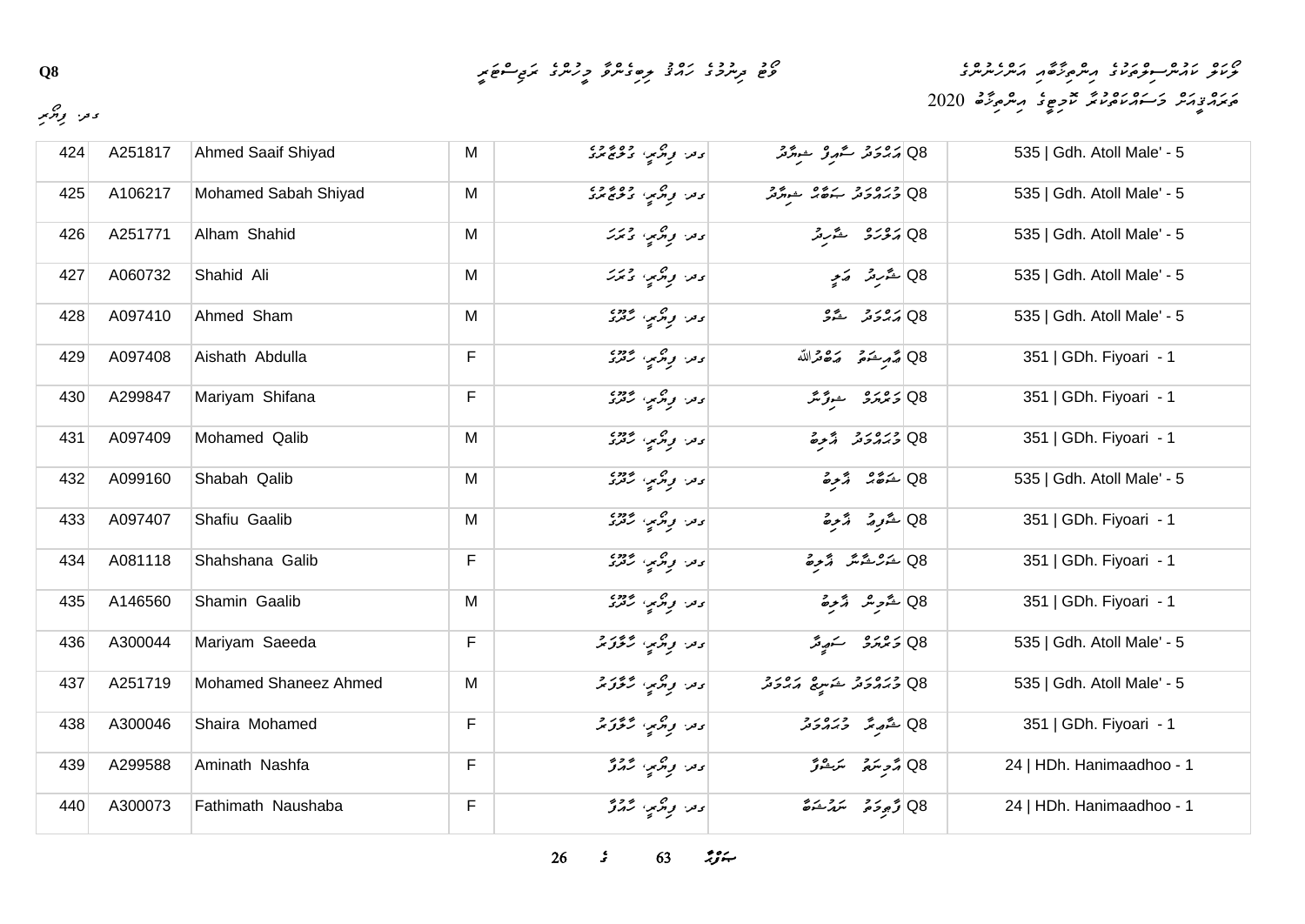*sCw7q7s5w7m< o<n9nOoAw7o< sCq;mAwBoEw7q<m; wBm;vB* م من المرة المرة المرة المرجع المرجع في المركبة 2020<br>مجم*د المريض المربوط المربع المرجع في المراجع المركبة* 

| 441 | A297230 | Hawwa Sulaiman    | $\mathsf{F}$ | رىر وەكب ئەدۇ                          | Q8 <i>بَدْهُ جُوَدِ وُ</i> سُ               | 24   HDh. Hanimaadhoo - 1  |
|-----|---------|-------------------|--------------|----------------------------------------|---------------------------------------------|----------------------------|
| 442 | A078804 | Ibrahim Didi      | M            | دىن وگرىي، شەدۋ                        | Q8 <mark>برڭ ئ</mark> رىپ <sup>ى</sup> مومو | 351   GDh. Fiyoari - 1     |
| 443 | A300071 | Jazulaan Ibrahim  | M            | دور وگري رقمونو                        | Q8 <i>في تحرير مقترب</i> و                  | 535   Gdh. Atoll Male' - 5 |
| 444 | A329970 | Nishah Ibrahim    | M            | ا دىن بوركىي، ئەچەتى                   | Q8 سِنْدُرْ مِنْ مُرْسِرْدْ                 | 351   GDh. Fiyoari - 1     |
| 445 | A251721 | Nishan Ibrahim    | M            | دىن وگرىي، شەدۋ                        | Q8 سِتَدَّسْ بِرِصْتَرِيْتِهِ ِ             | 351   GDh. Fiyoari - 1     |
| 446 | A097476 | Hawwa Zuhaira     | $\mathsf F$  | دورا وگري رکالگانو                     | Q8 ئەش <i>ۇ</i> يى <i>زى</i> رىتە           | 351   GDh. Fiyoari - 1     |
| 447 | A300278 | Mohamed Jamal     | M            | <sub>ى</sub> مە ۋەكىيە كەنگۈ           | Q8 <i>وُبَہْہُ وَمَّہ</i> ہے وُمُح          | 351   GDh. Fiyoari - 1     |
| 448 | A300280 | Mohamed Nazim     | M            | دورا و چې د کارونو                     | Q8 <i>\$ بَدُوْدَوْ مُتَّبِوْدُ</i>         | 351   GDh. Fiyoari - 1     |
| 449 | A300282 | Nafiya Latheef    | F            | دور وگري رکالگو                        | Q8 <i>سُمْدِ جَهْ وَهِ وَ</i>               | 351   GDh. Fiyoari - 1     |
| 450 | A041960 | Nafiza Mohamed    | $\mathsf F$  | دىن وچې ئەتكۈ                          | Q8 <i>سَّعِيةٌ حُمَدُّدُو</i> تُرُ          | 351   GDh. Fiyoari - 1     |
| 451 | A300279 | Najuma Mohamed    | F            | دىن وچىپ ئەتمىگى                       | Q8 يَرْدِعُ - دَيْرُونَرُ                   | 351   GDh. Fiyoari - 1     |
| 452 | A097433 | Ahmed Shareef     | M            | دىن بوركىي، كەنگەگە ئېرى               | Q8 كەش <sup>ى</sup> كىرىگە ئىكتىرىش         | 535   Gdh. Atoll Male' - 5 |
| 453 | A097430 | Aishath Mohamed   | $\mathsf F$  | دىن بوركىي، كەنگەگە ئولى               | $08$ مُدِينَة وَرَدْوَتْر                   | 351   GDh. Fiyoari - 1     |
| 454 | A097431 | Aminath Ibrahim   | F            | دىن وگرىي، كەنگەگرىمىگ                 | Q8 أَمُّحِسَمُ مُصَمَّرٍ وَ                 | 351   GDh. Fiyoari - 1     |
| 455 | A097432 | Fathimath Ibrahim | $\mathsf F$  | رىر. <i>و</i> ركىي، ئەر <i>قۇقى</i> رى | Q8 <i>وَّجِوَدَةُ مِ</i> قْتَرِيْدَ         | 535   Gdh. Atoll Male' - 5 |
| 456 | A299946 | Hawwa Ibrahim     | F            | دىن بوركىي، كەن كەن بول                | لاي ئەرگە ئەھقىرى $\sim$ $\approx$          | 535   Gdh. Atoll Male' - 5 |
| 457 | A299949 | Hussain Ibrahim   | M            | رىر. وگرىي، ئەرەۋە برە                 |                                             | 351   GDh. Fiyoari - 1     |

*27 sC 63 nNw?mS*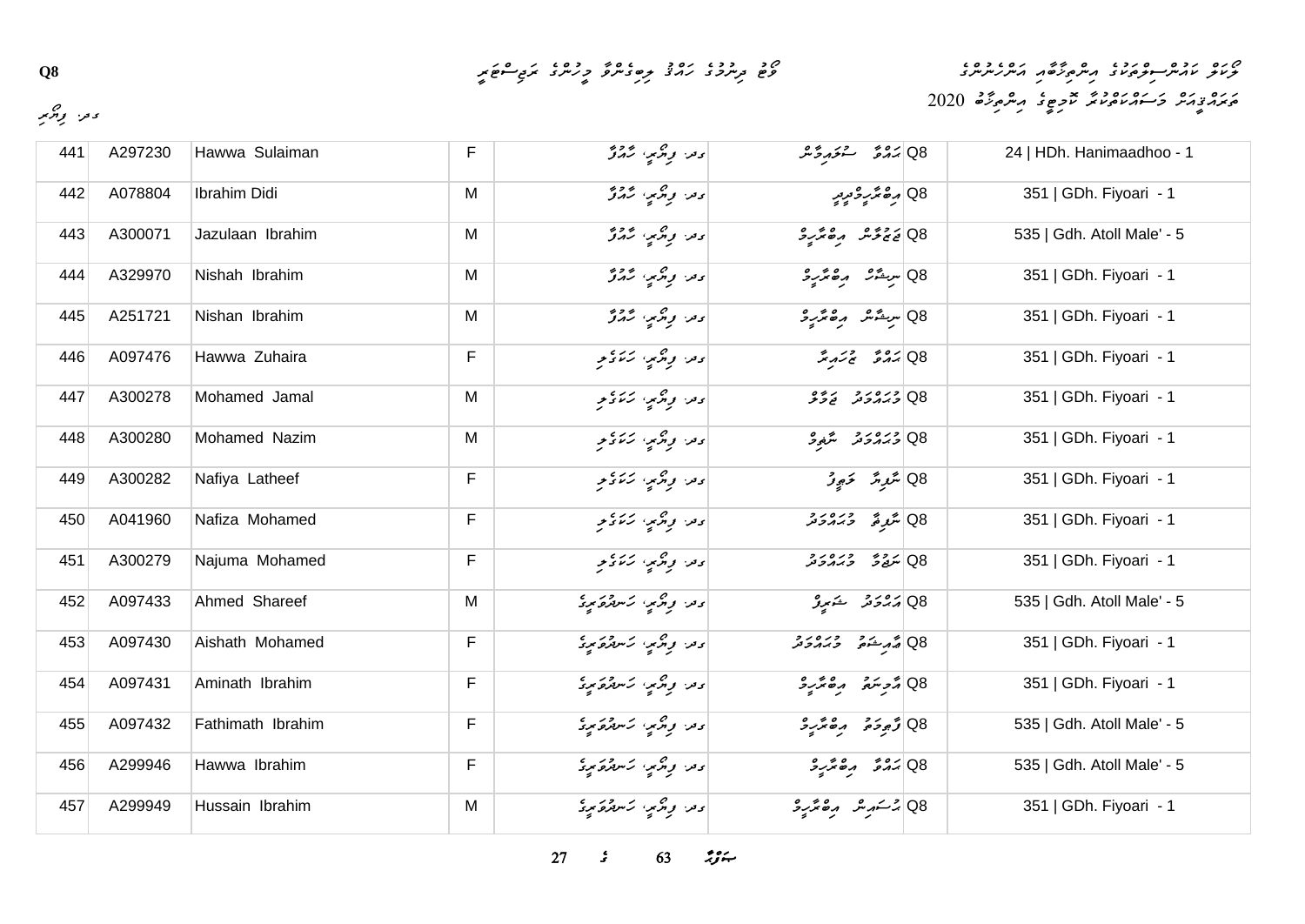*sCw7q7s5w7m< o<n9nOoAw7o< sCq;mAwBoEw7q<m; wBm;vB 2020*<br>*په پوهر وسوډيرونو لومو د موجو د مرمونه* 2020

| 458 | A097428 | Ibrahim Mohamed   | M           | رىر. روگرىي، ئەس <i>ترە ب</i> رە | Q8 مەھەر ئەرەر ئەردىر                             | 351   GDh. Fiyoari - 1      |
|-----|---------|-------------------|-------------|----------------------------------|---------------------------------------------------|-----------------------------|
| 459 | A299950 | Mariyam Ibrahim   | F           | رى وگرىي ئەر <i>وگۇم</i> رى      | $\sim$ كَا دَمَرْ مَرَدَ مِنْ مِنْ مِنْ كَلْبِ دَ | 535   Gdh. Atoll Male' - 5  |
| 460 | A263625 | Mohamed Shahumath | M           | ءما وأكبرا كوقارة                | Q8 <i>وبروبروتر خەردە</i>                         | 351   GDh. Fiyoari - 1      |
| 461 | A060850 | Nahzath Shareef   | $\mathsf F$ | دىن وگري، ئوچەر                  | Q8 <i>سَرْدْنَرْمْ شَمِرْتْ</i>                   | 351   GDh. Fiyoari - 1      |
| 462 | A123948 | Ahmed Amjad       | M           | ىد وگرىي ئەكەم كار               | Q8 كەبرى ئەرىخ ئىر                                | 351   GDh. Fiyoari - 1      |
| 463 | A112466 | Leena Abdulla     | $\mathsf F$ | ىد وكرس كركوهم                   | Q8 حِسَّر صَ <b>صَد</b> َاللَّه                   | 351   GDh. Fiyoari - 1      |
| 464 | A033317 | Abdulla Afeef     | M           |                                  | Q8 <i>مَنْ قَدْ</i> اللّه <i>مَرْوِ</i> رْ        | 535   Gdh. Atoll Male' - 5  |
| 465 | A082777 | Aishath Ali Didi  | $\mathsf F$ | ىلا كەھمە كەھمچە ئەرە            | Q8 مەم شىرە سىم ئەرەپىرىد                         | 535   Gdh. Atoll Male' - 5  |
| 466 | A097518 | Aminath Azlifa    | F           | ىلا وەي ئەھرىيەت                 | Q8 مَّ <i>جِسَعَةَ مَنْ جُوَدَّ</i>               | 535   Gdh. Atoll Male' - 5  |
| 467 | A303498 | Azeefa Afeef      | $\mathsf F$ | ىلا وەي ئەھەبەدە                 | Q8 <i>ھَيِوَدٌ ھَي</i> ِوْ                        | 535   Gdh. Atoll Male' - 5  |
| 468 | A303496 | Azfa Afeef        | $\mathsf F$ | <i>ى</i> ىر وەكبر، ئەھەر بەر ە   | Q8   كەنجۇ گەر <sub>ۇ</sub> ئ                     | 535   Gdh. Atoll Male' - 5  |
| 469 | A251797 | Azifa Afeef       | $\mathsf F$ | ىلا كەنگەر ئەھمەدە ئەرە          | Q8 <i>مُّجِرٌ مَرِدُ</i>                          | 535   Gdh. Atoll Male' - 5  |
| 470 | A128128 | Khadeeja Janifa   | $\mathsf F$ | ر د و په د و سره سره په د        | Q8 كَسِرةً كَ سِمَّدً                             | 535   Gdh. Atoll Male' - 5  |
| 471 | A251800 | Mohamed Afzal     | M           | .<br>دىن وكەيمە ئەھەمبەر ھەر     | Q8 <i>وَبَهُ وَبَوْ</i> مَرَّ مَنْ وَ             | 535   Gdh. Atoll Male' - 5  |
| 472 | A072807 | Nazil Afeef       | M           | ىلا وترىپ رەشرىرەش               | Q8 سَمَعِ قَرَ <i>مَرْ وِ</i> رَّ                 | 535   Gdh. Atoll Male' - 5  |
| 473 | A303233 | Abdulla           | M           | <sub>ى</sub> ر روگىي رىگەمى      | Q8 كەنھەتراللە                                    | 351   GDh. Fiyoari - 1      |
| 474 | A340300 | Aishath Ummuhany  | F           | ىد. وەكىي، رېڭىچ                 | Q8 <i>مەم شەھ مەمرى تى</i> ر                      | 349   GDh. Rathafandhoo - 1 |

**28** *s* **63** *n***<sub>s</sub>***n***<sub>s</sub>**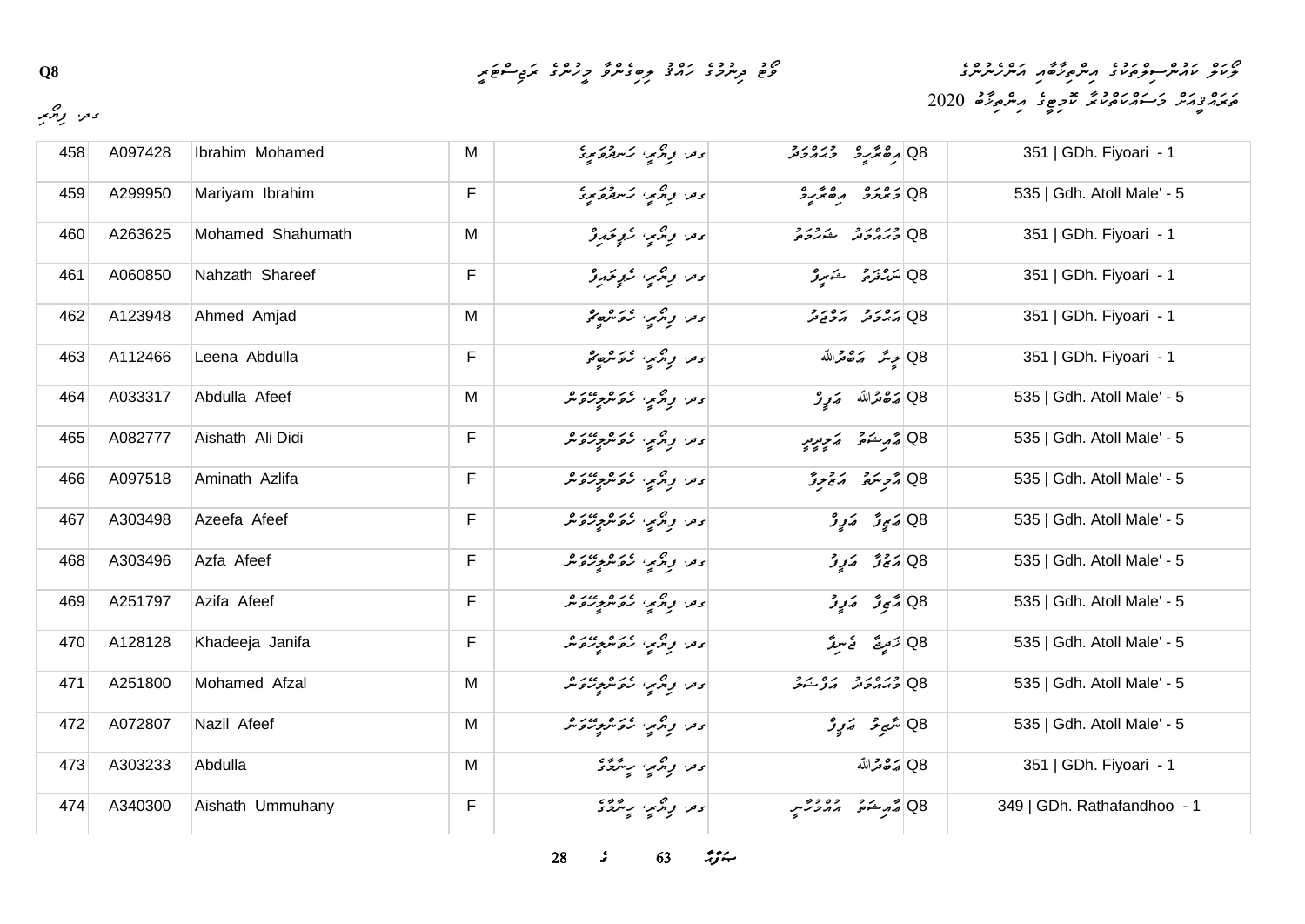*sCw7q7s5w7m< o<n9nOoAw7o< sCq;mAwBoEw7q<m; wBm;vB 2020*<br>*په پوهر وسوډيرونو لومو د موجو د مرمونه* 2020

| 475 | A303247 | Ali Imran           | M            | دىن وكرىمي، رېترو د  | Q8 <i>ړې و</i> یرغمنه                                                                           | 351   GDh. Fiyoari - 1          |
|-----|---------|---------------------|--------------|----------------------|-------------------------------------------------------------------------------------------------|---------------------------------|
| 476 | A303235 | Aminath Humaira     | F            | دىن وكرىم، پەنگەدى   | Q8 مٌحِ سَمَعٌ حَجَمَ مِثَّر                                                                    | 351   GDh. Fiyoari - 1          |
| 477 | A303237 | Azeeza Abdulla      | $\mathsf F$  | دىن وكرىي، رەۋە      | Q8 <i>مَنِّيَّ مَ<b>صَ</b>مَّر</i> َاللَّهُ                                                     | 639   Vilimale', Ehenihen-4     |
| 478 | A303256 | Fathimath Ummulhaya | F            | دىن وكرىي، رىگرى     | Q8 زُم <i>ِ دَه دو ووروٌ</i>                                                                    | 535   Gdh. Atoll Male' - 5      |
| 479 | A045780 | Hassan Abdulla      | M            | دىن وگرىي، رېڭگە ئ   | Q8   يَرْسَدُ مَدَّدَة اللَّه                                                                   | 351   GDh. Fiyoari - 1          |
| 480 | A065959 | Ibrahim Abdulla     | M            | دىن وكرىي، رىگرى     | Q8 م <i>وڭ مگرىرى مەڭ ئ</i> اللە                                                                | 351   GDh. Fiyoari - 1          |
| 481 | A097507 | Ilham Abdulla       | M            | دىن وكرىي، رىڭدى     | Q8 م <i>وترى خەم</i> مەللە                                                                      | 251   ADh. Dhangethi - 2        |
| 482 | A303254 | Mohamed Haisham     | M            | دىن وكرىم، رېڅونو    | Q8 <i>وُيَهُوَدُّ كَمِ</i> شَوْ                                                                 | 351   GDh. Fiyoari - 1          |
| 483 | A303246 | Najma Abdullah      | $\mathsf F$  | دورا وگري ريگردي     | Q8 يَرْدِعُ مَنْ صَدَّاللَّه                                                                    | 351   GDh. Fiyoari - 1          |
| 484 | A251788 | Rusthum Ibrahim     | M            | دىن وكرىي، رىگرى     | المر شوقر مرەكرىرى $\sim$ 08                                                                    | 351   GDh. Fiyoari - 1          |
| 485 | A306575 | Zumra Jaleel        | $\mathsf F$  | دىن وكرىي، رىگرى     | Q8 <i>جُوُبُرَّ جَجِ</i> خَ                                                                     | 535   Gdh. Atoll Male' - 5      |
| 486 | A062153 | Ahmed Uzair         | M            | دىن وگرىي، ركوكو     | Q8 <i>كەشكەنتى ھىتم م</i> ىتى                                                                   | 351   GDh. Fiyoari - 1          |
| 487 | A060823 | Aminath Saeeda      | $\mathsf F$  | ا دىن بوچىپ، رومى بو | Q8 م <i>گرم بندگی سکوپ</i> نگر                                                                  | 351   GDh. Fiyoari - 1          |
| 488 | A300369 | Mohamed Shareef     | M            | دىن بوركىي، ئىۋەي بو | $\mathcal{L}$ ج $\mathcal{L}$ ج $\mathcal{L}$ ج $\mathcal{L}$ ج $\mathcal{L}$ ج $\mathcal{L}$ 8 | 351   GDh. Fiyoari - 1          |
| 489 | A140962 | Nafhath Shareef     | $\mathsf{F}$ | دىن وگرىي، ركوكو     | Q8 <i>سَوْيَتْمْ</i> شَمِيرْ                                                                    | 563   Hulhumale', Ehenihen - 11 |
| 490 | A067845 | Nuzuhath Shareef    | $\mathsf F$  | دىن وگرىي، ركوكو بو  | Q8 م <i>ىۋىكە ئىكەنب</i> و <i>گ</i>                                                             | 351   GDh. Fiyoari - 1          |
| 491 | A300370 | Safwaan Shareef     | M            | ا دىن بوچىپ، رومى بو | $\mathcal{L}$ جۇڭ شەيرۇ $\sim$                                                                  | 535   Gdh. Atoll Male' - 5      |

**29** *s* **63** *z s*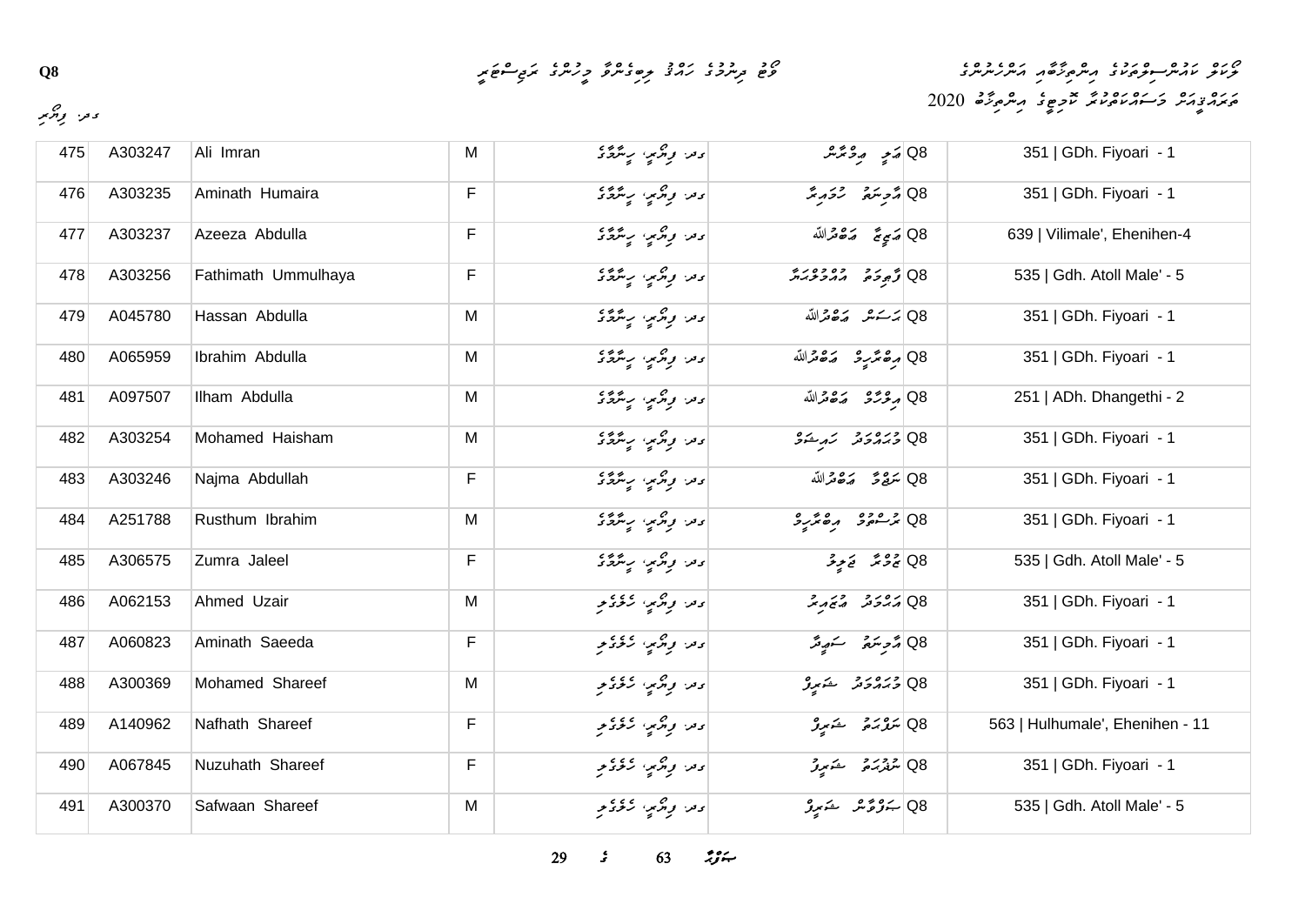*sCw7q7s5w7m< o<n9nOoAw7o< sCq;mAwBoEw7q<m; wBm;vB 2020*<br>*په پوهر وسوډيرونو لومو د موجو د مرمونه* 2020

| 492 | A128088 | Shafhath Shareef            | F            | دىن وگرىي، ركوكو                 | $\mathcal{L}$ جۇڭ ھەمرى $\bigcirc$                      | 351   GDh. Fiyoari - 1      |
|-----|---------|-----------------------------|--------------|----------------------------------|---------------------------------------------------------|-----------------------------|
| 493 | A063201 | Habeeb Ibrahim              | M            | أرفدا وكرميا الرحرفر             | كا جَمِعْ مِعْدَبِ 28 $\sim$                            | 535   Gdh. Atoll Male' - 5  |
| 494 | A097482 | Amjad Mohamed               | M            | دىن وكرىم، رەڭروسرە ئ            | Q8 كەن ئەرەر ئەرەر ئىس                                  | 535   Gdh. Atoll Male' - 5  |
| 495 | A097481 | Mohamed Aboobakuru          | M            | دىن وگرىي، رەڭروسرە ئ            | Q8 croce reces                                          | 535   Gdh. Atoll Male' - 5  |
| 496 | A300297 | Nareesh Mohamed             | M            | ءمن وكرميا ريموروسرة كالمحالي    | Q8 سَرِيتْ وَيَرْوُوَتْرَ                               | 351   GDh. Fiyoari - 1      |
| 497 | A099709 | Fathimath Aineeza           | $\mathsf{F}$ | دىن وكريمي، رقم دە دە            | Q8 زَّەپ <i>ەدَە مەسب</i> ەً                            | 639   Vilimale', Ehenihen-4 |
| 498 | A112099 | Mohamed Zareer              | M            | دىن بوركىي، رقم دەپى             | Q8 <i>وُټرو دَوَ</i> کامِریز                            | 535   Gdh. Atoll Male' - 5  |
| 499 | A269475 | Ahmed Ifthisham Zareer      | M            | ى تەر بولگىي، ئەسلىكرىكىدى       | Q8 كەشكەنگە موقوم ھەم كەمپەنگە                          | 351   GDh. Fiyoari - 1      |
| 500 | A251012 | Aishath Raufa               | F            | دىن وگرىم، رقىشىرىكىدى           | Q8 مُ مِسْدَمْ مَدْرَرٌ                                 | 351   GDh. Fiyoari - 1      |
| 501 | A251666 | Aishath Naza Zareer         | $\mathsf{F}$ | رىر. رەير، ر <i>اھىر بىرى</i> گە | Q8 مەم ئىسكە ئىس ئىم ئىرىتىر                            | 303   Th. Omadhoo - 1       |
| 502 | A300035 | Aminath Fazeena             | $\mathsf{F}$ | رىر. رەير، ر <i>اھىر بىرى</i> گە | Q8 م <i>ۇج ئىبق ق</i> ېرىتىگە                           | 351   GDh. Fiyoari - 1      |
| 503 | A251715 | <b>Fathmath Nuha Zareer</b> | $\mathsf{F}$ | دىن وكرىم، رقىشىر ئىرمۇر         | Q8 <i>وَّجوحَمْ مَرْدٌ</i> يَمْرِيْرَ                   | 351   GDh. Fiyoari - 1      |
| 504 | A300029 | Mariyam Sodhiqa             | $\mathsf{F}$ | رىر. رەير، ر <i>اھىر بىرى</i> گە | Q8 كەنگە ئىرىگە سىگەرن <sup>ى</sup>                     | 351   GDh. Fiyoari - 1      |
| 505 | A300042 | Mohamed Ibthisham           | M            | دىن وگرىم، رئەشرىر ئىگە ئ        | $O8$ <i><i><i>وَجَدَدُ جَدَّة وَ هُوَجَدَّة</i></i></i> | 351   GDh. Fiyoari - 1      |
| 506 | A300303 | Ahmed Shahid                | M            | دىر. وكرىم، رقىقىرىدىگە          | Q8 <i>كەنە ئاچرى</i> تر                                 | 535   Gdh. Atoll Male' - 5  |
| 507 | A330307 | Mariyam Layaan Maumoon      | $\mathsf F$  | دىن وگرىي، رئەشرىرىدى            | Q8] <i>ۈيۈپرى ئۇيۇنتى ئۇچ</i> رىتى                      | 351   GDh. Fiyoari - 1      |
| 508 | A059251 | Mohamed Maumoon             | M            | دىن وگرىم، رقىقلىرىگرى           | Q8 <i>בג'הביה</i> בהכית                                 | 535   Gdh. Atoll Male' - 5  |

**30** *s* **63** *n***<sub>s</sub>**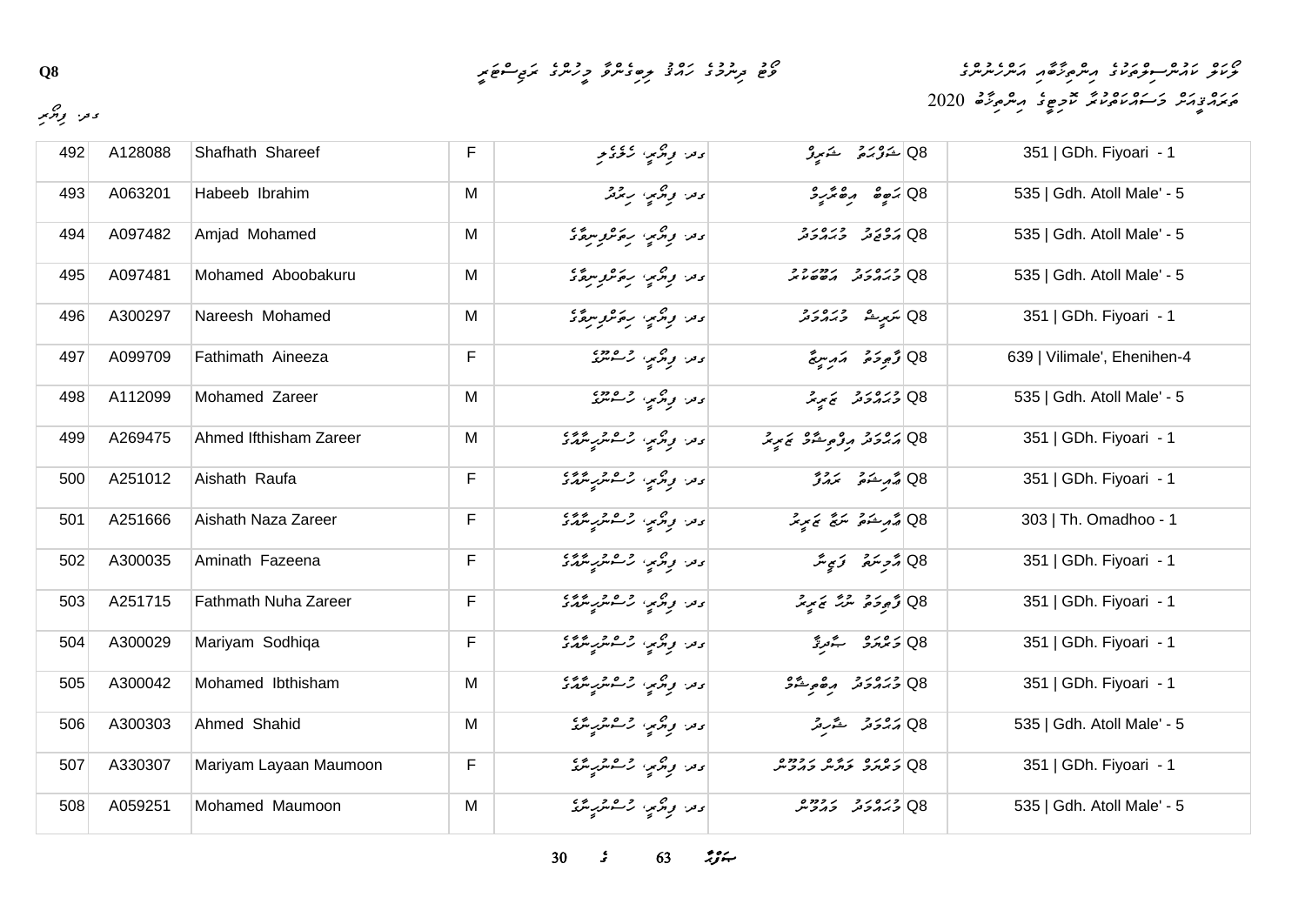*sCw7q7s5w7m< o<n9nOoAw7o< sCq;mAwBoEw7q<m; wBm;vB* م من المرة المرة المرة المرجع المرجع في المركبة 2020<br>مجم*د المريض المربوط المربع المرجع في المراجع المركبة* 

| 509 | A129020 | Mohamed Shujau         | M | رىر. روكرىي، رقسەمرىيەتتك                | Q8 <i>وُبَرُوْدَوْ</i> شُهُوَّةُ                | 535   Gdh. Atoll Male' - 5      |
|-----|---------|------------------------|---|------------------------------------------|-------------------------------------------------|---------------------------------|
| 510 | A028149 | Moomina Abdul Hakeem   | F | <sub>ى</sub> مە وگ <i>ەيدا ئەشرىپ سى</i> | Q8 <i>ڈم<sup>ج م</sup>یٹ مقعر دیکر</i> و        | 535   Gdh. Atoll Male' - 5      |
| 511 | A077551 | Zeena Mohamed          | F | ءمرا وكرس رقاعير مردع                    | Q8 <sub>ى</sub> ج ئىگە ئەيمە ئەركىتىلىكى ئىس    | 535   Gdh. Atoll Male' - 5      |
| 512 | A300562 | Ahmed Ikleel           | M | رىر وچرىي رودون                          | Q8 <i>مَدْدَوْ مِ</i> مِعْ مِعْ                 | 535   Gdh. Atoll Male' - 5      |
| 513 | A056667 | Ali Abdulla            | M | <sub>وفر:</sub> وحريب رحو وي             | Q8 <i>مَج مَـُـ</i> هُ مَّـُ اللّه              | 535   Gdh. Atoll Male' - 5      |
| 514 | A300565 | Ameer Ali              | M | <sub>وفر:</sub> وحريب رحو وي             | Q8   ټر <i>مړينۍ پې</i> رمي                     | 535   Gdh. Atoll Male' - 5      |
| 515 | A251836 | Jana Ali               | F | <sub>وفر:</sub> وحريب رحو وي             | Q8   يَحدَّد صَعِي                              | 563   Hulhumale', Ehenihen - 11 |
| 516 | A300563 | Jannath Ali            | F | <sub>وفر:</sub> وحريب رحو وي             | Q8 <i>فى مى تىغ</i> ر كەنجە                     | 563   Hulhumale', Ehenihen - 11 |
| 517 | A056844 | Mohamed Shazmeel       | M | دىن وكرىپ، روزودى                        | $ 08\rangle$ وَبَرَهْ دَيْرٌ مِسْتَمْعِ وِعْرَ  | 535   Gdh. Atoll Male' - 5      |
| 518 | A035912 | Shaheeba Ahmed         | F | <sub>ى</sub> مى وگرىم، ئەھەردە           | Q8 خرى <i>چە مەدە</i> تر                        | 563   Hulhumale', Ehenihen - 11 |
| 519 | A300564 | Shizleen Ali           | M | <i>وفر: و چې د ووه</i>                   | Q8   شویڅ <i>چ</i> ش ک <i>ه چ</i>               | 325   GA. Vilin'gili - 3        |
| 520 | A069312 | Adhad Ahmed            | M | ءمن وكرسٍ، مِتَرَكَرُهُ ف                | Q8 كەندىر <i>ئەرەر دە</i> ر                     | 351   GDh. Fiyoari - 1          |
| 521 | A066018 | Adnan Ahmed            | M | ىلا وكرم مەدەبە                          | Q8 كەنترىترىش كەنزەتر                           | 351   GDh. Fiyoari - 1          |
| 522 | A097780 | Aminath Shathira Ahmed | F | ىد. وكرس، مەڭرىرگ                        | Q8 أ <i>مَّ حِ سَمَّةٍ صَمَّةٍ مَّذَ 25 مَّ</i> | 535   Gdh. Atoll Male' - 5      |
| 523 | A097776 | Fathimath Mohamed Didi | F | ءما وكرس متركز ورم                       | Q8 تَ <i>وْجِوْءُ - 25. مُحَمَّدِينِ</i>        | 351   GDh. Fiyoari - 1          |
| 524 | A300368 | Mohamed Ahmed          | M | ى تور بوركى بە ئەڭ ئەرقى                 | Q8 <i>وبروبرو بروب</i> رو                       | 535   Gdh. Atoll Male' - 5      |
| 525 | A097778 | Zahira Ahmed           | F | ىد وكريم، مەڭرىرق                        | Q8 ئ <i>ج رىڭ مەش</i> كە قىر                    | 535   Gdh. Atoll Male' - 5      |

 $31$  *s*  $63$  *n***<sub>y</sub>** $\frac{2}{3}$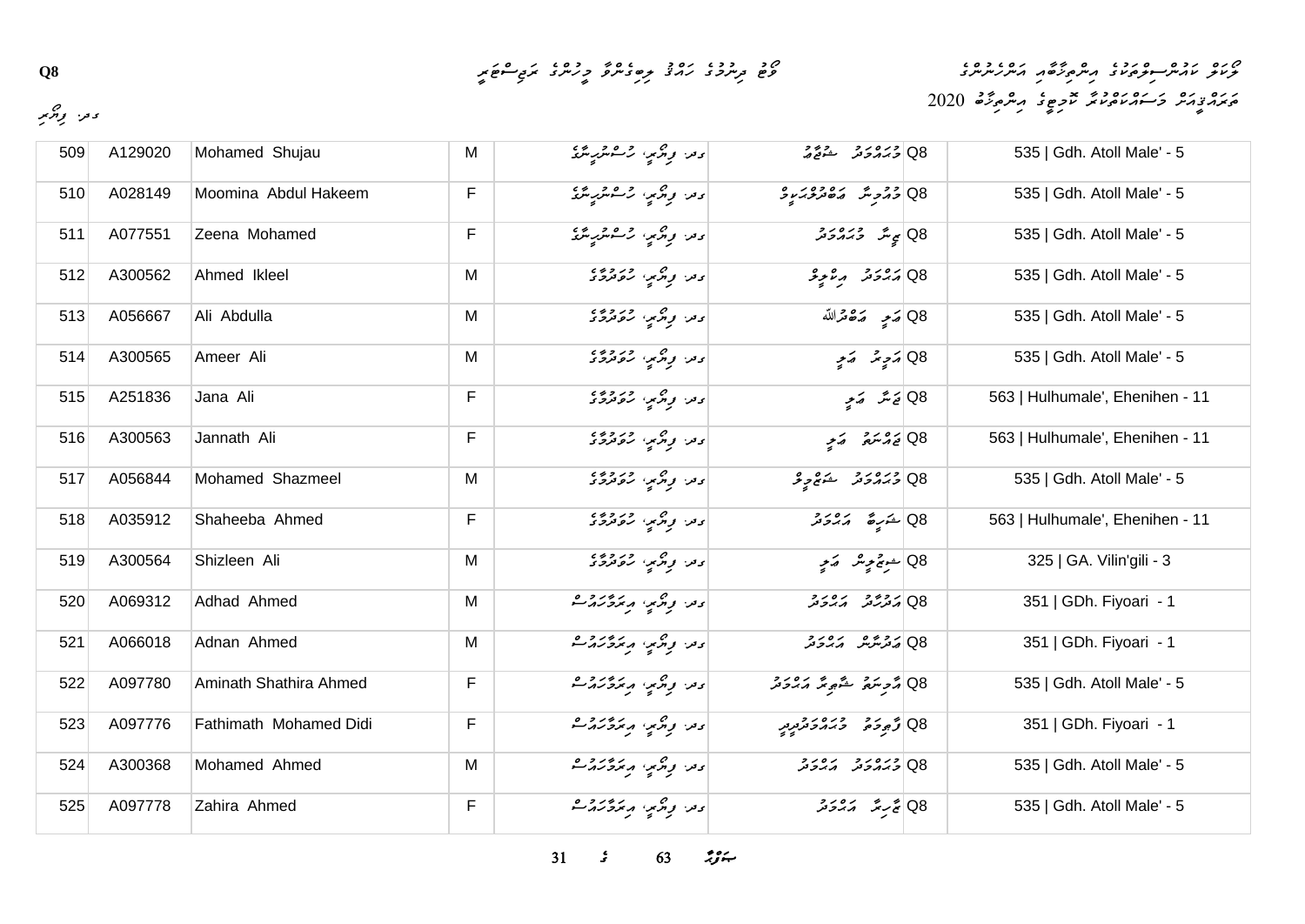*sCw7q7s5w7m< o<n9nOoAw7o< sCq;mAwBoEw7q<m; wBm;vB 2020<sup>, م</sup>وسر در مدد مدرج به مدرم مقرم قرار 2020*<br>موسر المستقرم المستقرم المستقرم المستقرم المستقرم المستقرم المستقرم المستقرم المستقرم المستقرم المستقرم المستقر

| 526 | A284376 | Firasha Hassan            | F           | ا دىن بوركىي، <b>ب</b> ەيرىيىش                            | Q8 <i>ویژننڈ بزخ</i> شر                  | 535   Gdh. Atoll Male' - 5 |
|-----|---------|---------------------------|-------------|-----------------------------------------------------------|------------------------------------------|----------------------------|
| 527 | A300735 | Irash Hassan              | M           | دىن توپرىي، پرېږىدى                                       | Q8 م <i>ېنگىنىڭ ئەسكىل</i> ر             | 351   GDh. Fiyoari - 1     |
| 528 | A303303 | Abdhullah Waleedh         | M           | دور ، و چې ، پر و وړه ،                                   | Q8 مَەھمَراللە   مَرِيمَر                | 351   GDh. Fiyoari - 1     |
| 529 | A303306 | Aishath Leena             | $\mathsf F$ | دور ، و چې ، پر ووړي                                      | Q8 <i>مُذہبہ مِی مَ</i>                  | 351   GDh. Fiyoari - 1     |
| 530 | A303305 | Aminath Waleeda           | F           | دور و پر پر در دوره د                                     | Q8 م <i>ُّوِسَمُ</i> وَمِع <i>ِدَّ</i>   | 351   GDh. Fiyoari - 1     |
| 531 | A081603 | Hussain Majdee            | M           | دىن وگرىي، مەيرورى                                        | Q8   پر سنهر مرکز توسی <sub>ر</sub>      | 351   GDh. Fiyoari - 1     |
| 532 | A303299 | Waheeda Ahmed             | F           | دور و پرې پر پروره                                        | Q8 <i>قې</i> رن <i>گە ئەنگە</i> قر       | 351   GDh. Fiyoari - 1     |
| 533 | A251608 | <b>Ahmed Musaid Saeed</b> | M           | دىن بوركىي، ئەنكەتلىرى                                    | Q8 <i>גُرُوَدُ وَحُمْدِيْرُ</i> سَهِيمُ  | 535   Gdh. Atoll Male' - 5 |
| 534 | A148857 | Aishath Husna             | F           | دىن بوركىي، ئەنكەتلىرى                                    | Q8 مەم ئىشمۇ بىر شەمگر                   | 351   GDh. Fiyoari - 1     |
| 535 | A091935 | Ibrahim Hussain           | M           | وما وكرسا فيكفيره                                         | Q8 مەھەر ئەسىم ئىسكىرىكىسى بىر           | 351   GDh. Fiyoari - 1     |
| 536 | A299831 | Shafa Saeed               | $\mathsf F$ | <sub>ى</sub> ر ب <sub>و</sub> ركىي، ق <sup>ى</sup> سكەمرى | Q8 خىرتى كىم <i>و</i> تىر                | 351   GDh. Fiyoari - 1     |
| 537 | A138408 | Ahmed Kalo                | M           | دىن وكرىم، ئەسھۇر                                         | Q8 كەبرى <i>قرىرى تى</i>                 | 535   Gdh. Atoll Male' - 5 |
| 538 | A061733 | Aminath Sameera           | $\mathsf F$ | ى تىر بوركىي، ئى شھىرى                                    | Q8 م <i>گرم مگرم برگر</i> مگرم میگر      | 535   Gdh. Atoll Male' - 5 |
| 539 | A143060 | Aminath Shameema          | F           | دىن وگرىي، ئەنگەۋى                                        | Q8 أَمَّ حِ سَمَّ حِ حَدَّمٍ حَ          | 535   Gdh. Atoll Male' - 5 |
| 540 | A300384 | Dheema Jameel             | F           | دىن وكرىم، ئەسھىدى                                        | Q8 مرِدَّ ن <sub>َے جو</sub> ثر          | 535   Gdh. Atoll Male' - 5 |
| 541 | A300385 | Dheena Jameel             | F           | دىن پوهر كا كارو دى                                       | Q8 م <sub>ی</sub> سٌ <sub>کے تی</sub> وٌ | 535   Gdh. Atoll Male' - 5 |
| 542 | A352210 | Fathmath Shaheedha        | F           | دىن وكرىم، ئەنگەن د                                       | Q8 <i>وُّهِ دَمَّة</i> شَرِيمً           | 535   Gdh. Atoll Male' - 5 |

**32** *s* **63** *n***<sub>s</sub>***n***<sub>s</sub>**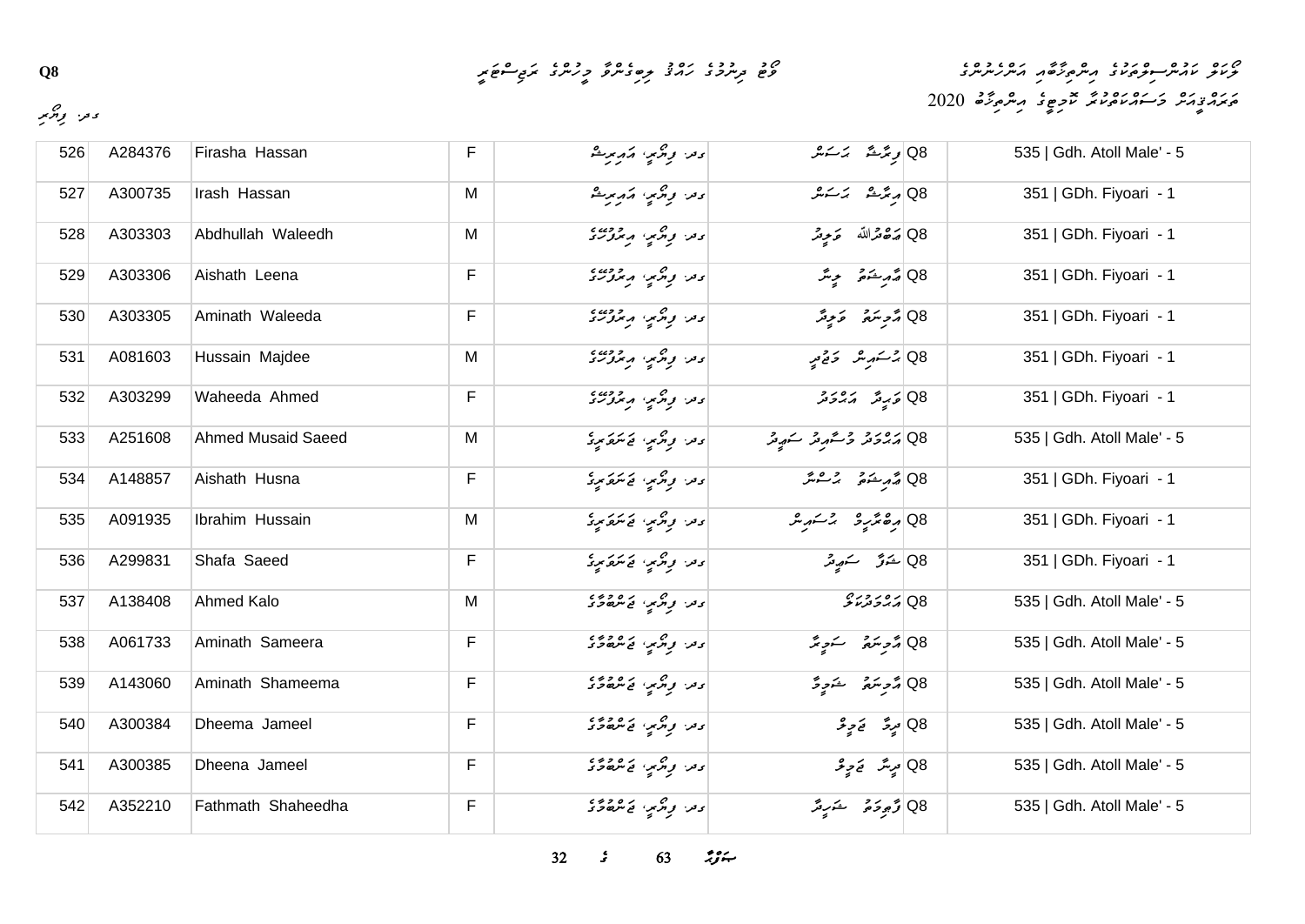*sCw7q7s5w7m< o<n9nOoAw7o< sCq;mAwBoEw7q<m; wBm;vB 2020<sup>, م</sup>وسر در مدد مدرج به مدرم مقرم قرار 2020*<br>موسر المستقرم المستقرم المستقرم المستقرم المستقرم المستقرم المستقرم المستقرم المستقرم المستقرم المستقرم المستقر

| 543 | A126583 | Hussain Ahmed   | M           | دىن پوركىي، ئەنگەن د        | Q8  ير <i>سَمبر شهر مح</i> مد محمد محمد محمد الس                                                                                                                                                       | 535   Gdh. Atoll Male' - 5 |
|-----|---------|-----------------|-------------|-----------------------------|--------------------------------------------------------------------------------------------------------------------------------------------------------------------------------------------------------|----------------------------|
| 544 | A251823 | lazu Jameel     | M           | دىن وگرىي، ئەنگەن د         | Q8 م <i>ِمدَّج ف</i> حوِمْر                                                                                                                                                                            | 535   Gdh. Atoll Male' - 5 |
| 545 | A154066 | Imran Ahmed     | M           | دىن پوهرىي، ئے س ھام د      | Q8 مەمەممىر مەمەدىر                                                                                                                                                                                    | 535   Gdh. Atoll Male' - 5 |
| 546 | A251825 | Inaz Jameel     | M           | دىن پوهرىي، ئے س ھام د      | Q8 م <i>ېنگى</i> ئ <i>ۆمى</i> ر                                                                                                                                                                        | 351   GDh. Fiyoari - 1     |
| 547 | A350436 | Nadhuha Ahmed   | F           | دىن پوهرىي، ئے س ھام د      | Q8 ىتر <i>وڭ بەيرى تى</i>                                                                                                                                                                              | 535   Gdh. Atoll Male' - 5 |
| 548 | A300387 | Naufa Jameel    | $\mathsf F$ | دىن پوهر كا ئاھەدى          | Q8 <i>سَمَدُوَّ ف<sub>َ</sub>ح</i> وِثَرَ                                                                                                                                                              | 535   Gdh. Atoll Male' - 5 |
| 549 | A372661 | Aishath Shizuna | $\mathsf F$ | دىن توپرىي، ئەم ھ           | Q8 <i>مُگهرِ مِشَهُمْ مُسْوِيُمْ مُگُ</i>                                                                                                                                                              | 535   Gdh. Atoll Male' - 5 |
| 550 | A300326 | Azheena Basheer | F           | <sub>ح</sub> ىر. وترىپ قەمۇ |                                                                                                                                                                                                        | 535   Gdh. Atoll Male' - 5 |
| 551 | A148659 | Azumath Basheer | $\mathsf F$ | دو. وگري قاده               | $\begin{array}{cc} \mathcal{L}_{\mathcal{A}} & \mathcal{L}_{\mathcal{A}} & \mathcal{L}_{\mathcal{A}} \\ \mathcal{L}_{\mathcal{A}} & \mathcal{L}_{\mathcal{A}} & \mathcal{L}_{\mathcal{A}} \end{array}$ | 535   Gdh. Atoll Male' - 5 |
| 552 | A156343 | Fathimath Nizar | $\mathsf F$ | دور ، وگري ، وړه و          | Q8 <i>وَّجِوحَةُ</i> سِيِّءَ مِنْ                                                                                                                                                                      | 351   GDh. Fiyoari - 1     |
| 553 | A261282 | Ibrahim Nadheem | M           | دور ، وگري ، وړه و          | Q8 <i>مەھگىر ئىستىر ئى</i> ر                                                                                                                                                                           | 535   Gdh. Atoll Male' - 5 |
| 554 | A300325 | Ishaaq Basheer  | M           | دور ، وگري ، وړه و          | Q8 <sub>م</sub> رشر <i>نیڈ قاضی</i> ٹر                                                                                                                                                                 | 535   Gdh. Atoll Male' - 5 |
| 555 | A300323 | Mohamed Basheer | M           | دىن توپرىي، ئەم ۋ           | $\frac{2}{3}$ دَبَرْدَدَ سَے اللہ کا $\sim$                                                                                                                                                            | 351   GDh. Fiyoari - 1     |
| 556 | A077016 | Mohamed Naeem   | M           | دىن توپرىي، ئەم ۋ           | Q8 <i>5223 سَمودٌ</i>                                                                                                                                                                                  | 351   GDh. Fiyoari - 1     |
| 557 | A300327 | Niusha Basheer  | $\mathsf F$ | دىن توپرىي، ئەم ۋ           | Q8 سرقرشہ کھ شوشر                                                                                                                                                                                      | 535   Gdh. Atoll Male' - 5 |
| 558 | A403587 | Ahmed Haris     | M           | د تر ، تو وکرمړ ، قع ته     | Q8 كەش <sup>ى</sup> كە ئىس ئىس كە                                                                                                                                                                      | 535   Gdh. Atoll Male' - 5 |
| 559 | A097812 | Aishath Zuhudha | F           | <sub>ى</sub> ر رېگىي ئىھ    | Q8 <i> مَّەرِحْمَۃ جُنْ</i> قَر                                                                                                                                                                        | 116   B. Kendhoo - 1       |

**33** *s* **63** *n***<sub>y</sub> <b>***n*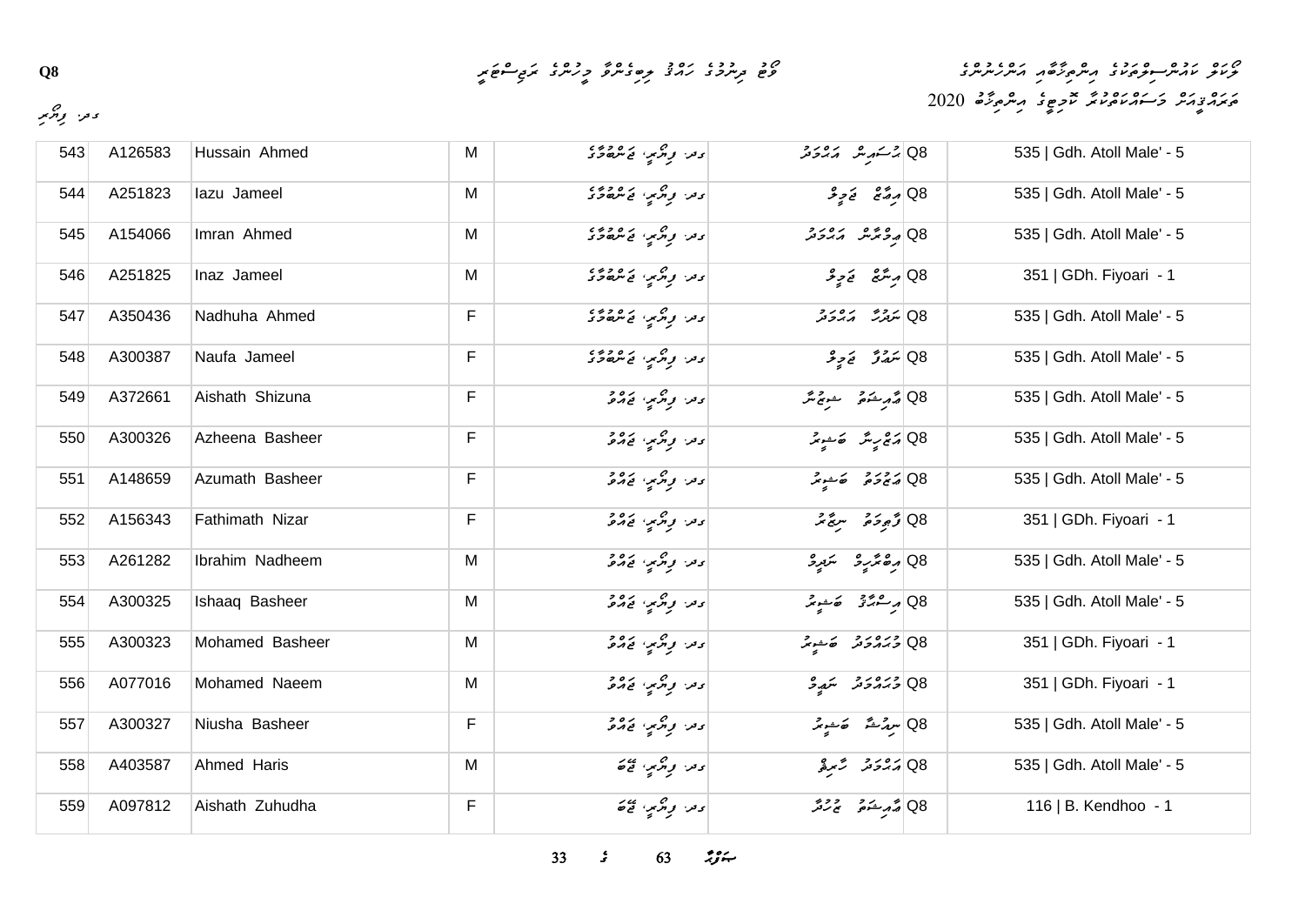*sCw7q7s5w7m< o<n9nOoAw7o< sCq;mAwBoEw7q<m; wBm;vB 2020<sup>, م</sup>وسر در مدد مدرج به مدرم مقرم قرار 2020*<br>موسر المستقرم المستقرم المستقرم المستقرم المستقرم المستقرم المستقرم المستقرم المستقرم المستقرم المستقرم المستقر

| 560 | A097810 | Aminath Hassan Didi    | F           | رىر· وگرىمي <sup>، ي</sup> ۇھ     | Q8   مَّ حِ سَرَمْ = سَ سَ سَرْمِرِ سِ                | 535   Gdh. Atoll Male' - 5 |
|-----|---------|------------------------|-------------|-----------------------------------|-------------------------------------------------------|----------------------------|
| 561 | A300567 | Khadheeja Haris        | F           | <sub>ى</sub> ر رېگىي ئىھ          |                                                       | 535   Gdh. Atoll Male' - 5 |
| 562 | A097811 | Mariyam Nazumeena      | F           | <sub>ى</sub> ر رېگىي ئ            | Q8 <i>كەنگەر ئىنج چەنگ</i> ە                          | 535   Gdh. Atoll Male' - 5 |
| 563 | A097804 | Aishath Shirmeen       | $\mathsf F$ | رور وترمي نافرو                   | Q8 مُرِيسَة شِرْحِ مُرْ مِنْ الله                     | 351   GDh. Fiyoari - 1     |
| 564 | A300523 | Ali Shakir             | M           | ا د مر او و کمبر، اما تر د م      | Q8 <i>ھَ۔</i> جِس حَسِ سَمَّ                          | 351   GDh. Fiyoari - 1     |
| 565 | A300525 | Aslam Shakir           | M           | ا د مر او و کرمړ ، اما تر د ا     | Q8 كەشكە ئەسىم ئىسىمىتىكى ئىس                         | 351   GDh. Fiyoari - 1     |
| 566 | A047135 | Mohamed Shakir         | M           | رور وترمي نافرو                   | Q8 <i>وَبَهُ وَبَوْ</i> مُقَامِرٌ                     | 351   GDh. Fiyoari - 1     |
| 567 | A300522 | Shakir Ibrahim         | M           | رىر وگرىي ئەترى                   | ل السَّمَرِ جَمْدِ مِنْ صَغَّرِ فِرْ $\sim$ 89 $\sim$ | 351   GDh. Fiyoari - 1     |
| 568 | A097805 | Shareefa Ahmed         | $\mathsf F$ | ا د مر او و کمبر، اما تر د م      | Q8 خىمبى <sup>ق</sup> مەمەكە                          | 351   GDh. Fiyoari - 1     |
| 569 | A262763 | Ahmed Asif             | M           | أرفرا وكرميا الأسيج وأ            | Q8 كەنە ئە ئە ئەسىر ئى                                | 351   GDh. Fiyoari - 1     |
| 570 | A300068 | Ali Azuharu            | M           | ى تىر ، توركىي، كەسپىتى كى        | Q8 <i>كەبىر كەنى تە</i>                               | 351   GDh. Fiyoari - 1     |
| 571 | A300066 | Aminath Nasreena       | F           | ا دىن بولگىي، ئاس <sub>ى</sub> دى | Q8 م <i>ۇج مىڭ مىر شىرىنگ</i> ە                       | 535   Gdh. Atoll Male' - 5 |
| 572 | A300069 | Fathimath Niusha       | F           | ىلا وەكىيا ئاسىمى                 | Q8 <i>وَّجِوَدَة</i> سِهْتُ ً                         | 535   Gdh. Atoll Male' - 5 |
| 573 | A097588 | Mohamed Athif          | M           | دىن وگرىي، ئاسرچى                 | Q8 <i>جَدَ دُمَّة مُ</i> مَّورُ                       | 535   Gdh. Atoll Male' - 5 |
| 574 | A045287 | Mohamed Saeed          | M           | دىن وگرىي، ئاسچە ك                | Q8] <i>وُټرو د تر ڪمپ</i> ور                          | 351   GDh. Fiyoari - 1     |
| 575 | A348590 | Abdulla Nabeeh         | M           | ءمن وحريب المترامين               | Q8 كَدْهْقْرَاللَّهُ سَمْحِي <sup>ْر</sup> َ          | 535   Gdh. Atoll Male' - 5 |
| 576 | A300516 | Aishath Nabaha Mohamed | F           | ءمن وحريب المترامين               | Q8 مەم شەھ شەھ ئەرەر د                                | 535   Gdh. Atoll Male' - 5 |

**34** *s* **63** *n***<sub>3</sub> <b>***n*<sub>5</sub> *n*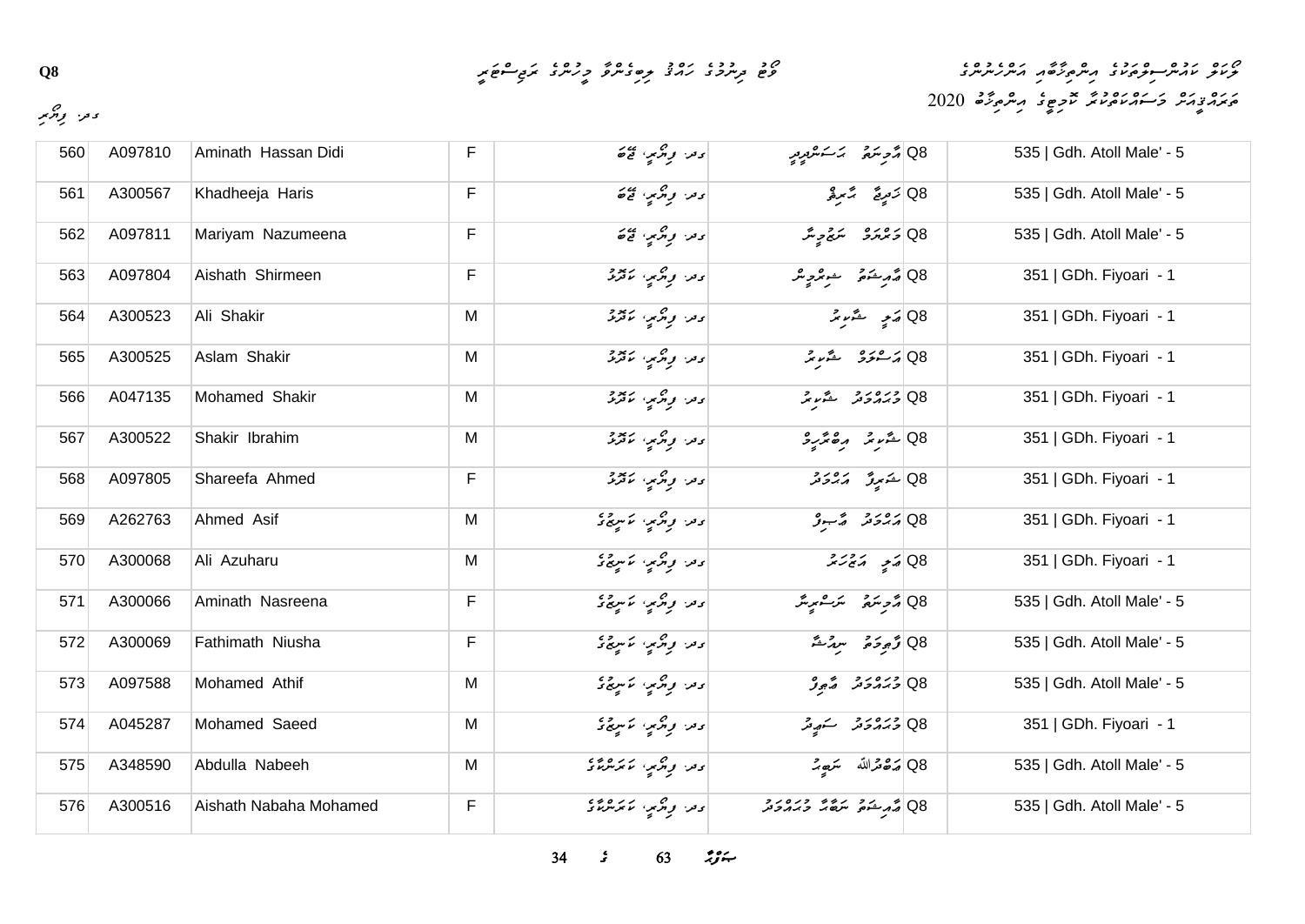*sCw7q7s5w7m< o<n9nOoAw7o< sCq;mAwBoEw7q<m; wBm;vB 2020*<br>*په پوهر وسوډيرونو لومو د موجو د مرمونه* 2020

| 577 | A350572 | Ali Junain Ahmed       | M | رى وچې ئىرەپ          | Q8   رَمِ ۾ سَمدِ سَرُ رَبُّكْ تَرَ مَ         | 351   GDh. Fiyoari - 1          |
|-----|---------|------------------------|---|-----------------------|------------------------------------------------|---------------------------------|
| 578 | A300515 | Aminath Maisan Mohamed | F | دورا و چرب الایر ه وی | Q8 أَمُرْسِرَةَ مَرِسَمْسُ وَبَرْمُرْوَتَرَ    | 351   GDh. Fiyoari - 1          |
| 579 | A033904 | Fathimath Bareega      | F | ءمن وحريب المترامين   | Q8 تَ <i>'جوحَ</i> حَمَدِيَّةَ                 | 535   Gdh. Atoll Male' - 5      |
| 580 | A300517 | Hussain Jiyaadh Ahmed  | M | ءما وكرسٍ المكرومي    | Q8 يُرْسَمَ مِنْ مِنْ مُرْكَّرٌ مَدَّرَ مَدْ   | 535   Gdh. Atoll Male' - 5      |
| 581 | A130688 | Mohamed Junan          | M | ءمن وحميا المتحسن     | Q8 <i>ڈبزویز</i> قے ش <i>ر</i> ش               | 563   Hulhumale', Ehenihen - 11 |
| 582 | A101044 | Asim Habeeb            | M | رورا ويرتميا الألامي  | $\frac{2}{9}$ مُرْسِوتْ مَصِرَة $\sim$         | 535   Gdh. Atoll Male' - 5      |
| 583 | A151425 | Azim Habeeb            | M | إرىن وإكريب الألامي   | $\frac{2}{3}$ مَّ مَرِ مَصِيحَ مَسَمَّى $\sim$ | 351   GDh. Fiyoari - 1          |
| 584 | A038316 | Fathimath Sanfa Didi   | F | رور وگري عظمي         | 08 <i>أُدّْجِودَةْ</i> سَمَسْرَّمْدِيدِ        | 351   GDh. Fiyoari - 1          |
| 585 | A125722 | Mariyam Mohamed Didi   | F | دمه وگريب عظمي        | Q8 <i>ביצית כגרב ת</i> ית ת                    | 351   GDh. Fiyoari - 1          |
| 586 | A300072 | Nauma Habeeb           | F | رورا ونكرس الألامير   | $200 - 220$                                    | 351   GDh. Fiyoari - 1          |
| 587 | A152782 | Nazim Habeeb           | M | رورا واكرس الألامر    | Q8 سَمْعِ 12 سَرِ صَوْمًا                      | 535   Gdh. Atoll Male' - 5      |
| 588 | A146645 | Rekka                  | M | رىر. وكريب، ئائاتىر   | $222$ Q8                                       | 351   GDh. Fiyoari - 1          |
| 589 | A300553 | Fathhulla Jameel       | M | دىن وچىپ غې           |                                                | 351   GDh. Fiyoari - 1          |
| 590 | A300552 | Fathimath Jameel       | F | رمن وكرمي أناصح       | Q8 تَ <i>جِ حَمْ</i> تَحَرِّ حَرَّ             | 378   Hithadhoo Ehenihen - 1    |
| 591 | A300554 | Jadhulla Jameel        | M | دىن ۋەكىپ ئام         | Q8 قَوْتَرَاللّه       قَوتِرْتَرْ             | 351   GDh. Fiyoari - 1          |
| 592 | A334219 | Jazlan Jameel          | M | رمن وكرمي أناصح       | Q8 كۆچ ئۆچە كىم يەتىر كىل                      | 535   Gdh. Atoll Male' - 5      |
| 593 | A051995 | Mohamed Jameel         | M | وفرا وأكرس أكاموا     | Q8] <i>وُبَہُ وُبَرْ تَ</i> وَ وِثْرَ          | 351   GDh. Fiyoari - 1          |

**35** *s* **63** *n***<sub>y</sub> <b>***n*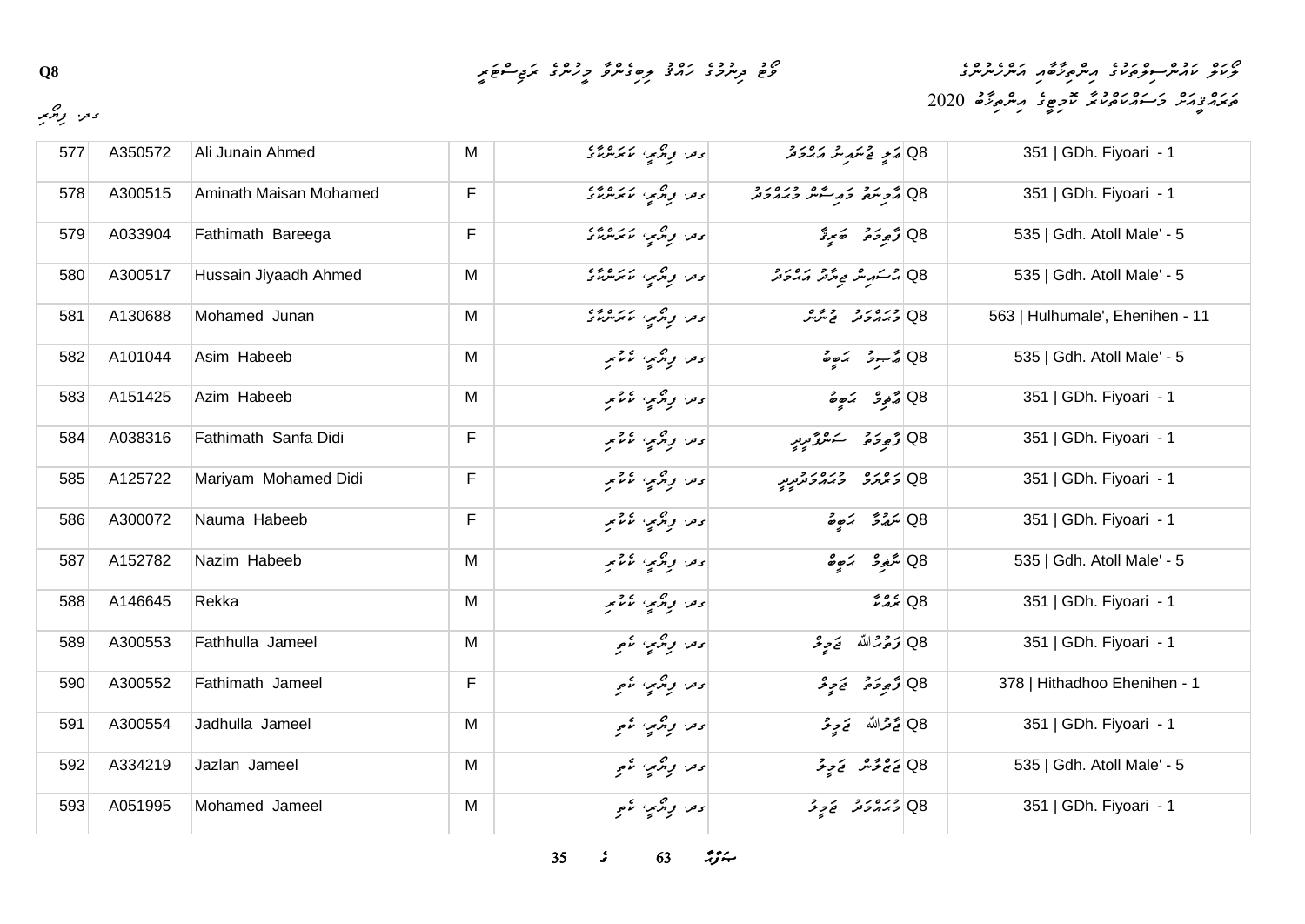*sCw7q7s5w7m< o<n9nOoAw7o< sCq;mAwBoEw7q<m; wBm;vB 2020<sup>, م</sup>وسر در مدد مدرج به مدرم مقرم قرار 2020*<br>موسر المستقرم المستقرم المستقرم المستقرم المستقرم المستقرم المستقرم المستقرم المستقرم المستقرم المستقرم المستقر

| 594 | A300551 | Shameema Usman         | $\mathsf F$ | رمر وكرس ءمج                                 | ل شرى ئىقمۇ ئىك $\sim$ Q8                        | 351   GDh. Fiyoari - 1     |
|-----|---------|------------------------|-------------|----------------------------------------------|--------------------------------------------------|----------------------------|
| 595 | A127918 | Aishath Ahmed          | F           | <sub>ى</sub> مە پەكتېر ئەمەرە ئ              | Q8 مەم ئىش <i>مۇ مەم</i> كى                      | 535   Gdh. Atoll Male' - 5 |
| 596 | A146762 | Aminath Iyadha         | F           | <sub>ى</sub> مە پەكتېر ئەمەرە ئ              | Q8 مُّحِسَمَةٌ مِثَرَّمَّدٌ                      | 351   GDh. Fiyoari - 1     |
| 597 | A104232 | Mohamed Jihad          | M           | ر در او در باره در در در در بار              | Q8 <i>\$نەۋەتى بې دىگ</i>                        | 535   Gdh. Atoll Male' - 5 |
| 598 | A152492 | Mohamed Nihad          | M           | دىن بوركىي، مەرەپ                            | Q8 <i>\$ ئەۋكى قىرى</i> قر                       | 535   Gdh. Atoll Male' - 5 |
| 599 | A048670 | Mohamed Rasheed        | M           | ر در او در باره در در در در بار              | Q8 <i>وُكەمگە تۇر م</i> كرىش <sub>و</sub> مۇ     | 351   GDh. Fiyoari - 1     |
| 600 | A120387 | Mohamed Sharah         | M           | رمه وگرم به بره به                           | $2.5.25$ $2.5.25$ $\sim$ $08$                    | 535   Gdh. Atoll Male' - 5 |
| 601 | A058098 | Sakeena Yoosuf         | $\mathsf F$ | ى تىر بوركىي، ئىم ئىرى                       | Q8 سەبەتە تەر <u>ج</u> و                         | 351   GDh. Fiyoari - 1     |
| 602 | A141774 | Ahmed Hashim           | M           | رى روگىي ئام <sub>ى</sub> شى                 | Q8 <i>مَدْدَوْ دْ</i> سُعْر                      | 351   GDh. Fiyoari - 1     |
| 603 | A097385 | Aminath Agisa          | $\mathsf F$ | رىر. <i>و</i> مرىي، ئ <sub>ا</sub> توپىرى    | Q8 م <i>ُّحِ مَنْعُمْ مُ</i> تَوِّسَةُ           | 351   GDh. Fiyoari - 1     |
| 604 | A251602 | Aminath Nihaza Ali     | $\mathsf F$ | دىن بوركىي، ئاتېرىكى                         | Q8 أَمَّ <i>جِ سَهْءُ</i> سِرْئَةً ۚ أَمَرِ جِمْ | 535   Gdh. Atoll Male' - 5 |
| 605 | A284374 | Fathimath lufa Fathuhy | $\mathsf F$ | دىن بوركىي، ئاتېرىكى                         | Q8 <i>وَّجوحَمْ مِنْ وََ وَمِي</i>               | 535   Gdh. Atoll Male' - 5 |
| 606 | A395479 | Mohamed Naahil         | M           | <mark>دىر: وېژىپ، ئ</mark> امېرىگرى          | Q8 <i>وُبَرُوْدَوْ</i> مُ <i>رْبِ</i> وْ         | 351   GDh. Fiyoari - 1     |
| 607 | A097386 | Mariyam Muaanisa       | F           | دىن توپرىي، مەمرىز ھى                        | Q8 <i>وَكْرْمَرْدْ وْكُرْسِرْ</i>                | 351   GDh. Fiyoari - 1     |
| 608 | A148993 | Zuhura Mohamed         | $\mathsf F$ | <sub>وفر:</sub> وحر <sub>مي</sub> ، رحودوه و | Q8 ج <i>ح ج ج ج ج ج مر ج</i> قر                  | 535   Gdh. Atoll Male' - 5 |
| 609 | A300374 | Afham Ahmed            | M           | <sub>ى</sub> مە وگ <i>ەپ كەنگە</i> دە        | Q8 <i>كۇڭۇ كەممى</i> تى                          | 535   Gdh. Atoll Male' - 5 |
| 610 | A251821 | Ahsaana Zahir          | F           | رىر. <sub>تو</sub> ركىي، ئۇنگرىسى <i>رى</i>  | Q8 كەنزىسە مىشىر ئىچ س <sub>ى</sub> رتىر         | 351   GDh. Fiyoari - 1     |

**36** *s* **63** *n***<sub>s</sub>***n***<sub>s</sub>**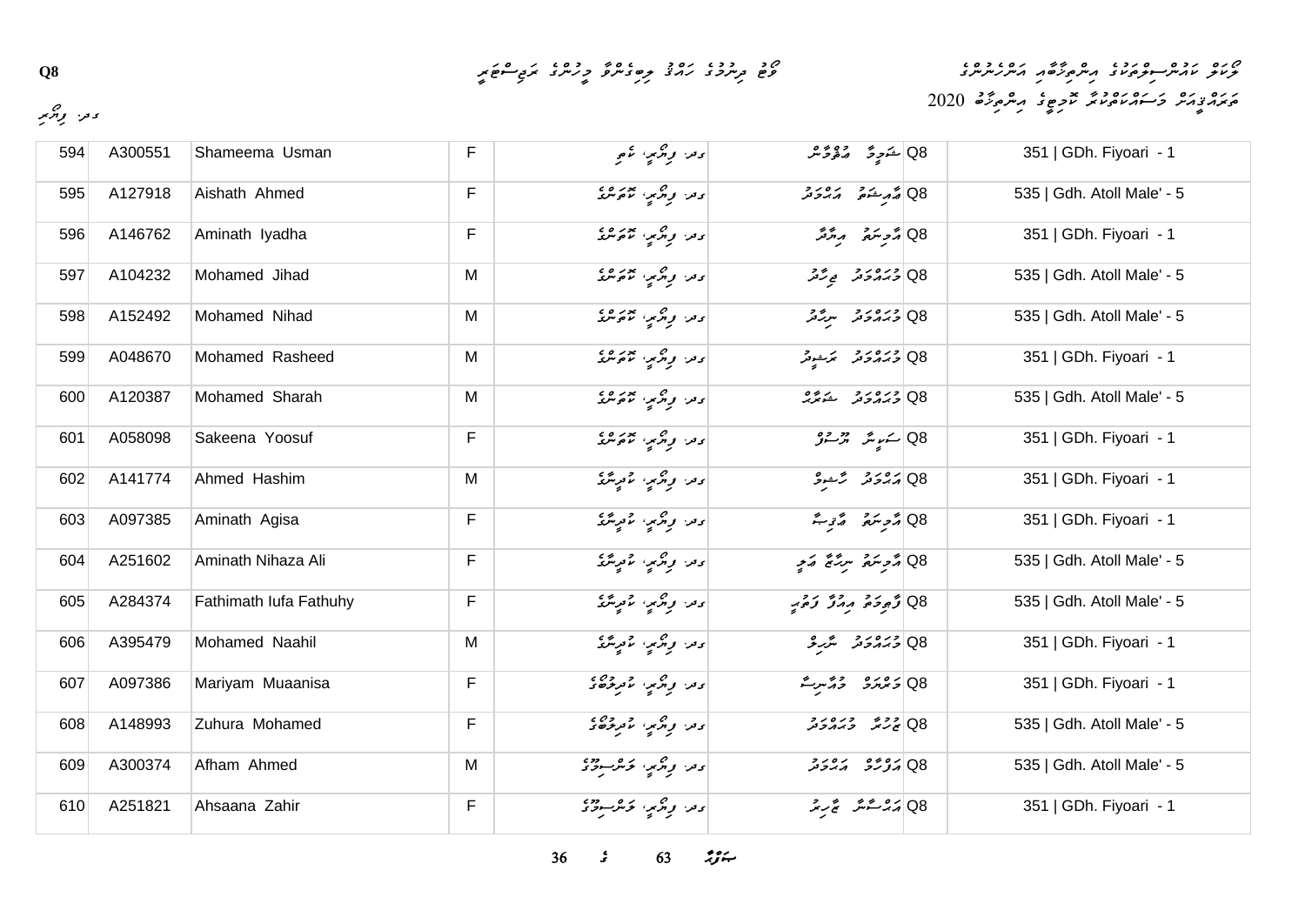*sCw7q7s5w7m< o<n9nOoAw7o< sCq;mAwBoEw7q<m; wBm;vB 2020*<br>*په پوهر وسوډيرونو لومو د موجو د مرمونه* 2020

| 611 | A097781 | Aminath Habeeba  | F            | دىن بوچىپ، ئۇنگرىسى <i>دى</i>         | $\frac{2}{3}$ $\frac{2}{3}$ $\frac{2}{3}$ $\frac{2}{3}$ $\frac{2}{3}$ | 351   GDh. Fiyoari - 1          |
|-----|---------|------------------|--------------|---------------------------------------|-----------------------------------------------------------------------|---------------------------------|
| 612 | A100426 | Farhad Rasheed   | M            | رى وچى كەشرە                          | Q8 <i>وَ تَرْرُّقَرْ - مَرْ</i> خُومَّرُ                              | 535   Gdh. Atoll Male' - 5      |
| 613 | A097783 | Faseela Rasheed  | $\mathsf{F}$ | دىن وگرىي، ئۇنگرىسىۋى                 | Q8 <i>وَسِوِقَ مَرَحوِمَ</i> رُ                                       | 351   GDh. Fiyoari - 1          |
| 614 | A097782 | Musthafa Rasheed | M            | أرى وگرىي كەنگە دە :                  | Q8 <sub>ح</sub> رم پر پر <sub>شو</sub> تر                             | 351   GDh. Fiyoari - 1          |
| 615 | A325130 | Rifwaam Riyaaz   | M            | دىن وگرىي، ئۇنگرىسىۋى                 | Q8 ىر <i>ۇڭۇ بىر</i> گە                                               | 351   GDh. Fiyoari - 1          |
| 616 | A043654 | Ahmed Jaleel     | M            | ىر وكرس كرم وكروم                     | Q8 <i>كەندى كى قىچ</i> تى                                             | 97   R. Un'goofaaru - 1         |
| 617 | A157246 | Ahmed Shimal     | M            | ىمى وكرىم، خم ھ دائم                  | Q8 <i>مُدْدَة جودَّة</i>                                              | 535   Gdh. Atoll Male' - 5      |
| 618 | A062856 | Ali Ahmed        | M            | ىمى وكرىم، خىرەتكەر                   | Q8 <i>أەڭمچە مەشى</i> قىلە                                            | 535   Gdh. Atoll Male' - 5      |
| 619 | A070266 | Aminath Ali      | F            | دىن وكريمي، ځهرغ رُو ه                | Q8 م <i>ُّحِي مَعْ</i> مَعِ                                           | 535   Gdh. Atoll Male' - 5      |
| 620 | A300391 | Ashraf Ibrahim   | M            | دىن وكريم، ځه ځرمړ م                  | Q8 كەشمىر مەھمەر 2                                                    | 351   GDh. Fiyoari - 1          |
| 621 | A033690 | Ibrahim Jaleel   | M            | دىن وگرىي، ئۇرغ ئەرق                  | و <i>هنگي</i> و کاموگر کار کاموگر کاموگر کاموگر کا                    | 563   Hulhumale', Ehenihen - 11 |
| 622 | A077137 | Mohamed Ali      | M            | دىن وگرىي، ئۇرغ ئەم ك                 | Q8 <i>وُټرو دَوَ</i> کرم                                              | 351   GDh. Fiyoari - 1          |
| 623 | A097791 | Moosa Ali        | M            | ىمى وكرىم، خەرەبەر م                  | Q8 تخریجہ تھ <i>چ</i>                                                 | 97   R. Un'goofaaru - 1         |
| 624 | A097484 | Ageela Ahmed     | $\mathsf{F}$ | دورا و پر مورا و مذکور داده داده      | Q8 كەن <sub>چ</sub> ۇ كەرگە <i>كە</i>                                 | 351   GDh. Fiyoari - 1          |
| 625 | A097486 | Aminath Fariyaza | $\mathsf{F}$ | دورا و پژمرا او مذکور ه مود دا        | Q8 مُّ <i>جِسَمُ</i> وَ <sub>مَ</sub> بِعَّظَ                         | 351   GDh. Fiyoari - 1          |
| 626 | A339302 | Faseeha Maseeh   | F            | دور و پر مي مورد که ده ده د           | Q8 كۆسى <i>نگە</i> كۆسى <i>ن</i> گە                                   | 351   GDh. Fiyoari - 1          |
| 627 | A097487 | Faseena Maseeh   | F            | .<br>  دورا و پژمرا او برای مسافر برد | Q8 كۆسىدىگە كۆسى <i>د</i>                                             | 535   Gdh. Atoll Male' - 5      |

**37** *s* **63** *n***<sub>s</sub>***n***<sub>s</sub>**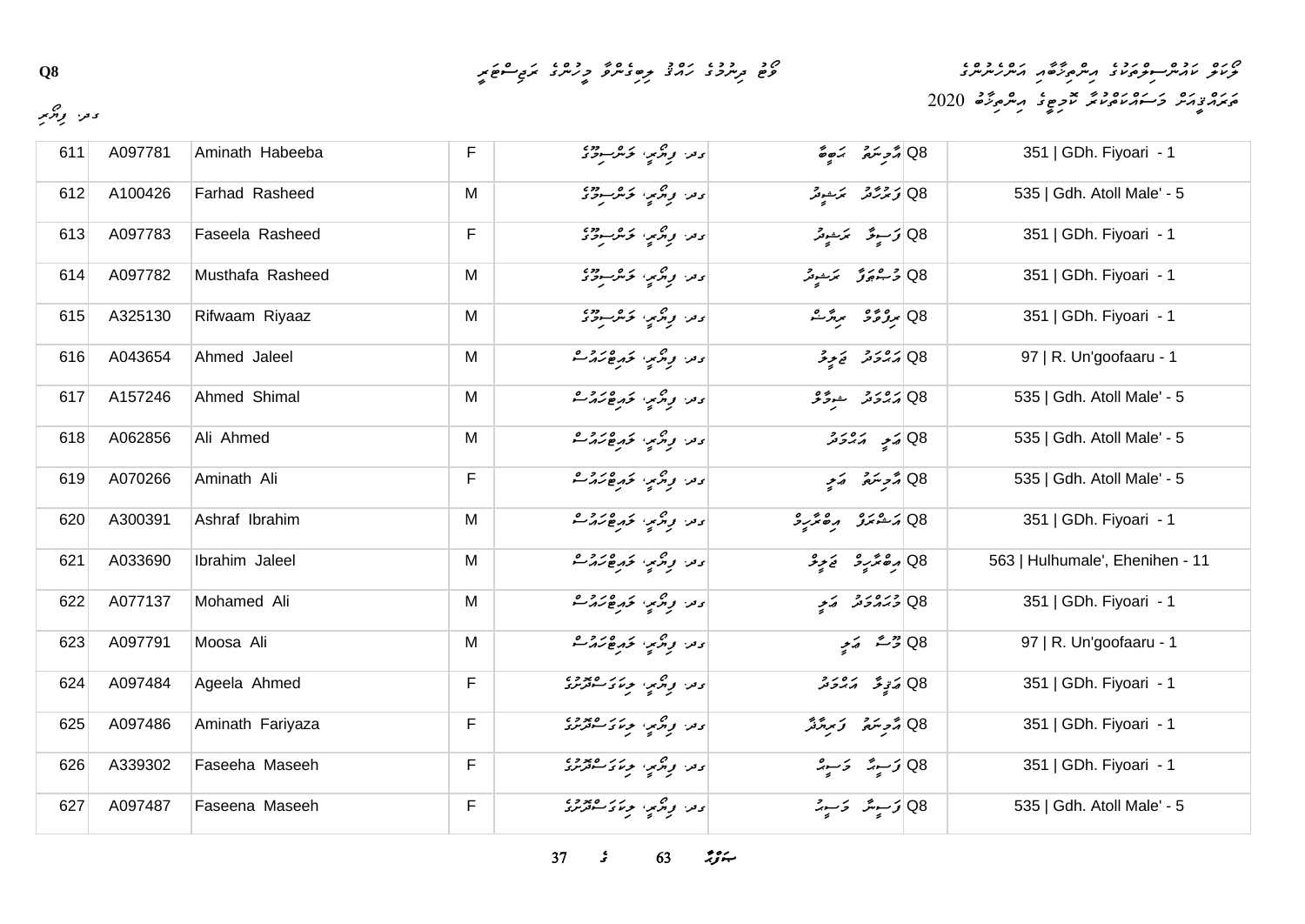*sCw7q7s5w7m< o<n9nOoAw7o< sCq;mAwBoEw7q<m; wBm;vB 2020<sup>, م</sup>وسر در مدد مدرج به مدرم مقرم قرار 2020*<br>موسر المستقرم المستقرم المستقرم المستقرم المستقرم المستقرم المستقرم المستقرم المستقرم المستقرم المستقرم المستقر

| 628 | A302865 | Fazeena Maseeh        | $\mathsf F$ | رور و ډکي ونړۍ شورن                | Q8 <i>وَي مَدْ</i> وَسِيْرُ                         | 351   GDh. Fiyoari - 1          |
|-----|---------|-----------------------|-------------|------------------------------------|-----------------------------------------------------|---------------------------------|
| 629 | A302867 | Fazuheena Maseeh      | F           | .<br>  دور و پرې مورد که سور دره   | Q8 <i>وَچْرِیدَ وَجِدْ</i>                          | 535   Gdh. Atoll Male' - 5      |
| 630 | A302864 | Hafeeza Maseeh        | $\mathsf F$ | وفر وكرمي وتذكر معدده              | Q8 كەرپۇ ق <sup>ى</sup> سى <sup>2</sup>             | 351   GDh. Fiyoari - 1          |
| 631 | A097485 | Mariyam Habeeba       | $\mathsf F$ | .<br>دىن وگرىي، جەنگەسىتىرىرى      | $602$ $252$ $\sqrt{28}$                             | 351   GDh. Fiyoari - 1          |
| 632 | A124833 | Mohamed Faseeh        | M           | دور ، وگري ، برندي سور ده ،        | Q8] <i>وُبُرُوْدَوْ</i> کَرَسِیْرُ                  | 351   GDh. Fiyoari - 1          |
| 633 | A148131 | Mohamed Musad         | M           | دو. و پرس مورد در دره بروه         | Q8 32023 32023                                      | 335   GDh. Thinadhoo - 1        |
| 634 | A000021 | <b>Abdul Azeez</b>    | M           | دىن توپژىپ، توپوكى                 | Q8 كەھ <i>قرىۋە ئى</i> ئ                            | 535   Gdh. Atoll Male' - 5      |
| 635 | A372016 | Aishath Najuda Nashid | $\mathsf F$ | أدفرا وأكرمها أوولا                | $\alpha$ مُ مِسْدَمُ مَرَّدْ مَرَّسُوسُ) $\alpha$   | 351   GDh. Fiyoari - 1          |
| 636 | A251758 | Aminath Nadha Nashid  | F           | دىن وگرىي، ئولوگى                  | Q8 <i>مُّحِ سَهُمْ سَنَّةً</i> سُّنَ <i>شِيعَةً</i> | 535   Gdh. Atoll Male' - 5      |
| 637 | A097471 | Asiyath Ali           | F           | أرمه وكرمي وولا                    | Q8 گھ سو <i>ھر کی ج</i>                             | 351   GDh. Fiyoari - 1          |
| 638 | A090162 | Mohamed Areef         | M           | أرمرا وكرسٍ وولول                  | Q8 <i>3223 كەيو</i> گ                               | 351   GDh. Fiyoari - 1          |
| 639 | A097473 | Mohamed Saeed         | M           | دور وگري وول                       | Q8 <i>ڈیزوڈوڈ سکھ</i> یٹر                           | 351   GDh. Fiyoari - 1          |
| 640 | A035990 | Fathimath Shiyama     | $\mathsf F$ | .<br>  دىن تومگېر، گەنزىمى         | Q8 <i>وَّجِ حَمَّى حَبِّيْرَةً</i>                  | 535   Gdh. Atoll Male' - 5      |
| 641 | A099421 | Ahmed Ashfag Zahir    | M           | دور ، وگرمر، اگری دارد و د         | Q8 <i>مەشكەر مەشۇق ئارى</i> ر                       | 563   Hulhumale', Ehenihen - 11 |
| 642 | A300343 | Aishath Ali           | $\mathsf F$ | دىن وگرىي، ئ <sup>ەير</sup> قەدە   | Q8 م <i>مَّم شَمَّة مَ</i> حِ                       | 351   GDh. Fiyoari - 1          |
| 643 | A126853 | Aishath Fazla         | F           | دىن وگرىي، ئ <sup>ې</sup> ر قەدە ئ | Q8 مەم ئىستىم ئىس ئى                                | 266   M. Mulah - 2              |
| 644 | A333452 | Ali Laishan Zahir     | M           | .<br>  دور و پرس کر در دور         | Q8 كەيپ قەرىشەنگە ئ <i>ۆرى</i> گە                   | 351   GDh. Fiyoari - 1          |

**38** *s* **63** *n***<sub>y</sub> <b>***n*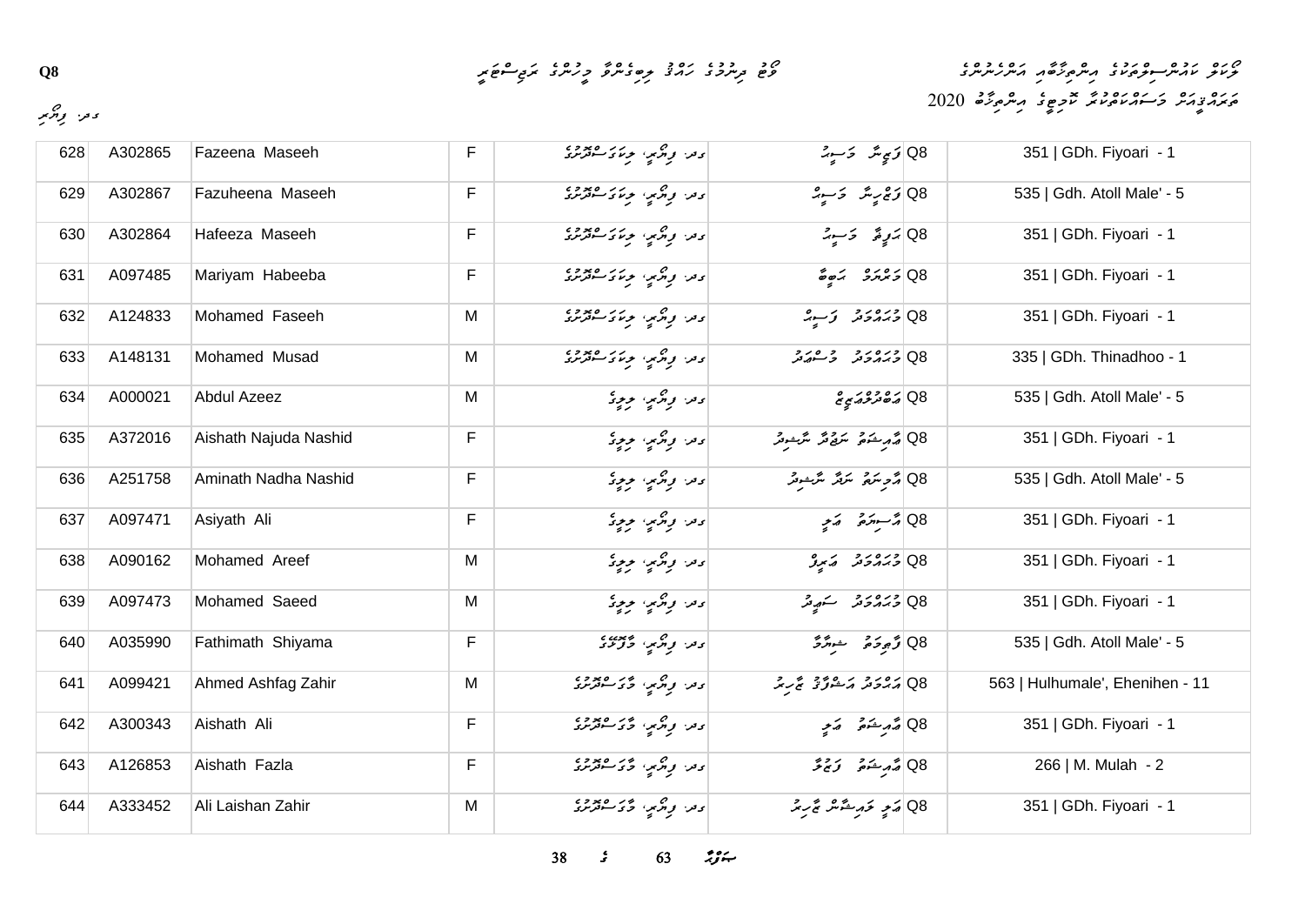*sCw7q7s5w7m< o<n9nOoAw7o< sCq;mAwBoEw7q<m; wBm;vB 2020*<br>*په پوهر وسوډيرونو لومو د موجو د مرمونه* 2020

| 645 | A300349 | Ifasha Zahir           | F            | .<br>  دىن بو چرىپ، گەنى سەھرىرى | Q8 مرزَّسَةً گ <sub>ے س</sub> ر                  | 535   Gdh. Atoll Male' - 5 |
|-----|---------|------------------------|--------------|----------------------------------|--------------------------------------------------|----------------------------|
| 646 | A300348 | Inasha Zahir           | $\mathsf F$  | دىن پەنگەپ ئەر قەدەر             | Q8 م <i>ېنگىنىڭ تارىخ</i>                        | 351   GDh. Fiyoari - 1     |
| 647 | A082805 | Mohamed Zahir          | M            | دور ، وگرمر، او دار ۱۶۵۵ و ،     | Q8 <i>وَيَدْوُوَ</i> مَنْ يَحْرِيمُ              | 351   GDh. Fiyoari - 1     |
| 648 | A300350 | Mohamed Migdhadh Zahir | M            | دور ، وگري ، حرم عبدو ،          | Q8 <i>وَيُهُوَ قُرْ وَيُؤَمَّرُ بِيُ بِ</i> بِرِ | 535   Gdh. Atoll Male' - 5 |
| 649 | A300347 | Nafasha Zahir          | $\mathsf F$  | دور ، وگرمر، او دار ۵ و د و ،    | Q8 سَمَدَّتْ تَحْرِيْرُ                          | 351   GDh. Fiyoari - 1     |
| 650 | A300346 | Nahshadha Zahir        | $\mathsf{F}$ | دىن پەنگەپ ئەر قەدەر             | Q8 <i>مَرْدْ شَقَّةَ</i> مَحْ سِمْهِ             | 332   GA. Gemanafushi - 1  |
| 651 | A300618 | Ali Ibrahim            | M            | دىن وگرىي، ۋىر س                 | لاي موسيق موسيق $\sim$ 08                        | 351   GDh. Fiyoari - 1     |
| 652 | A300613 | Ibrahim Rasheed        | M            | دىن وگرىي، ۋىرس                  | ا بر <i>ھ مُرْرِ دَ</i> سَمَسِوْرٌ )             | 535   Gdh. Atoll Male' - 5 |
| 653 | A097828 | Latheefa Ibrahim       | $\mathsf F$  | دىن وگرىي، ۋراس                  | Q8 <i>خوِرْ وڻ گرد</i> ُ                         | 351   GDh. Fiyoari - 1     |
| 654 | A251842 | Mohamed Muaz           | M            | <mark>رىر: وەكىي، ۋ</mark> ىمىر  | $222$ $2222$ $08$                                | 535   Gdh. Atoll Male' - 5 |
| 655 | A300616 | Shahula Ibrahim        | $\mathsf{F}$ | دىن وگرىي، ۋراس                  | Q8 خىر <i>گە مەمگرى</i> د                        | 351   GDh. Fiyoari - 1     |
| 656 | A300617 | Shareena Ibrahim       | F            | دىن وگرىي، ۋىر س                 | لايستوپىگە مەھەمگەرىي $\sim$                     | 535   Gdh. Atoll Male' - 5 |
| 657 | A339848 | Shaveen Rasheed        | M            | <sub>ى</sub> مە ۋەكىپ دەس        | Q8 ڪُم <i>وِ تگر مَرَڪونگر</i>                   | 351   GDh. Fiyoari - 1     |
| 658 | A300311 | Fathimath Shadhuma     | $\mathsf F$  | دىن وگرىي، گەنگە                 | Q8 تَ <i>ُمِّ دَمَّةَ</i> شَمَّسَرَّدَّ          | 535   Gdh. Atoll Male' - 5 |
| 659 | A054419 | Mohamed Rashad         | M            | دىن وگرىي، گەنگە                 | Q8 <i>وُبُرُودُو مَرَ مُرَ مُ</i> مَرَّةً        | 351   GDh. Fiyoari - 1     |
| 660 | A300310 | Mohamed Shamheed       | M            | دىن وگرىي، گەنگە                 | Q8 <i>وُبَهُ وَبُنَّ</i> شَوْرِيْر               | 351   GDh. Fiyoari - 1     |
| 661 | A300313 | Shahneeza Rashad       | F            | دىن وگرىي، گەنگە                 | Q8 ڪر <i>ئين پرڪو</i> ٽر                         | 535   Gdh. Atoll Male' - 5 |

**39** *s* **63** *n***<sub>y</sub>**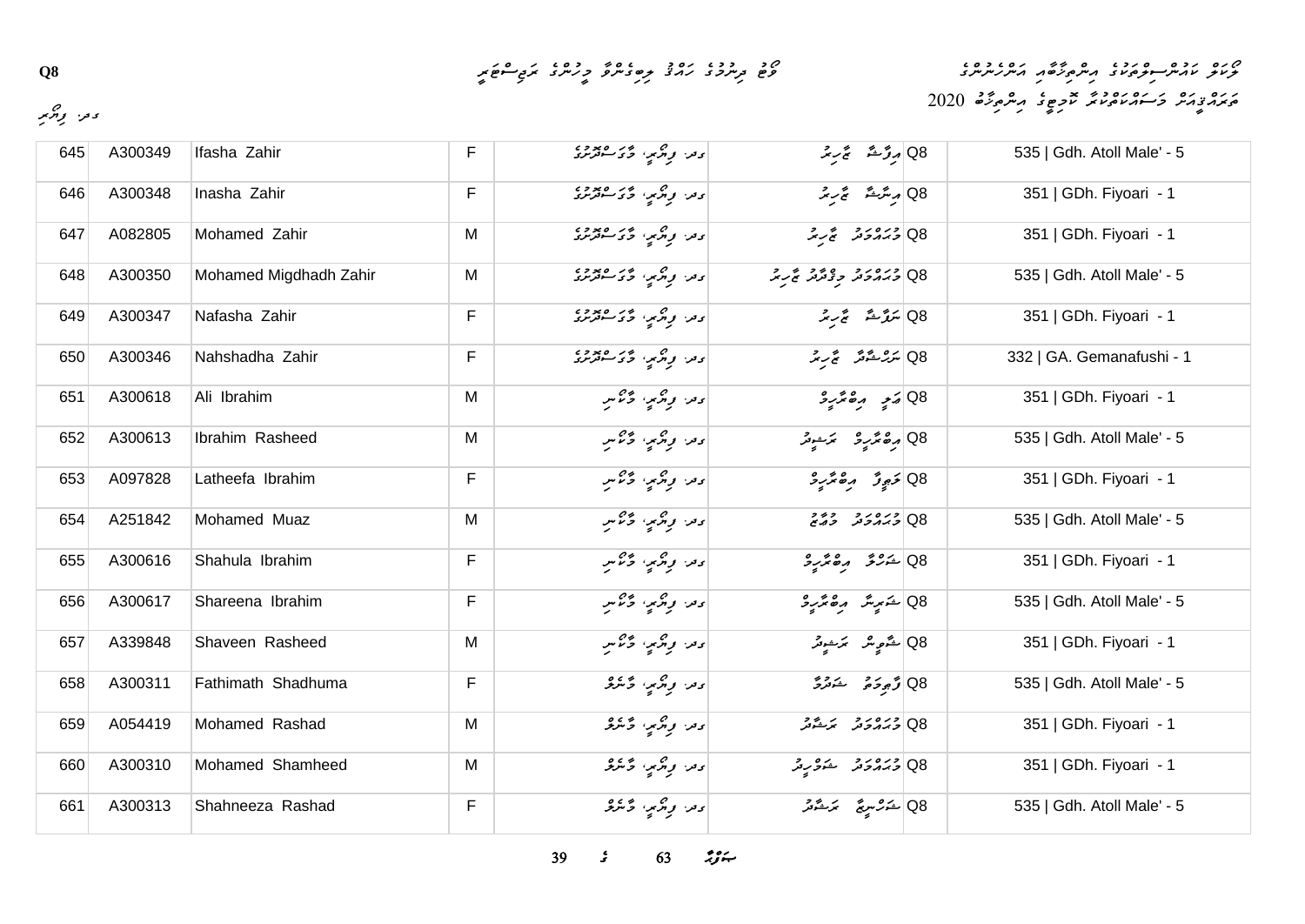*sCw7q7s5w7m< o<n9nOoAw7o< sCq;mAwBoEw7q<m; wBm;vB 2020*<br>*په پوهر وسوډيرونو لومو د موجو د مرمونه* 2020

| 662 | A097764 | Shakeeba Ahmed       | F            | رىر وگرىي، ۇترق         | Q8 خَمِيعٌ مَ <i>بُ</i> دْحَ <sup>م</sup> َرٌ                                                                                                                                                                        | 535   Gdh. Atoll Male' - 5      |
|-----|---------|----------------------|--------------|-------------------------|----------------------------------------------------------------------------------------------------------------------------------------------------------------------------------------------------------------------|---------------------------------|
| 663 | A332243 | Shamaah Rashad       | M            | دىن وگرىي، گەنگە        | Q8 شر <i>وَّڑ پرَ</i> شُر                                                                                                                                                                                            | 351   GDh. Fiyoari - 1          |
| 664 | A251809 | Shammah Rashad       | M            | دىن وگرىي، گەنگە        | Q8 خەش <i>ۇر بى</i> شۇر                                                                                                                                                                                              | 535   Gdh. Atoll Male' - 5      |
| 665 | A300314 | Shaufa Rashad        | F            | دىن وگرىي، گەنگە        | Q8 خىترتى ئىرخىتىر                                                                                                                                                                                                   | 535   Gdh. Atoll Male' - 5      |
| 666 | A300312 | Shazheena Rashad     | $\mathsf F$  | دىن وگرىي، گەنگە        | $Q8$ جدیم کے سرکھ کرکھ کر کرکٹروگر $\sim$                                                                                                                                                                            | 535   Gdh. Atoll Male' - 5      |
| 667 | A132369 | Faruzana Mohamed     | $\mathsf{F}$ | رىر، وېژىپ، ۋەپتى       | Q8 ئۇترىچ ئىر قىرىم دىر                                                                                                                                                                                              | 535   Gdh. Atoll Male' - 5      |
| 668 | A300033 | Ishag Mohamed        | M            | دىن وگرىي، ۋە ئ         | Q8 م شركز قائد مركز من جنوب براير بين الله عليه الله عليه الله عليه الله عليه الله عليه الله عليه ا<br>الله عليه الله عليه الله عليه الله عليه الله عليه الله عليه الله عليه الله عليه الله عليه الله عليه الله عليه | 535   Gdh. Atoll Male' - 5      |
| 669 | A224059 | Khadeeja Waafira     | $\mathsf F$  | رى وگرىي ۋەپى           | 08∫ <i>ڏس</i> يعً <i>ھَ∙ِينَ</i> ّ                                                                                                                                                                                   | 268   M. Naalaafushi - 1        |
| 670 | A299890 | Ainan Ali Mohamed    | M            | دىن وگرىي، دەپ          | Q8 <i>مَه مَّرْمَّدْ مَ</i> عٍ كَ <i>مَهُ دَوْ</i> رَ                                                                                                                                                                | 563   Hulhumale', Ehenihen - 11 |
| 671 | A251633 | Ainaz Ali Mohamed    | M            | دىن وگرىي، دَّوَب       | Q8 <i>مَهِ شَيْ مَعٍ دَيَهُ دَوْ</i>                                                                                                                                                                                 | 351   GDh. Fiyoari - 1          |
| 672 | A024665 | Ali Mohamed Didi     | M            | دورا وگري وگرب          | Q8 كەي تەركە ئەقرىرىر                                                                                                                                                                                                | 351   GDh. Fiyoari - 1          |
| 673 | A299891 | Aminath Aineeza Ali  | F            | دىن وگرىي، دەپ          | Q8 أ <i>مُّ حِ سَمَّةَ أَمَرِ سِيَّةً أَمَرٍ جِ</i>                                                                                                                                                                  | 563   Hulhumale', Ehenihen - 11 |
| 674 | A045757 | Adil Ibrahim         | M            | ءمرا وكريما وكرومج      | Q8 م <i>ُّمْرِدْ م</i> ِهْ مَُّرِدْ                                                                                                                                                                                  | 351   GDh. Fiyoari - 1          |
| 675 | A140391 | Faisal Ibrahim       | M            | دىن توركىي، ئەڭگەم      | Q8 <i>قەبىنى مەھترى</i> رى                                                                                                                                                                                           | 535   Gdh. Atoll Male' - 5      |
| 676 | A289759 | Ibrahim Hussain Didi | M            | دىن وكرىي، دَ دَدَهِ إِ | Q8 م <i>ەھەردى بىر شەمە</i> بلاپور                                                                                                                                                                                   | 351   GDh. Fiyoari - 1          |
| 677 | A060822 | Mamdhooh Ibrahim     | M            | دىن وكرىي، كەنگەم       | Q8) <sub>ك</sub> ونور مەئزىرى                                                                                                                                                                                        | 351   GDh. Fiyoari - 1          |
| 678 | A054825 | Faroog Ali           | M            | ءى وگري وکرے            | Q8 <i>وُجُرُوْ مَ</i> حٍ                                                                                                                                                                                             | 351   GDh. Fiyoari - 1          |

*40 sC 63 nNw?mS*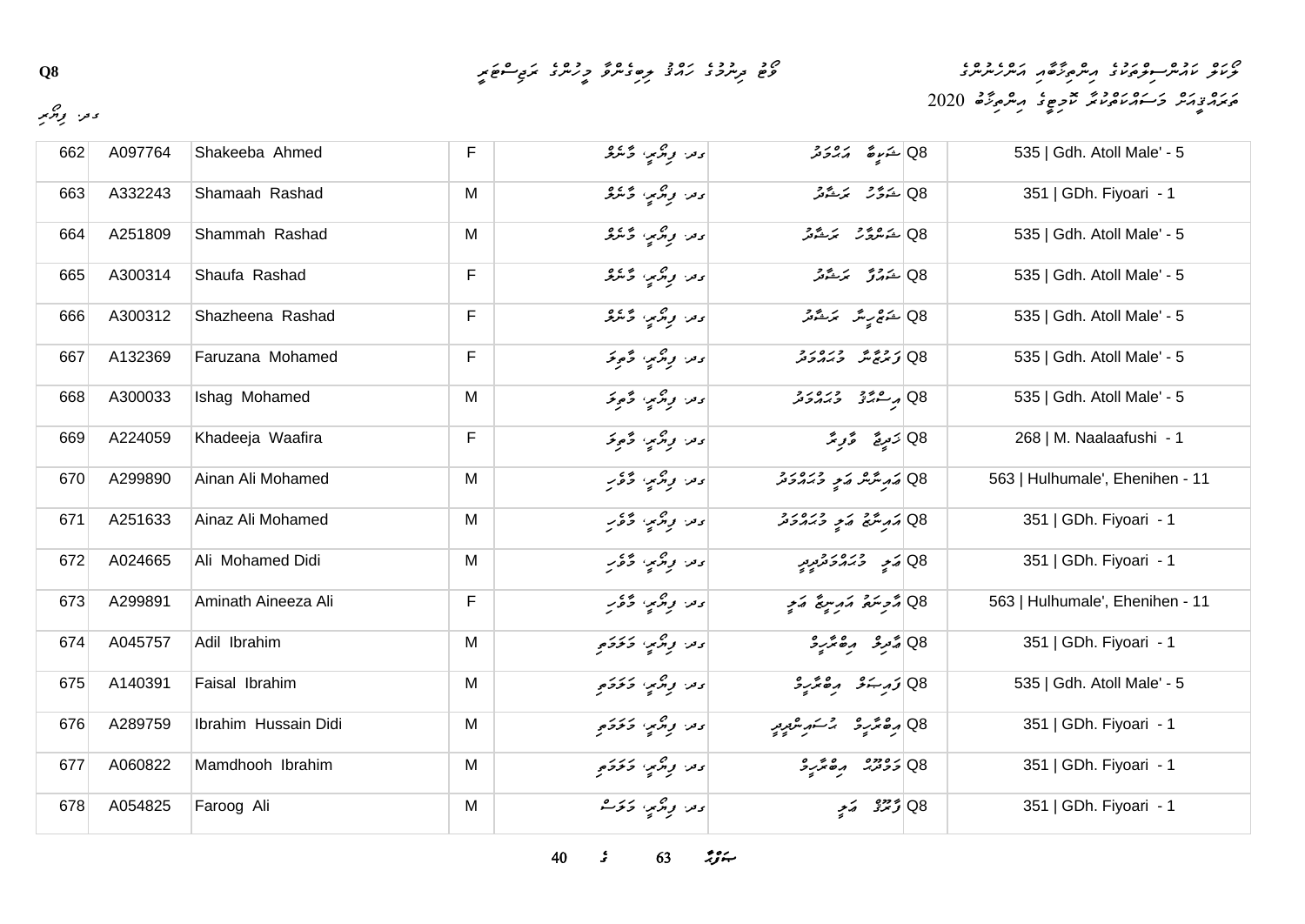*sCw7q7s5w7m< o<n9nOoAw7o< sCq;mAwBoEw7q<m; wBm;vB* م من المسجد المسجد المسجد المسجد المسجد العام 2020<br>مسجد المسجد المسجد المسجد المسجد المسجد المسجد المسجد المسجد ال

| 679 | A251767 | Fathimath Faruha Faaroog     | F           | <sub>ى</sub> ر توپرىپ كۆگ           | Q8 <i>وَجِعِدَةَ وَبَرْدَ وَبَرْدَ</i>             | 351   GDh. Fiyoari - 1     |
|-----|---------|------------------------------|-------------|-------------------------------------|----------------------------------------------------|----------------------------|
| 680 | A334272 | Mohamed Faruhan Faroog       | M           | رى وگرې د دگ                        | Q8 دېمرونه وېرځه وېږ                               | 351   GDh. Fiyoari - 1     |
| 681 | A097415 | Shabana Rashad               | $\mathsf F$ | ءما وكرميا وكرم                     | Q8 شَرَقَ مَرْ مُرَ مُرَ مَرْ مَرْ مَرْ            | 351   GDh. Fiyoari - 1     |
| 682 | A097435 | Abdulla Hassan               | M           | رىر. وگرىي، كەش <sub>ە</sub> رە،    | Q8 كَرْهُ قْرَاللَّه بْرَسْتَرْسْر                 | 351   GDh. Fiyoari - 1     |
| 683 | A299954 | Ashjau Abdulla               | M           | ىلا وگرىي كەشىرە                    | Q8 كَمَسْتَوْكَرِ كَمْ كَمْ كَمْرَاللّهِ           | 535   Gdh. Atoll Male' - 5 |
| 684 | A060317 | Ibrahim Shameem              | M           | رىر. رېگىي، كەش <sub>كە</sub> رە    | $\mathcal{L}_{\mathcal{L}}$ مەھ ئىرى ئىس 29 $\log$ | 535   Gdh. Atoll Male' - 5 |
| 685 | A299956 | Isham Abdulla                | M           | رىر. وگرىي، كەش <sub>ە</sub> رە،    | Q8 مِشَرَّ مَصْرَاللَّه                            | 535   Gdh. Atoll Male' - 5 |
| 686 | A026927 | Mohamed Rasheed              | M           | رىر. وگرىي، كەشھىردە                | Q8 <i>وُكەمۇمۇ - مَرْسُ</i> وم <i>ۇ</i>            | 535   Gdh. Atoll Male' - 5 |
| 687 | A097436 | Shafeeg Abdulla              | M           | رىر. رېگىي، كەش <sub>كە</sub> رە    | Q8 خ <i>ورتى قەھق</i> راللە                        | 535   Gdh. Atoll Male' - 5 |
| 688 | A097434 | Shahuzad Abdulla             | M           | رىر. وگرىي، كەشھىردە                | Q8 خو <i>ر پڑو پر 25 مر</i> الله                   | 351   GDh. Fiyoari - 1     |
| 689 | A333346 | <b>Mohamed Mahil Mumthaz</b> | M           | .<br>دىن پوشىي، ئ <sup>و</sup> رى ئ | Q8 درورو ورو دومو                                  | 351   GDh. Fiyoari - 1     |
| 690 | A299974 | Ahmed Sharuwaan              | M           | ءما وكرس ومرشوق                     | Q8 كەبرو ئەرەبىرى ئىستىر ئىستىرىكىسى بىر           | 351   GDh. Fiyoari - 1     |
| 691 | A097452 | Ali Ibrahim                  | M           | دىر وكرىي ۋىرىروگ                   | لاي په موسی کړې کې $\sim$ 80 $\sigma$              | 351   GDh. Fiyoari - 1     |
| 692 | A097451 | Aminath Shazmeena            | $\mathsf F$ | ءما وكرس ومرشوق                     | Q8   مَرْحِسَمُ مَسَوَّحٍ سَّرَ                    | 316   L. Fonadhoo - 3      |
| 693 | A299975 | Aminath Shiran               | $\mathsf F$ | ءترا وأكرس كالمرتكوف                | Q8 أ <i>مَّ حِيدَة مَعْ حَيدَ مَثَر مَثَر</i>      | 535   Gdh. Atoll Male' - 5 |
| 694 | A097449 | Nafeesa Ali                  | $\mathsf F$ | رىر وكريم، ۋېرىگروگ                 | Q8 سَمِي شَ <i>ھَ ج</i> ِ                          | 351   GDh. Fiyoari - 1     |
| 695 | A097448 | Saudath Ali                  | F           | رىر وكرس كرسرهر                     | Q8) ڪن <i>ھ تعرفيۃ مق</i> حيہ                      | 535   Gdh. Atoll Male' - 5 |

 $41$  *s*  $63$  *n***<sub>s</sub>**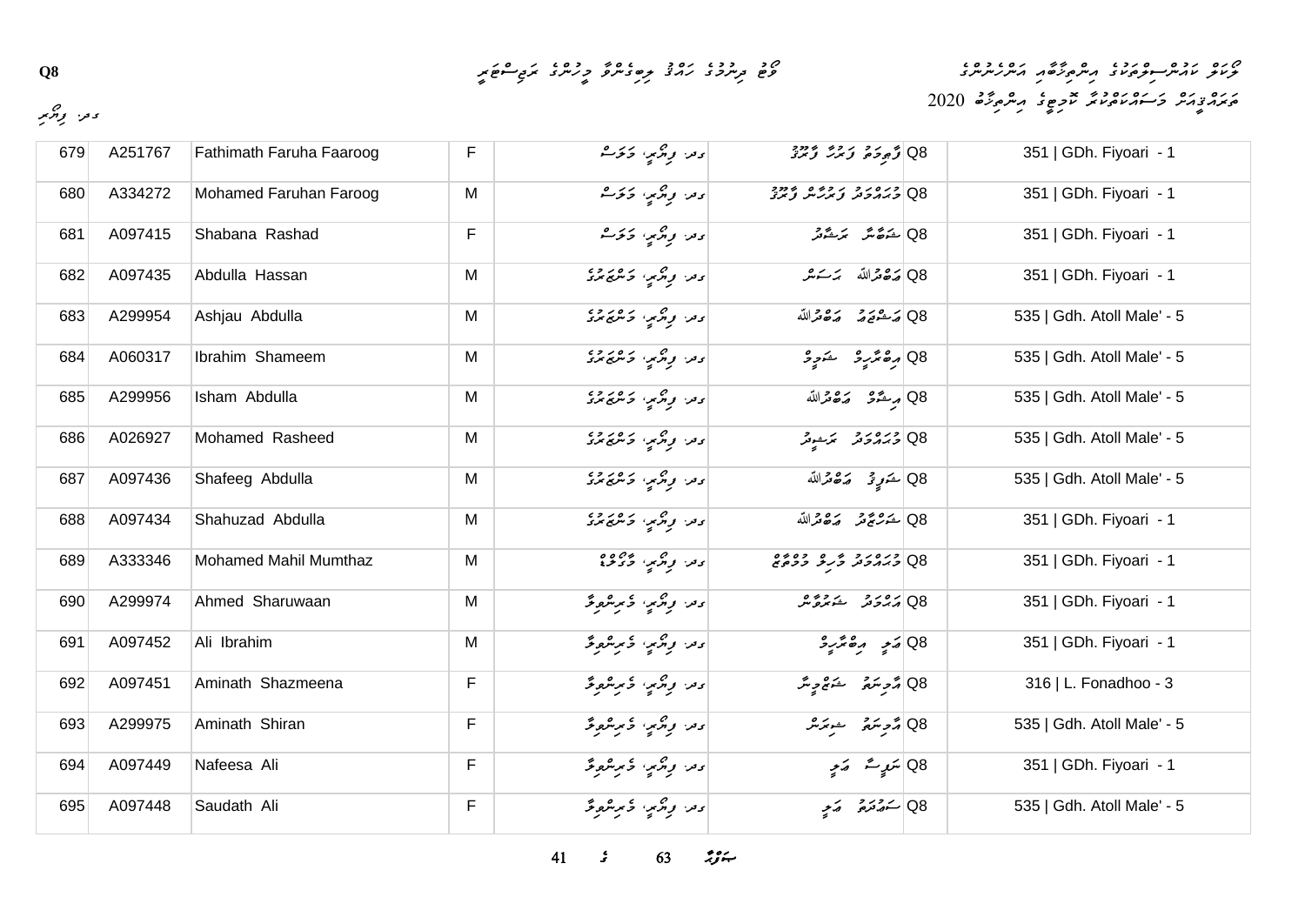*sCw7q7s5w7m< o<n9nOoAw7o< sCq;mAwBoEw7q<m; wBm;vB 2020*<br>*په پوهر وسوډيرونو لومو د موجو د مرمونه* 2020

| 696 | A097450 | Shifzana Ali     | F           | دىن وگرىي، كەيرىكروگ         | Q8   سورمح مثر   م <sub>ک</sub> رم         | 535   Gdh. Atoll Male' - 5      |
|-----|---------|------------------|-------------|------------------------------|--------------------------------------------|---------------------------------|
| 697 | A124785 | Ahmed Ashfag     | M           | ءما وكرميا وتحويث            | Q8) كەبروتىر كەش <i>ۇ تى</i>               | 351   GDh. Fiyoari - 1          |
| 698 | A097813 | Aishath Dawood   | $\mathsf F$ | ءما وأكرس وكالمحارث          | Q8 مُگرِسْدَة مُرَكَّدَة مُ                | 351   GDh. Fiyoari - 1          |
| 699 | A097815 | Aminath Iweena   | $\mathsf F$ | ءَ تو وگري گروگرگ            | Q8 مَّحِسَمَ مَهْرِمِيمَّ                  | 351   GDh. Fiyoari - 1          |
| 700 | A097814 | Fathimath Ireena | F           | ءَ په وگړي د محکومت          | Q8 <i>وَّجِوحَةْ مَدِينِ</i> تَر           | 535   Gdh. Atoll Male' - 5      |
| 701 | A300569 | Mohamed Didi     | M           | ءما وكرميا وتحوي المنا       | Q8   32,3 <i>53 قر</i> ورٍ مر              | 351   GDh. Fiyoari - 1          |
| 702 | A300443 | Afraau Saeed     | M           | دىن وچرىپ كەممەدە            | Q8 <i>مَرْقَتَمَّة سَهِي</i> ْرَ           | 158   K. Maafushi - 2           |
| 703 | A300437 | Aishath Mohamed  | F           | ىمىن وكرمي كالمعون           | Q8 <i>مُّهِ شَمَّةُ</i> وَيَهْدَمُّ        | 351   GDh. Fiyoari - 1          |
| 704 | A097795 | Atheefa Saeed    | F           | ىلا وكرس كرورون              | Q8 <i>مَهوِڙَ ڪوپ</i> ٽر                   | 351   GDh. Fiyoari - 1          |
| 705 | A097794 | Athif Saeed      | M           | دىن وگرىي، ئەھمىدە           | Q8 ۾ <i>جو ژڪو ش</i> ر                     | 351   GDh. Fiyoari - 1          |
| 706 | A057838 | Mohamed Atheef   | M           | ىر وگرىي كەممە               | Q8 <i>وُبَرُوْدَوْ مَوِوْ</i>              | 351   GDh. Fiyoari - 1          |
| 707 | A074231 | Mohamed Azeef    | M           | دىن وگرىي، ئەھمىدە           | Q8 <i>5 ئەۋەقىر مەي ۋ</i>                  | 351   GDh. Fiyoari - 1          |
| 708 | A097793 | Saeed Ismail     | M           | ىلا وكرمړ، كەنتىمى           | لاي سَمِيعْر مِرْ سِمْحَ مِيعْدِ $\sim$ 08 | 351   GDh. Fiyoari - 1          |
| 709 | A299986 | Aishath Ahmeema  | F           | دىن وگرىي، چەنگەھ ئى         | Q8 م <i>مَّم شَمَّعْ مَرْدُوخ</i> َ        | 563   Hulhumale', Ehenihen - 11 |
| 710 | A299984 | Azheel Abdulla   | M           | رىر. <i>و مىي، چ</i> ىگىنموڭ | Q8 <i>مَجْرِعْ مَ</i> هْمِّرَاللَّه        | 106   R. Maduvvari - 1          |
| 711 | A097453 | Azheem Abdulla   | M           | دىن وكرىي، چانگەھەتى         | Q8 <i>مَجْرِحْ مَ</i> هْمَراللّه           | 351   GDh. Fiyoari - 1          |
| 712 | A097455 | Azheema Abdulla  | F           | رىر وكريم، ويترج و د         | Q8 <i>مَجْرِحٌ مَعْقَ</i> رَاللّه          | 563   Hulhumale', Ehenihen - 11 |

*42 s* 63  $2.94$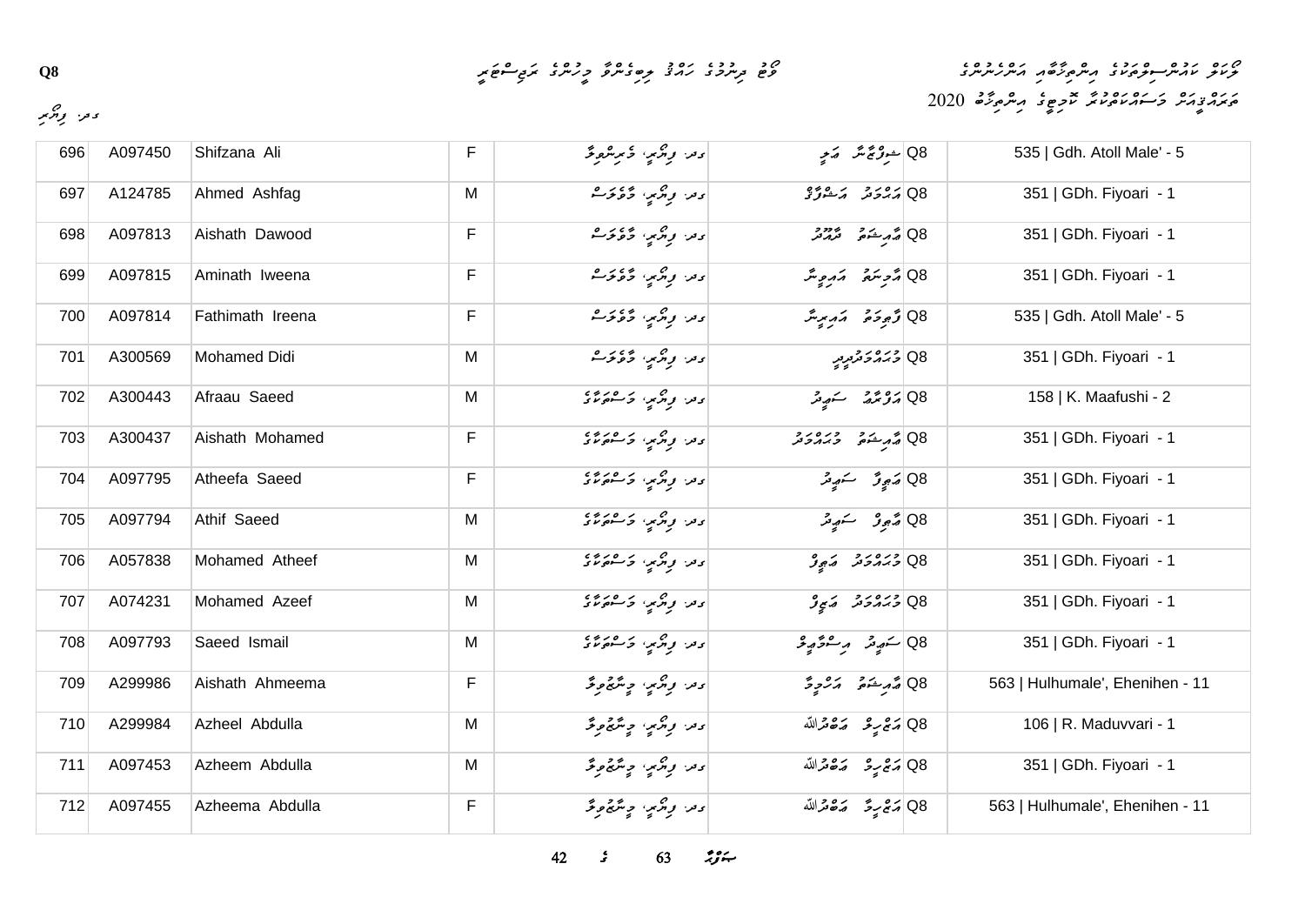*sCw7q7s5w7m< o<n9nOoAw7o< sCq;mAwBoEw7q<m; wBm;vB* م من المسجد المسجد المسجد المسجد المسجد العام 2020<br>مسجد المسجد المسجد المسجد المسجد المسجد المسجد المسجد المسجد ال

| 713 | A299985 | Azleel Abdulla         | M            | دىن وگرىي، <i>چ</i> ىگرىموگ  | Q8 كەيمى <i>يونى كەھەتر</i> اللە                | 563   Hulhumale', Ehenihen - 11 |
|-----|---------|------------------------|--------------|------------------------------|-------------------------------------------------|---------------------------------|
| 714 | A062952 | Azlif Abdulla          | M            | دىن وگرىي، چېگوگوگ           | Q8 كەي <u>ج بوق</u> ى كەھەتراللە                | 563   Hulhumale', Ehenihen - 11 |
| 715 | A299983 | Azmeel Abdulla         | M            | ءما وكريبا ويترجمون          | Q8 <i>مَ يُحْ حِ قَرَّ هُ مَّةَ مَّدَ</i> اللّه | 535   Gdh. Atoll Male' - 5      |
| 716 | A097456 | Fathimath Abdulla      | F            | دىن وگرىي، چانگەنچ ق         | Q8 <i>وَّجِحَة مَـُهْ</i> قَرَاللَّه            | 351   GDh. Fiyoari - 1          |
| 717 | A299987 | Mariyam Azmeena        | $\mathsf{F}$ | دىن وكرىي، چەنگەھ ئى         | Q8 كەش <i>ەر ئىم ئى</i> رىگە                    | 535   Gdh. Atoll Male' - 5      |
| 718 | A097454 | Mohamed Jaweed Abdulla | M            | دىن وكرىي، چەنگەھ ئى         | Q8 <i>وبروبرد قوم م</i> صور الله                | 351   GDh. Fiyoari - 1          |
| 719 | A151042 | Ahmed Nazeed           | M            | دىن وگرىي، دېڭرو             | Q8 <i>كەنگەنىڭ سىپەن</i> گە                     | 535   Gdh. Atoll Male' - 5      |
| 720 | A300363 | Fathmath Neeza         | $\mathsf F$  | أرورا وأكريرا وأركوا         | Q8 <i>وَّجوحَ</i> هُ سِيعٌ                      | 535   Gdh. Atoll Male' - 5      |
| 721 | A300360 | Fathmath Zahira        | $\mathsf F$  | دىن وگرىي، دېڭرو             | Q8 <i>وَّجوحَمْ</i> يُحْرِيمُ                   | 351   GDh. Fiyoari - 1          |
| 722 | A153465 | Mohamed Nasheed        | M            | دىن وكرىميا جەڭرىمو          | Q8 <i>وُبَرُوْدُوَ مُرَ</i> حِبِيْرِ            | 351   GDh. Fiyoari - 1          |
| 723 | A050946 | Mohamed Rasheed        | M            | دىن وگرىي، دېڭرى             | Q8 <i>ۇنزۇۋۇ ترىنې</i> تر                       | 351   GDh. Fiyoari - 1          |
| 724 | A303286 | Aalimaa Moosa          | F            | دىن وگرىي، دېرگ              | Q8 مَجرءٌ حَيْثَہُ                              | 639   Vilimale', Ehenihen-4     |
| 725 | A341966 | Aishath Suha Abdulla   | $\mathsf F$  | <sub>وفر:</sub> وترتي، وترسي | Q8 مُجمِّدَة حَمَّدَ مُ <b>صَوَّر</b> اللَّه    | 639   Vilimale', Ehenihen-4     |
| 726 | A112272 | Aminath Waheeda        | $\mathsf F$  | دىن وگرىي، دېرگ              | Q8 <i>مُّحِسَمُ مَي</i> قَّ                     | 535   Gdh. Atoll Male' - 5      |
| 727 | A099942 | Fathimath Rasheeda     | F            | <sub>وفر:</sub> وترتي، وترسي | Q8 <i>وُّهِ دَهْ</i> سَنِ مَدْ                  | 535   Gdh. Atoll Male' - 5      |
| 728 | A303285 | Nishana Moosa          | $\mathsf F$  | دىن وگرىي، دىر دە ئ          | Q8 سرینگسٹر کر <sup>م</sup> گ                   | 535   Gdh. Atoll Male' - 5      |
| 729 | A303284 | Shaina                 | F            | دىر. وكرير، ويركن            | Q8 ڪمبرينگر                                     | 639   Vilimale', Ehenihen-4     |

*43 s* 63  $23$   $\div$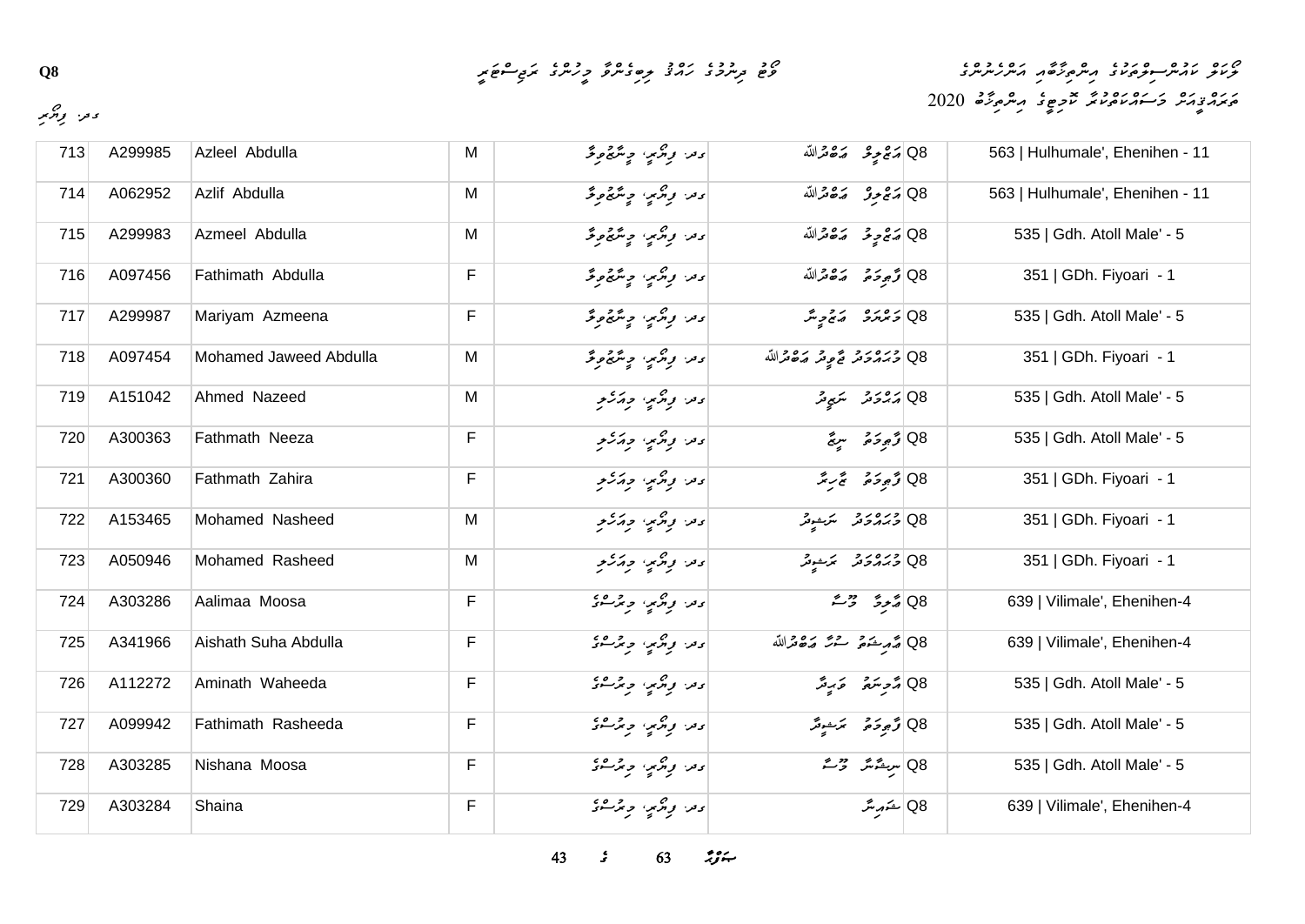*sCw7q7s5w7m< o<n9nOoAw7o< sCq;mAwBoEw7q<m; wBm;vB* م من المسجد المسجد المسجد المسجد المسجد العام 2020<br>مسجد المسجد المسجد المسجد المسجد المسجد المسجد المسجد المسجد ال

| 730 | A303359 | Aishath Saeed            | $\mathsf{F}$ | رىر وكرىي وگەرەپودە                           | Q8 م <i>جمع شکھی شکھی</i> تر                        | 535   Gdh. Atoll Male' - 5      |
|-----|---------|--------------------------|--------------|-----------------------------------------------|-----------------------------------------------------|---------------------------------|
| 731 | A097513 | Fathina Saeed            | F            | رور و گرمي و گرم و دره د                      | Q8 <i>وُمومدَّ ڪوپ</i> ندُ                          | 563   Hulhumale', Ehenihen - 11 |
| 732 | A303358 | Fathmath Saeed           | $\mathsf F$  | دىن وكرىي، وگەرەپردە                          | Q8 <i>وَّجِوَدَةْ</i> سَم <i>َّهِ</i> مِّدْ         | 535   Gdh. Atoll Male' - 5      |
| 733 | A163374 | <b>Mohamed Saeed Ali</b> | M            | دىر وكرىي وگەرەپودە                           | Q8 <i>ڈیزو ڈو شہر مگر</i>                           | 535   Gdh. Atoll Male' - 5      |
| 734 | A125058 | Mohamed Yazeed Saeed     | M            | .<br>  دورا و پژيزا و س <sup>و</sup> م وفرمرد | و <i>کا دیمگردی تربی به سکو</i> ر ترک               | 535   Gdh. Atoll Male' - 5      |
| 735 | A303361 | Samaha Saeed             | $\mathsf F$  | دىن ۋەكىم، ج <sup>ام</sup> ەھەترىرى           | Q8 سَتَرَكَّرُ مُسَمَّدِيْرُ                        | 535   Gdh. Atoll Male' - 5      |
| 736 | A303360 | Samir Saeed              | M            | دور و پرېږ، و گوروندو ده                      | Q8   گوپر کوپر                                      | 535   Gdh. Atoll Male' - 5      |
| 737 | A251851 | Aminath Shaha Moosa      | $\mathsf F$  | رىر وكرس ومركز                                | Q8 مُر <i>َمِ مَنْ مُشَرَّرٌ وَ</i> مُسَمَّ         | 535   Gdh. Atoll Male' - 5      |
| 738 | A000093 | Moosa Mohamed Didi       | M            | ى مى بوركىي، ئۇنىر كىرىم                      |                                                     | 351   GDh. Fiyoari - 1          |
| 739 | A300261 | Aminath Zaeefa Shakir    | $\mathsf{F}$ | ءَ ۾ وگري وڏيوءَ                              | Q8 مَّ <i>جِسَعَۃ نَج مِيوَدٌ</i> ڪُمَ <i>بِ</i> مَ | 535   Gdh. Atoll Male' - 5      |
| 740 | A300259 | Fathmath Fiyadha         | $\mathsf F$  | دىر. وگرىي، ۋويرو                             | Q8 <i>وَّجِوحَةْ وِجَدَّةْ</i>                      | 535   Gdh. Atoll Male' - 5      |
| 741 | A251741 | Favaaz Shakir            | M            | دىر. وگرىي، ۋويرو                             | Q8 كَرْمَرَّ جَمْعِيمَهُ                            | 535   Gdh. Atoll Male' - 5      |
| 742 | A300260 | Fuaadh Shakir            | M            | دىر. وگرىي، ۋويرو                             | Q8 <i>وَدَّنْدَ</i> يَدَّمِ يَرَ                    | 351   GDh. Fiyoari - 1          |
| 743 | A300258 | Mariyam Saeedha          | $\mathsf F$  | دىن وگرىي، ۋورە                               | Q8 كەنگەنگە سەم <i>بەنگ</i> ە                       | 535   Gdh. Atoll Male' - 5      |
| 744 | A106632 | Mohamed Shakir           | M            | ر من و پر من و د مرد                          | Q8 <i>وَبَهْدُوَنَّرَ</i> شَمَّ بَرَ                | 351   GDh. Fiyoari - 1          |
| 745 | A251743 | Shivaz Mohamed           | M            | ءما وكرميا وومره                              | Q8 جوح تو 25,25 كر                                  | 535   Gdh. Atoll Male' - 5      |
| 746 | A251737 | Zaeema Shakir            | F            | ړند وگري څونرو                                | Q8 ئوپۇ ش <i>ەرى</i> ز                              | 535   Gdh. Atoll Male' - 5      |

*44 sC 63 nNw?mS*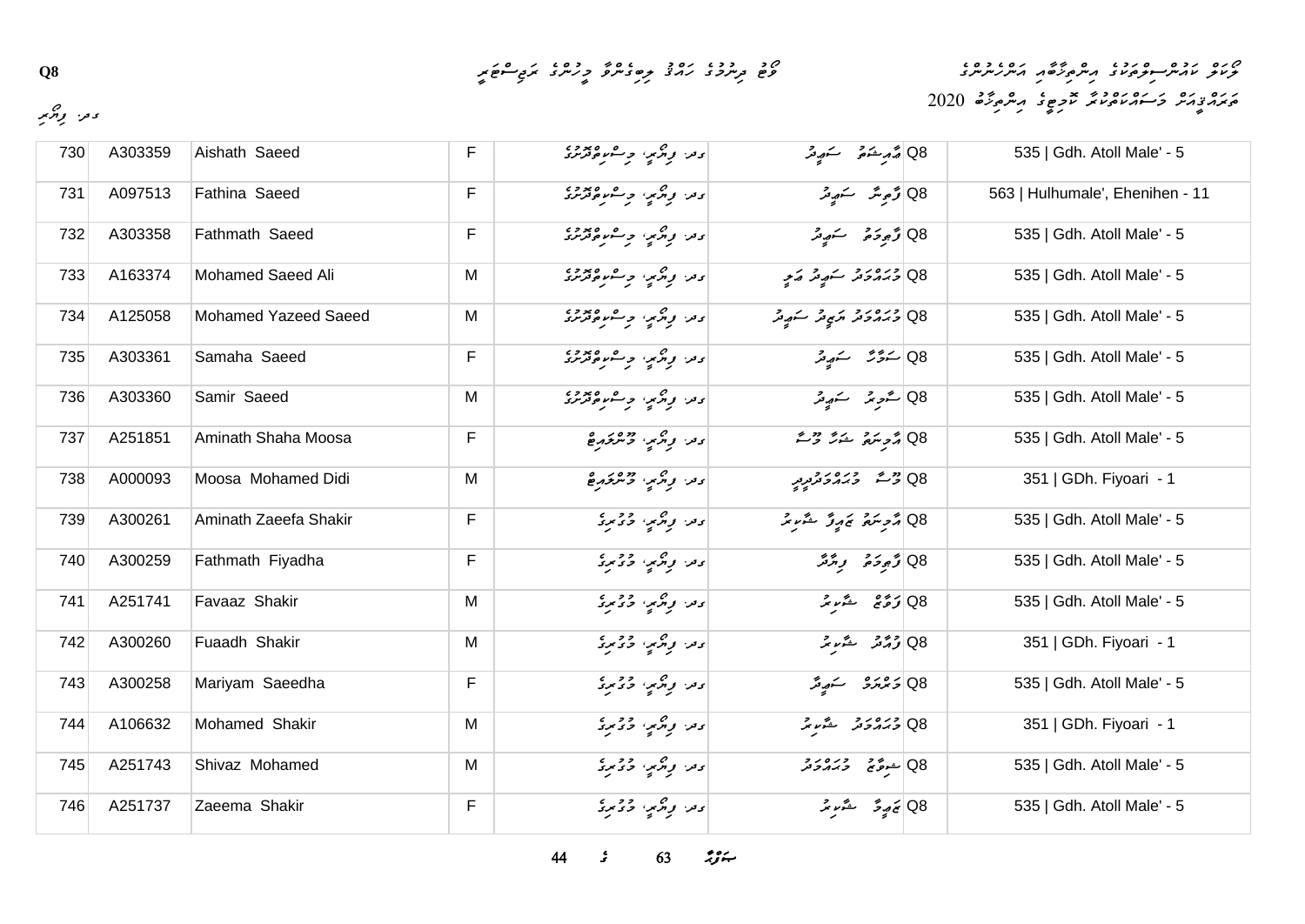*sCw7q7s5w7m< o<n9nOoAw7o< sCq;mAwBoEw7q<m; wBm;vB 2020<sup>, م</sup>وسر در مدد مدرج به مدرم مقرم قرار 2020*<br>موسر المستقرم المستقرم المستقرم المستقرم المستقرم المستقرم المستقرم المستقرم المستقرم المستقرم المستقرم المستقر

| 747 | A334276 | Zayaan Shakir            | M           | دىن وگرىي، 35ىرى                           | Q8 <i>كَيْرْتْرْ</i> شْدَمِيْر                     | 351   GDh. Fiyoari - 1          |
|-----|---------|--------------------------|-------------|--------------------------------------------|----------------------------------------------------|---------------------------------|
| 748 | A300018 | Fathimath Naila          | F           | دىن وكرىي، ئىر ئىر                         | Q8 <i>وَّجوحَةْ سَمْدِ مَّ</i>                     | 563   Hulhumale', Ehenihen - 11 |
| 749 | A300022 | Khadeeja Ahmed           | F           | دىن وكرىي، ئىر ئىر                         | Q8 كَتَوِيعٌ - <i>مُرْدُوَ</i> مُرُ                | 351   GDh. Fiyoari - 1          |
| 750 | A300020 | Mohamed Ali Didi         | M           | دىن بوركىي، ئىگىرىگەنى                     | Q8 <i>و برو دقت</i> كم موسي                        | 535   Gdh. Atoll Male' - 5      |
| 751 | A300004 | Mohamed Iman Abdul Samad | M           |                                            | ראש המרכב האת כים הסינג היכבר הבני קיציתי יילקית ב | 285   Dh. Kudahuvadhoo - 2      |
| 752 | A123003 | Naila Abdul Samad        | $\mathsf F$ | دىن وگرىي، سگېرىگرى                        | Q8 ئىم ئى ئەھەرمەدەر                               | 351   GDh. Fiyoari - 1          |
| 753 | A097419 | Aminath Mohamed Didi     | F           | دىن وگرىي، ئىگەگ                           | Q8 <i>مُّحِسَمُ وَبَرْمُ وَتَرْمِرِمِرِ</i>        | 351   GDh. Fiyoari - 1          |
| 754 | A299938 | Hammaadh Naseem Ali      | M           | دىن وگرىي، ئىگە ش                          | Q8] بَهُرْدَّتْدُ سَرَسٍوَّ <sub>مَك</sub> َرٍ     | 535   Gdh. Atoll Male' - 5      |
| 755 | A299942 | Hassaan Naseem           | M           | دىن وگرىي، ئىگە ش                          | Q8) ئەرگەسىگە س <i>ىرس</i> ونى                     | 535   Gdh. Atoll Male' - 5      |
| 756 | A097472 | Mohamed Naseem           | M           | دىن وگرىي، ئىگە شە                         | Q8 <i>وُبَهُ دَوْدٌ</i> سَرَسِي <sup>و</sup> ُ     | 351   GDh. Fiyoari - 1          |
| 757 | A299940 | Sarumadh Naseem          | M           | دىن وگرىي، ئىگە ش                          | Q8   سەئەبەقە سەسبەقە                              | 388   Feydhoo Ehenihen - 1      |
| 758 | A095488 | Imad Mohamed             | M           | دىن بوركىي، سكرسوچەرىگە                    | Q8 مەڭ <i>قىدە دى</i> ر                            | 351   GDh. Fiyoari - 1          |
| 759 | A148621 | Sarath Naseem            | $\mathsf F$ | <sub>م</sub> یں وگریں کرسوں گ              | Q8 كەنىمۇ سىرسوقر                                  | 351   GDh. Fiyoari - 1          |
| 760 | A363222 | Fathimath Rizuma Rasheed | $\mathsf F$ | <sub>م</sub> ین ویژنپ، نگهرمر <sub>م</sub> | $\frac{1}{2}$ وَّ جِرْحَمْ بِرِجْ حَ بَرَسْبِيْرَ  | 535   Gdh. Atoll Male' - 5      |
| 761 | A097425 | Ahmed Mohamed Didi       | M           | دىن وكرىي، س <sub>ى</sub> ھوگ              | Q8 <i>ג'יי ביי ביי ביי בית</i> ית.                 | 149   K. Dhiffushi - 2          |
| 762 | A300345 | Nahzaadha Zahir          | F           | دىن وگرىي، س <sub>ى</sub> ھوگ              | Q8 <i>مَرْدْ جُ</i> مَّرَ جَمْ بِمَرْ              | 351   GDh. Fiyoari - 1          |
| 763 | A036223 | Abbas Ahmed              | M           | <mark>ىقرا ۋەكىمپا ئىربىشەھ</mark> وگ      | Q8 <i>مُدْهُ شَهْرِ دَوْرَ</i>                     | 463   Srilanka / Colombo - 4    |

*45 s* 63  $23 \div$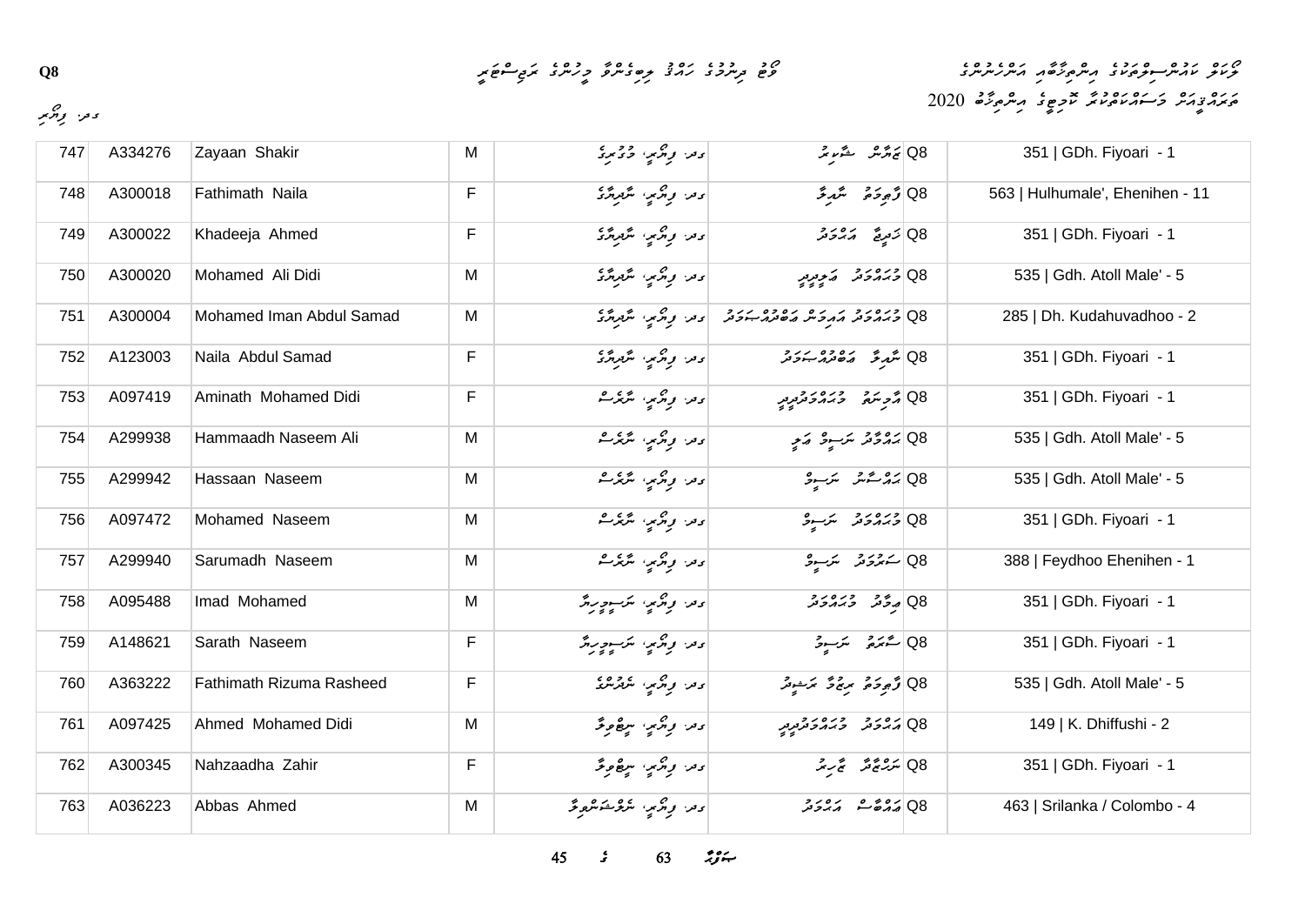*sCw7q7s5w7m< o<n9nOoAw7o< sCq;mAwBoEw7q<m; wBm;vB 2020<sup>, م</sup>وسر در مدد مدرج به مدرم مقرم قرار 2020*<br>موسر المستقرم المستقرم المستقرم المستقرم المستقرم المستقرم المستقرم المستقرم المستقرم المستقرم المستقرم المستقر

| 764 | A128157 | Ahmed Areesh             | M            | رىر وگرىي ئىروشكىر <i>مۇ</i> گ | Q8 <i>كەنگە كەتمەت كەتى</i> رىشە                         | 535   Gdh. Atoll Male' - 5   |
|-----|---------|--------------------------|--------------|--------------------------------|----------------------------------------------------------|------------------------------|
| 765 | A131669 | Aishath Aroosha          | $\mathsf F$  | دىرا بوركىيا الكرهنشكرونخ      | Q8 مەم ئىسكە ھەتمەشگە                                    | 351   GDh. Fiyoari - 1       |
| 766 | A300684 | Khadeeja Areesha         | $\mathsf F$  | ىمە وگەي ئىۋىشكىرۇ             | Q8 كَتْمِيعٌ - مَدْمِيشٌ                                 | 463   Srilanka / Colombo - 4 |
| 767 | A300692 | Mohamed Aarish           | M            | دىرا بوركىيا الكرهنشكرونخ      | Q8 <i>وُبَهُمُوَبَّرٍ مُ</i> بِرِسُمُ                    | 351   GDh. Fiyoari - 1       |
| 768 | A075895 | Ali Mumthaz              | M            | رىر وگرىي ئروگر                | $\begin{vmatrix} 2 & 2 & 5 \ 6 & 6 & 7 \end{vmatrix}$ Q8 | 351   GDh. Fiyoari - 1       |
| 769 | A299602 | Aminath Aboobakuru       | F            | أدفرا وكرميا الكرفائل          | $22222$ $2422$                                           | 351   GDh. Fiyoari - 1       |
| 770 | A143089 | Azeema Abdulla           | $\mathsf{F}$ | رىر. وگرىي، ئىرقىش             | Q8 <i>مَبِيحَۃ مَنْ قَدْ</i> اللّه                       | 535   Gdh. Atoll Male' - 5   |
| 771 | A299609 | Fathimath Saba Mukhuthar | $\mathsf F$  | دىن بولكىي، ئىرقىش             | Q8 ژ <sub>ىم</sub> ونى ئىق ۋىزمۇنىر                      | 351   GDh. Fiyoari - 1       |
| 772 | A102761 | Hafsa Abdulla            | F            | دىن بولكىي، ئىرقىش             | Q8 كَمَوْجَعْ مَ <b>صْ</b> قَرْاللَّه                    | 535   Gdh. Atoll Male' - 5   |
| 773 | A010444 | Mohamed Mukhuthar        | M            | رىر. وگرىي، ئىرقىل             | Q8 <i>وبروبرو وومور</i>                                  | 535   Gdh. Atoll Male' - 5   |
| 774 | A299606 | Mohamed Nazim            | M            | دىن بولكىي، ئىرقىش             | Q8 <i>وَبَرْدُوَنْرَ سُمْہِ وَّ</i>                      | 535   Gdh. Atoll Male' - 5   |
| 775 | A325277 | Mohamed Samaan Mukhuthar | M            | دىن بولكىي، ئىگەش              | Q8) درور د مروش ده در                                    | 351   GDh. Fiyoari - 1       |
| 776 | A251679 | Mohamed Samah Muhuthar   | M            | دىر. بوچرىي، ئىرقىش            | Q8] <i>دېرونو خوګو دوو</i> ر                             | 535   Gdh. Atoll Male' - 5   |
| 777 | A300620 | Ahmed Shujau             | M            | دىن وگرىي، سرىزى               | Q8) كەبرى قىرىمى ئىس كەنتى بىر                           | 351   GDh. Fiyoari - 1       |
| 778 | A372570 | Mohamed Shahum Adam      | M            | ءما وءكب سركر                  | Q8 ويرەپرو شروو مجرو                                     | 351   GDh. Fiyoari - 1       |
| 779 | A097806 | Aminath Sharma           | F            | دىن وكرىم، ئىرگە بىرەگ         | Q8 أَمَّ <i>جِسَعْهُ</i> شَمَعْتُ                        | 351   GDh. Fiyoari - 1       |
| 780 | A097466 | Haris Ahmed              | M            | رىر وكرىم، ئۇنگىرىدۇ.          | Q8 كېمبولا <b>ك</b> ېمبولىقى                             | 351   GDh. Fiyoari - 1       |

**46** *s* **63** *n***<sub>s</sub>**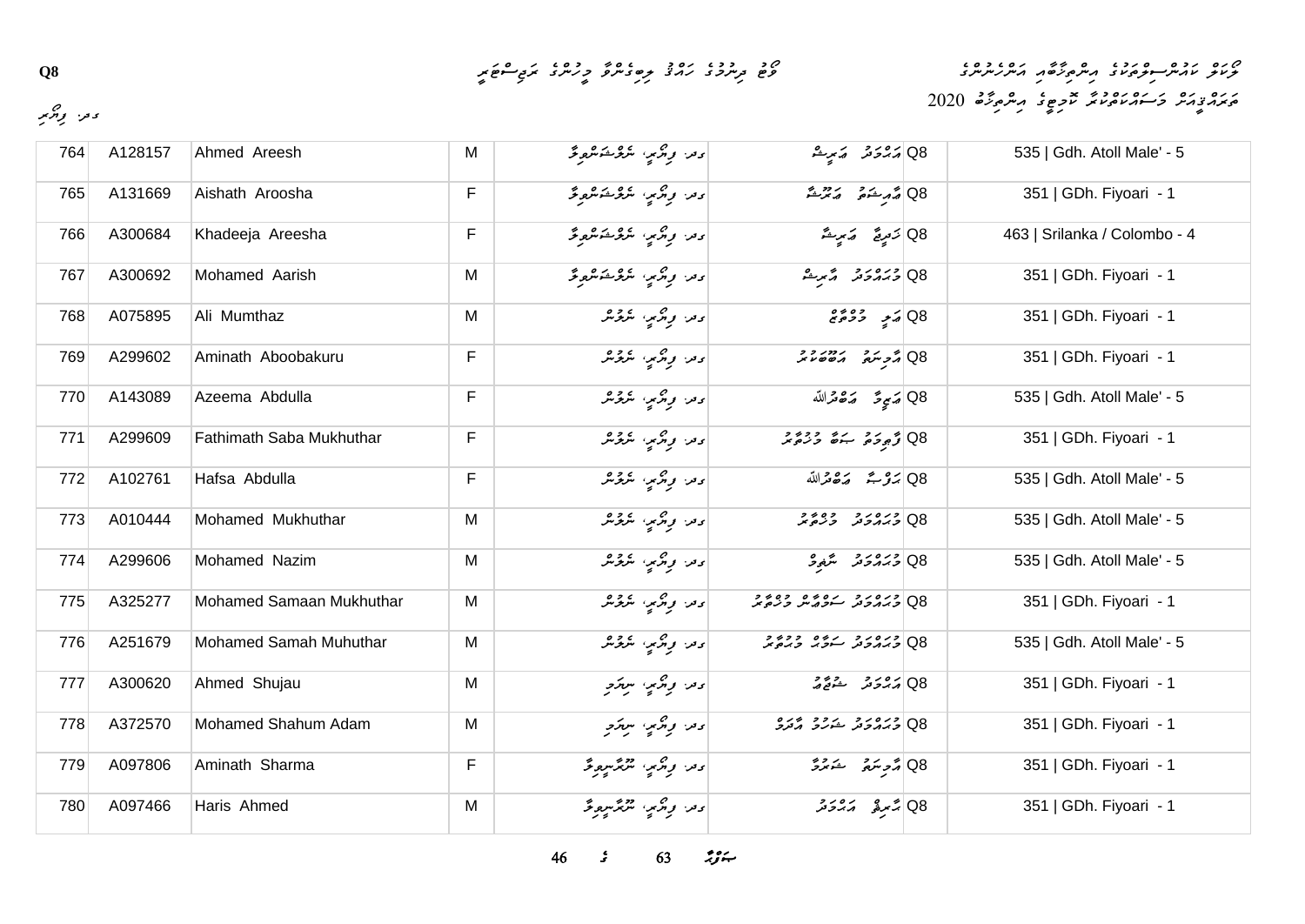*sCw7q7s5w7m< o<n9nOoAw7o< sCq;mAwBoEw7q<m; wBm;vB 2020*<br>*په پوهر وسوډيرونو لومو د موجو د مرمونه* 2020

| 781 | A251746 | Mariyam Shaana Haris      | $\mathsf{F}$ | ىلا وكرىم، ئۇنگىرىمۇ                    | Q8 كەنگەنگرى ئىگە ئەمرىك                                                                                                                                                                                                    | 535   Gdh. Atoll Male' - 5      |
|-----|---------|---------------------------|--------------|-----------------------------------------|-----------------------------------------------------------------------------------------------------------------------------------------------------------------------------------------------------------------------------|---------------------------------|
| 782 | A399781 | <b>Mohamed Haas Haris</b> | M            | <sub>ى</sub> ر روگىي شرگىرىدۇ.          | Q8 <i>وَيُهُوَدُوْ رُبُّ بُهْتِيْ -</i>                                                                                                                                                                                     | 351   GDh. Fiyoari - 1          |
| 783 | A097468 | Ahmed Fazheel             | M            | ومن وحرمي المركز والمعا                 | Q8 <i>كەندى تى تى</i> بىر                                                                                                                                                                                                   | 535   Gdh. Atoll Male' - 5      |
| 784 | A025888 | Mohamed Ahmed             | M            | ومن وحرمي المركز والمود                 | Q8 <i>وبرورو برورو</i>                                                                                                                                                                                                      | 351   GDh. Fiyoari - 1          |
| 785 | A334231 | Muhannadh Nazumee Mohamed | M            | أرمن وكرمي المرمز والماء                | Q8 כגל יישוב בגלבת                                                                                                                                                                                                          | 351   GDh. Fiyoari - 1          |
| 786 | A251747 | Nabaahath Mohamed         | $\mathsf F$  | ىلا وكرمړ، شرىرە دە                     | Q8) ئى <i>قتى قىدەد د</i>                                                                                                                                                                                                   | 535   Gdh. Atoll Male' - 5      |
| 787 | A097467 | Nasira Ahmed              | F            | دىن وكريم، ئىرىكى ئەن                   | Q8 مَرْسِومَدُ <i>مَدْوَ</i> مْرَ                                                                                                                                                                                           | 351   GDh. Fiyoari - 1          |
| 788 | A251749 | Nazahath Mohamed          | $\mathsf F$  | ىلا وكرمړ، شرىقوى                       | Q8 يَرَمُّ يَرْمُ وَيَرْمُرْ فَرْ                                                                                                                                                                                           | 535   Gdh. Atoll Male' - 5      |
| 789 | A097775 | Zafarulla Fahmee          | M            | دىن وگرىي، شرىكرىشى                     | Q8 <i>فوق م</i> ُراللّه <i>وَرْح</i> ِ                                                                                                                                                                                      | 563   Hulhumale', Ehenihen - 11 |
| 790 | A097422 | Aishath Mohamed Didi      | F            | ىمىن وكرىم، سرچرىج و څ                  | Q8 مەم شىھ ئ <i>وشەد قرىرىر</i>                                                                                                                                                                                             | 351   GDh. Fiyoari - 1          |
| 791 | A097424 | Ali Mohamed Didi          | M            | ىمىن وكرىم، ئىركى ئ                     | Q8 كەي تەركە ئەتەبەير                                                                                                                                                                                                       | 535   Gdh. Atoll Male' - 5      |
| 792 | A097423 | Fareeda Hassan Didi       | $\mathsf F$  | ىمىن بوركىي، ئىركىي ھوڭ                 | Q8 كۆم <sub>ى</sub> نگر كەسكىھىرىي <sub>ى</sub>                                                                                                                                                                             | 351   GDh. Fiyoari - 1          |
| 793 | A097421 | Fathimath Mohamed Didi    | F            | ىد. ومرىي شرچى ئە                       | Q8 ت <i>َّ جِ حَدَّ جَدَ جَدَ تَرْمِرِ بِرِ</i>                                                                                                                                                                             | 351   GDh. Fiyoari - 1          |
| 794 | A077023 | Hussain Mohamed Didi      | M            | <sub>ى</sub> مە رېگىيا ش <i>ىرقوم</i> ۇ |                                                                                                                                                                                                                             | 316   L. Fonadhoo - 3           |
| 795 | A086445 | Ibrahim Mohamed Didi      | M            | <sub>ى</sub> مە وكەيمە ش <i>ەھ</i> وگ   | Q8 مەھەر ئەرەر ئەرەر ئارلىرىدىن كەن ئارلىرىدىن ئارلىق ئارلىق ئارلىق ئارلىق ئارلىق ئارلىق ئارلىق ئارلىق ئارلىق<br>ئارلىق ئارلىق ئارلىق ئارلىق ئارلىق ئارلىق ئارلىق ئارلىق ئارلىق ئارلىق ئارلىق ئارلىق ئارلىق ئارلىق ئارلىق ئ | 535   Gdh. Atoll Male' - 5      |
| 796 | A299937 | Mariyam Mohamed Didi      | F            | <sub>ى</sub> ر رېگىي، ش <i>ىرق</i> قوق  | Q8 كەبرىز ئەرگە ئەرەپرىيە                                                                                                                                                                                                   | 535   Gdh. Atoll Male' - 5      |
| 797 | A097420 | <b>Mohamed Didi</b>       | M            | ىمىن وكرىم، سرپرھونۇ                    | Q8 <i>وُټرو وُترورِم</i> رِ                                                                                                                                                                                                 | 351   GDh. Fiyoari - 1          |

*47 sC 63 nNw?mS*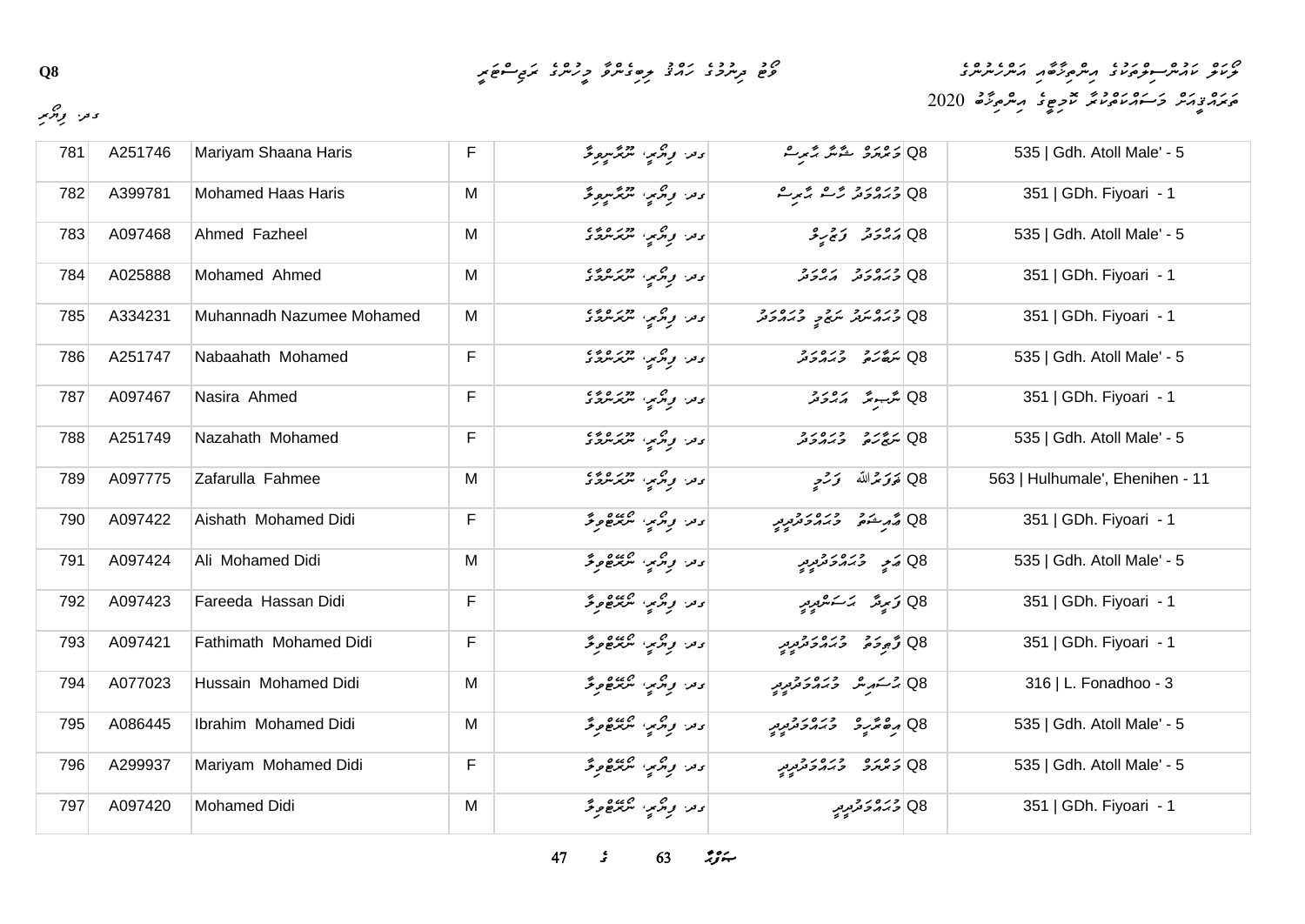*sCw7q7s5w7m< o<n9nOoAw7o< sCq;mAwBoEw7q<m; wBm;vB 2020*<br>*په پوهر وسوډيرونو لومو د موجو د مرمونه* 2020

| 798 | A097437 | Aishath Yoosuf               | $\mathsf{F}$ | <sub>ى</sub> مە ۋەكىر، كەرۋەتى  | Q8 م <i>جمېر شمېر مرگستو</i>                        | 351   GDh. Fiyoari - 1     |
|-----|---------|------------------------------|--------------|---------------------------------|-----------------------------------------------------|----------------------------|
| 799 | A097438 | Aminath Shaheena             | $\mathsf F$  | دىن وگرىي، گرىد؟ ھِ گ           | Q8 <i>مُزْحِيدَة حَدَّرِيدُ</i>                     | 351   GDh. Fiyoari - 1     |
| 800 | A299953 | Aminath Zahira               | $\mathsf F$  | <sub>ى</sub> مە ۋەكىر، كەرلەۋگە | Q8 م <i>ُّ جِينَهُ</i> تَجْ سِمَّر                  | 351   GDh. Fiyoari - 1     |
| 801 | A075676 | Ahmed Saeed                  | M            | دىن بوركىي، كەنبەللىك           | Q8 <i>كەندى كەر ئىكەن</i> گە                        | 351   GDh. Fiyoari - 1     |
| 802 | A071106 | Ahmed Shareef                | M            | دىن بوركىي، كەنبەلچە            | Q8 كەش <i>ۇش</i> خ <i>ەيرۇ</i>                      | 535   Gdh. Atoll Male' - 5 |
| 803 | A334498 | Ahmed Dhiham Abdul Azeez     | M            | دىن وگرىي، گرىدە دى             | Q8) ג' <i>ביצי היישי הסיקיבה <sub>א</sub>י</i>      | 535   Gdh. Atoll Male' - 5 |
| 804 | A369988 | Aminath Jumaana Shareef      | $\mathsf F$  | دىن وگرىي، گرىدە دى             | 08 مٌ <i>وِ سَهْءُ - ف</i> ِ حَ سَّ سَ سِرْدُ       | 535   Gdh. Atoll Male' - 5 |
| 805 | A303229 | Aminath Jumana Shareef       | $\mathsf F$  | <sub>ح</sub> ىن وكرمن كرماء دى  | 08 أ <i>مَّ وِ مَنْ مَعْ وَ حَمَّدَ حَسَنِ وَ</i>   | 351   GDh. Fiyoari - 1     |
| 806 | A388529 | <b>Ismail Mifzal Mohamed</b> | M            | دىن وگرىي، گرىدە 25             | Q8 <sub>م</sub> ر مش <i>ؤر قو و و و و د و د و د</i> | 351   GDh. Fiyoari - 1     |
| 807 | A038360 | Mariyam Azeeza               | F            | دىن وگرىي، گرىدە دى             | Q8 <i>كەنگەنگە</i> كەي ئى                           | 535   Gdh. Atoll Male' - 5 |
| 808 | A024783 | Mohamed Saeed                | M            | دىن بوركىي، كەنبەلچە            | Q8 <i>ۇنەۋەقى سەپەتى</i>                            | 351   GDh. Fiyoari - 1     |
| 809 | A334497 | <b>Mohamed Dhifran Azeez</b> | M            | دىن بوركىي، كەنبەلچە            | Q8 <i>دېمم</i> وتر مرو تر شو ته پر ځ                | 535   Gdh. Atoll Male' - 5 |
| 810 | A036707 | Salma Moosa                  | $\mathsf F$  | <sub>ى</sub> مە پەھىي مەم دەپ   | $23$ $53$ $\sim$ 08                                 | 535   Gdh. Atoll Male' - 5 |
| 811 | A300597 | Aalif Hussain                | M            | دىن وگرىي، ئۇسىمۇ               | Q8 <mark>مَّ عِنْ</mark> زَ مَجْسَمَ مِسْر          | 251   ADh. Dhangethi - 2   |
| 812 | A300595 | Assadh Hussain               | M            | دىن وگرىي، ئۇسىمۇ               | Q8 كەسىھەتىر كەسىرىسىتىر                            | 351   GDh. Fiyoari - 1     |
| 813 | A300594 | Khadeeja Abdulla             | F            | دىن بوركىي، ئۇستۇ               | Q8] <i>نَرْمِيعٌ ضَرَّةَ لَذَا</i> للَّه            | 351   GDh. Fiyoari - 1     |
| 814 | A303362 | Abdul Latheef Hussain        | M            | دىن وگرىي، ئۇۋرۇقى              | Q8 <i>مَـُـُّوْمُرْ مَـُوِيْرْ بِـُ</i> سَرِيْر     | 351   GDh. Fiyoari - 1     |

**48** *s* **63** *n***<sub>y</sub> <b>***n*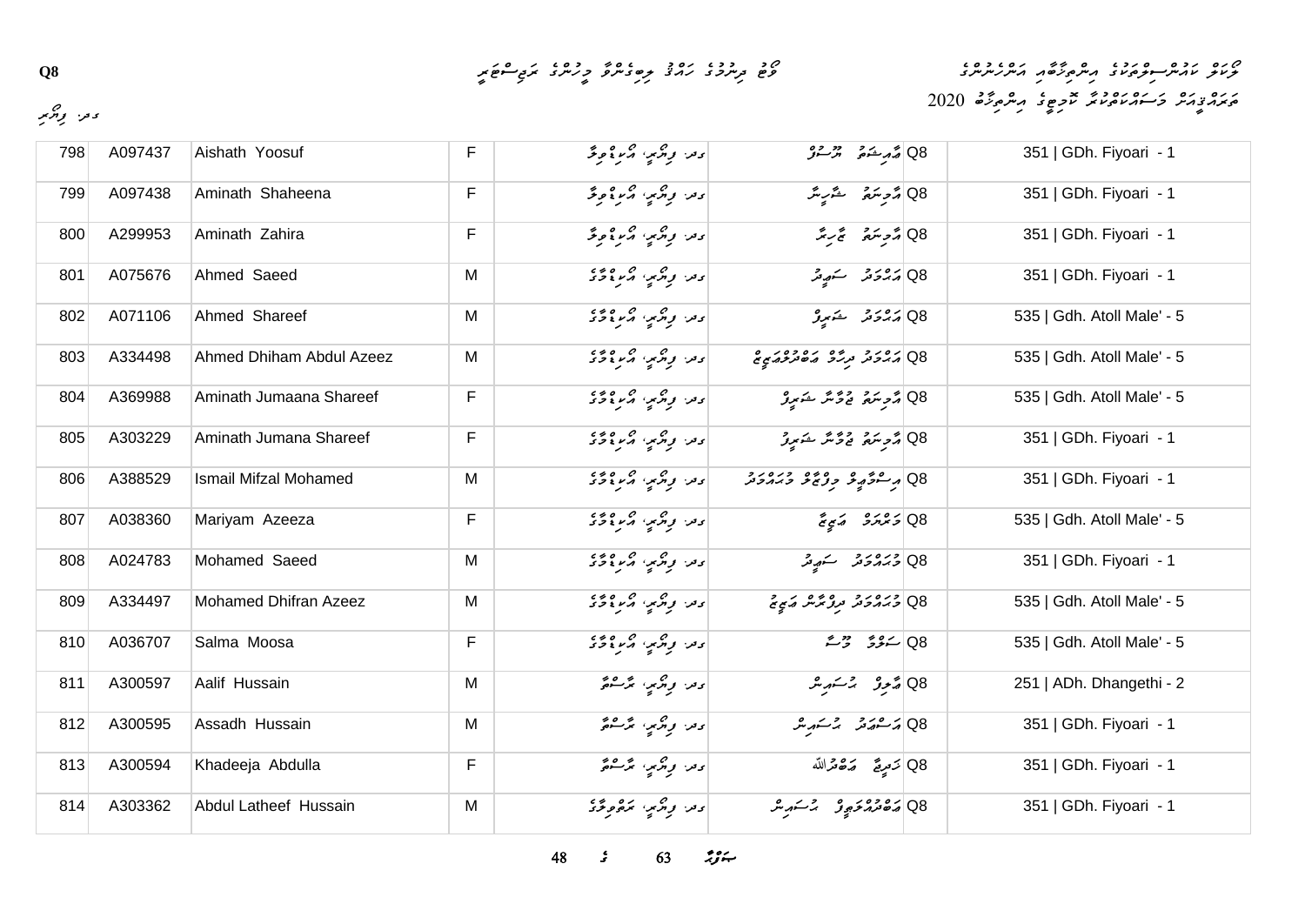*sCw7q7s5w7m< o<n9nOoAw7o< sCq;mAwBoEw7q<m; wBm;vB 2020*<br>*په پوهر وسوډيرونو لومو د موجو د مرمونه* 2020

| 815 | A303367 | Aishath Shaziyya       | F           | رى رومې ئىۋە ئ         | Q8 م <i>گهرڪو ڪوپرهڙ</i>                                                      | 116   B. Kendhoo - 1        |
|-----|---------|------------------------|-------------|------------------------|-------------------------------------------------------------------------------|-----------------------------|
| 816 | A132961 | Aminath Shifaza        | F           | دىن وكرىم، ئۇھ ۋىچى    | Q8 م <i>ُّ حِي مَنْهُ</i> مُسْتَرَبِّحَ                                       | 351   GDh. Fiyoari - 1      |
| 817 | A303366 | Fathimath Shifana      | F           | دىن وكرىم، ئۇۋرۇقۇ     | Q8 <i>وَّجِوَدَة</i> سُورَّسَّرَ                                              | 351   GDh. Fiyoari - 1      |
| 818 | A371861 | Hussain Shafaau        | M           | دىن وگرىي، ئۇۋرۇقى     | Q8 گەسىمبەشر ش <i>ەۋە</i>                                                     | 351   GDh. Fiyoari - 1      |
| 819 | A303363 | Latheefa Adam          | $\mathsf F$ | دىن وكرىم، ئۇھ ۋىچى    | Q8 كَرَجٍ <i>دُّ مُرَّدَدُ</i>                                                | 351   GDh. Fiyoari - 1      |
| 820 | A251790 | Lubana Abdul Latheef   | F           | ءمن وكرميا بره ولحمي   | Q8 څوڅ شه پره وه د مورم                                                       | 639   Vilimale', Ehenihen-4 |
| 821 | A303368 | Mariyam Ifaqa          | $\mathsf F$ | دىن وگرىي، ئۇۋرۇقى     | Q8 كەممە <i>نىڭ م</i> وڭر                                                     | 639   Vilimale', Ehenihen-4 |
| 822 | A303364 | Mariyam Siyaana        | F           | دىن وگرىي، ئۇھ ۋىچى    | Q8 كەنگەنگە ئىستەتىگە                                                         | 351   GDh. Fiyoari - 1      |
| 823 | A303365 | Mohamed Shifau         | M           | دىن وگرىي، ئۇھ ۋىچى    | $25.25$ $25.25$ $08$                                                          | 351   GDh. Fiyoari - 1      |
| 824 | A024875 | Ibrahim Rasheed        | M           | دىن وكرىي، ئرسمگرې     | Q8 <i>برھ مُرْرِ وَ</i> سَمَسِوْرَ                                            | 351   GDh. Fiyoari - 1      |
| 825 | A047391 | Mohamed Irushadu       | M           | دىن وگرىي، ئۇنىڭ ئى    | Q8 <i>وُبَهُ وَبَوْ</i> مِبْرَ مِثْقَة مِنْ                                   | 535   Gdh. Atoll Male' - 5  |
| 826 | A300502 | Aishath Jamaal         | F           | دىن وگرىي، ئۇسمەمۇ     | $\mathcal{S}\mathcal{S}$ مُ مِــَـمَـهُ $\mathcal{S}$ $\gtrsim$ $\mathcal{S}$ | 351   GDh. Fiyoari - 1      |
| 827 | A397477 | Aminath Vashifa Waheed | F           | دىن وگەي، ئەشكەنى      | $\frac{3}{2}$ مَّ مِسَمَّد قَرْسُوتَر قَدِيدَ \$                              | 351   GDh. Fiyoari - 1      |
| 828 | A300504 | Fathmath Azleela       | $\mathsf F$ | دىن وگرىي، ئۇسمەمۇ     | $\frac{2}{3}$ وَّجِوَدَةَ دَيْنَ مِرْدَّ                                      | 351   GDh. Fiyoari - 1      |
| 829 | A300500 | Jameela Ibrahim        | F           | دىن وگرىي، ئرگرىدى     | $\mathcal{L}_{\mathbf{z}}$ ة مِعْ مِنْ مِنْ مِنْ $\mathcal{Q}8$               | 351   GDh. Fiyoari - 1      |
| 830 | A097512 | Ahmed Mohamed          | M           | دىن وگرىمي، ئۇچ وىشە   | Q8 ג׳כנר כגם כל                                                               | 351   GDh. Fiyoari - 1      |
| 831 | A097511 | Mariyam Ahmed          | F           | پر مرکز ویگر ویگر ویگر | Q8 <i>كەنگەر ئەرگەر بەر ئە</i>                                                | 535   Gdh. Atoll Male' - 5  |

*49 s* 63  $23 \div$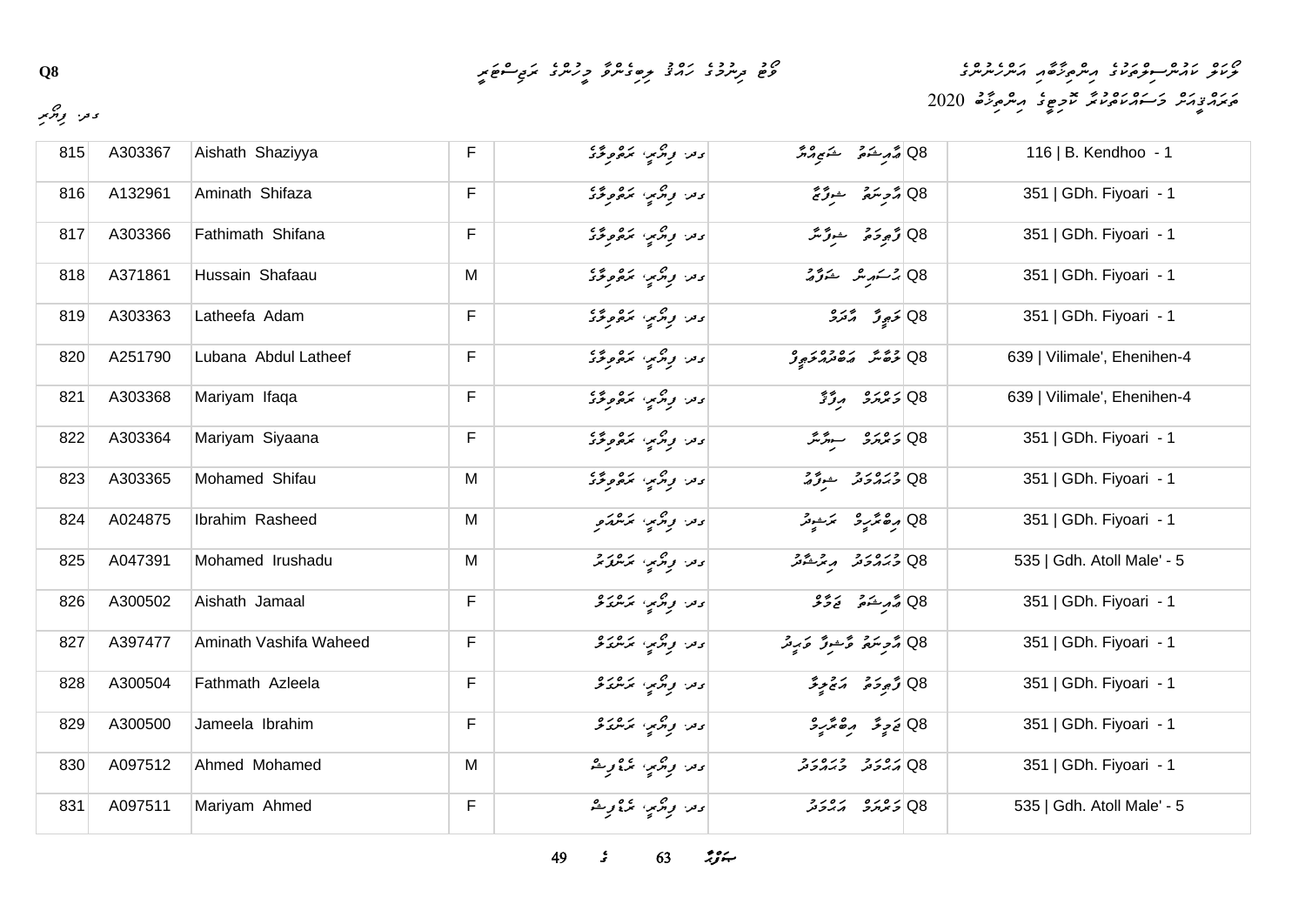*sCw7q7s5w7m< o<n9nOoAw7o< sCq;mAwBoEw7q<m; wBm;vB 2020*<br>*په پوهر وسوډيرونو لومو د موجو د مرمونه* 2020

| 832 | A303315 | Mariyam Nasheeda    | F           | <sub>ى</sub> رىن بوركىمپ، ئۇچمۇرىشە | Q8 كەنگە <i>نگە</i> سەرىئىيەنگر                      | 563   Hulhumale', Ehenihen - 11 |
|-----|---------|---------------------|-------------|-------------------------------------|------------------------------------------------------|---------------------------------|
| 833 | A340299 | Nasrulla Ahmed      | M           | پر بر ورکمبر، بر؟ وید               | $Q8$ جربه چمالله محدود                               | 243   AA. Himendhoo - 1         |
| 834 | A097797 | Suhaila Usman       | F           | أرور وترمي موؤور                    | Q8 ج <i>نزم</i> وءَ - <i>مؤون</i> گر                 | 351   GDh. Fiyoari - 1          |
| 835 | A078652 | Abdulla Hassan Didi | M           | دىن وگرىي، ئېرىگى                   | Q8 كەھەراللە كەشكىرى <i>ي</i>                        | 351   GDh. Fiyoari - 1          |
| 836 | A073855 | Agisa Abdulla       | F           | دىن وگرىي، ئېرىگى                   | Q8 <i>مُتَّ تِبَّةَ مُ</i> تَصَّقَّدَاللَّهُ         | 351   GDh. Fiyoari - 1          |
| 837 | A303289 | Aishath Didi        | $\mathsf F$ | رىر وگرىي ئېرىگى                    | Q8 ۾ مرڪو <i>م</i> رمر                               | 351   GDh. Fiyoari - 1          |
| 838 | A163493 | Azima Abdulla       | F           | دىن وگرىي، ئېرىگى                   | Q8 مَّەمِرَّ مَەھْمَراللّه                           | 378   Hithadhoo Ehenihen - 1    |
| 839 | A303292 | Hamdhoon Abdulla    | M           | رىر وگرىي، ئېرىگى                   | Q8 كەفرىس كەھەراللە                                  | 639   Vilimale', Ehenihen-4     |
| 840 | A303295 | Hussain Shamoon     | M           | دىن وگرىي، ئېرىگى                   | Q8 يُرْسَمب <sup>9</sup> شَدَ <i>وْهُ</i> مَرْ       | 351   GDh. Fiyoari - 1          |
| 841 | A156145 | Naseem Abdulla      | M           | دىن وگرىي، بېرىگ                    | Q8 كمرسو <i>د كەڭ قى</i> راللە                       | 535   Gdh. Atoll Male' - 5      |
| 842 | A154074 | Waseem Abdulla      | M           | ءمرا ويرميا ميذكل                   | Q8 <i>قريدة مَنْ قَدْ</i> اللّه                      | 351   GDh. Fiyoari - 1          |
| 843 | A000575 | Ahmed Ali           | M           | دور و پرېمي، مرجو کامبرو ده         | Q8 <i>كەنگەنگە</i> ھەمبە                             | 639   Vilimale', Ehenihen-4     |
| 844 | A303606 | Aishath Ahmed       | $\mathsf F$ | وفر و گرمي مرد کرده بود د           | Q8 <i>مُّهِ شَمَّعُ</i> م <i>ُ</i> مُ <i>حَدَّدٌ</i> | 351   GDh. Fiyoari - 1          |
| 845 | A303605 | Fathimath Ahmed     | F           | دورا و پژندا امرچ کا متحد داد       | Q8 <i>وَّجِوحَةْ مَدْحَةْ</i>                        | 351   GDh. Fiyoari - 1          |
| 846 | A097524 | Abdulla Ahmed       | M           | ىمىن وپرىي، ئىمەر ئ                 | Q8 كَەشكەنلە كەبىر ئەر                               | 351   GDh. Fiyoari - 1          |
| 847 | A097527 | Ahmed Maushoog      | M           | ىمىن وپرىي، ئىمەمرەتى               | Q8 كەبرى <i>قىرى ئۇ</i> يدىنى ئى                     | 535   Gdh. Atoll Male' - 5      |
| 848 | A303604 | Ali Nishad          | M           | ىمىن وپرىي، ئۇيمىر ئەمى             | Q8 <i>۾َ ۾</i> سرڪور                                 | 351   GDh. Fiyoari - 1          |

 $50$  *s*  $63$  *n***<sub>y</sub>** $\leq$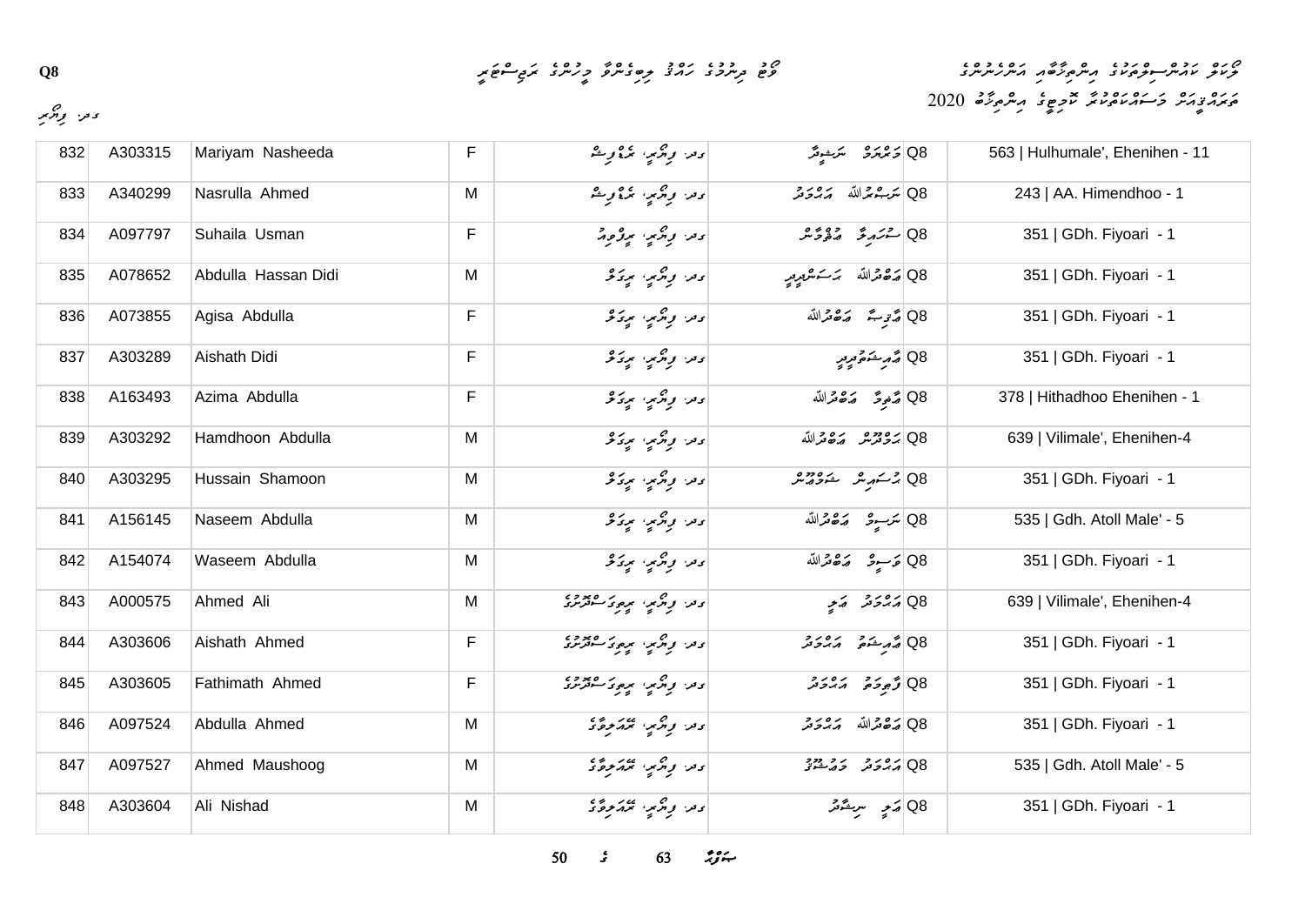*sCw7q7s5w7m< o<n9nOoAw7o< sCq;mAwBoEw7q<m; wBm;vB* م من المرة المرة المرة المرجع المرجع في المركبة 2020<br>مجم*د المريض المربوط المربع المرجع في المراجع المركبة* 

| 849 | A097525 | Hawwa Rasheeda         | F           | ىمىن وكرىم، ئۇيمىر ئەنج           | Q8 <i>بَدْهُ مَ</i> بَرَسْ <sub>تِ</sub> مَّر                                                                  | 335   GDh. Thinadhoo - 1     |
|-----|---------|------------------------|-------------|-----------------------------------|----------------------------------------------------------------------------------------------------------------|------------------------------|
| 850 | A097526 | Mariyam Hassan Didi    | $\mathsf F$ | ىمىن ومرىي، ئىمەر ئ               | Q8 كەبۇر كەسكە ئەسىر بىر                                                                                       | 351   GDh. Fiyoari - 1       |
| 851 | A303603 | Mohamed Nizam          | M           | ىمىن وپرىي، ئىمەر ئ               | Q8 <i>وَبَدُوْدَوْ</i> سِهْرَةَ                                                                                | 351   GDh. Fiyoari - 1       |
| 852 | A119786 | Abdul Hannan           | M           | رىر وكرمړ، مرردگور                | Q8 كەھ <i>ترۇبەتترىتر</i>                                                                                      | 639   Vilimale', Ehenihen-4  |
| 853 | A251815 | Ahmed Azuhaan          | M           | ءو. وءكي مرتكبر                   | Q8 <i>كەبۇخەت كەنج ئە</i> ر                                                                                    | 133   Lh. Hinnavaru - 3      |
| 854 | A148382 | Ahmed Ameen Mohamed    | M           | ءو. وءكي مردهو                    | Q8) גُגُوَتَرُ גَرٍ شُرَ وَبَرَ <i>مُ</i> وَتَرَ                                                               | 535   Gdh. Atoll Male' - 5   |
| 855 | A300334 | Aishath Razana         | $\mathsf F$ | <mark>رىر: وەكىي: بر</mark> رىگىر | Q8 <i>مەمبەشقى ئىرتى تى</i> ر                                                                                  | 351   GDh. Fiyoari - 1       |
| 856 | A127888 | Fareesha Mohamed       | F           | ءو. وءكي مردهو                    | Q8 كۆمچىنىڭ ئ <i>ۇ ئەۋك</i> تر                                                                                 | 535   Gdh. Atoll Male' - 5   |
| 857 | A300336 | Fathimath Razeena      | $\mathsf F$ | ءو. وگري بررگور                   | Q8 <i>گ<sub>ې</sub>وخ</i> مۇ ئىرىپ ئىگە                                                                        | 351   GDh. Fiyoari - 1       |
| 858 | A300331 | Hawwa Ali              | F           | أرفرا وأكرميا أمرزهور             | Q8 بَرْدُوَّ   مَرِ                                                                                            | 351   GDh. Fiyoari - 1       |
| 859 | A300337 | Ibrahim Mohamed        | M           | <mark>رىر: وەكىي، م</mark> ورىگەر | Q8 مەھەم بەر ئەمدە ئىكەن ئىككەت ئىككەت ئىككەت ئىككەت ئىككەت ئىككەت ئىككەت ئىككەت ئىككەت ئىككەت ئىككەت ئىككەت ئ | 106   R. Maduvvari - 1       |
| 860 | A300330 | Mohamed Ismail         | M           | دور وگري، مرتزور                  | Q8 <i>ۋىزەدى م</i> ېشۇم <i>ۇ</i>                                                                               | 351   GDh. Fiyoari - 1       |
| 861 | A147191 | Moosal Mueen           | M           | رىر وكرمړ، مرردگور                | Q8) تۇسىمۇ <i>ئى</i> مپە                                                                                       | 351   GDh. Fiyoari - 1       |
| 862 | A012271 | Shameem Mohamed Ismail | M           | ومن وأثبت مرتزمر                  | Q8) ڪوچ و <i>جي وڃ ۾ موڪھي</i> و                                                                               | 535   Gdh. Atoll Male' - 5   |
| 863 | A027965 | Mohamed Siyam          | M           | <sub>م</sub> ور. وترتی، بردگ      | Q8 <i>وَيُدُوْدُوْ</i> سِيرُوْ                                                                                 | 456   India / Trivandrum - 1 |
| 864 | A334229 | Aminath Aima Ibrahim   | F           | رمه وترس برؤم                     | Q8 <i>مُوسَعْ مَه</i> دُّ مِعْمُرِدْ                                                                           | 351   GDh. Fiyoari - 1       |
| 865 | A025848 | Faizar Rasheed         | M           | رمه وترس برؤم                     | Q8 <i>قەم ئەڭ مەشپەن</i> گە                                                                                    | 351   GDh. Fiyoari - 1       |

 $51$  *s*  $63$  *n***<sub>y</sub>** $\frac{2}{3}$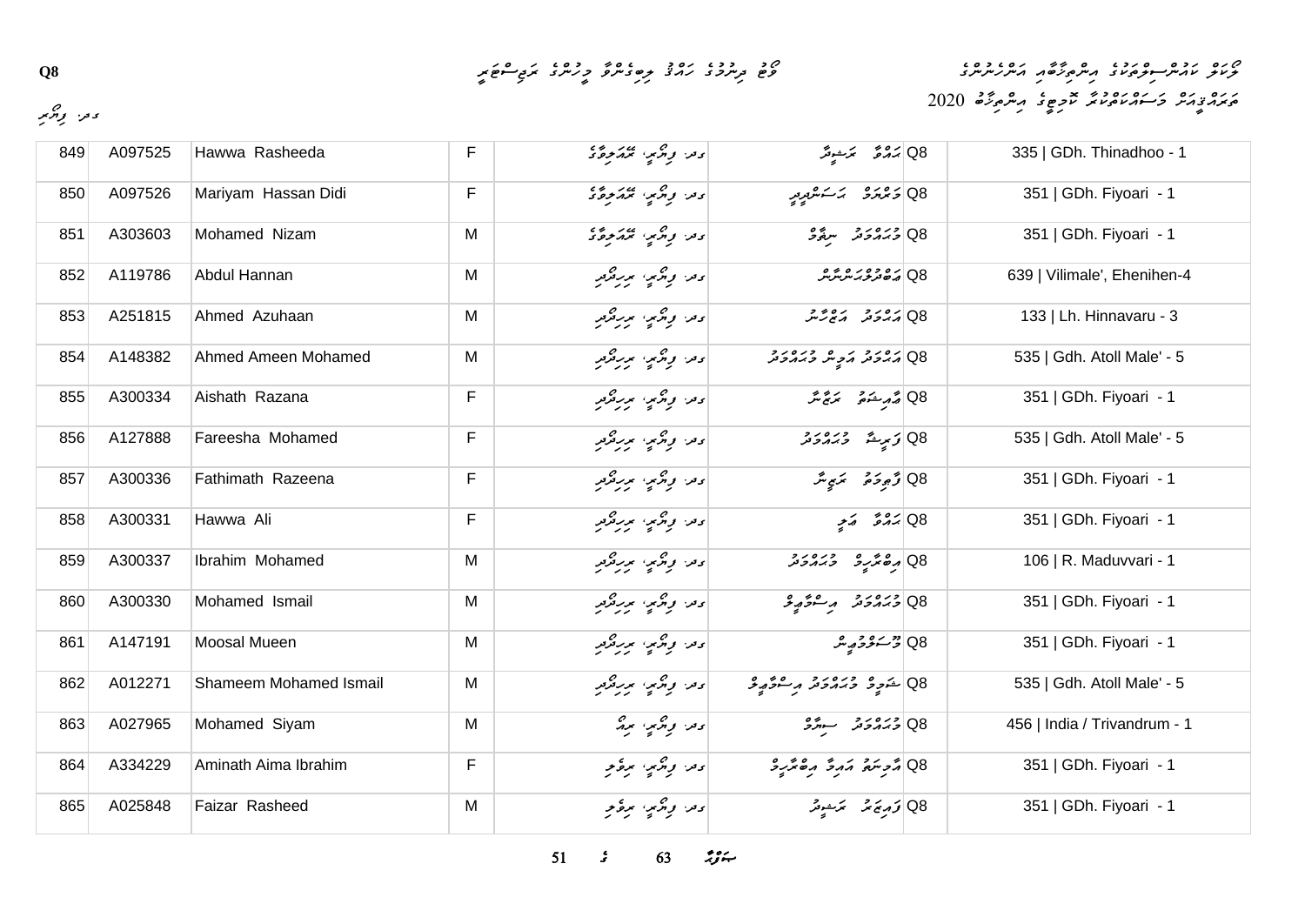*sCw7q7s5w7m< o<n9nOoAw7o< sCq;mAwBoEw7q<m; wBm;vB 2020*<br>*په پوهر وسوډيرونو لومو د موجو د مرمونه* 2020

| 866 | A062693 | Khadheeja Didi                  | $\mathsf{F}$ | رمه وترمي برؤم                              | Q8 كەرىگە <i>ي</i> وپر                                         | 351   GDh. Fiyoari - 1           |
|-----|---------|---------------------------------|--------------|---------------------------------------------|----------------------------------------------------------------|----------------------------------|
| 867 | A001542 | Jaufar Rasheed Ali              | M            | أرفرا وأكرس براكر                           | Q8 <i>ف<sub>َا</sub>مْ</i> تَرَكْزَ كَرَسُونْزَ مَ <i>زَمٍ</i> | 351   GDh. Fiyoari - 1           |
| 868 | A251768 | Naja Jaufaru                    | $\mathsf F$  | رىر وكري بركرو                              | Q8 سَمَّةً صَ <i>مَّة وَ</i>                                   | 365   Fuvahmulah Iru Dhekunu - 2 |
| 869 | A097397 | Aminath Moosa                   | $\mathsf F$  | <sub>ى</sub> مىز ب <sub>و</sub> رىمى، ئوسرى | Q8 أُمَّ <i>جِسَعْهُ</i> تَرْسَّمُ                             | 351   GDh. Fiyoari - 1           |
| 870 | A012152 | Mohamed Shameem                 | M            | ى قىز بوركىي، ئىرسى                         | Q8 <i>وُبَرْدُوَنْرَ</i> شَ <i>وِدْ</i>                        | 351   GDh. Fiyoari - 1           |
| 871 | A299854 | Fathimath Kulshooma             | $\mathsf F$  | <sub>ى</sub> مە ۋەكىر، ئۇخەمبەتچ            | Q8 <i>وُمِودَة</i> لاعتق                                       | 351   GDh. Fiyoari - 1           |
| 872 | A011132 | Hussain Ali Didi                | M            | أدفرا وترميا الركشيرة                       | Q8 پرستوپر کامیوٹرمیر                                          | 535   Gdh. Atoll Male' - 5       |
| 873 | A001930 | Moosa Ali Didi                  | M            | <sub>ى</sub> ر رومې ئىشكىرى                 | Q8 رُحْمَ - مَرِّ مِرْمَرِ                                     | 141   Lh. Kurendhoo - 1          |
| 874 | A068372 | Abdulla Didi                    | M            | ى قراء و مەر بار ئەسىر كەنت                 | Q8   كَدَّةْ قَدْ اللَّهْ مِرْمِرِ                             | 535   Gdh. Atoll Male' - 5       |
| 875 | A259915 | Ali Didi                        | M            | ى قراء بوركرىي، كوك مارچ م                  | Q8   پژورور                                                    | 535   Gdh. Atoll Male' - 5       |
| 876 | A069535 | Mariyam Mohamed Didi            | $\mathsf F$  | ىمىن بورىمىي، ئۇستەرلەت                     | Q8 كەنگەنى ئەرەكە ئەربىر                                       | 351   GDh. Fiyoari - 1           |
| 877 | A157247 | Mohamed Wail                    | M            | ى تىر ، توركى ، كەن كەر 2 ھ                 | Q8 <i>وَبَدْوَدَوْ</i> وَ <i>مِدْوَ</i>                        | 351   GDh. Fiyoari - 1           |
| 878 | A097520 | Fathimath Rasheeda              | $\mathsf F$  | ىد رومې چىمې                                | Q8 <i>وَّجِوَدَةُ</i> يَرَ <sub>ْشِي</sub> قَرَّ               | 535   Gdh. Atoll Male' - 5       |
| 879 | A251819 | <b>Fathimath Unaifath Ahmed</b> | F            | ر در وگري مر <sub>کا</sub> م و              | Q8 زٌج <i>ودَة مُسَمِّدِوَة مُ</i> حَدَّدَ                     | 535   Gdh. Atoll Male' - 5       |
| 880 | A161783 | Gusayyu Ahmed                   | M            | رىر. رومې، مۇج د <mark>پ</mark>             | Q8 تۇبەد <i>مەدەر د</i>                                        | 351   GDh. Fiyoari - 1           |
| 881 | A036466 | Moosa Rasheed                   | M            | ى تىر ، توركىيە ، ئۇچ چ                     | Q8] تُرْتَّہُ کَمَرْسُومِرُ                                    | 563   Hulhumale', Ehenihen - 11  |
| 882 | A356417 | Uzaifa Ahmed                    | $\mathsf F$  | دىن وكرمې، چرچو چ                           | Q8 مجموع م مركز مركز                                           | 351   GDh. Fiyoari - 1           |

 $52$  *s*  $63$  *n***<sub>y</sub>** $\leq$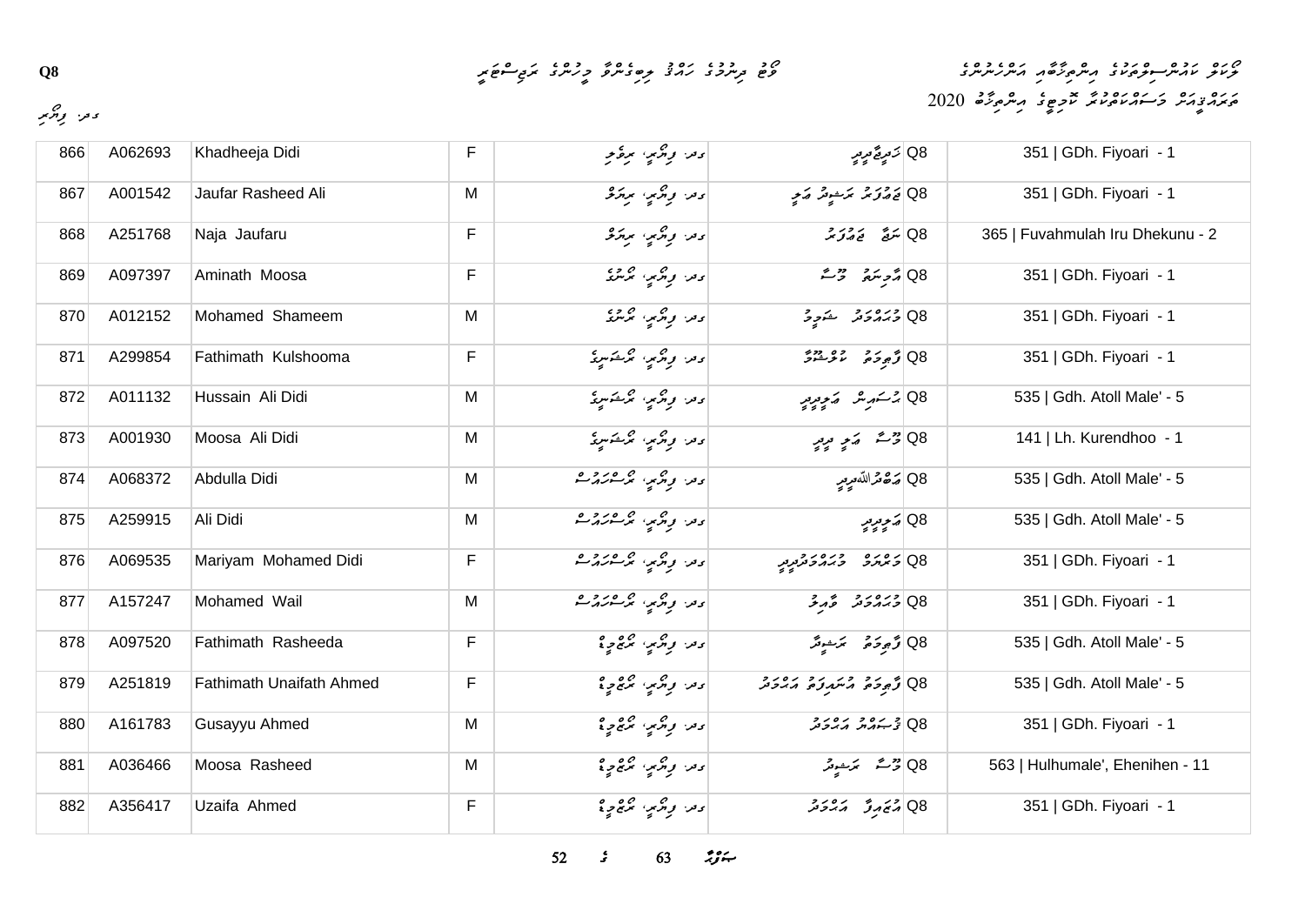*sCw7q7s5w7m< o<n9nOoAw7o< sCq;mAwBoEw7q<m; wBm;vB 2020*<br>*په پوهر وسوډيرونو لومو د موجو د مرمونه* 2020

| 883 | A070131 | Asiyath Zakariyya           | $\mathsf F$ | <sub>ى</sub> ەر. وگرىمي، ئىگەگ | $\int \frac{1}{2} \kappa \frac{1}{2} \kappa \frac{1}{2} \kappa \frac{1}{2} \kappa \frac{1}{2} \kappa \frac{1}{2} \kappa \frac{1}{2} \kappa \frac{1}{2} \kappa \frac{1}{2} \kappa \frac{1}{2} \kappa \frac{1}{2} \kappa \frac{1}{2} \kappa \frac{1}{2} \kappa \frac{1}{2} \kappa \frac{1}{2} \kappa \frac{1}{2} \kappa \frac{1}{2} \kappa \frac{1}{2} \kappa \frac{1}{2} \kappa \frac{1}{2} \kappa \frac{1}{2} \kappa \frac{1}{2} \$ | 351   GDh. Fiyoari - 1          |
|-----|---------|-----------------------------|-------------|--------------------------------|-------------------------------------------------------------------------------------------------------------------------------------------------------------------------------------------------------------------------------------------------------------------------------------------------------------------------------------------------------------------------------------------------------------------------------------|---------------------------------|
| 884 | A064656 | Mohamed Yoonus              | M           | دىر. وكرىي، ئەگە               | Q8 <i>وبرورو ودي</i> ر                                                                                                                                                                                                                                                                                                                                                                                                              | 351   GDh. Fiyoari - 1          |
| 885 | A251731 | <b>Mohamed Shain Yoonus</b> | M           | دىن بويژمېر، گېگ               | Q8 <i>دېرو د هغ</i> ږ شرسه                                                                                                                                                                                                                                                                                                                                                                                                          | 535   Gdh. Atoll Male' - 5      |
| 886 | A251727 | Yaaish Yoonus               | M           | ى قىز ، تو چرىپ ، سەچر         | Q8 مگرم شهر مشرکته                                                                                                                                                                                                                                                                                                                                                                                                                  | 535   Gdh. Atoll Male' - 5      |
| 887 | A269476 | Yaif Younus                 | M           | دىن ۋەكبې، ئىگە                | Q8 م <i>گہر و</i> مرتنز کے                                                                                                                                                                                                                                                                                                                                                                                                          | 351   GDh. Fiyoari - 1          |
| 888 | A300707 | Ahmed Ifaq                  | M           | ءمرا وكريب سكرونج              | Q8 <i>كەنگەنگە</i> م <i>وڭ</i> تى                                                                                                                                                                                                                                                                                                                                                                                                   | 351   GDh. Fiyoari - 1          |
| 889 | A251854 | Aishath Inaga               | $\mathsf F$ | ءمرا وكريبا كركرومي            | Q8 مُەم شەھرە بەش <i>ت</i> گە                                                                                                                                                                                                                                                                                                                                                                                                       | 535   Gdh. Atoll Male' - 5      |
| 890 | A300713 | Ali Afag                    | M           | ءمرا وكريب سكرونج              | Q8  كەمچە ئ <sup>و</sup> گە تۇ                                                                                                                                                                                                                                                                                                                                                                                                      | 351   GDh. Fiyoari - 1          |
| 891 | A300702 | Aminath Naseema             | $\mathsf F$ | ءَ تو وگري ڪورگاءُ             | Q8 مُّحِسَمُ مَنْ مِنْ مِنْ مِنْ مِنْ                                                                                                                                                                                                                                                                                                                                                                                               | 351   GDh. Fiyoari - 1          |
| 892 | A300709 | Fathmath Ifaza              | $\mathsf F$ | دىن وگرىي، سەردۇ ئ             | Q8 <i>وَّجِوحَةْ وِوَّتَّةْ</i>                                                                                                                                                                                                                                                                                                                                                                                                     | 351   GDh. Fiyoari - 1          |
| 893 | A251852 | Ibrahim Afraag              | M           | ءمرا وكريب سكرونج              | Q8 <sub>مەھ</sub> مۇر بۇ مۇمۇ                                                                                                                                                                                                                                                                                                                                                                                                       | 351   GDh. Fiyoari - 1          |
| 894 | A300711 | Mariyam Ifaga               | F           | <sub>ى</sub> ر وگرىي سەردى     | Q8 كەنگە <i>ئەرقۇ</i>                                                                                                                                                                                                                                                                                                                                                                                                               | 273   F. Bilehdhoo - 1          |
| 895 | A300706 | Mohamed Shifag              | M           | ى قرار بوركى بە ئىكروگى        | $O(8)$ $\frac{2}{3}$ $\frac{2}{3}$ $\frac{2}{3}$ $\frac{2}{3}$ $O(8)$                                                                                                                                                                                                                                                                                                                                                               | 535   Gdh. Atoll Male' - 5      |
| 896 | A131866 | Abdulla Saeed               | M           | دىن وچىپ سەرتۇپ                | Q8 كەشكەللە ك <i>وپى</i> تر                                                                                                                                                                                                                                                                                                                                                                                                         | 351   GDh. Fiyoari - 1          |
| 897 | A075684 | Ahmed Saeed                 | M           | دىن وگرىي، سەرتكى ھ            | Q8 <i>كەندى قىم شەھ</i>                                                                                                                                                                                                                                                                                                                                                                                                             | 535   Gdh. Atoll Male' - 5      |
| 898 | A303317 | Aishath Saeeda              | $\mathsf F$ | دىن وچىپ سەرتۇپ                | Q8 م <i>گهرڪو ڪوينگ</i> ر                                                                                                                                                                                                                                                                                                                                                                                                           | 563   Hulhumale', Ehenihen - 11 |
| 899 | A114674 | Aminath Saeeda              | $\mathsf F$ | ى قىز بولكى بول سكىرىكى شە     | Q8 أ <i>مَّ حِيدَة مُسَمَّدٍ م</i> ُّدَّ                                                                                                                                                                                                                                                                                                                                                                                            | 535   Gdh. Atoll Male' - 5      |

 $53$   $5$   $63$   $294$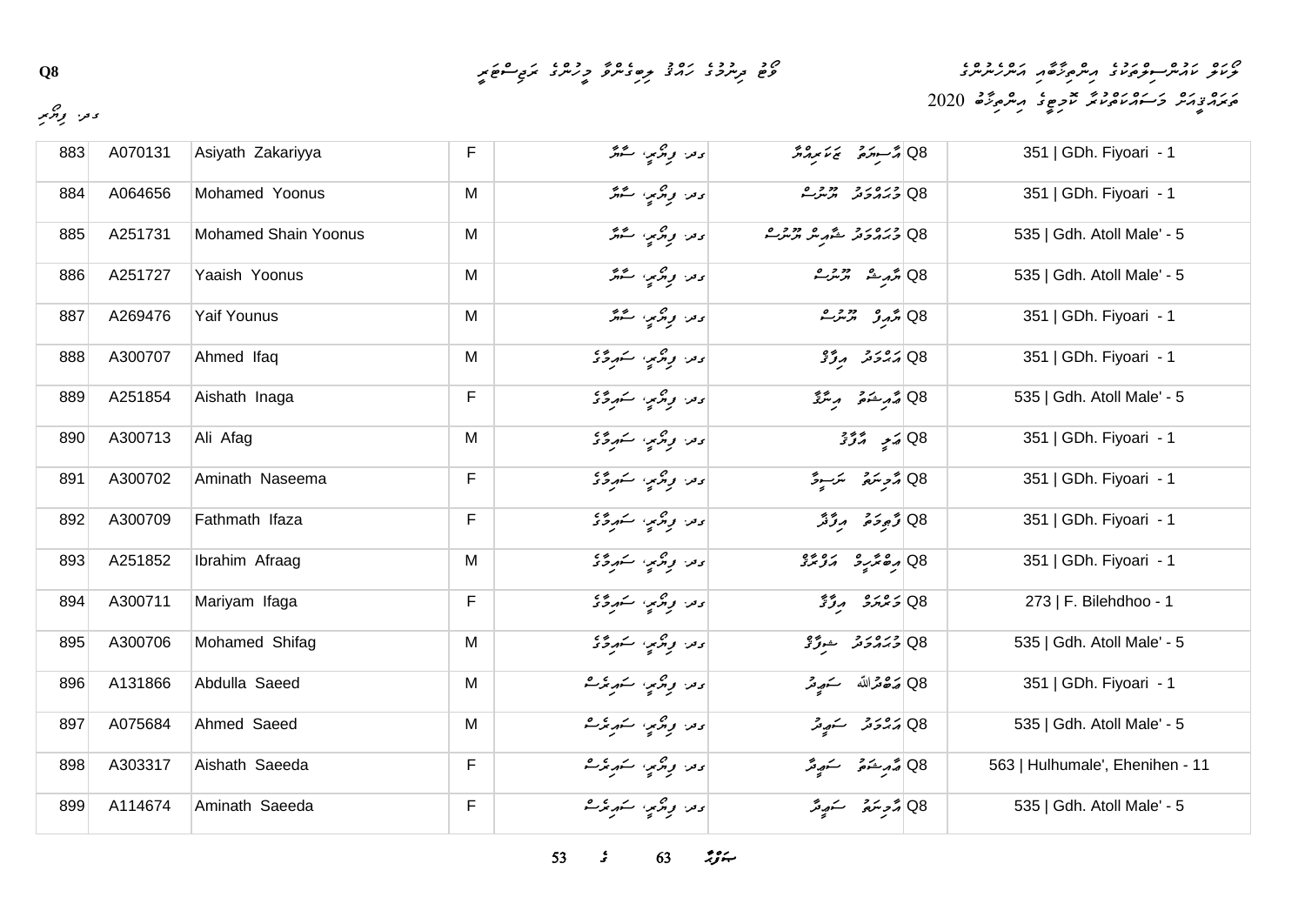*sCw7q7s5w7m< o<n9nOoAw7o< sCq;mAwBoEw7q<m; wBm;vB* م من المسجد المسجد المسجد المسجد المسجد العام 2020<br>مسجد المسجد المسجد المسجد المسجد المسجد المسجد المسجد المسجد ال

| 900 | A097682 | Fathimath Abdulla               | F            | ى قرار توركى بىر سكى كى مىل                       | Q8 <i>وَّجِحَة مَـُهَّة</i> َ اللّه                                                                             | 535   Gdh. Atoll Male' - 5      |
|-----|---------|---------------------------------|--------------|---------------------------------------------------|-----------------------------------------------------------------------------------------------------------------|---------------------------------|
| 901 | A151891 | Hassan Saeed                    | M            | دىن وچىپ سەرتۇپ                                   | Q8   يَرْسَعْرُ مُسَمَّرٍ مُرْ                                                                                  | 535   Gdh. Atoll Male' - 5      |
| 902 | A303355 | Hussain Saeed                   | M            | دىن وچىپ سەرتۇپ                                   | Q8 گەسىمبەش سى <i>مپەر</i>                                                                                      | 535   Gdh. Atoll Male' - 5      |
| 903 | A303356 | Ibrahim Saeedh                  | M            | دىن توپرېي، سكەنگرىشە                             | Q8 م <i>وڭ ئۇرۇ سەمبەتر</i>                                                                                     | 535   Gdh. Atoll Male' - 5      |
| 904 | A303354 | Khadheeja Saeedha               | $\mathsf{F}$ | دىن وچىپ سەرتۇپ                                   | Q8 كَتْمِيعٌ صَمِيعٌر                                                                                           | 563   Hulhumale', Ehenihen - 11 |
| 905 | A303353 | Mariyam Saeedha                 | $\mathsf F$  | <sub>ى</sub> مەر بولۇپ سەيرىگە                    | Q8 كەنگەنگە سى <i>م بەنگ</i> ە                                                                                  | 535   Gdh. Atoll Male' - 5      |
| 906 | A057698 | Mohamed Saeed                   | M            | دىن وگرىي، سەرترىشە                               | Q8 <i>ڈیزو ڈو</i> سکھیے تھ                                                                                      | 535   Gdh. Atoll Male' - 5      |
| 907 | A303357 | Moosa Saeed                     | M            | دىن وچىپ سەرترىش                                  | Q8 ٿڙ ش <i>ه ستهوي</i> ٽر                                                                                       | 463   Srilanka / Colombo - 4    |
| 908 | A389119 | Aminath Hazima Hassan           | $\mathsf F$  | دىن وگرىي، سەۋەرە ،                               | Q8 <i>مُّەجِسَمْ گَی</i> ج کَسَسُر                                                                              | 535   Gdh. Atoll Male' - 5      |
| 909 | A251861 | Fathmath Hidaya Hassan          | F            | دىن وگرىي، سكوگەنى دى                             | Q8 <i>وَّجِودَة رِمَّزَةَ بَرَسَ</i> سَّ                                                                        | 535   Gdh. Atoll Male' - 5      |
| 910 | A097508 | Mausooma Saeed                  | $\mathsf{F}$ | <sub>ى</sub> ر وگرىي سەۋەرە ،                     | Q8 كەن يىلىق سى <i>مبەن</i> گە                                                                                  | 535   Gdh. Atoll Male' - 5      |
| 911 | A389120 | Mohamed Huzaif Hassan           | M            | دىن وگرىي، سكوڭ ۋى                                | Q8 <i>دېمم</i> ونه ب <sub>مخ م</sub> رو برخش                                                                    | 335   GDh. Thinadhoo - 1        |
| 912 | A087262 | Aishath Ahmed Didi              | $\mathsf F$  | ومن وكرميا كشكره ودوه                             | $\log \frac{1}{\alpha}$ م م الله عليه السلم من السلم السلم من السلم السلم من السلم السلم من السلم السلم السلم ا | 351   GDh. Fiyoari - 1          |
| 913 | A070267 | Ali Rasheed                     | M            | ى تىر ، ت <sub>و</sub> رى بىر ، مەردە <i>مەدە</i> | Q8 <i>أمَّ</i> حٍ - مَرْش <sub>و</sub> مْر                                                                      | 351   GDh. Fiyoari - 1          |
| 914 | A300725 | Aminath Jinaha Ali Rasheed      | $\mathsf F$  | دىن پەھرىپ سەھدى دەھ                              | Q8 أَمَّ حِ سَمَّةً مِ سَمَّةً ۖ أَمَّ حِ مَرْسُومَّر                                                           | 535   Gdh. Atoll Male' - 5      |
| 915 | A300726 | <b>Fathimath Sinaza Rasheed</b> | $\mathsf F$  | دىن پەھرىپ سەھدە دەە                              | Q8 <i>وَّەودَةْ</i> سومَّدَّةَ مَرَسُونْر                                                                       | 351   GDh. Fiyoari - 1          |
| 916 | A300723 | Mohamed Jinan Ali Rasheed       | M            | دىن پەھمىي، سەھرىم دەھ                            | Q8  <i>وبروبر في مرَّسْ مَجِهَنَ</i> يُومِّرَ                                                                   | 535   Gdh. Atoll Male' - 5      |

 $54$  *s*  $63$  *n***<sub>y</sub>** $\leq$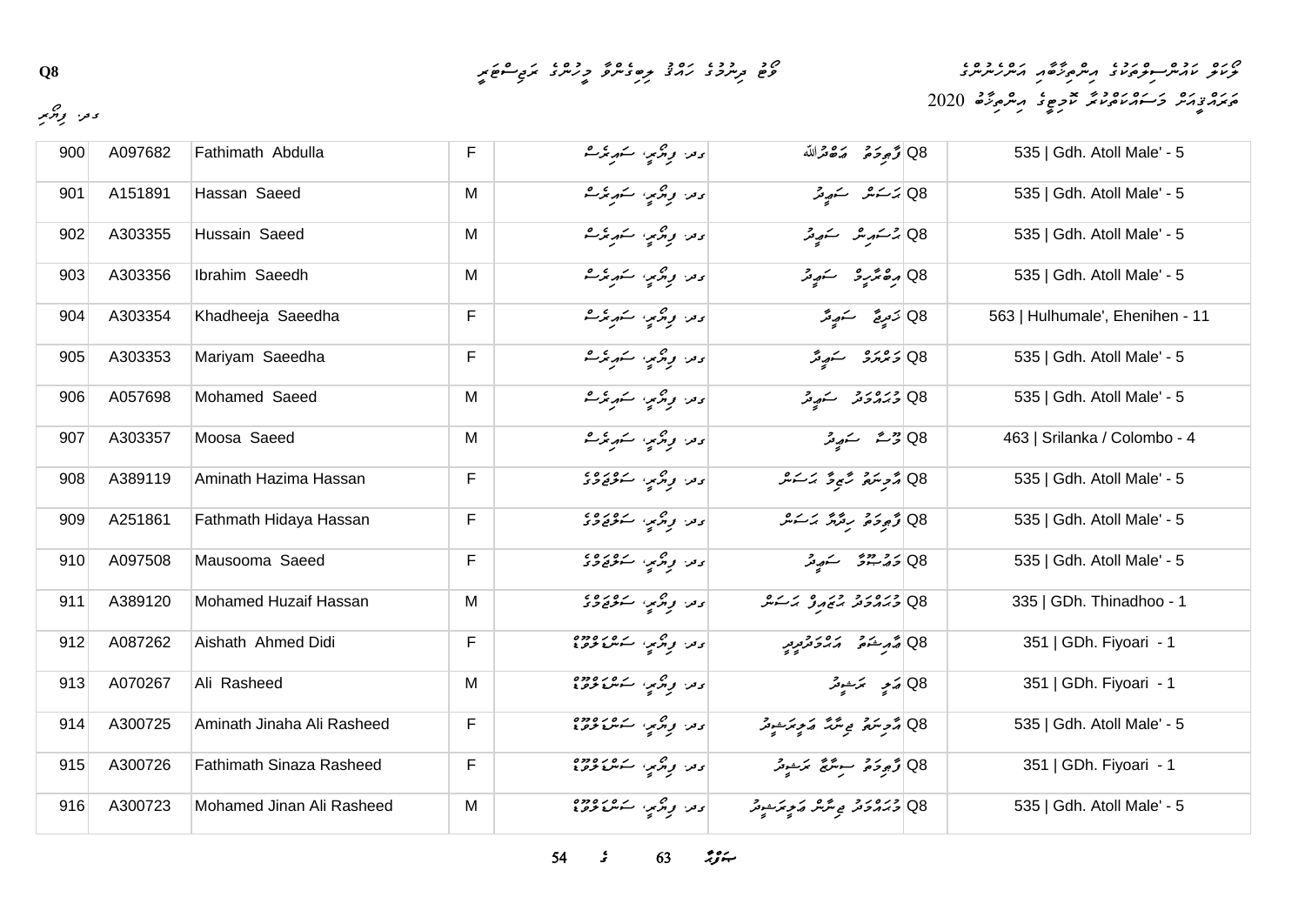*sCw7q7s5w7m< o<n9nOoAw7o< sCq;mAwBoEw7q<m; wBm;vB 2020*<br>*په پوهر وسوډيرونو لومو د موجو د مرمونه* 2020

| 917 | A087261 | Sinan Ali             | M           | ى تىر ، تورىمىيە ، شەھەر <i>290</i>                       | Q8 سو <i>سٹریٹر م<sub>ذ</sub>م</i> رِ        | 535   Gdh. Atoll Male' - 5   |
|-----|---------|-----------------------|-------------|-----------------------------------------------------------|----------------------------------------------|------------------------------|
| 918 | A300560 | Aminath Shuhana       | $\mathsf F$ | أى فران في وكرمبر، السكور الكريمبر                        | Q8 <i>مُّحِسَمُ</i> شَمَّتَى <i>دُ</i>       | 351   GDh. Fiyoari - 1       |
| 919 | A097807 | Fathimath Nafeesa     | $\mathsf F$ | ىلا وكرس كالمشكل                                          | Q8 <i>وُّهِ دَمْ</i> سَمِيتَهُ               | 351   GDh. Fiyoari - 1       |
| 920 | A300561 | Mariyam Shimana Salih | F           | أدفرا وكرمي الكركر ومكامل                                 | Q8 كەش <i>ترى ھوڭ ئىگە بە</i>                | 535   Gdh. Atoll Male' - 5   |
| 921 | A300559 | Mohamed Shifaan       | M           | ى تىر بوركىي، سەرقىقىلىر                                  | Q8 <i>ۇنەۋۇقى</i> س <i>وڭى</i> ر             | 535   Gdh. Atoll Male' - 5   |
| 922 | A045405 | Salih Ahmed           | M           | ى قرار توركى بىر ئىكەن ئىكەنلەر                           | Q8 س <i>تموبر مردون</i> ر                    | 351   GDh. Fiyoari - 1       |
| 923 | A097809 | Shafzad Salih         | M           | ىمىز ومكبر، سىم شەھ                                       | Q8 خۇرتى قىر سى <i>گورى</i>                  | 535   Gdh. Atoll Male' - 5   |
| 924 | A153756 | Shahuzad Solih        | M           | ىلا وكرس كروكيكر                                          | Q8 خىر <i>مىڭ قىر جىم</i> ور2                | 351   GDh. Fiyoari - 1       |
| 925 | A153693 | Shahuzana Solih       | F           | ى تىر بوركىي، سەرقىقىلىر                                  | Q8 خەرمج ئىر گىجە ئىر                        | 351   GDh. Fiyoari - 1       |
| 926 | A300558 | Shifaz Solih          | M           | ى قىر ، توركىي، سكوكرىشكى مى                              | Q8 شو <i>ڙ ۾</i> سگو <i>ب</i> ڙ              | 351   GDh. Fiyoari - 1       |
| 927 | A340301 | Shuzam Salih          | M           | ى قىر ، توركىي، سكوكرىشكى مىل                             | Q8 شۇرمى سە <i>ئور</i>                       | 351   GDh. Fiyoari - 1       |
| 928 | A097822 | Aishath Gasim         | F           | وفر و چرب مسموفر ده.<br>د و برخ                           | Q8 <i>مُگهرِ حُمَّةُ</i> گُرِ <i>ج</i> و     | 351   GDh. Fiyoari - 1       |
| 929 | A097825 | Fathmath Sheereen     | F           | وفر ، و چرب ، مسلم و ده و د ،<br>وفر ، و چربي ، مسلم وفرس | Q8 <i>وُّڄِوَدُو</i> شِمِرِيْر               | 351   GDh. Fiyoari - 1       |
| 930 | A097826 | Ibrahim Rasheed       | M           | وی و گرم اسلاموره ده                                      | $\mathcal{L}$ مِرْهُ مَّرْرِدْ - مَرْشِرْتْر | 639   Vilimale', Ehenihen-4  |
| 931 | A300607 | Mariyam Rasheedha     | F           | وفر و چرب مصروری دی.<br>دور و چرب                         | Q8 ك <i>ا تركر تر مر مرسوم</i> گر            | 351   GDh. Fiyoari - 1       |
| 932 | A091070 | Mohamed Rasheed       | M           | وفر و گريز، مسلم وفرس                                     | Q8] <i>ۇ ئەۋكەتى - م</i> ەئىيەتر             | 535   Gdh. Atoll Male' - 5   |
| 933 | A097823 | Muzuna Mohamed        | F           | وفر و چرب مسموفر ده.<br>د تورب مسموفر برد                 | Q8 دُج بَرٌ دَبَرُ مَرَد                     | 378   Hithadhoo Ehenihen - 1 |

 $55$   $5$   $63$   $25$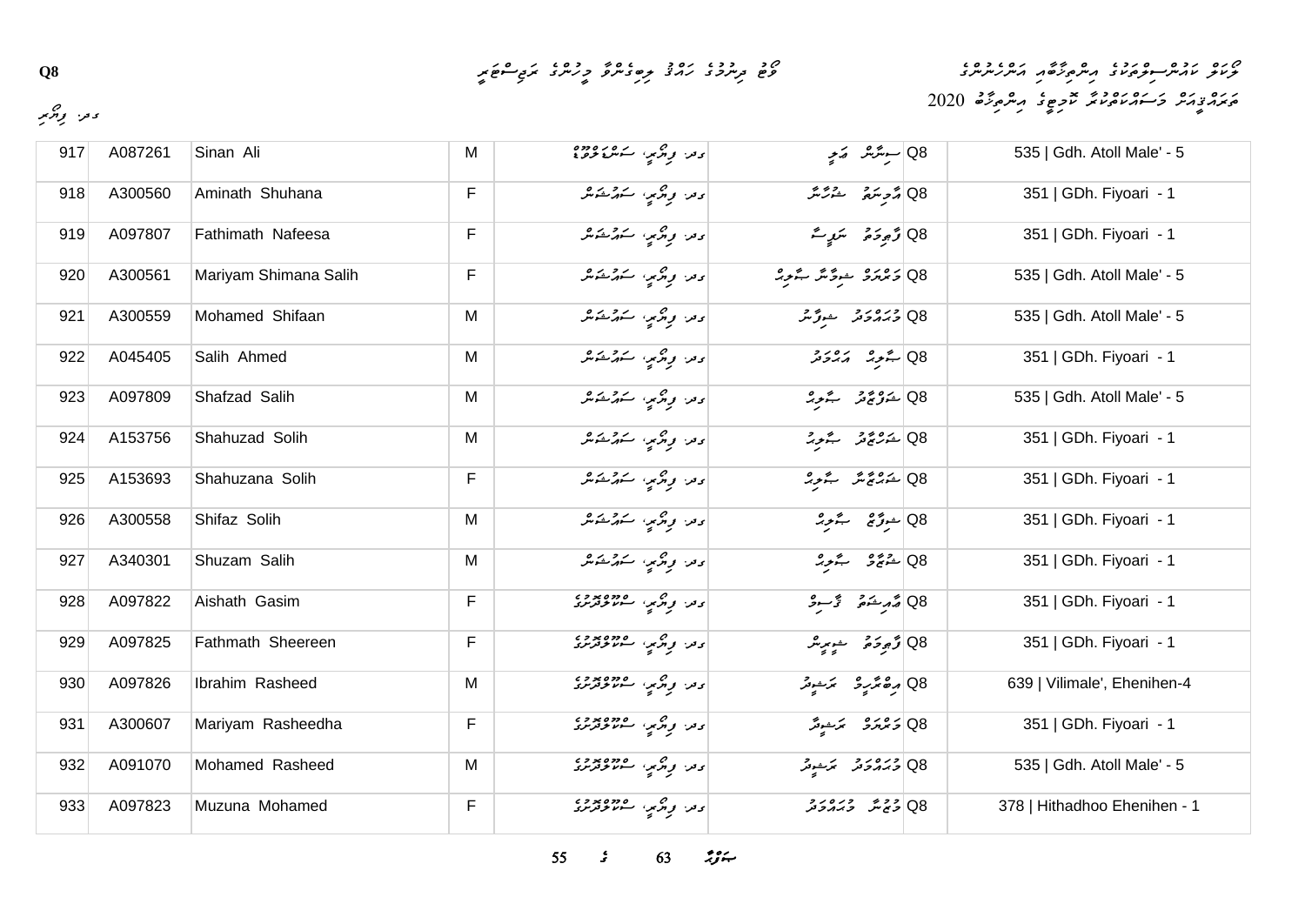*sCw7q7s5w7m< o<n9nOoAw7o< sCq;mAwBoEw7q<m; wBm;vB 2020<sup>, م</sup>وسر در مدد مدرج به مدرم مقرم قرار 2020*<br>موسر المستقرم المستقرم المستقرم المستقرم المستقرم المستقرم المستقرم المستقرم المستقرم المستقرم المستقرم المستقر

| 934 | A340295 | Rashidha Mohamed    | $\mathsf F$ | وفر و چربي مسموفر ده.<br>وفر و چربي مسموفر برو |                                                   | 351   GDh. Fiyoari - 1          |
|-----|---------|---------------------|-------------|------------------------------------------------|---------------------------------------------------|---------------------------------|
| 935 | A097510 | Haleema Hassan Didi | F           | <mark>وفر: وِچْرِين سُتَرَ</mark> دُّ          | Q8 كەرچۇ - ئەسەئىرىر                              | 535   Gdh. Atoll Male' - 5      |
| 936 | A085603 | Fathmath Nabaha     | F           | ىمە وەكىر، ئىگەرەتخ                            | Q8 تَ <i>جِ دَمَّةَ سَقَّتَ</i>                   | 535   Gdh. Atoll Male' - 5      |
| 937 | A099649 | Hussain Naushad     | M           | ى تىر ، توركىي، ئىشتىرى ئى                     | Q8 يُرْسَمَ مِيرْ سَمَدْ مِسْتَمَ <sup>و</sup> رْ | 563   Hulhumale', Ehenihen - 11 |
| 938 | A120933 | Mohamed Ishan       | M           | <mark>دىر: وەكىم</mark> ، ئىگەر <i>ە</i> رگە   |                                                   | 563   Hulhumale', Ehenihen - 11 |
| 939 | A303309 | Mohamed Jailam      | M           | ى قىز بوركىيە، ئىشتىرەتچە                      | Q8 <i>وُبَهُ دَوَدٌ</i> مَ <i>مِ وَدَ</i>         | 535   Gdh. Atoll Male' - 5      |
| 940 | A303222 | Abdul Raoof         | M           | ى تىر ، توركى يېڭ ئىسكەنلەرگە                  | Q8) המתהתהנים                                     | 351   GDh. Fiyoari - 1          |
| 941 | A303226 | Adhalath Rasheed    | F           | ىمىن بوركىي، سىكەنلىكى                         | Q8 <i>مَۃ مَّرْحَمَّۃَ مَرَحْدِثَر</i> ُ          | 535   Gdh. Atoll Male' - 5      |
| 942 | A097500 | Aishath Madeeha     | F           | ى تىر. توپىرىيە، سىرسىتىرى                     | Q8 م <i>مَّمْ شَمَّة وَمَرِيدً</i>                | 351   GDh. Fiyoari - 1          |
| 943 | A097502 | Aminath Fazana      | F           | دىن وچرىپ، سەستىرى                             | Q8 م <sup>ح</sup> رج محرکة محرکة مثر              | 351   GDh. Fiyoari - 1          |
| 944 | A097505 | Fathimath Nafeesa   | F           | ى تىر ، توركى يېڭ ئىسكەنلەرگە                  | Q8 <i>وَّجوحَةْ</i> سَمَدٍ مَّ                    | 351   GDh. Fiyoari - 1          |
| 945 | A251786 | Huzam Hassan        | M           | ى تىر بوركىي، سىگە كىلىكى                      | Q8 رُبِّحْ بَرَ سَ <i>مَ</i> سُ                   | 535   Gdh. Atoll Male' - 5      |
| 946 | A097504 | Ishama Rasheed      | F           | ى قىز بوركىي، سىگە ئىككى                       | Q8 م <b>ېنگەگ ك</b> رىشون <i>گ</i> ر              | 351   GDh. Fiyoari - 1          |
| 947 | A303224 | Mohamed Moosa Didi  | M           | دىن وچرىپ، سەستىرى                             | Q8 <i>3&gt;۶۶ ج. محر شور ب</i> ر                  | 535   Gdh. Atoll Male' - 5      |
| 948 | A097501 | Shareefa Mohamed    | F           | دىن وچرىي، گەسكىرى                             | Q8 خەمرى <sup>س</sup> ئەيرە ئىر                   | 351   GDh. Fiyoari - 1          |
| 949 | A097503 | Thahumeena Rasheed  | F           | دىن بوركىي، سىكەنلىكى                          | Q8   مَرْكَرِيمٌ مَرْسُومٌرُ                      | 335   GDh. Thinadhoo - 1        |
| 950 | A040234 | Hassan Adam         | M           | ى تىر بوركىي، سەنتىل ئۇتۇمىر                   | Q8   يَرْسَسْ   مُرَّمَرْدُ                       | 351   GDh. Fiyoari - 1          |

 $56$  *s*  $63$  *n***<sub>y</sub>** $\leq$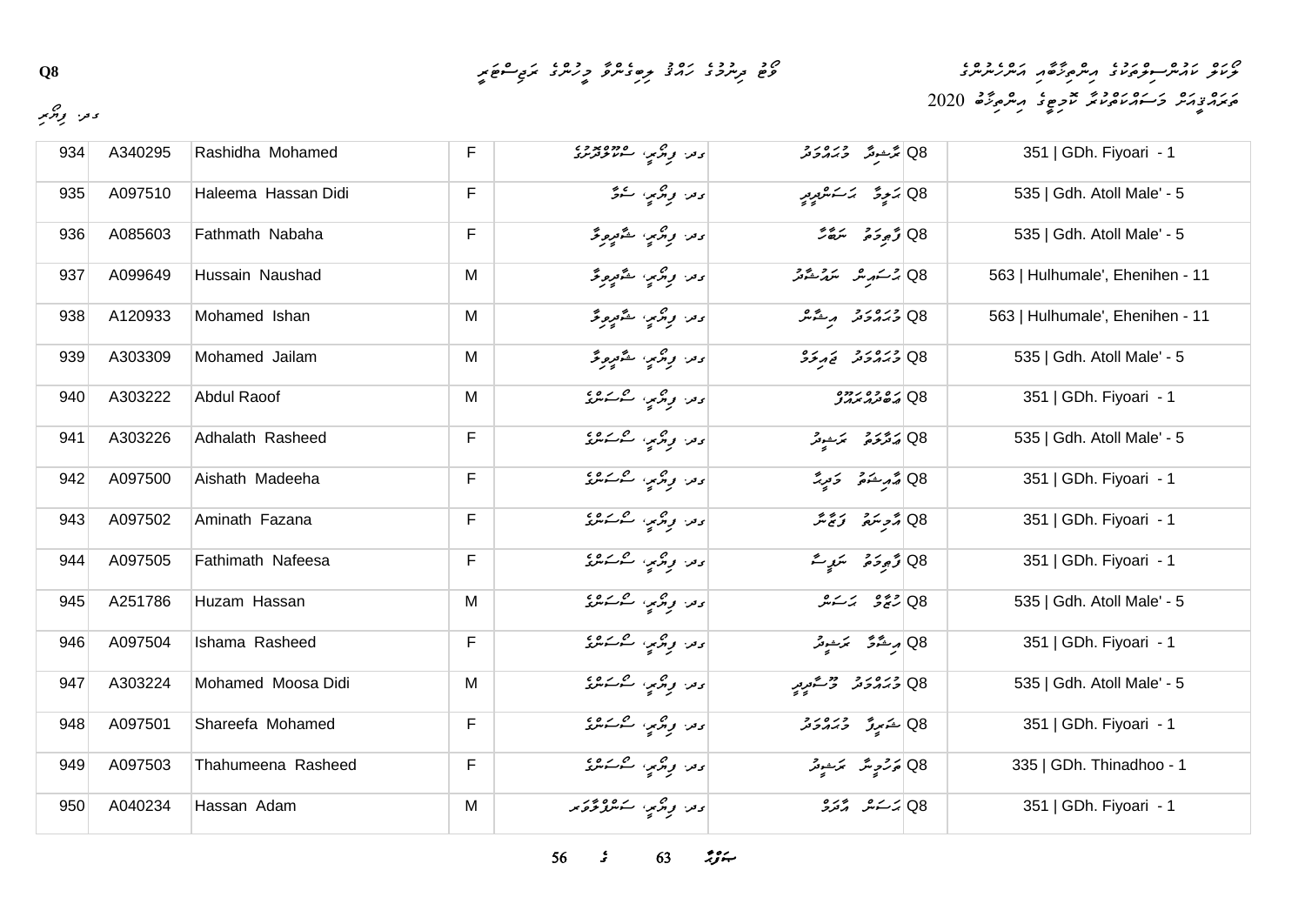*sCw7q7s5w7m< o<n9nOoAw7o< sCq;mAwBoEw7q<m; wBm;vB 2020*<br>*په پوهر وسوډيرونو لومو د موجو د مرمونه* 2020

| 951 | A284377 | Mohamed Thahuseen Hassan | M           | ى تەرەپچە بەلەر ئەستەر ئۆتكەندا                       | Q8) <i>دېروبرو مرګ په شو بر کش</i> ر                                | 535   Gdh. Atoll Male' - 5       |
|-----|---------|--------------------------|-------------|-------------------------------------------------------|---------------------------------------------------------------------|----------------------------------|
| 952 | A067843 | Niuma Basheer            | $\mathsf F$ | ىلا يوركىي سەھەتمۇتىمە                                | Q8 سيم <sup>ت</sup> ر صَ <sub>شو</sub> مر                           | 351   GDh. Fiyoari - 1           |
| 953 | A097818 | Aishath Leena            | F           | ى قرا بوركى بىر ئىسكى كىرىدىك                         | Q8 <i>مُذہب مَشتر وَ سَرَّ</i>                                      | 365   Fuvahmulah Iru Dhekunu - 2 |
| 954 | A097383 | Aishath Ali              | $\mathsf F$ | ىمىز بوركىيز، سەھق ئامېرى                             | Q8 م <i>مَّم شَمَّة مَ</i> حِ                                       | 535   Gdh. Atoll Male' - 5       |
| 955 | A299537 | Aminath Zimna Musthafa   | F           | دىن وكرىي، سەھ ھ دەر ۋ                                | Q8 مُر <sub>ْح</sub> ِسَمْ <sub>مِّ ح</sub> وسُر وَجَسِمْ <i>وَ</i> | 535   Gdh. Atoll Male' - 5       |
| 956 | A269483 | Mais Musthafa            | M           | ىمىز بوركىيز، سەھۋە يور                               | Q8 گەرىشە كەسبۇرگە                                                  | 535   Gdh. Atoll Male' - 5       |
| 957 | A000020 | Mohamed Musthafa         | M           | ىمىز بوركىيز، سەھ قايور ئ                             | Q8 دېرونو ويونو                                                     | 535   Gdh. Atoll Male' - 5       |
| 958 | A299541 | Muna Musthafa            | F           | ى تىر بوركىي، سەھ قايلى تەرى                          | Q8 ۇىئر ئ <i>ۇببۇۇ</i>                                              | 535   Gdh. Atoll Male' - 5       |
| 959 | A251601 | Nuha Musthafa            | F           | ىمىز بوركىير، سەموھ دىرى                              | Q8 يزي <sup>ع</sup> - تر يمبرو تر                                   | 535   Gdh. Atoll Male' - 5       |
| 960 | A372756 | Zuna Musthafa            | $\mathsf F$ | دىر وكرىي سوھ دە دە                                   | Q8 ج يى ئى ئى يەر ئىچە ئى                                           | 535   Gdh. Atoll Male' - 5       |
| 961 | A097465 | Abida Ali                | $\mathsf F$ | رىر وگرىي ئوتۇم                                       | Q8 م <i>حّصومتَر مَ</i> حٍ                                          | 535   Gdh. Atoll Male' - 5       |
| 962 | A299865 | Aminath Nashfa           | F           |                                                       | Q8 أ <i>مَّ جِسَمَّة سَ</i> خَشَرَ                                  | 351   GDh. Fiyoari - 1           |
| 963 | A097414 | Fathmath Shashna         | $\mathsf F$ | <i>دىن و</i> ركېر، موځندن د                           | Q8 <i>وَّەودَە</i> شەشھىد                                           | 335   GDh. Thinadhoo - 1         |
| 964 | A299862 | Hawwa Ibrahim            | F           | <i>دىن و</i> ركېر، موځندن د                           | Q8) بَهُمَّة مُصَمَّدِة لِمَ                                        | 304   L. Isdhoo - 1              |
| 965 | A299860 | Mariyam Manike           | F           | <i>دىن ۋ</i> ەرىپ، م <i>ەھىرى</i>                     | Q8 كەنگە <i>كەنگە ئەرىئ</i>                                         | 351   GDh. Fiyoari - 1           |
| 966 | A284375 | Nahfa Ali                | $\mathsf F$ | <i>دىن و</i> ركېر، موځندن د                           | Q8 <i>سَرْتَرٌ مَ</i> حِ                                            | 351   GDh. Fiyoari - 1           |
| 967 | A299872 | Naufa Ali                | F           | <i>دىن ۋەكېر، مۇھىرى</i><br>دىن <i>ۋەكېر</i> ، مۇھىرى | Q8 <i>سَمَۃُوَّنَہُ مَہٰ یہِ</i>                                    | 535   Gdh. Atoll Male' - 5       |

 $57$  **s**  $63$  *i***<sub>S</sub>** $\frac{2}{5}$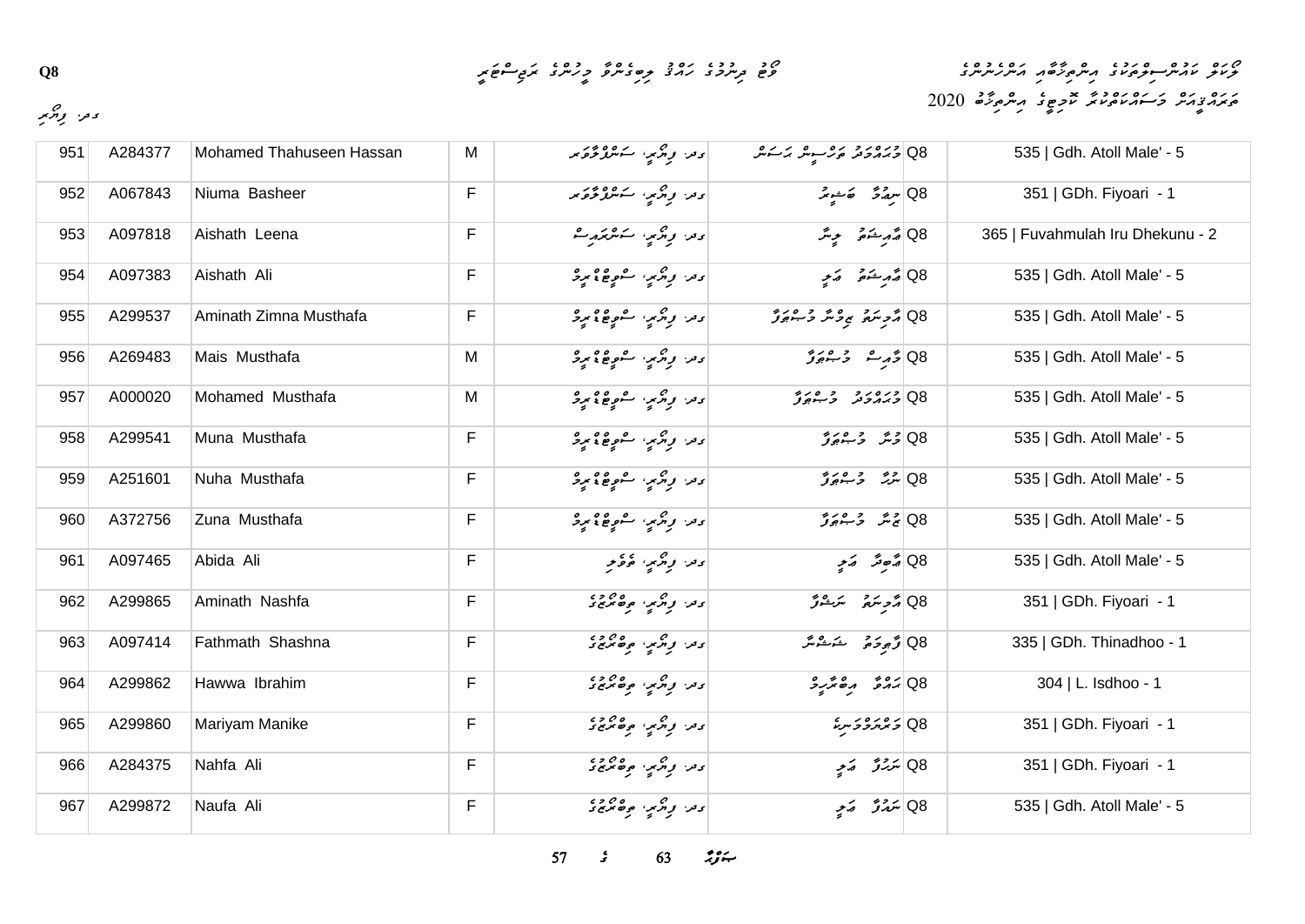*sCw7q7s5w7m< o<n9nOoAw7o< sCq;mAwBoEw7q<m; wBm;vB 2020*<br>*په پوهر وسوډيرونو لومو د موجو د مرمونه* 2020

| 968 | A071472 | Ahmed Rasheed           | M           | ر مر ، و ټر مړينه په ده بر د                                 | Q8 <i>كەنگە كىگە تى</i> رىنىدىتى (                                                                                                                                                                                               | 535   Gdh. Atoll Male' - 5      |
|-----|---------|-------------------------|-------------|--------------------------------------------------------------|----------------------------------------------------------------------------------------------------------------------------------------------------------------------------------------------------------------------------------|---------------------------------|
| 969 | A160648 | Ahmed Rashfaan Rasheed  | M           | دىن ۋەكىپ بولۇپ                                              | Q8) <i>كەنگە كەنگەنگە كەشپەت</i> ر                                                                                                                                                                                               | 351   GDh. Fiyoari - 1          |
| 970 | A251782 | Ali Hussain             | M           | دىن وگرىي، بودى                                              | Q8 <i>مَجِ بِرْسَمب</i> ِ مَ <i>رْ</i>                                                                                                                                                                                           | 563   Hulhumale', Ehenihen - 11 |
| 971 | A302985 | <b>Dhon Manike</b>      | F           | وفر ، وگرمر، مومری                                           | Q8   قريمه تحرير مثر                                                                                                                                                                                                             | 351   GDh. Fiyoari - 1          |
| 972 | A092657 | Gamariyya Adam          | F           | دىن وگرىي، بودى                                              | Q8 تۇ <i>ۋىرمەش م<sup>ە</sup>ترى</i>                                                                                                                                                                                             | 639   Vilimale', Ehenihen-4     |
| 973 | A161617 | Mariyam Rishmee Rasheed | $\mathsf F$ | دىن وگرىي، ئومۇ                                              | $\alpha$ كا كالمركز كالمرسور المرسور كالمراكب                                                                                                                                                                                    | 351   GDh. Fiyoari - 1          |
| 974 | A302314 | Mohamed Hussain         | M           | ر در و گرم به برد .<br>در و گرم موند                         | Q8 <i>وَيُدَوْدُوَ بِرْسَهِهِ مَّ</i> ر                                                                                                                                                                                          | 563   Hulhumale', Ehenihen - 11 |
| 975 | A132962 | Mohamed Jamhar          | M           | وفر ، و چې سوره د                                            | Q8 <i>وبروبرو بروب</i> رو                                                                                                                                                                                                        | 639   Vilimale', Ehenihen-4     |
| 976 | A161620 | Mohamed Rashaam Rasheed | M           | ر در و گرم به بره با                                         | Q8 <i>وَبَهُ وَبَنْ</i> بَرَحْتُوْ بَرَحْمِتْر                                                                                                                                                                                   | 563   Hulhumale', Ehenihen - 11 |
| 977 | A078991 | Abdul Azeez Ahmed       | M           | <sub>ى</sub> مە پەھىي مەمكەرگ                                | Q8 בטיפול ביטר בייריק בייריק בייריק בייריק בייריק בייריק בייריק בייריק בייריק בייריק בייריק בייריק בייריק בייר<br>פרט פרטיק בייריק בייריק בייריק בייריק בייריק בייריק בייריק בייריק בייריק בייריק בייריק בייריק בייריק בייריק בי | 351   GDh. Fiyoari - 1          |
| 978 | A035913 | Khadeeja Ahmed          | F           | <sub>ى</sub> ر روگىي قىرىگ                                   | Q8 كَتَامِيعٌ مَ يُرْكَامُ                                                                                                                                                                                                       | 535   Gdh. Atoll Male' - 5      |
| 979 | A049383 | Rasheed Ahmed           | M           | ى قىز بوركىي، ئەتەتكەت                                       | Q8 <i>بَرَحوثر مَہُدَوَ</i> ٹر                                                                                                                                                                                                   | 351   GDh. Fiyoari - 1          |
| 980 | A091085 | Shaheed Ahmed           | M           | ى قىز بولگىيچە كەتكەتكەش                                     | Q8 خىرى <i>گە مەشى</i> قىر                                                                                                                                                                                                       | 535   Gdh. Atoll Male' - 5      |
| 981 | A071609 | Shakeel Ahmed           | M           | <sub>ى</sub> ر روگىي مەركىت                                  | Q8 خىر يۇ مە <i>مەدى</i> ر                                                                                                                                                                                                       | 535   Gdh. Atoll Male' - 5      |
| 982 | A303270 | Abdulla Ashraf          | M           | <sub>ى</sub> مىن ب <sub>و</sub> نكىيە، ئ <sup>ۇ</sup> يرىكەش | Q8 مَەمْراللە مَشْعَرَ                                                                                                                                                                                                           | 639   Vilimale', Ehenihen-4     |
| 983 | A082818 | Ahmed Niyaz             | M           | ى تىر بوركىي، ئۇيرىكرىش                                      | Q8 كەش <sup>ى</sup> ر كىرىگە ئىس كەنتى بىر                                                                                                                                                                                       | 639   Vilimale', Ehenihen-4     |
| 984 | A251859 | Fathmath Nashrath       | F           | ى تىر بوركىي، ئۇيرىرگ                                        | Q8 <i>وَّجِوَدَةُ</i> سَرَشْ <i>مَرْمُ</i>                                                                                                                                                                                       | 639   Vilimale', Ehenihen-4     |

 $58$  *s*  $63$  *n***<sub>y</sub>** $\leq$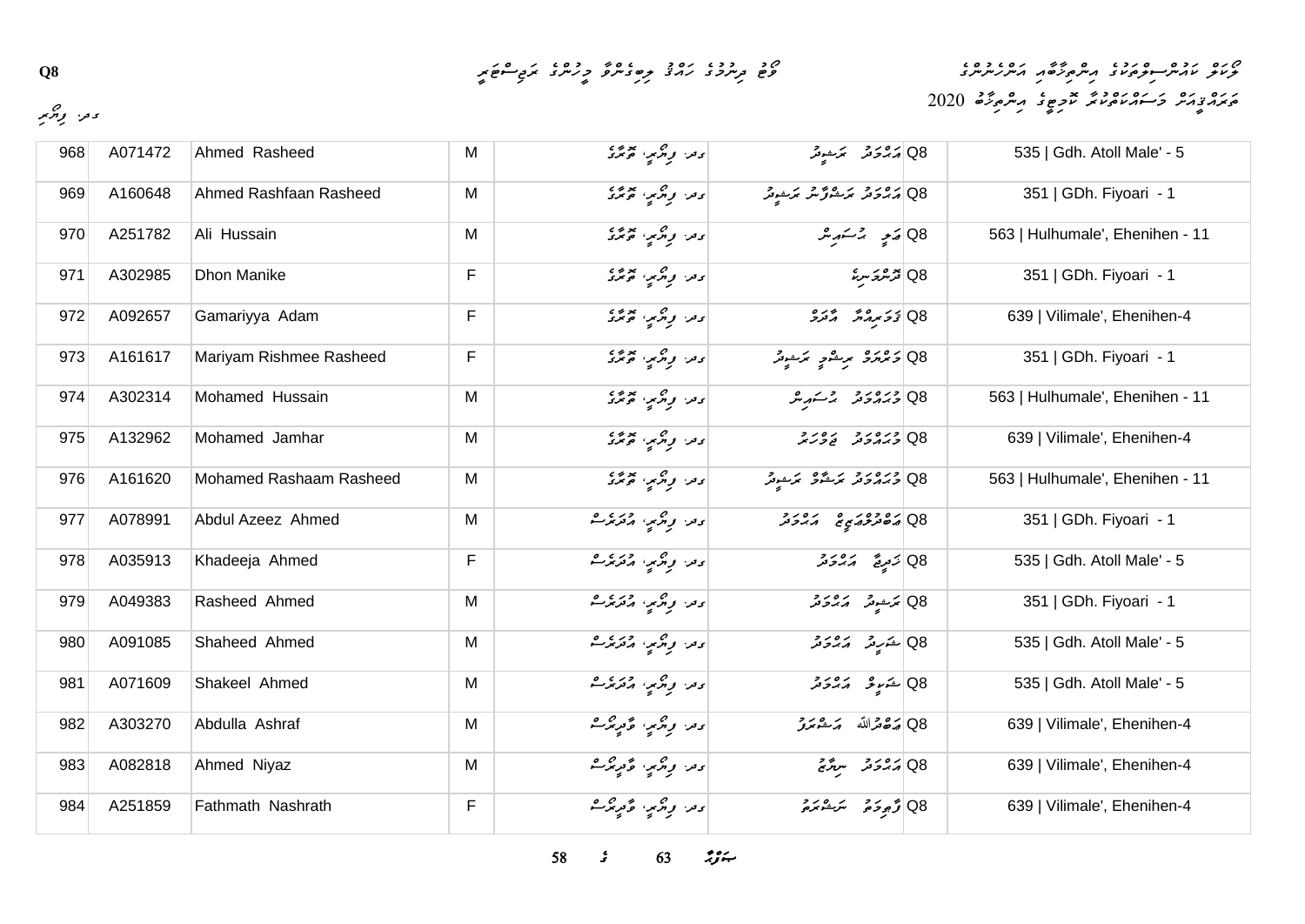*sCw7q7s5w7m< o<n9nOoAw7o< sCq;mAwBoEw7q<m; wBm;vB 2020*<br>*په پوهر وسوډيرونو لومو د موجو د مرمونه* 2020

| 985  | A303268 | Hassan Fayaz       | M           | ى تىر ، توركىي، ئۇتېرىكە شە   | Q8  ئەسەئىلە ئە <b>ئ</b> رىشە                  | 639   Vilimale', Ehenihen-4     |
|------|---------|--------------------|-------------|-------------------------------|------------------------------------------------|---------------------------------|
| 986  | A332539 | Abdul Muhaimin     | M           | ىەر وەكىي ھەكەق               | Q8   ئەھەترى <i>32 تەرەپ ش</i>                 | 535   Gdh. Atoll Male' - 5      |
| 987  | A300288 | Aishath Haseeba    | $\mathsf F$ | ىمىن وپرىي، ئۇتترىرنى         | Q8 مُ مِسْدَمْ سَمَدْتَ مَسْرِحٌ               | 351   GDh. Fiyoari - 1          |
| 988  | A297269 | Aminath Shehenaazu | F           | ىمىن وپرىي، ئۇتترىرنى         | Q8 أَمَّ مِ سَمَّ مِنْ مِ مَحْرَ مَّتَبَعَ     | 351   GDh. Fiyoari - 1          |
| 989  | A332537 | Sama Yoosuf        | $\mathsf F$ | ىەر وەكىي ھەكەم               | Q8 يەشق ت <i>ۈرتى</i> تى                       | 563   Hulhumale', Ehenihen - 11 |
| 990  | A157283 | Shifana Yoosuf     | $\mathsf F$ | ى تىر ، تورىخىيە ، ئۇ ئىزى ئى |                                                | 563   Hulhumale', Ehenihen - 11 |
| 991  | A251776 | Suha Yoosuf        | $\mathsf F$ | ىەر وەكىي ھەكەق               | Q8 شمر مقرر<br>مناسقہ                          | 563   Hulhumale', Ehenihen - 11 |
| 992  | A035893 | Abdul Wahhab       | M           | وفر و پر سي، ځمره دی          | Q8 كەھىر <i>ومەدە</i>                          | 563   Hulhumale', Ehenihen - 11 |
| 993  | A011726 | Ahmed Rasheed      | M           | ر در کوهمی څمړنه دی           | Q8 <i>كەنگە كىگە تى</i> رىنى <sub>رى</sub> تى  | 351   GDh. Fiyoari - 1          |
| 994  | A251816 | Ahmed Thalhath     | M           | رمر وگرمر، خهره رو            | Q8) <i>ړه دو</i> په ورو                        | 535   Gdh. Atoll Male' - 5      |
| 995  | A152431 | Aminath Hussain    | $\mathsf F$ | رمر وگرمر، خهره رو            | Q8 مٌ <i>جِي مَنْهُمْ بِيُ</i> سَنَهْرِ مِثْرَ | 351   GDh. Fiyoari - 1          |
| 996  | A371858 | Hussain Haitham    | M           | رور و پرس کرده در             | Q8 يُرْسَمْ مِيْتَ مَدْيَوَة مِيْتَ            | 351   GDh. Fiyoari - 1          |
| 997  | A076660 | Hussain Rasheed    | M           | رور و پرس کرده در             | Q8   جُرْسَم بِرَ سَمَ سَرَسُومَرُ             | 535   Gdh. Atoll Male' - 5      |
| 998  | A097765 | Ibrahim Labeeb     | M           | ر در کوهمی کار دره در         | $Q_0$ رە ئرىز ئومۇ                             | 563   Hulhumale', Ehenihen - 11 |
| 999  | A097766 | Mariyam Rasheeda   | F           | ر در کوهمی څمړنه دی           | Q8 ك <i>ا تركر تر مر مرسوم</i> گر              | 351   GDh. Fiyoari - 1          |
| 1000 | A052555 | Mohamed Naseem     | M           | ر در کوهمی څمړنه دی           | Q8 <i>وُبَرُوْدَوْ</i> سَرَ-وِدْ               | 351   GDh. Fiyoari - 1          |
| 1001 | A067276 | Mohamed Rashyd     | M           | رور و پرې ځمره ده             | Q8 <i>ۇنەۋى تۇ</i> مۇقر                        | 381   Maradhoo - 3              |

*59 sC 63 nNw?mS*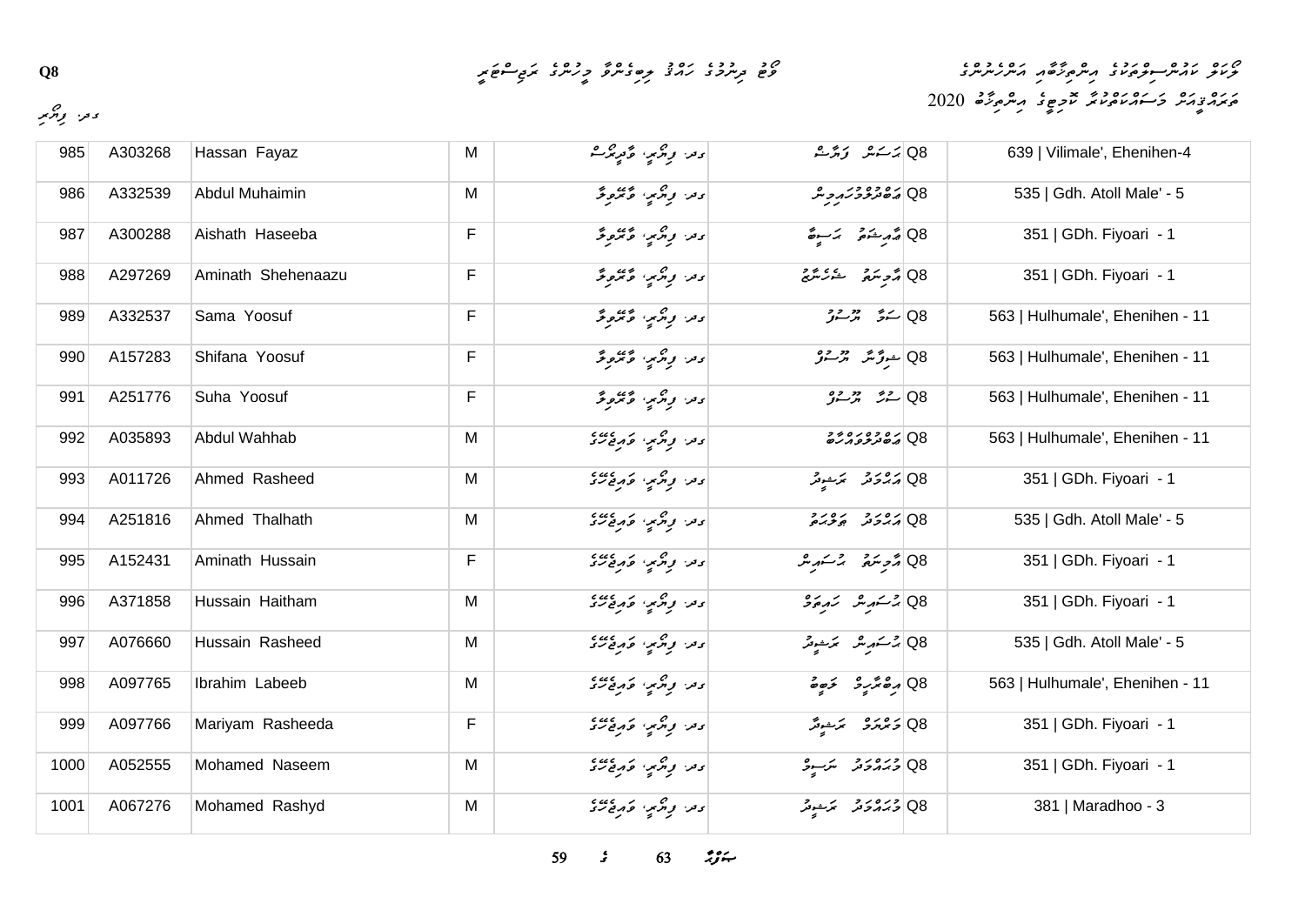*sCw7q7s5w7m< o<n9nOoAw7o< sCq;mAwBoEw7q<m; wBm;vB 2020*<br>*په پوهر وسوډيرونو لومو د موجو د مرمونه* 2020

| 1002 | A300342 | Mohamed Thasneem | M            | رىر. وترىپ، قەر <i>ە</i> رى               | Q8 <i>ڈیزودو تم</i> کے سرچ                                                                           | 351   GDh. Fiyoari - 1     |
|------|---------|------------------|--------------|-------------------------------------------|------------------------------------------------------------------------------------------------------|----------------------------|
| 1003 | A299801 | Thahira Riyaz    | F            | <i>وفر: و چې ځې</i> ورون                  | Q8 پُرسِدَّ سِدَّتْ                                                                                  | 351   GDh. Fiyoari - 1     |
| 1004 | A300275 | Ali Mohamed      | M            | ى مەس بوركىي، ئۇ كىرى كىر                 | Q8 <i>أَمَّعٍ وَبَهُ وَبَ</i>                                                                        | 351   GDh. Fiyoari - 1     |
| 1005 | A097474 | Aminath Ali      | $\mathsf F$  | ءوا وأكميا أتكركم                         | Q8 م <i>ُّحِي مَعْ</i> مَعِ                                                                          | 351   GDh. Fiyoari - 1     |
| 1006 | A097475 | Nadira Ali       | F            | ءَ ويرمي، وَتَرَوْتُرُ                    | Q8 بَمَعرِ بَمَّہ مَنْ سَمَّةٍ مِنْ السَّاسِيَةِ بِمَاضِيَّةٍ بِمَاضِيَّةٍ بِمَاضِيَّةٍ بِمَاضِيَّةٍ | 351   GDh. Fiyoari - 1     |
| 1007 | A040032 | Ramiz Ali        | M            | ءمن وأكرميا أوكرونجر                      | Q8 <i>مُتَّحِرِيْ مَيْ</i> جِ                                                                        | 351   GDh. Fiyoari - 1     |
| 1008 | A119581 | Ahmed Yameen     | M            | ىمىز وكرميز بويتر شەرى                    | Q8 <i>كەنگە كىڭ مۇچ بىر</i>                                                                          | 535   Gdh. Atoll Male' - 5 |
| 1009 | A151844 | Fathimath Yumna  | $\mathsf F$  | رىر ، وگرىي، م <sub>و</sub> سَرىسى        | Q8 <i>وَّجِوحَةْ مَرْحَ</i> مَّرْ                                                                    | 535   Gdh. Atoll Male' - 5 |
| 1010 | A113222 | Khadeeja Ali     | F            | ى تىر ، توركىيە، ئ سكر شەرى               | Q8   كَ <sup>م</sup> ْرِيعٌ = مَ <sup>مْ</sup> رٍ                                                    | 535   Gdh. Atoll Male' - 5 |
| 1011 | A300529 | Yaafiya Saleem   | $\mathsf{F}$ | ىمىز وكرميز بويتر شەرى                    | Q8 ټ <i>زو پر شوچ</i>                                                                                | 351   GDh. Fiyoari - 1     |
| 1012 | A151836 | Yaaniya Saleem   | $\mathsf F$  | ىمىز وكرىم، ھٍسَرْسُمْدَى                 | Q8 تُرْسِعٌ سَوِءٌ                                                                                   | 535   Gdh. Atoll Male' - 5 |
| 1013 | A300530 | Yusra Saleem     | F            | ىمىز وكرميز بويتر شەرى                    | Q8 پر شہر سکو ت                                                                                      | 535   Gdh. Atoll Male' - 5 |
| 1014 | A022792 | Adham Ahmed      | M            | ى تىر ، تو چېر ، چوڭ چى                   | Q8 كەفر <i>ىرى كەندى</i> تىر                                                                         | 351   GDh. Fiyoari - 1     |
| 1015 | A376713 | Iyaash Adham     | M            | ىدىن ۋەكىمى، ھەكەنگە                      | Q8 م <i>برنگ می ترد</i>                                                                              | 351   GDh. Fiyoari - 1     |
| 1016 | A097528 | Zeena Abdulla    | $\mathsf{F}$ | رىر وگرىي ھەتە                            | Q8   سی محمد ک <i>مرکھ قر</i> الله                                                                   | 351   GDh. Fiyoari - 1     |
| 1017 | A097760 | Aishath Saamee   | F            | <sub>ى</sub> ر وگرىي <sub>ئې</sub> ترگ    | Q8 <i>۾ُ مِ</i> شَمَّ ٿَم <i>ُ</i>                                                                   | 122   B. Eydhafushi - 2    |
| 1018 | A034304 | Aminath Azra     | F            | <sub>ى</sub> ىر. وكرىي، <sub>ھي</sub> ىرگ | Q8 مُج <i>رِسَعُو مَغْرَمُ</i> ّ                                                                     | 535   Gdh. Atoll Male' - 5 |

*60 sC 63 nNw?mS*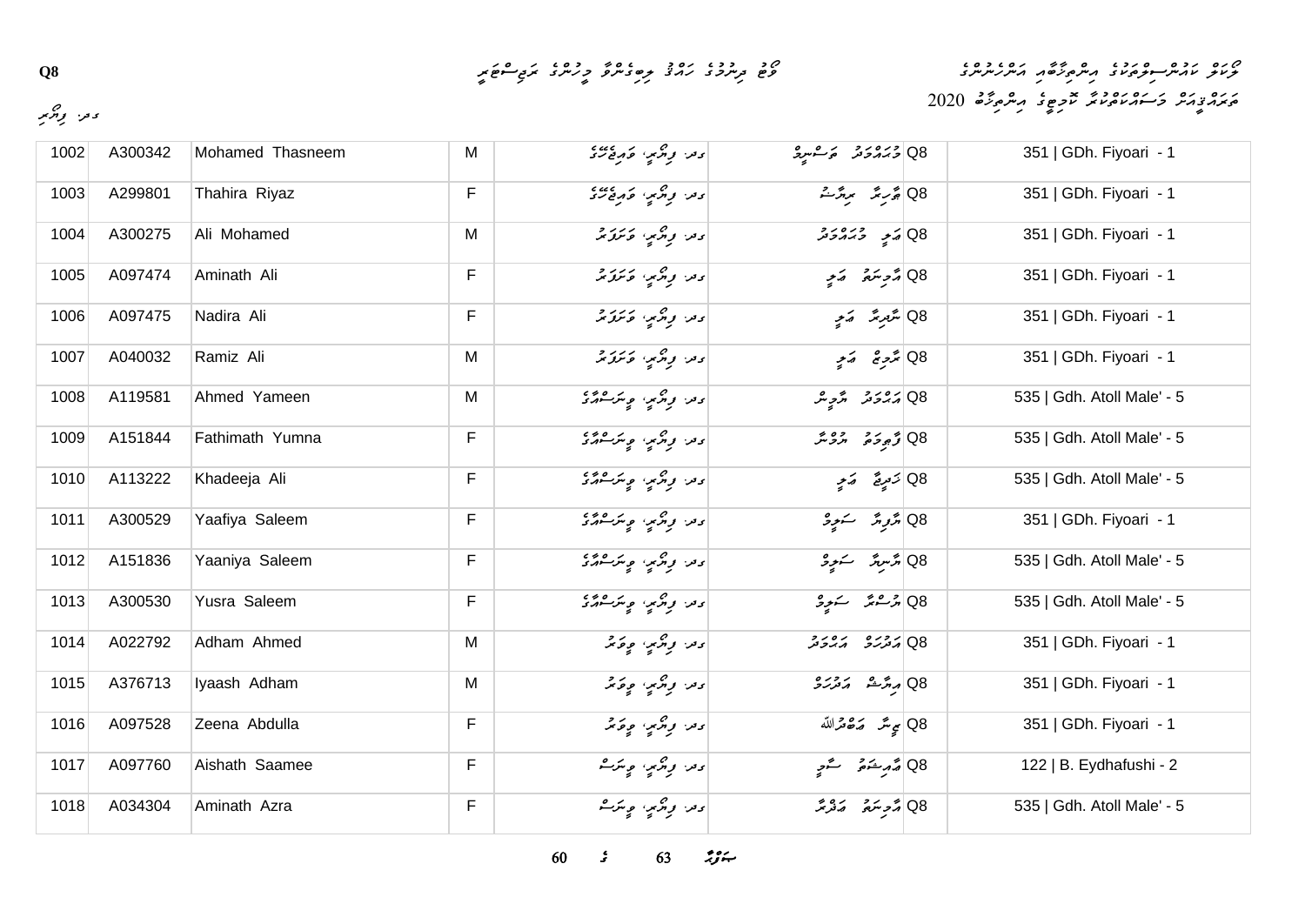*sCw7q7s5w7m< o<n9nOoAw7o< sCq;mAwBoEw7q<m; wBm;vB* م من المسجد المسجد المسجد المسجد المسجد العام 2020<br>مسجد المسجد المسجد المسجد المسجد المسجد المسجد المسجد المسجد ال

| 1019 | A097759 | Mariyam Waheeda      | F           | <sub>ى</sub> ىر. ب <sub>و</sub> ركىي، <sub>مو</sub> سّرى | Q8  <i>5 بروگر ق م</i> رتگر                  | 351   GDh. Fiyoari - 1       |
|------|---------|----------------------|-------------|----------------------------------------------------------|----------------------------------------------|------------------------------|
| 1020 | A061156 | Mohamed Jamsheed     | M           | رىر. <i>و</i> مگېر، م <sub>و</sub> سَرے                  | Q8 <i>3 د مرور يي و ش</i> وتر                | 535   Gdh. Atoll Male' - 5   |
| 1021 | A097761 | Saamee Ahmed         | M           | دىر. وگرىي، ھٍسَرَے                                      | Q8) گەم <sub>چە</sub> كەنگە <i>كە</i>        | 351   GDh. Fiyoari - 1       |
| 1022 | A267788 | Aishath Huzaama      | $\mathsf F$ | ا دور ا و چرب انجام                                      | $55.2$ $-2.2$ $-2.5$ $08$                    | 351   GDh. Fiyoari - 1       |
| 1023 | A389529 | Ali Rifath Mohamed   | M           | أدفرا وأكرس كالمو                                        | Q8 كەي بىر <i>ۇك قەتەم</i> دىر               | 535   Gdh. Atoll Male' - 5   |
| 1024 | A299990 | Fathimath Rasheedha  | F           | رور وتركيب كالمر                                         | Q8 <i>وُّجِ دَمَّة مَرْ</i> شِي <i>دَة</i> ُ | 351   GDh. Fiyoari - 1       |
| 1025 | A394050 | Ilma Mohamed         | F           | ءمه وحميا تحبر                                           | Q8 م <i>ب<sup>و</sup>دًا دُبَهُ دَوَ</i>     | 351   GDh. Fiyoari - 1       |
| 1026 | A329968 | Ahmed Nazumee Nizaar | M           | رىر وگرىي <sub>مو</sub> رد د                             | Q8 كەبرى قرىق ئىرىگە ئىر                     | 351   GDh. Fiyoari - 1       |
| 1027 | A097447 | Aminath Waheeda      | F           | <sub>ى</sub> ر وگرىي ھۆھىر                               | Q8 م <i>ُّ حِ سَمَّةٌ وَ م</i> ِ مَّد        | 535   Gdh. Atoll Male' - 5   |
| 1028 | A097445 | Fathmath Jameela     | F           | <sub>وفر:</sub> وتر <sub>يمي</sub> ، وترويمر             | Q8 تَ <i>وِجَوْ يَجِ</i> تَرَ                | 351   GDh. Fiyoari - 1       |
| 1029 | A300446 | Ahmed Ayaaz          | M           | ءمر وترس وترتر                                           | Q8 <i>ה הכת הת</i> יב                        | 463   Srilanka / Colombo - 4 |
| 1030 | A075076 | Azeema Saeed         | F           | ءمرا وأثريب وترترك                                       | Q8 كەيپۇ سى <i>مپى</i> تر                    | 351   GDh. Fiyoari - 1       |
| 1031 | A284381 | Mohamed Afaz         | M           | ءمن وكرمي، وترترك                                        | $Q8$ $2222$                                  | 535   Gdh. Atoll Male' - 5   |
| 1032 | A064531 | Mohamed Iqbal        | M           | ءمرا وأكرس وتخترك                                        | $98.25$ $25.25$ $08$                         | 351   GDh. Fiyoari - 1       |
| 1033 | A073938 | Ahmed Saleem         | M           | ىلا وكرس وبتكس                                           | Q8 <i>كەنگەنىڭ سەر</i> ۇ                     | 149   K. Dhiffushi - 2       |
| 1034 | A097402 | Aishath Saleem       | F           | رىن وگرىي، ھِ سَرَكَ سَ                                  | Q8 <i>مُّهِ شَهْرِ</i> سَعِرِ وُ             | 535   Gdh. Atoll Male' - 5   |
| 1035 | A097401 | Aminath Saleem       | F           | ىلا وكرس وبتكس                                           | Q8 أَمَّ صِنَعْهُ سَمَّ مِنْ مِ              | 535   Gdh. Atoll Male' - 5   |

 $61$  *s*  $63$  *n***<sub>s</sub>** $\frac{1}{2}$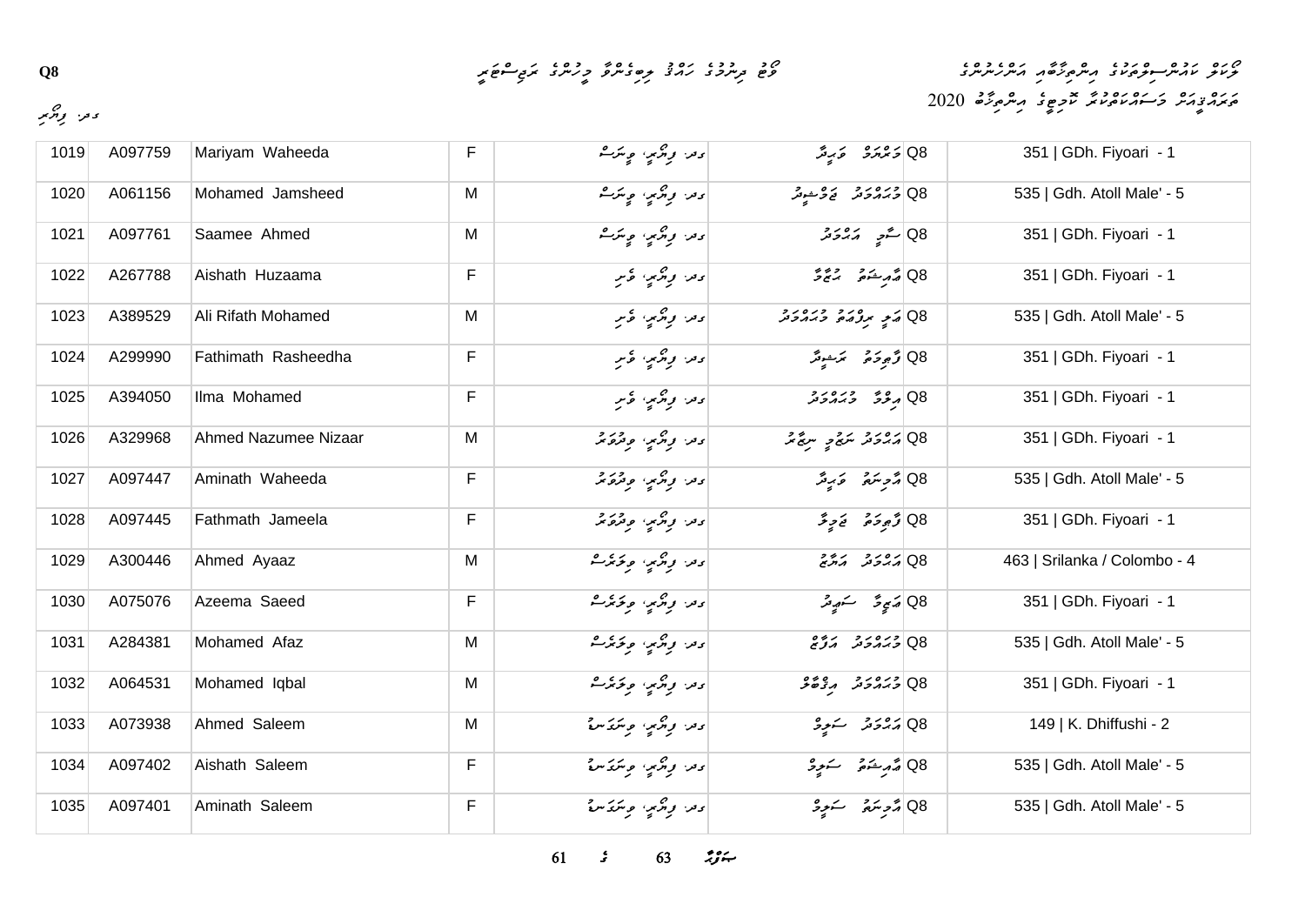*sCw7q7s5w7m< o<n9nOoAw7o< sCq;mAwBoEw7q<m; wBm;vB 2020*<br>*په پوهر وسوډيرونو لومو د موجو د مرمونه* 2020

| 1036 | A097404 | Fathimath Saleem              | $\mathsf F$ | دىن وكريم، ھِ سَرَدَ سَ                                      | Q8 <i>وَّجِوَدَة</i> سَعِرِد <i>ُ</i>            | 535   Gdh. Atoll Male' - 5      |
|------|---------|-------------------------------|-------------|--------------------------------------------------------------|--------------------------------------------------|---------------------------------|
| 1037 | A097405 | Mariyam Ibrahim               | $\mathsf F$ | ءمن وكرسٍ، ويتركم سمَّ                                       | $\frac{2}{\sqrt{2}}$ كَ جَرْمَرْدَ مِنْ مِحْرَبِ | 351   GDh. Fiyoari - 1          |
| 1038 | A097403 | Mohamed Nahuzar               | M           | ءمن وكرسٍ، ويتركم مع                                         | Q8 <i>وُبُرُودُو مُرَبِّيْتِ</i>                 | 391   Hulhudhoo - 3             |
| 1039 | A011774 | Mohamed Rasheed               | M           | ءمن وكرميا أوسكت المعا                                       | Q8 <i>وُبَرُوْدَوْ بَرَ</i> حْبِيْرَ             | 535   Gdh. Atoll Male' - 5      |
| 1040 | A097400 | Mohamed Saleem                | M           | ءمن وكرس ويتمكاسة                                            | Q8 <i>وُبَرُوْدَتْرِ</i> سَوِدْ                  | 535   Gdh. Atoll Male' - 5      |
| 1041 | A251607 | Udhuma Hassan                 | $\mathsf F$ | رىن وگرىي، مەنىڭ سى                                          | Q8 كەنترى ئەسكەنلە                               | 535   Gdh. Atoll Male' - 5      |
| 1042 | A303369 | Ahmed Aseel                   | M           | رىر وگرىي ئەھمەسەر ئە                                        | Q8   كەندى كەر كەسپ <sup>ى</sup> تى              | 535   Gdh. Atoll Male' - 5      |
| 1043 | A097802 | Aishath Shizuna               | $\mathsf F$ | دىر. وترىي، ھەرقى سىر ئېرىش                                  | Q8 م <i>ەم ھەم ئىس ھەم ئى</i> ر                  | 563   Hulhumale', Ehenihen - 11 |
| 1044 | A097515 | Khadheeja Hassan Didi         | F           | دىر وترىي ھەر شەھىر ش                                        | Q8] كَتْمِيعٌ = يَرْسَمْبْرِمِرِ                 | 351   GDh. Fiyoari - 1          |
| 1045 | A097803 | Mohamed Ahmeem                | M           | رىر وگرىي ھەرق ھەمدىر                                        | Q8 <i>وُبَهُمُوَبَّرٍ مُرْدُودٌ</i>              | 351   GDh. Fiyoari - 1          |
| 1046 | A063874 | Ali Mohamed                   | M           | <sub>ى</sub> ىر. ب <sub>و</sub> نكېر، ئ <sup>ې</sup> رگوچىگر | Q8 كەب <i>و ئېگەدى</i> گە                        | 351   GDh. Fiyoari - 1          |
| 1047 | A097398 | Aminath Shameema              | F           | <sub>ى</sub> ىر. وگرىي، گ <sup>ەر</sup> مۇسىم                | Q8 أ <i>مَّ حِ مَّتَّةٍ</i> مُتَّمَّحٍ مُحَ      | 351   GDh. Fiyoari - 1          |
| 1048 | A334228 | Aminath Ameesha Ali           | $\mathsf F$ | ى قرا ئۇنىزىيە ئەرگە بولىر                                   | Q8 مُرْحِ سَمَرَ مَرْحِثَہٗ مَرْحِ               | 351   GDh. Fiyoari - 1          |
| 1049 | A300727 | <b>Ahmed Shainee Nafiz</b>    | M           | دىن ۋەكىپ ئەچە                                               | Q8 كەشكەتمە خىمرىس ش <i>و</i> ي                  | 535   Gdh. Atoll Male' - 5      |
| 1050 | A389118 | Aishath Shiura Nafiz          | F           | <sub>م</sub> یں وگر <sub>ی</sub> ں <sub>کا</sub> ج م         | Q8 مەم ئىكتە ئىس ئىگە ئىگە بىر ئىگە ئىگە بىر     | 351   GDh. Fiyoari - 1          |
| 1051 | A389117 | Aminath Shima Nafiz           | $\mathsf F$ | دىن ۋەكبې، ئەچ ئىل                                           | Q8   مَّرْحِ سَرَةَ عَمَّدِ جَ                   | 317   L. Maamendhoo - 1         |
| 1052 | A300730 | <b>Fathimath Shiman Nafiz</b> | F           | رىر وگرىي، چَرچىگ                                            | Q8 <i>وَّجودَةْ</i> سُودَىْرْ مَ <i>نْدِجْ</i>   | 535   Gdh. Atoll Male' - 5      |

 $62$  *s*  $63$  *n***<sub>3</sub>** *n***<sub>3</sub>**